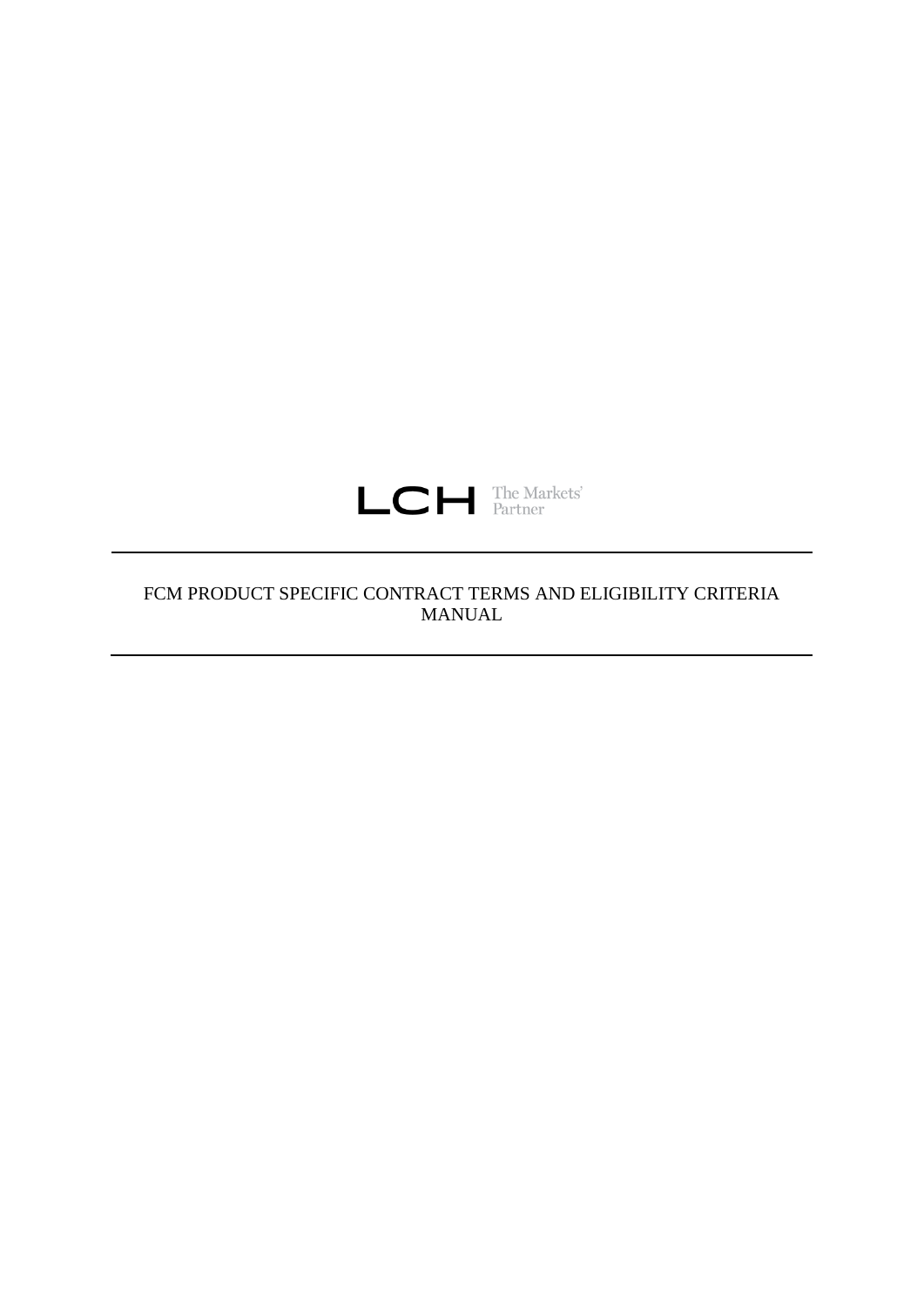## **CONTENTS**

| Clause | Page |
|--------|------|
|        |      |
|        |      |
|        |      |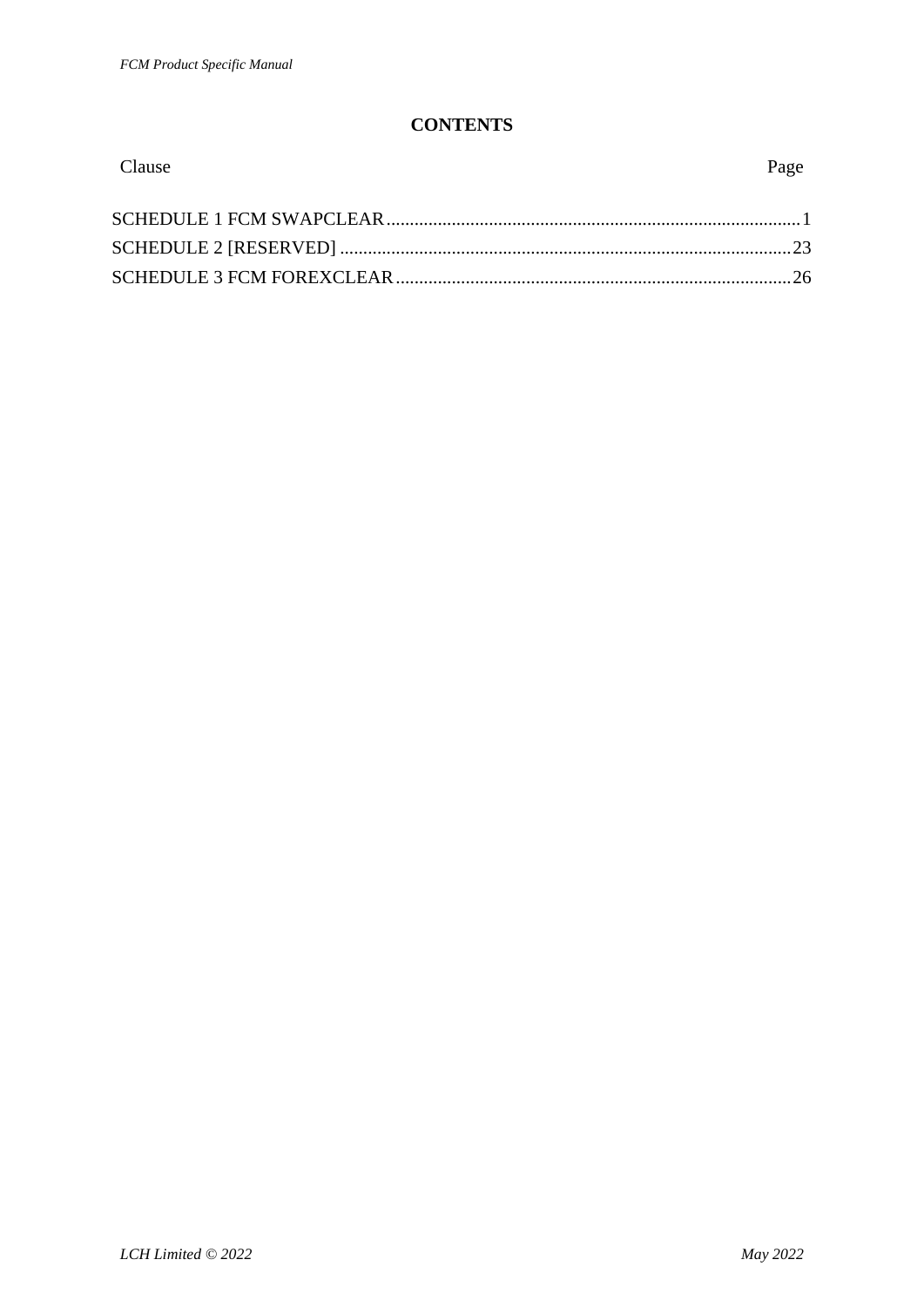## **SCHEDULE 1 FCM SWAPCLEAR**

### **PART A FCM SWAPCLEAR CONTRACT TERMS**

The terms of a registered FCM SwapClear Contract shall include these FCM SwapClear Contract Terms which shall comprise:

- (1) Interpretation; and
- (2) Economic Terms; and
- (3) Standard Terms.

In the event of any inconsistency between the Economic Terms and the Standard Terms, the Standard Terms will prevail.

Subject to the FCM Regulations and the FCM Procedures, the Clearing House will use the FCM SwapClear Contract Terms applicable to an FCM SwapClear Contract to calculate the amounts due under the FCM SwapClear Contract to, or from, the Clearing House in accordance with the FCM Procedures.

#### 1. **Interpretation**

- 1.1 "**ISDA Definitions**" means the 2021 ISDA Interest Rate Derivatives Definitions, as published by the International Swaps and Derivatives Association, Inc. ("**ISDA**") and as amended from time to time, and the same are incorporated by reference herein.
- 1.2 "**ISDA 2008 Inflation Definitions**" means the 2008 ISDA Inflation Derivatives Definitions, as published by ISDA and as amended from time to time, and the same are incorporated by reference herein, provided that the italicized sentence at the end of the first paragraph of page 2 of the ISDA 2008 Inflation Definitions shall be replaced with the following: '*Any capitalized term not herein defined, shall have the meaning given to that term in the ISDA Definitions'* and each reference in Section 1.14 of the ISDA 2008 Inflation Definitions to a '*Floating Rate Payer'* shall be replaced with the words '*Floating Amount Payer'*.
- 1.3 Words and expressions used in these FCM SwapClear Contract Terms, which are not defined in the FCM Regulations and the FCM Procedures, but which are defined in the ISDA Definitions or the ISDA 2008 Inflation Definitions, shall have the same meaning herein as in the ISDA Definitions or the ISDA 2008 Inflation Definitions as the case may be, unless expressly provided otherwise.
- 1.4 In the event of an inconsistency between the FCM Regulations and the FCM Procedures and any of the ISDA Definitions or the ISDA 2008 Inflation Definitions, the FCM Regulations and FCM Procedures will prevail. In the event of an inconsistency between the ISDA Definitions and the ISDA 2008 Inflation Definitions, the ISDA 2008 Inflation Definitions will (where applicable) prevail.
- 1.5 For the avoidance of doubt, the ISDA Definitions are incorporated into the FCM SwapClear Contract Terms of an FCM SwapClear Contract and shall apply to such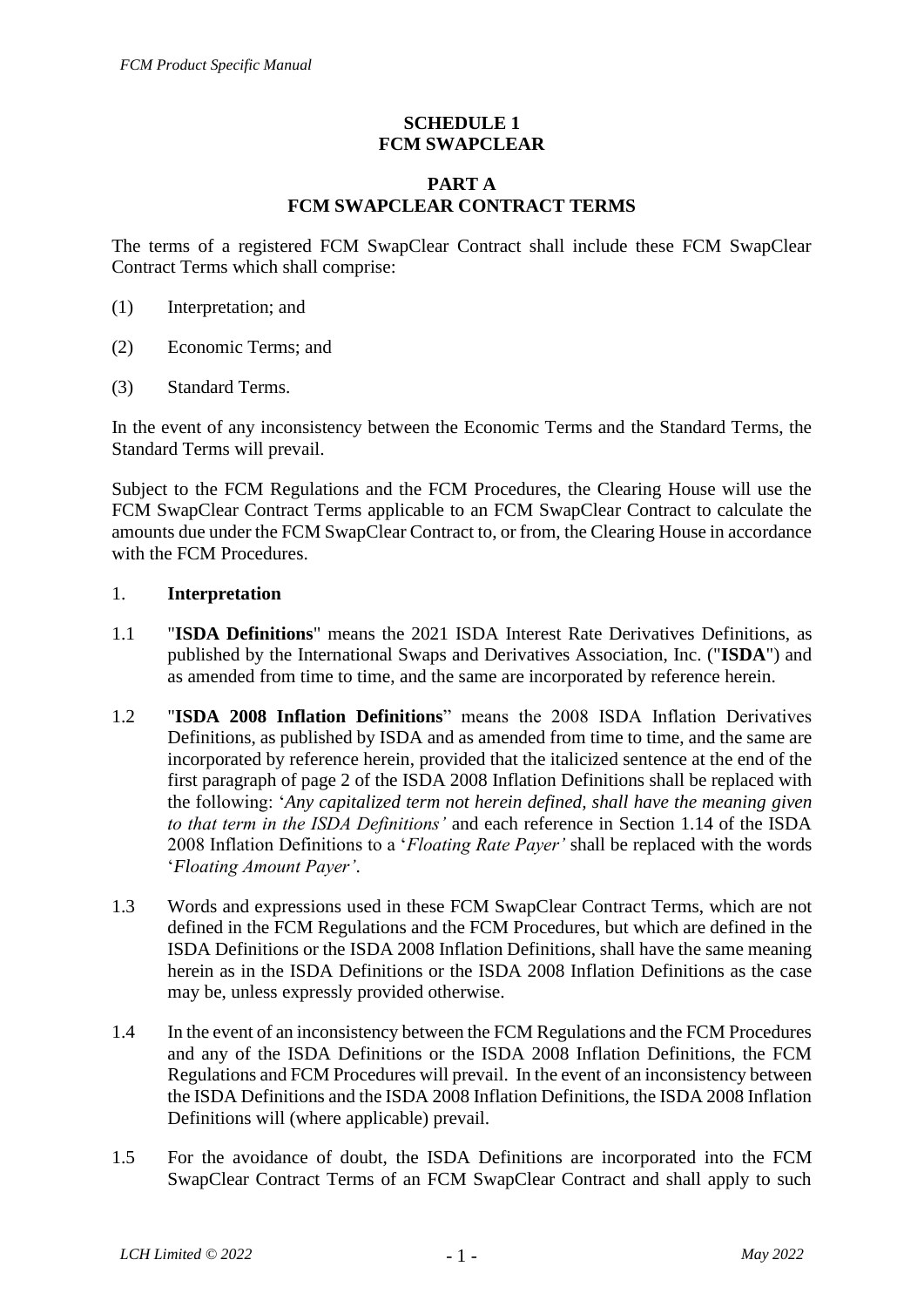FCM SwapClear Contract, regardless of whether the particulars of the FCM SwapClear Transaction submitted to the Clearing House and corresponding to such FCM SwapClear Contract identified the ISDA Definitions, the 2006 ISDA Definitions as published by ISDA or the 2000 ISDA Definitions as published by ISDA within such particulars, or did not identify any of them within such particulars.

- 1.6 If the particulars of an FCM SwapClear Transaction use or refer (or used or referred) to a Floating Rate Option that is:
	- (a) not HKD-HIBOR-ISDC, NOK-NIBOR-NIBR, SGD-SOR-Reuters or CLP-TNA, and that is defined under the 2006 ISDA Definitions or 2000 ISDA Definitions (in each case) as published by ISDA, but not the ISDA Definitions, then the Clearing House will determine (in its discretion) the equivalent Floating Rate Option under the ISDA Definitions and such Floating Rate Option will apply for the purposes of such FCM SwapClear Transaction and any corresponding FCM SwapClear Contract;
	- (b) CLP-TNA, then the Clearing House has determined that the equivalent Floating Rate Option under the ISDA Definitions is CLP-ICP and such Floating Rate Option will apply for the purposes of such FCM SwapClear Transaction and any corresponding FCM SwapClear Contract; or
	- (c) HKD-HIBOR-ISDC, NOK-NIBOR-NIBR or SGD-SOR-Reuters, then the Clearing House will determine (in its discretion) the equivalent Floating Rate Option under the ISDA Definitions and such Floating Rate Option will apply for the purposes of such FCM SwapClear Transaction and any corresponding FCM SwapClear Contract.
- 1.7 References in the ISDA Definitions to a "**Transaction**" and references in the ISDA 2008 Inflation Definitions to an "**Index Transaction**" shall be deemed to be references to an "**FCM SwapClear Transaction**" for the purposes of the FCM SwapClear service.
- 1.8 Except where expressly stated otherwise, all reference to "**Section**" means sections of the ISDA Definitions or the ISDA 2008 Inflation Definitions, as the case may be.
- 1.9 In relation to any amendments to the ISDA Definitions or the ISDA 2008 Inflation Definitions, such ISDA Definitions or ISDA 2008 Inflation Definitions, as amended, shall apply to FCM SwapClear Contracts with immediate effect (without the need for any notice by the Clearing House to FCM Clearing Members), except where the Clearing House specifies otherwise by notice to FCM Clearing Members. Without limitation, any such notice may provide that an amendment to the ISDA Definitions or the ISDA 2008 Inflation Definitions may take effect so as to apply to FCM SwapClear Contracts registered in an FCM Clearing Member's name at such time and in such manner, or not apply at all, as the Clearing House may determine in its discretion, and the accidental omission to give notice under this provision to, or the non-receipt of notice under this provision by, a FCM Clearing Member shall not invalidate the effectiveness of the matters specified in such notice.

#### 2. **Economic Terms**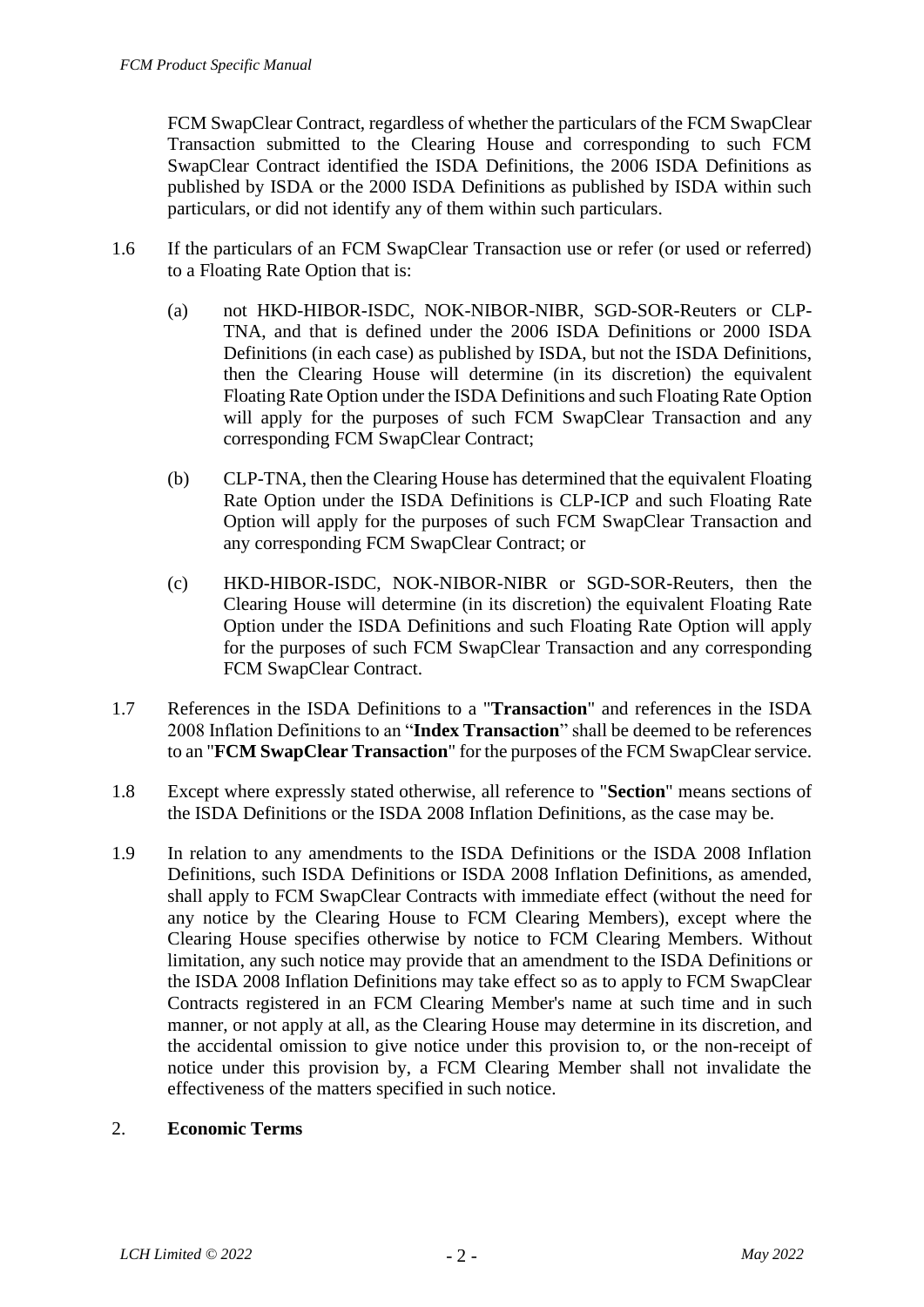- 2.1 The Economic Terms of an FCM SwapClear Contract shall be derived from the information presented to the Clearing House by the parties to the corresponding FCM SwapClear Transaction in respect of the terms designated as Economic Terms in this Schedule.
- 2.2 It is part of the eligibility criteria for registration as an FCM SwapClear Contract that the particulars of an FCM SwapClear Transaction presented to the Clearing House must include matched information in respect of such designated Economic Terms.
- 2.3 The Economic Terms for vanilla interest rate swaps with constant notional principal and variable notional swaps (including non-deliverable interest rate swaps) comprise:
	- (a) Notional Amount (see Section 4.4.2 of the ISDA Definitions for definition and for variable notional swaps, the Notional Amount can be set out in a Notional Amount schedule): $<sup>1</sup>$ </sup>
	- (b) currency (see the Currency/Business Day Matrix within the ISDA Definitions for certain defined currencies);
	- (c) Trade Date (see Section 3.1.1 of the ISDA Definitions for definition);
	- (d) Effective Date (see Section 3.1.2 of the ISDA Definitions for definition);
	- (e) Termination Date (see Section 3.1.3 of the ISDA Definitions for definition);
	- (f) Additional payments/fees:
		- (i) the payer of the additional payments/fees (if any);
		- (ii) the amount of the additional payments/fees (specify zero if none);
	- (g) Business Days (see Section 2.1.1 of the ISDA Definitions for definition);
	- (h) Business Day Convention (see Section 2.3.1 of the ISDA Definitions for definition);
	- (i) Where a Fixed Amount Floating Amount swap: 2
		- (i) Fixed Amount Payer (see Section 5.1.3 of the ISDA Definitions for definition);

SwapClear will accept IRS, Basis, OIS or zero coupon swaps with a Notional Amount which for each payment calculation period may remain unchanged, increase or decrease relative to its previous value. The changes in notional can only take place at the calculation period start dates and must be pre-determined at the point of registration. The notional schedule will be applied at the start of the corresponding calculation period, adjusted (or unadjusted) with the calculation period calendar specified in the trade. Notional schedules need not be identical for the two legs of the trade.

<sup>2</sup> If the particulars of an FCM SwapClear Transaction use or refer (or used or referred) to the term "Fixed Rate Payer" or "Floating Rate Payer", then such term shall be considered the equivalent of the term "Fixed Amount Payer" or "Floating Amount Payer", respectively, for the purposes of such FCM SwapClear Transaction and any corresponding FCM SwapClear Contract.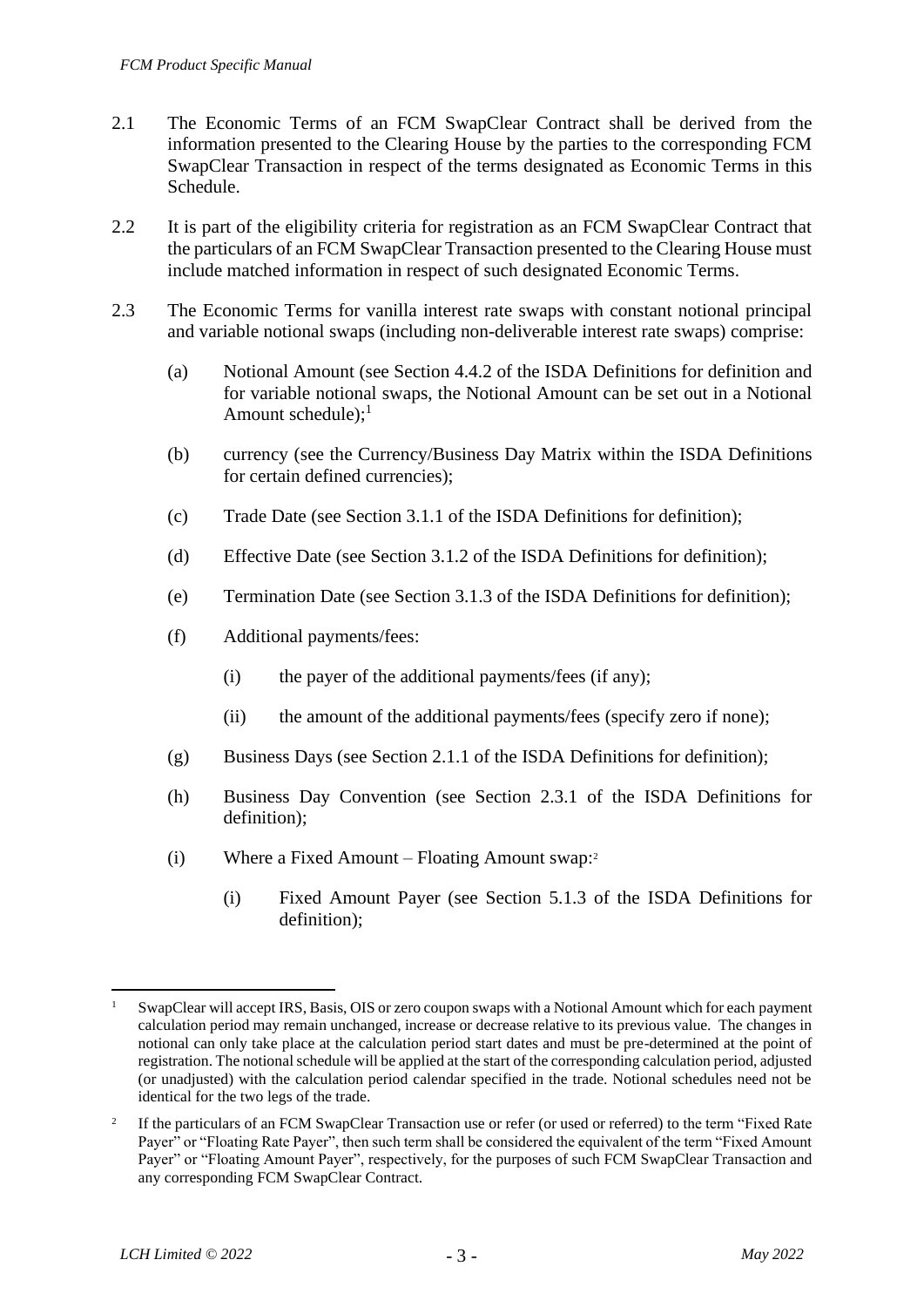- (ii) Fixed Amount Payer Payment Dates (see Section 3.1.8 of the ISDA Definitions for definition);
- (iii) Fixed Amount (see Section 5.1.2 of the ISDA Definitions for definition) [or Fixed Rate and Fixed Rate Day Count Fraction] [or Fixed Amount Payer schedule];<sup>3</sup>
- (iv) Floating Amount Payer (see Section 6.1.2 of the ISDA Definitions for definition);
- (v) Floating Amount Payer Payment Dates (see Section 3.1.8 of the ISDA Definitions for definition);
- (vi) Floating Amount Payer Compounding Dates (if applicable) (see Section 4.9.2 of the ISDA Definitions for definition);
- (vii) Floating Amount (see Section 6.1.3 of the ISDA Definitions for definition);
- (viii) Floating Rate Option (see Section 6.5.1 of the ISDA Definitions for definition);
- (ix) Designated Maturity (see Section 6.7.4 of the ISDA Definitions for definition), if applicable<sup>4</sup>;
- (x) Spread (see Section 6.5.4 of the ISDA Definitions for definition); 5
- (xi) Reset Dates (see Section 6.5.5 of the ISDA Definitions for definition);
- (xii) Floating Rate Day Count Fraction (see Section 6.5.3 of the ISDA Definitions for definition);
- (j) Where a Floating Amount Floating Amount swap ("**basis**" swap): 6

<sup>3</sup> SwapClear will accept IRS, Basis, OIS or zero coupon variable notional swaps with a Fixed Rate on the fixed leg which for each calculation and/or compounding period may remain unchanged, increase or decrease relative to its previous value.

<sup>4</sup> Please note, in accordance with Section 2.1.3 of Part B of this FCM Product Specific Contract Terms and Eligibility Criteria Manual, FCM SwapClear Transactions that reference certain Designated Maturities, in respect of a Floating Rate Option, are not eligible for clearing with the Clearing House. Such eligible Designated Maturities change from time to time and are specified on the Clearing House website.

<sup>5</sup> SwapClear will accept IRS, Basis, OIS or zero coupon variable notional swaps with a floating rate spread on the floating leg which for each calculation and/or compounding period may remain unchanged, increase or decrease relative to its previous value. The spread can be negative. Where such spread is variable it can be set out in a Spread schedule.

<sup>6</sup> If the particulars of an FCM SwapClear Transaction use or refer (or used or referred) to the term "Floating Rate Payer", then such term shall be considered the equivalent of the term "Floating Amount Payer" for the purposes of such FCM SwapClear Transaction and any corresponding FCM SwapClear Contract.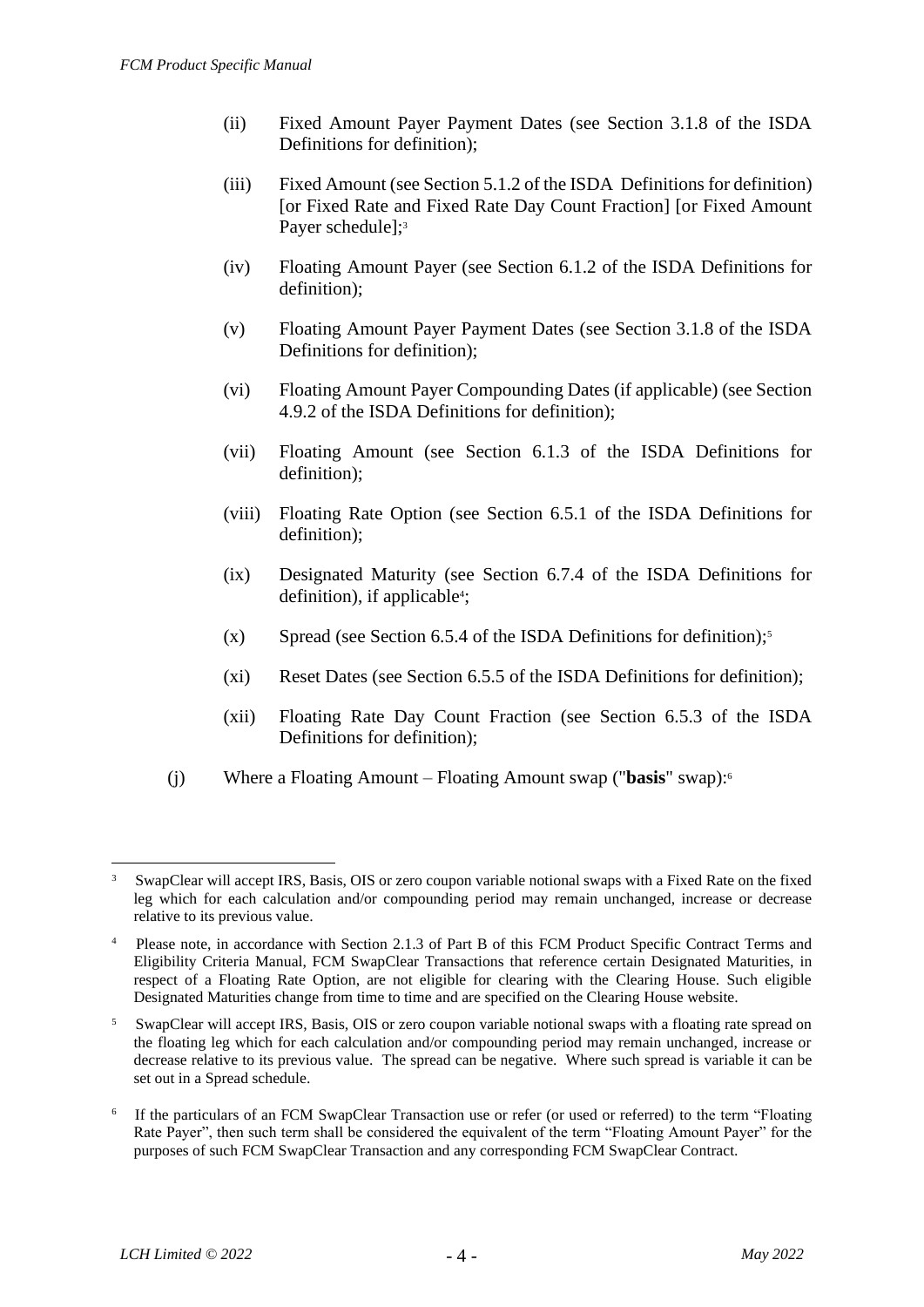- (i) Floating Amount Payer 1 (see Section 6.1.2 of the ISDA Definitions for definition):
	- (a) Floating Amount Payer Payment Dates (see Section 3.1.8 of the ISDA Definitions for definition);
	- (b) Floating Amount Payer Compounding Dates, if applicable (see Section 4.9.2 of the ISDA Definitions for definition);
	- (c) Floating Rate Option (see Section 6.5.1 of the ISDA Definitions for definition);
	- (d) Designated Maturity (see Section 6.7.4 of the ISDA Definitions for definition), if applicable;<sup>7</sup>
	- (e) Spread (see Section 6.5.4 of the ISDA Definitions for definition); 8
	- (f) Reset Dates (see Section 6.5.5 of the ISDA Definitions for definition);
	- (g) Floating Rate Day Count Fraction (see Section 6.5.3 of the ISDA Definitions for definition);
- (ii) Floating Amount Payer 2 (see Section 6.1.2 of the ISDA Definitions for definition):
	- (a) Floating Amount Payer Payment Dates (see Section 3.1.8 of the ISDA Definitions for definition);
	- (b) Floating Amount Payer Compounding Dates (if applicable) (see Section 4.9.2 of the ISDA Definitions for definition);
	- (c) Floating Rate Option (see Section 6.5.1 of the ISDA Definitions for definition);
	- (d) Designated Maturity (see Section 6.7.4 of the ISDA Definitions for definition), if applicable;<sup>9</sup>

<sup>7</sup> Please note, in accordance with Section 2.1.3 of Part B of this FCM Product Specific Contract Terms and Eligibility Criteria Manual, FCM SwapClear Transactions that reference certain Designated Maturities, in respect of a Floating Rate Option, are not eligible for clearing with the Clearing House. Such eligible Designated Maturities change from time to time and are specified on the Clearing House website.

<sup>8</sup> SwapClear will accept IRS, Basis, OIS or zero coupon variable notional swaps with a floating rate spread on the floating leg which for each calculation and/or compounding period may remain unchanged, increase or decrease relative to its previous value. The spread can be negative. Where such spread is variable it can be set out in a Spread schedule.

<sup>9</sup> Please note, in accordance with Section 2.1.3 of Part B of this FCM Product Specific Contract Terms and Eligibility Criteria Manual, FCM SwapClear Transactions that reference certain Designated Maturities, in respect of a Floating Rate Option, are not eligible for clearing with the Clearing House. Such eligible Designated Maturities change from time to time and are specified on the Clearing House website.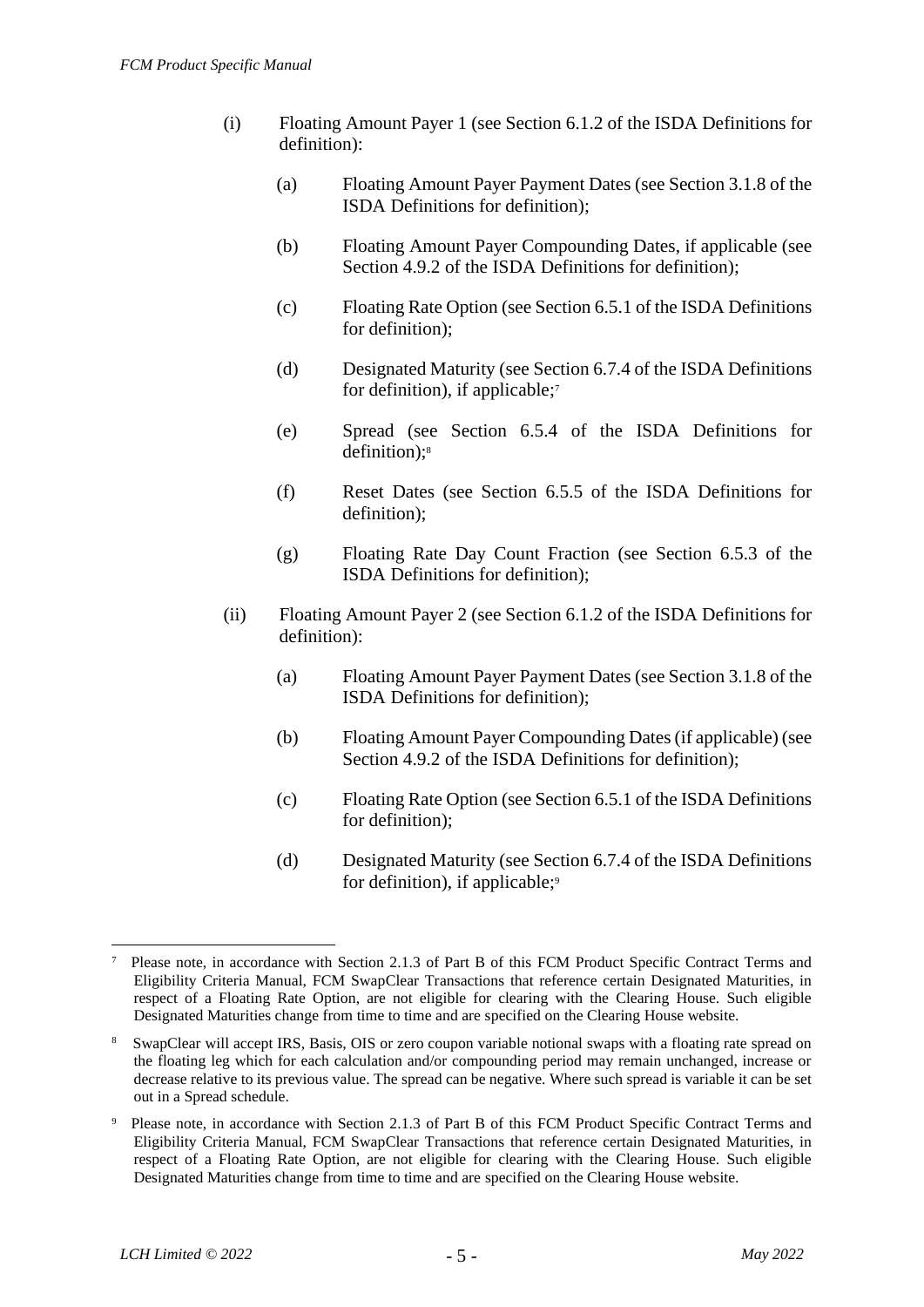- (e) Spread (see Section 6.5.4 of the ISDA Definitions for definition):<sup>10</sup>
- (f) Reset Dates (see Section 6.5.5 of the ISDA Definitions for definition); and
- (g) Floating Rate Day Count Fraction (see Section 6.5.3 of the ISDA Definitions for definition).

Any FCM SwapClear Contract registered with respect to an FCM SwapClear Transaction which is one of the vanilla interest rate swaps with constant notional principal or the variable notional swaps (including non-deliverable interest rate swaps) described in this Section 2.3 shall constitute an "**IRS FCM SwapClear Contract**".

- 2.4 The Economic Terms for Forward Rate Agreements comprise:<sup>11</sup>
	- (a) Notional Amount (see Section 4.4.2 of the ISDA Definitions for definition);
	- (b) currency (see the Currency/Business Day Matrix within the ISDA Definitions for certain defined currencies);
	- (c) Trade Date (see Section 3.1.1 of the ISDA Definitions for definition);
	- (d) Effective Date (see Section 3.1.2 of the ISDA Definitions for definition);
	- (e) Termination Date (see Section 3.1.3 of the ISDA Definitions for definition);
	- (f) Additional payments/fees:
		- (i) the payer of the additional payments/fees (if any);
		- (ii) the amount of the additional payments/fees (specify zero if none).
	- (g) Business Days (see Section 2.1.1 of the ISDA Definitions for definition);
	- (h) Business Day Convention (see Section 2.3.1 of the ISDA Definitions for definition);
	- (i) Fixed Amount Payer (see Section 5.1.3 of the ISDA Definitions for definition);
	- (j) Fixed Amount Payer Payment Dates;
	- (k) Fixed Rate and Fixed Rate Day Count Fraction;

<sup>&</sup>lt;sup>10</sup> SwapClear will accept IRS, Basis, OIS or zero coupon variable notional swaps with a floating rate spread on the floating leg which for each calculation and/or compounding period may remain unchanged, increase or decrease relative to its previous value. The spread can be negative. Where such spread is variable it can be set out in a Spread schedule.

<sup>&</sup>lt;sup>11</sup> If the particulars of an FCM SwapClear Transaction use or refer (or used or referred) to the term "Fixed Rate Payer" or "Floating Rate Payer", then such term shall be considered the equivalent of the term "Fixed Amount Payer" or "Floating Amount Payer", respectively, for the purposes of such FCM SwapClear Transaction and any corresponding FCM SwapClear Contract.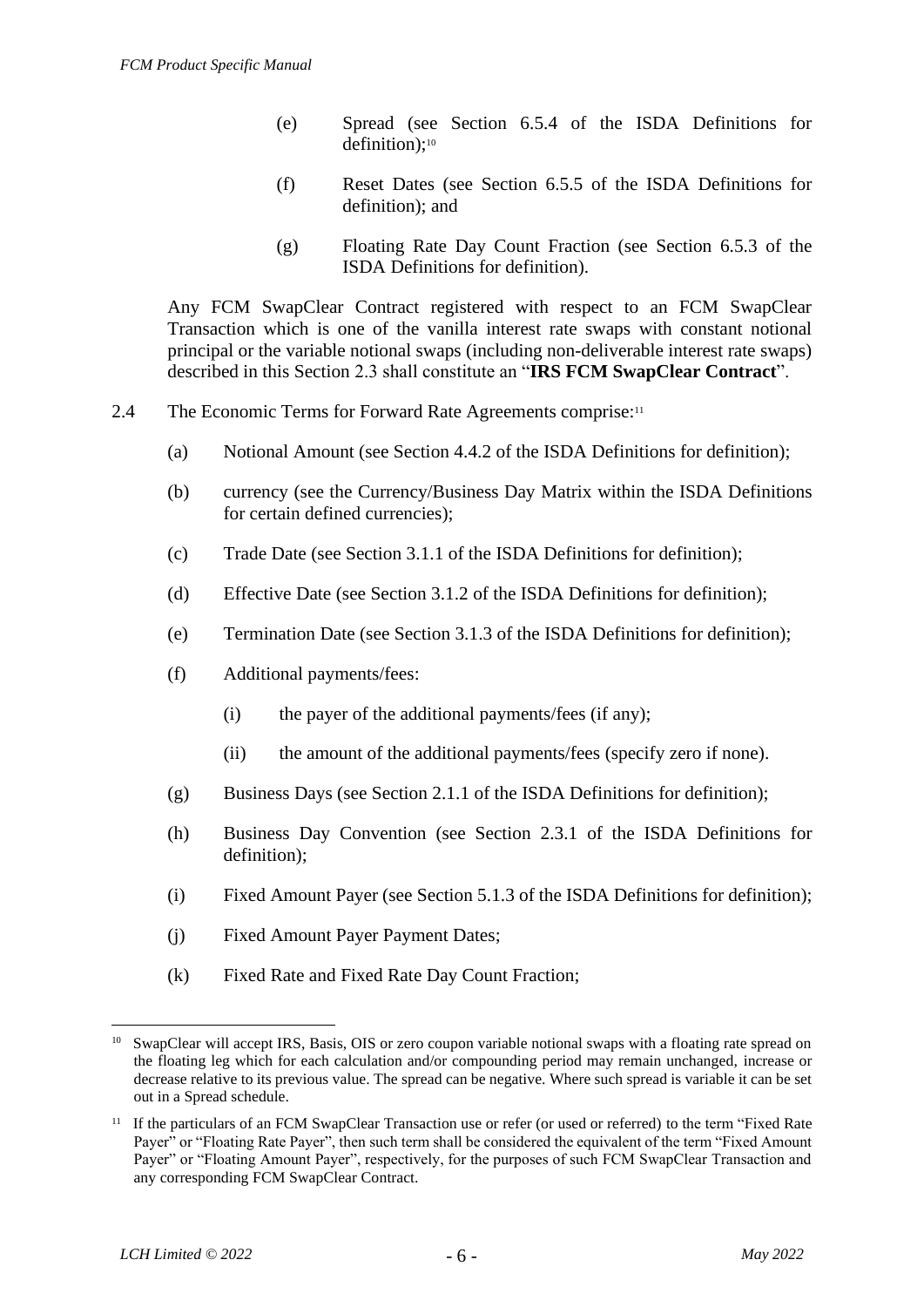- (l) Floating Amount Payer (see Article 2.2 Section 6.1.2 of the ISDA Definitions);
- (m) Floating Amount Payer Payment Dates;
- (n) Floating Rate Option (see Section 6.5.1 of the ISDA Definitions for definition);
- (o) Designated Maturity (see Section 6.7.4 of the ISDA Definitions for definition), if applicable; 12
- (p) Spread (see Section 6.5.4 of the ISDA Definitions for definition);
- (q) Reset Dates (see Section 6.5.5 of the ISDA Definitions for definition);
- (r) Floating Rate Day Count Fraction (see Section 6.5.3 of the ISDA Definitions for definition);
- (s) FRA Discounting (see Section 4.7.2 of the ISDA Definitions for definition);
- (t) Discounting Rate (see Section 4.7.3 of the ISDA Definitions for definition);
- (u) Discounting Day Count Fraction (see Section 4.7.4 of the ISDA Definitions for definition); and
- (v) FRA Yield Discounting (see Section 4.7.5 of the ISDA Definitions for definition).

In respect of forward rate agreements either (s) or (v) but not both should be selected.

Any FCM SwapClear Contract registered with respect to an FCM SwapClear Transaction that is one of the forward rate agreements described in this Section 2.4 shall constitute an "**IRS FCM SwapClear Contract**".

- 2.5 The Economic Terms for vanilla inflation swaps with constant notional principal comprise:
	- (a) Notional Amount (see Section 4.4.2 of the ISDA Definitions for definition);
	- (b) currency (see the Currency/Business Day Matrix within of the ISDA Definitions for certain defined currencies);
	- (c) Trade Date (see Section 3.1.1 of the ISDA Definitions for definition);
	- (d) Effective Date (see Section 3.1.2 of the ISDA Definitions for definition);
	- (e) Termination Date (see Section 3.1.3 of the ISDA Definitions for definition);
	- (f) Additional payments/fees:

<sup>&</sup>lt;sup>12</sup> Please note, in accordance with Section 2.1.3 of Part B of this FCM Product Specific Contract Terms and Eligibility Criteria Manual, FCM SwapClear Transactions that reference certain Designated Maturities, in respect of a Floating Rate Option, are not eligible for clearing with the Clearing House. Such eligible Designated Maturities change from time to time and are specified on the Clearing House website.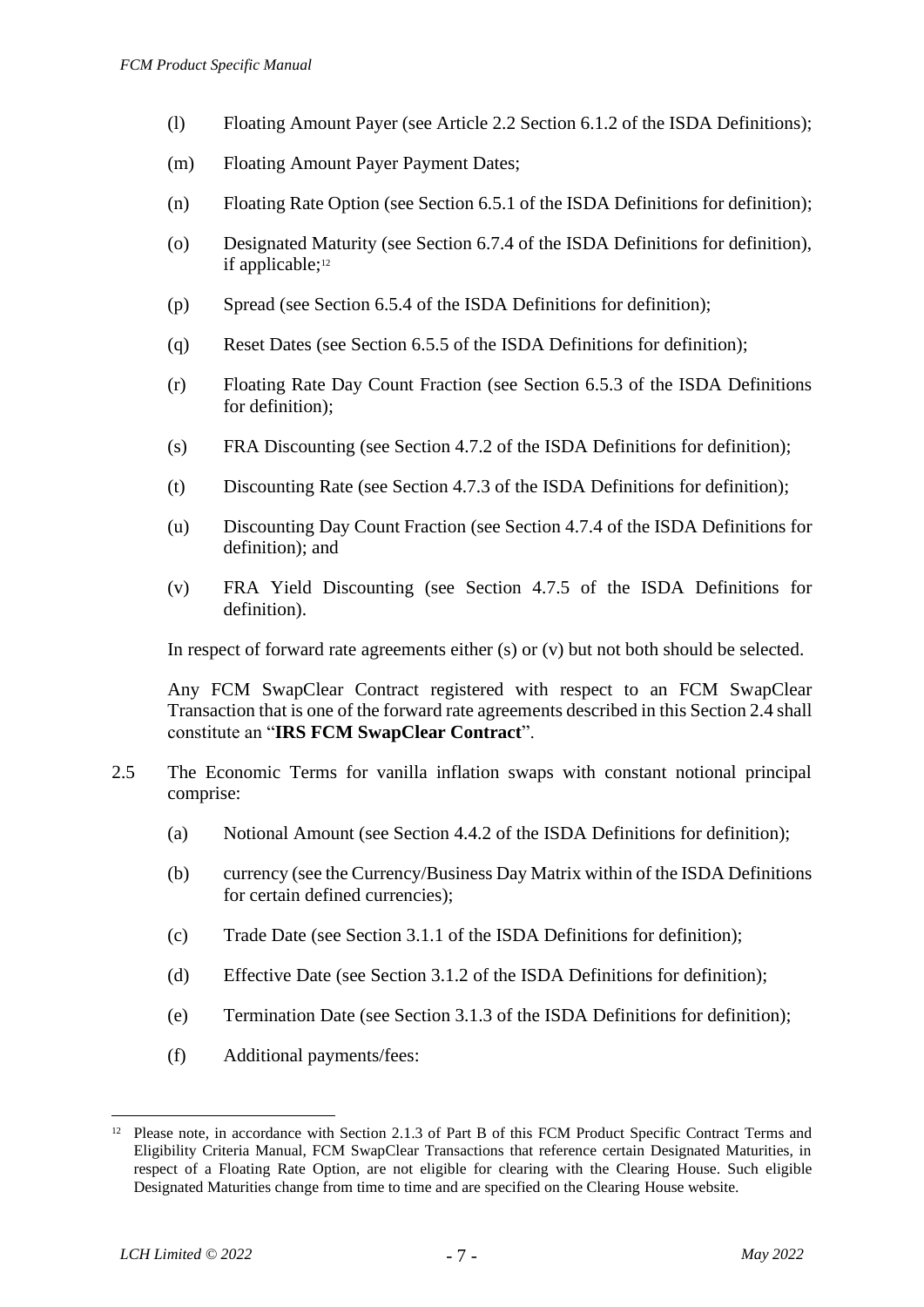- (i) the payer of the additional payments/fees (if any);
- (ii) the amount of the additional payments/fees (specify zero if none);
- (g) Business Days (see Section 2.1.1 of the ISDA Definitions for definition);
- (h) Business Day Convention (see Section 2.3.1 of the ISDA Definitions for definition);
- (i) Where a Fixed Amount Floating Amount swap;<sup>13</sup>
	- (i) Fixed Amount Payer (see Section 5.1.3 of the ISDA Definitions for definition);
		- (a) Fixed Amount Payer Payment Date; on
		- (b) Fixed Amount (see Section 5.1.2 of the ISDA Definitions for definition) [or Fixed Rate and Fixed Rate Day Count Fraction] [or Fixed Amount Payer schedule];
	- (ii) Floating Amount Payer (see Section 6.1.2 of the ISDA Definitions for definition);
		- (a) Floating Amount Payer Payment Date;
		- (b) Index (see Section 1.4 of the ISDA 2008 Inflation Definitions for definition);
		- (c) Index Initial (being the Index level for the specified Reference Month (see Section 1.7 of the ISDA 2008 Inflation Definitions for definition) or the specified Index level);
		- (d) Index Final (being the Index level for the specified Reference Month (see Section 1.7 of the ISDA 2008 Inflation Definitions for definition));
		- (e) Information source (if applicable); and
		- (f) interpolated index (if applicable).

Any FCM SwapClear Contract registered with respect to an FCM SwapClear Transaction that is one of the vanilla inflation swaps described in this Section 2.5 shall constitute an "**Inflation FCM SwapClear Contract**".

# 2.6 *Financial Centers*

<sup>&</sup>lt;sup>13</sup> If the particulars of an FCM SwapClear Transaction use or refer (or used or referred) to the term "Fixed Rate Payer" or "Floating Rate Payer", then such term shall be considered the equivalent of the term "Fixed Amount Payer" or "Floating Amount Payer", respectively, for the purposes of such FCM SwapClear Transaction and any corresponding FCM SwapClear Contract.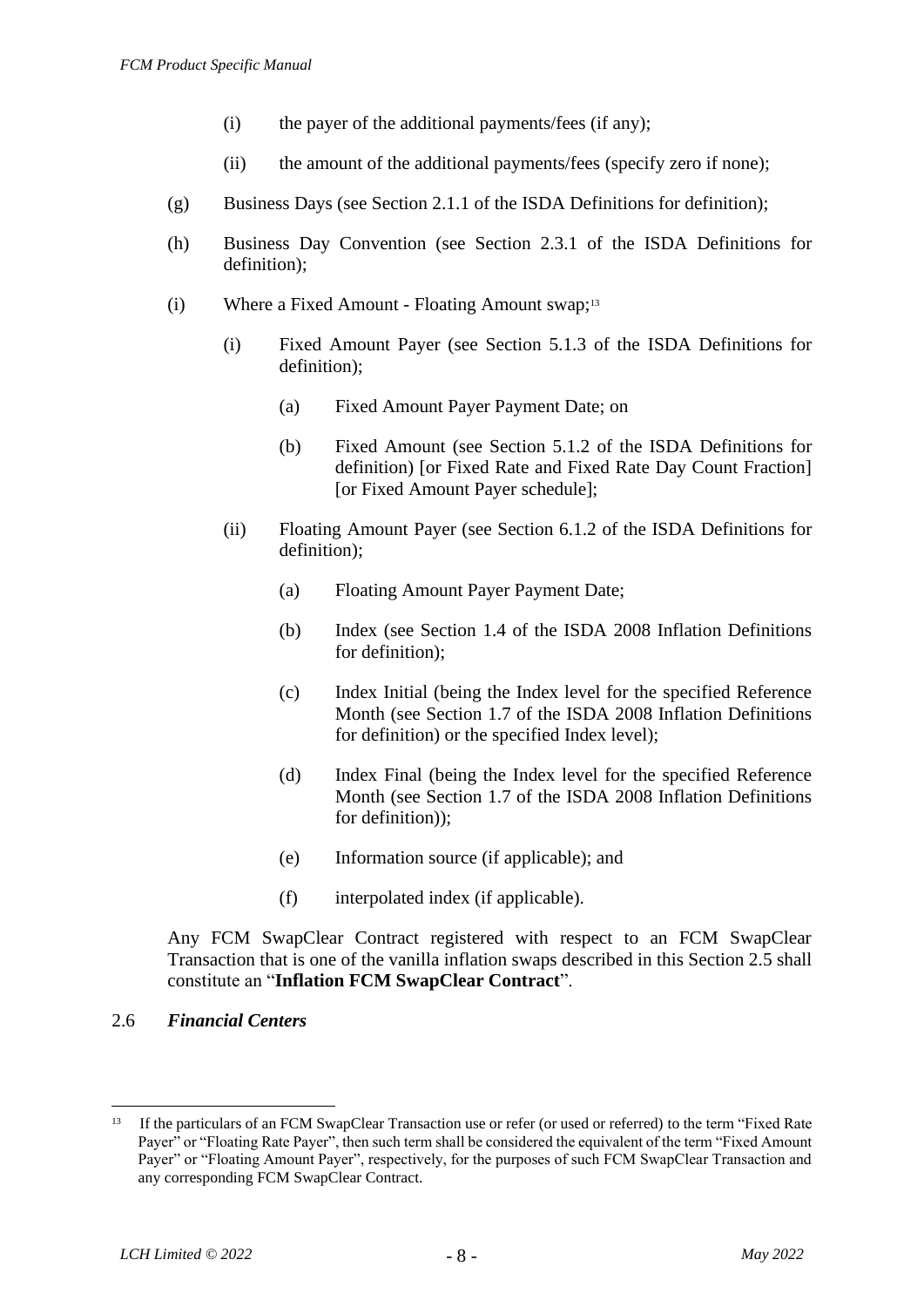|  |  |                                        |  |  |  | Detail of the relevant financial center(s) must be provided using the appropriate |
|--|--|----------------------------------------|--|--|--|-----------------------------------------------------------------------------------|
|  |  | Markitwire/FpML code as set out below: |  |  |  |                                                                                   |

| <b>Financial Center</b> | <b>Markitwire/FpML</b> |
|-------------------------|------------------------|
| Dubai                   | <b>AEDU</b>            |
| Vienna                  | <b>ATVI</b>            |
| Melbourne               | <b>AUME</b>            |
| Sydney                  | <b>AUSY</b>            |
| <b>Brussels</b>         | <b>BEBR</b>            |
| Manama                  | <b>BHMA</b>            |
| <b>Brazil</b>           | <b>BRBD</b>            |
| <b>Brasilia</b>         | <b>BHMA</b>            |
| Montreal                | CAMO                   |
| Toronto                 | <b>CATO</b>            |
| <b>Bogota</b>           | <b>COBO</b>            |
| Geneva                  | <b>CHGE</b>            |
| Zurich                  | <b>CHZU</b>            |
| Santiago                | <b>CLSA</b>            |
| Beijing                 | <b>CNBE</b>            |
| Prague                  | <b>CZPR</b>            |
| Frankfurt               | <b>DEFR</b>            |
| Copenhagen              | <b>DKCO</b>            |
| Madrid                  | <b>ESMA</b>            |
| Helsinki                | <b>FIHE</b>            |
| Paris                   | <b>FRPA</b>            |
| London                  | <b>GBLO</b>            |
| Athens                  | <b>GRAT</b>            |
| Hong Kong               | <b>HKHK</b>            |
| <b>Budapest</b>         | <b>HUBU</b>            |
| Dublin                  | <b>IEDU</b>            |
| Mumbai                  | <b>INMU</b>            |
| Reykjavik               | <b>ISRE</b>            |
| Tel Aviv                | <b>ILTA</b>            |
| Milan                   | <b>ITMI</b>            |
| Rome                    | <b>ITRO</b>            |
| Tokyo                   | <b>JPTO</b>            |
| Seoul                   | <b>KRSE</b>            |
| <b>Kuwait City</b>      | <b>KWKC</b>            |
| Luxemburg               | <b>LULU</b>            |
| Mexico City             | <b>MXMC</b>            |
| Kuala Lumpur            | <b>MYKL</b>            |
| Amsterdam               | <b>NLAM</b>            |
| Oslo                    | <b>NOOS</b>            |
| Auckland                | <b>NZAU</b>            |
| Wellington              | <b>NZWE</b>            |
| Muscat                  | <b>OMMU</b>            |
| Lisbon                  | <b>PLTI</b>            |
| Doha                    | QADO                   |
| Moscow                  | <b>RUMO</b>            |
| Riyadh                  | <b>SARI</b>            |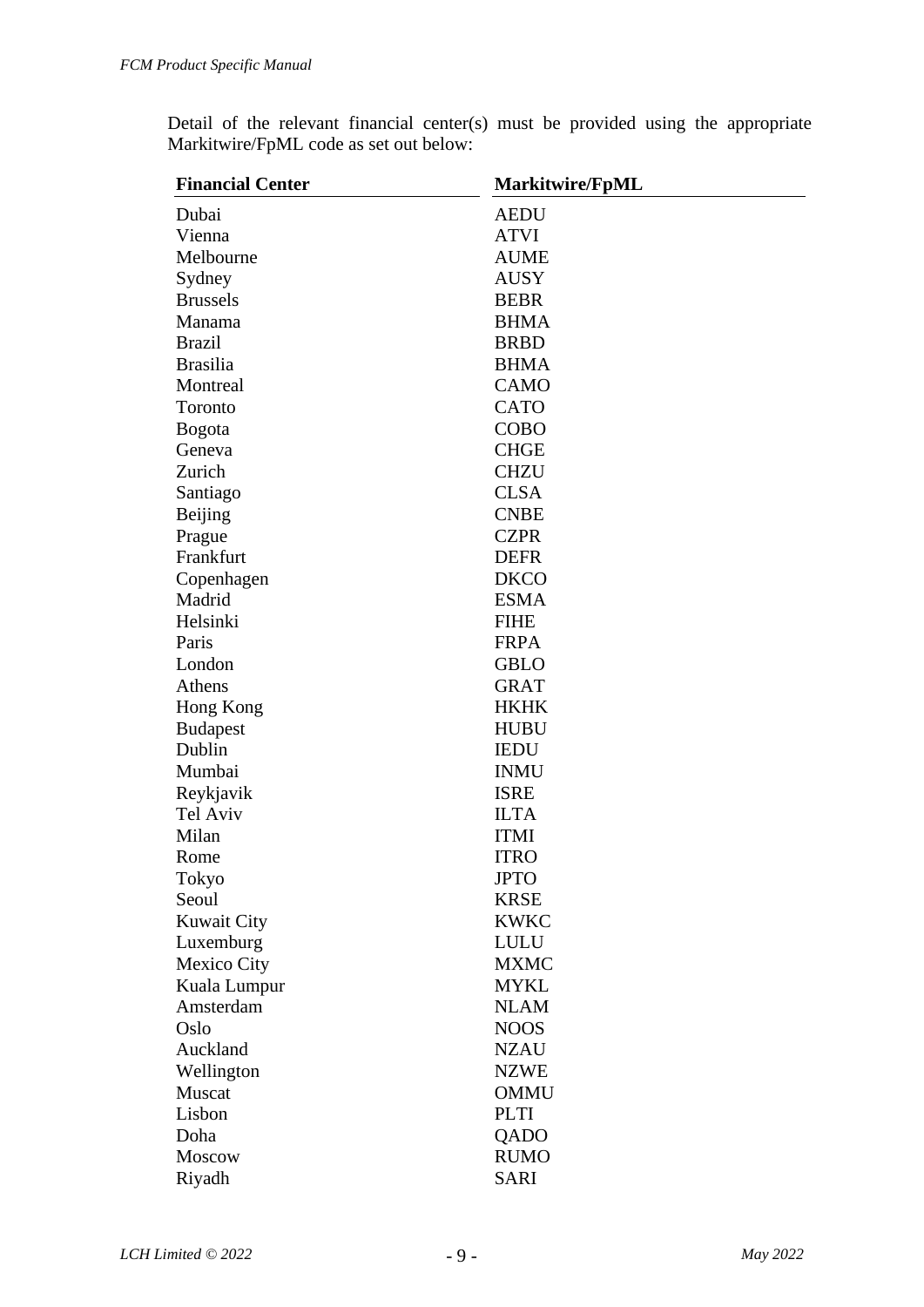| <b>Financial Center</b> | <b>Markitwire/FpML</b> |
|-------------------------|------------------------|
| Stockholm               | <b>SEST</b>            |
| <b>Bangkok</b>          | <b>THBA</b>            |
| Istanbul                | <b>TRIS</b>            |
| Taipei                  | <b>TWTA</b>            |
| Chicago                 | <b>USCH</b>            |
| Los Angeles             | <b>USLA</b>            |
| New York                | <b>USNY</b>            |
| Target/Euro             | <b>EUTA</b>            |
| Warsaw                  | <b>PLWA</b>            |
| Singapore               | <b>SGSI</b>            |
| Johannesburg            | ZAJO                   |

### 3. **Standard Terms**

The following terms are designated as Standard Terms of a registered FCM SwapClear Contract:

### 3.1 *Business Days*

In addition to the Business Days for the financial centers specified in the Economic Terms, (such Business Days to be determined in accordance with the SwapsMonitor Financial Calendar) the Business Days specified in the calendar published by the Clearing House, from time to time, will apply to an FCM SwapClear Contract.

#### 3.2 *Negative Interest Rates*

The "Fixed Negative Interest Rate Method" as set out in Section 5.5 of the ISDA Definitions, and the "Floating Negative Interest Rate Method" as set out in Section 6.8 of the ISDA Definitions, will apply to an FCM SwapClear Contract.

## 3.3 *Withholding Tax Provisions*

All payments due under an FCM SwapClear Contract shall be made by the FCM Clearing Member free and clear and without deduction or withholding for or on account of any tax. Payments in respect of which such deduction or withholding is required to be made, by the FCM Clearing Member, shall be increased to the extent necessary to ensure that, after the making of the required deduction or withholding, the Clearing House receives and retains (free from any liability in respect of such deduction or withholding) a net sum equal to the sum which it would have received and so retained had no such deduction or withholding been made or required to be made.

The Clearing House shall make any payments due to an FCM Clearing Member net of any deduction or withholding for or on account of any tax it is required to make from such payments.

#### 3.4 *Payment of Stamp Tax*

Each FCM Clearing Member will pay any stamp tax or duty levied or imposed upon it in respect of any FCM SwapClear Contract to which it is a party by a jurisdiction in which it is incorporated, organized, managed and controlled, or considered to have its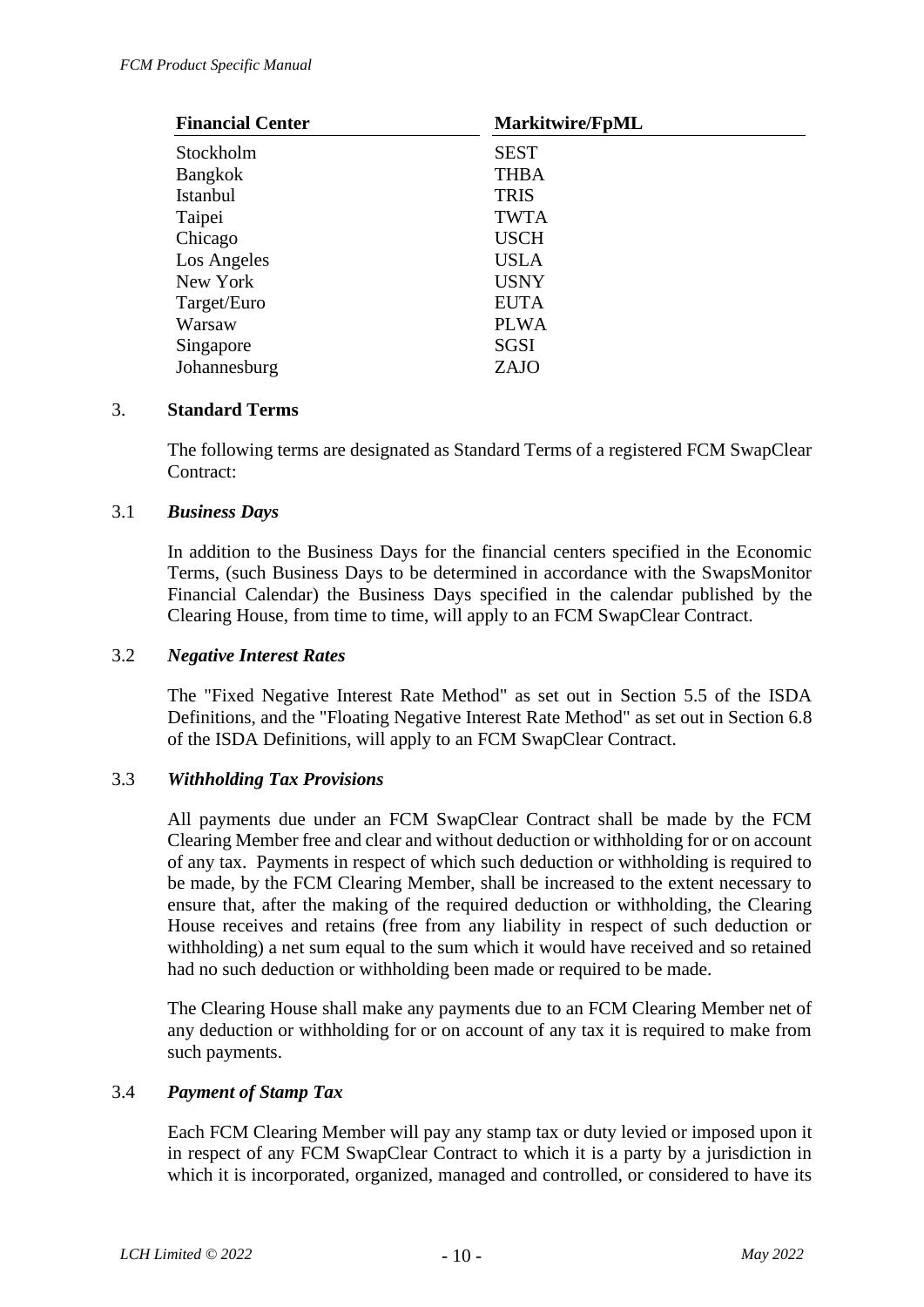seat, or in which a branch or office through which it is acting is located or by any other jurisdiction, and will indemnify the Clearing House against any stamp tax or duty levied or imposed upon the Clearing House by any such jurisdiction in respect of any FCM SwapClear Contract registered by the Clearing House and to which that FCM Clearing Member is a party.

## 3.5 *Payments under an FCM SwapClear Contract*

Payments under, and in respect of, an FCM SwapClear Contract shall be calculated by the Clearing House and shall be made by, or to, the FCM Clearing Member in accordance with the provisions of the FCM Procedures.

## 3.6 *FCM Regulations*

An FCM SwapClear Contract shall be subject to the FCM Regulations and the FCM Procedures, which shall form a part of its terms. In the event of any inconsistency between these FCM SwapClear Contract Terms and the FCM Regulations and the FCM Procedures, the FCM Regulations and the FCM Procedures will prevail.

## 3.7 *Governing Law*

Each FCM SwapClear Contract shall be governed by and construed in accordance with the laws of the State of New York in the United States of America without regard to principles of conflicts of law and the parties hereby irrevocably agree for the benefit of the Clearing House that (i) the courts of the State of New York, Borough of Manhattan in the United States of America, (ii) the United States District Court for the Southern District of New York, or (iii) the courts of England and Wales shall have exclusive jurisdiction to hear and determine any action or dispute which may arise herefrom. The FCM Clearing Member party hereto irrevocably submits to such jurisdiction and agrees to waive any objection it might otherwise have to such jurisdiction, save that this submission to the exclusive jurisdiction of the courts of the State of New York, Borough of Manhattan in the United States of America, the United States District Court for the Southern District of New York or the courts of England and Wales shall not (and shall not be construed so as to) limit the right of the Clearing House to take proceedings in any other court of competent jurisdiction, nor shall the taking of action in one or more jurisdictions preclude the Clearing House from taking action in any other jurisdiction, whether concurrently or not.

## 3.8 *Third Party Rights*

A person who is not a party to this FCM SwapClear Contract shall have no rights under or in respect of it. Rights of third parties to enforce any terms of this FCM SwapClear Contract are expressly excluded.

# 3.9 *Effective Date – Standard Coupon Inflation Swaps*

In the event an FCM SwapClear Transaction that is a standard coupon inflation swap is presented for registration with an inflation leg Effective Date that is not the first Business Day of the relevant Reference Month, the Clearing House shall register such FCM SwapClear Transaction as an FCM SwapClear Contract with an inflation leg Effective Date that is the first Business Day of the relevant Reference Month.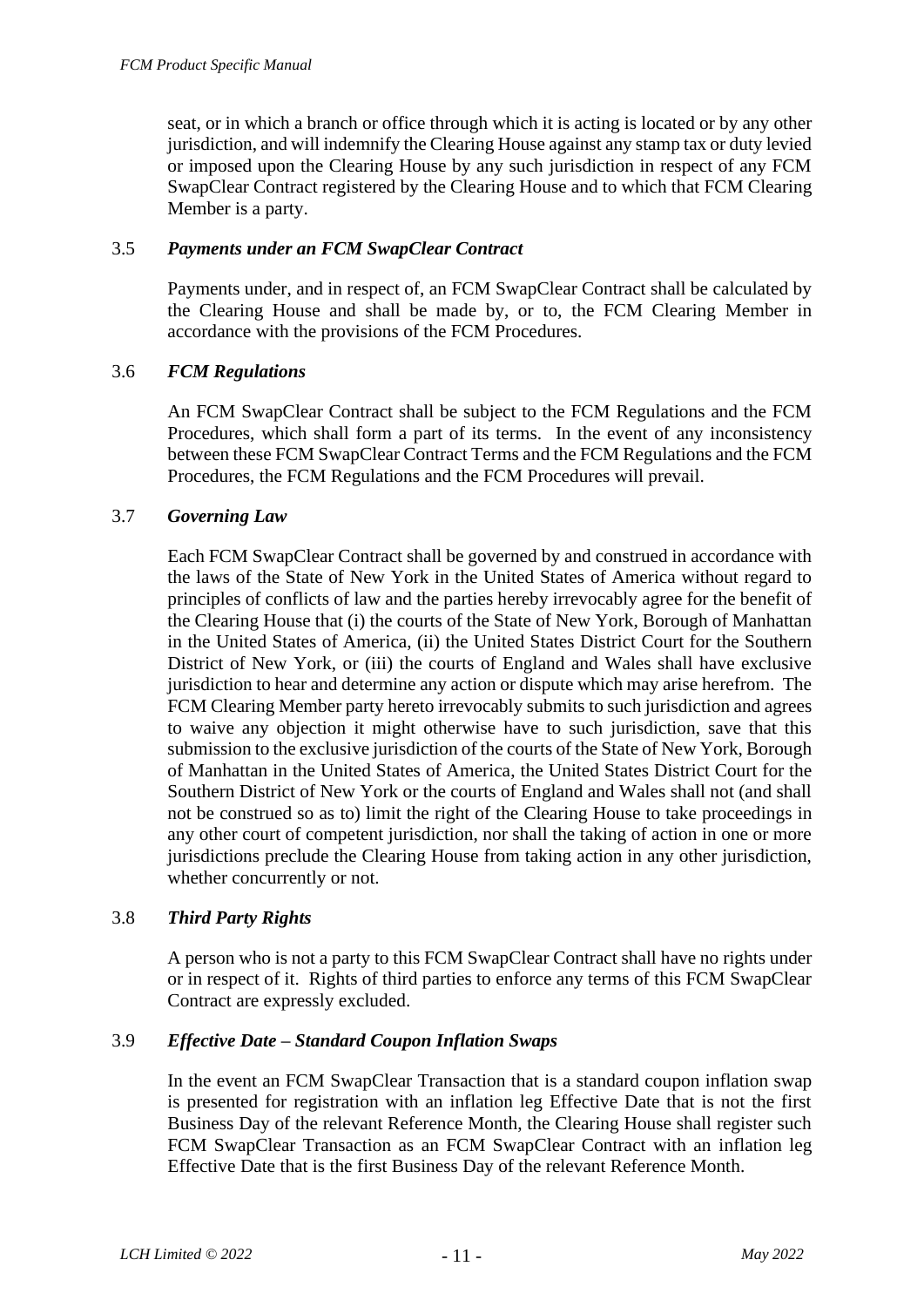## **PART B**

## **PRODUCT ELIGIBILITY CRITERIA FOR REGISTRATION OF AN FCM SWAPCLEAR CONTRACT**

#### 1. **FCM SwapClear Transaction**

Without prejudice to the FCM Regulations and the FCM Procedures, the Clearing House will only register an FCM SwapClear Contract pursuant to receipt of particulars of a transaction where at the time of the particulars being presented:

- (a) the transaction meets the FCM SwapClear Product Eligibility Criteria for registration as an FCM SwapClear Transaction; and
- (b) each party to the transaction is an Executing Party;

and the requirements of (a) and (b) continue to be satisfied at Registration Time.

#### 1.1 *FCM SwapClear Product Eligibility Criteria for an FCM SwapClear Transaction*

(a) Vanilla interest rate swaps and notional interest rate swaps having the characteristics set out in the table below:

| <b>Instrument</b>     | <b>Currency</b> | Leg <sub>1</sub>                | Leg <sub>2</sub>                     | <b>Variable</b><br><b>Notional</b> | <b>Maximum</b><br><b>Tenor</b> | <b>Notional Amount</b>        |
|-----------------------|-----------------|---------------------------------|--------------------------------------|------------------------------------|--------------------------------|-------------------------------|
| Interest rate<br>swap | <b>GBP</b>      | Fixed                           | <b>GBP-LIBOR-BBA</b>                 | N <sub>o</sub>                     | 18,675 days                    | $0.01 -$<br>99,999,999,999.99 |
| Interest rate<br>swap | <b>GBP</b>      | Fixed                           | <b>GBP-LIBOR</b>                     | N <sub>o</sub>                     | 18,675 days                    | $0.01 -$<br>99,999,999,999.99 |
| <b>OIS</b>            | <b>GBP</b>      | Fixed                           | <b>GBP-SONIA-</b><br><b>COMPOUND</b> | Yes                                | 18,675 days                    | $0.01 -$<br>99,999,999,999.99 |
| <b>OIS</b>            | <b>GBP</b>      | Fixed                           | <b>GBP-SONIA-OIS</b><br>Compound     | Yes                                | 18,675 days                    | $0.01 -$<br>99,999,999,999.99 |
| Interest rate<br>swap | <b>USD</b>      | Fixed                           | <b>USD-LIBOR-BBA</b>                 | Yes                                | 18,675 days                    | $0.01 -$<br>99,999,999,999.99 |
| Interest rate<br>swap | <b>USD</b>      | Fixed                           | <b>USD-LIBOR</b>                     | Yes                                | 18,675 days                    | $0.01 -$<br>99,999,999,999.99 |
| <b>OIS</b>            | <b>USD</b>      | Fixed                           | <b>USD-SOFR-COMPOUND</b>             | Yes                                | 18,675 days                    | $0.01 -$<br>99,999,999,999.99 |
| <b>OIS</b>            | <b>USD</b>      | Fixed                           | <b>USD-SOFR-OIS</b><br>Compound      | Yes                                | 18,675 days                    | $0.01 -$<br>99,999,999,999.99 |
| Basis swap            | <b>USD</b>      | <b>USD-LIBOR-</b><br><b>BBA</b> | <b>USD-LIBOR-BBA</b>                 | Yes                                | 18,675 days                    | $0.01 -$<br>99,999,999,999.99 |
| Basis swap            | <b>USD</b>      | <b>USD-LIBOR</b>                | <b>USD-LIBOR</b>                     | Yes                                | 18,675 days                    | $0.01 -$<br>99,999,999,999.99 |
|                       |                 |                                 |                                      |                                    |                                |                               |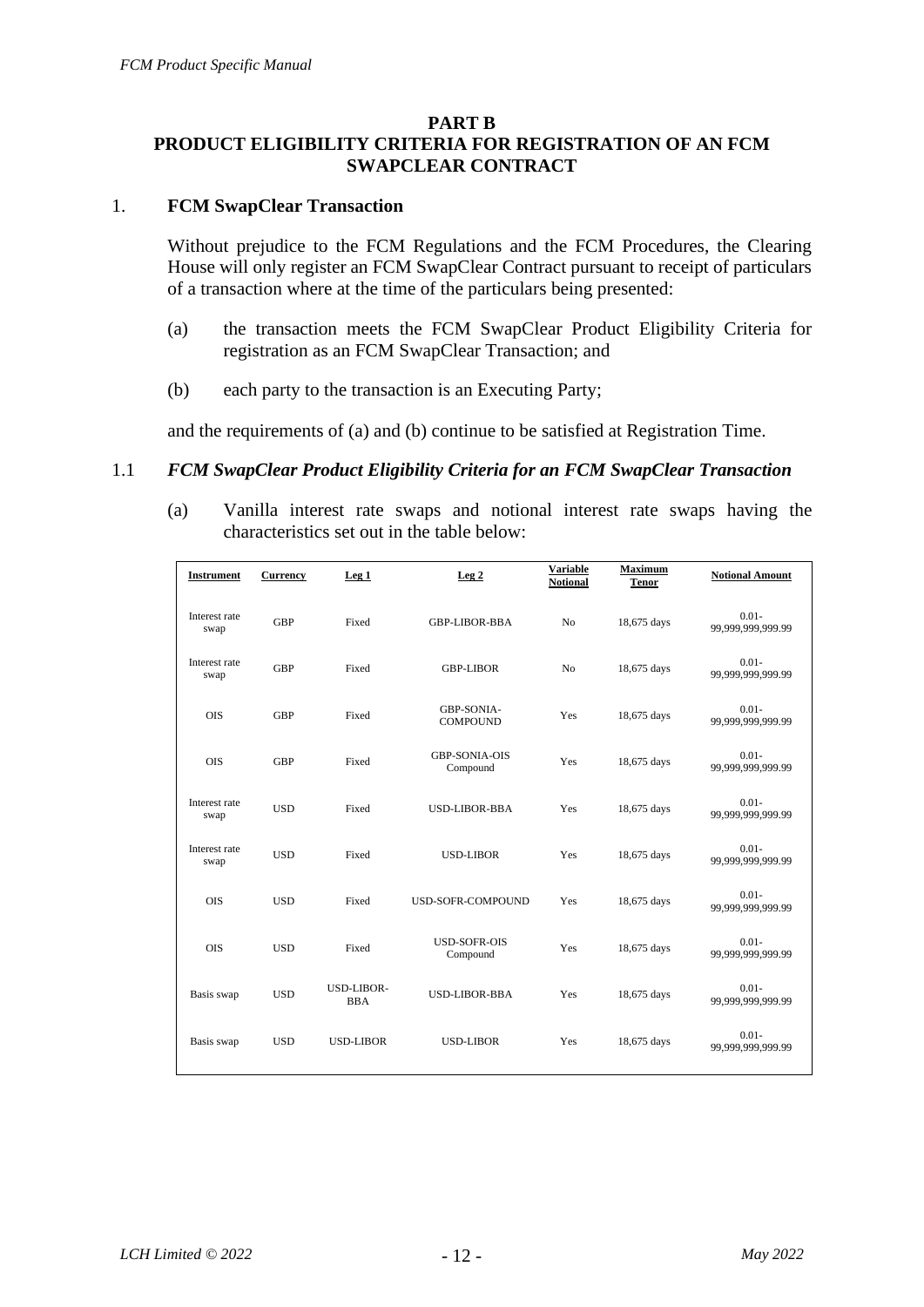| Interest rate<br>swap | <b>USD</b> | Fixed                                                                   | $\text{USD-BSBY}\rm^{14}$                      | Yes            | 4,050 days  | $0.01 -$<br>99,999,999,999.99 |
|-----------------------|------------|-------------------------------------------------------------------------|------------------------------------------------|----------------|-------------|-------------------------------|
| Basis swap            | <b>USD</b> | USD-LIBOR-<br><b>BBA</b>                                                | USD-SOFR-COMPOUND                              | No             | 18,675 days | $0.01 -$<br>99,999,999,999.99 |
| Basis swap            | <b>USD</b> | <b>USD-LIBOR</b>                                                        | <b>USD-SOFR-OIS</b><br>Compound                | No             | 18,675 days | $0.01 -$<br>99,999,999,999.99 |
| Basis swap            | <b>USD</b> | USD-<br><b>FEDERAL</b><br>FUNDS-H.15                                    | <b>USD-LIBOR-BBA</b>                           | No             | 18,675 days | $0.01 -$<br>99,999,999,999.99 |
| Basis swap            | <b>USD</b> | <b>USD-Federal</b><br>Funds                                             | <b>USD-LIBOR</b>                               | No             | 18,675 days | $0.01 -$<br>99,999,999,999.99 |
| Basis swap            | <b>USD</b> | USD-<br><b>FEDERAL</b><br><b>FUNDS-H.15-</b><br>OIS-<br><b>COMPOUND</b> | USD-SOFR-COMPOUND                              | N <sub>o</sub> | 18,675 days | $0.01 -$<br>99,999,999,999.99 |
| Basis swap            | <b>USD</b> | <b>USD-Federal</b><br>Funds-OIS<br>Compound                             | USD-SOFR-OIS<br>Compound                       | N <sub>o</sub> | 18,675 days | $0.01 -$<br>99,999,999,999.99 |
| Basis swap            | <b>USD</b> | $USD-BSBY$ <sup>15</sup>                                                | USD-SOFR-COMPOUND                              | N <sub>o</sub> | 4,050 days  | $0.01 -$<br>99,999,999,999.99 |
| Basis swap            | <b>USD</b> | $USD-BSBY$ <sup>16</sup>                                                | <b>USD-SOFR-OIS</b><br>Compound                | N <sub>o</sub> | 4,050 days  | $0.01 -$<br>99,999,999,999.99 |
| Basis swap            | <b>USD</b> | <b>USD-BSBY</b>                                                         | $USD-BSBY$ <sup>17</sup>                       | N <sub>o</sub> | 4,050 days  | $0.01 -$<br>99,999,999,999.99 |
| <b>OIS</b>            | <b>USD</b> | Fixed                                                                   | USD-Federal Funds H.15-<br><b>OIS-COMPOUND</b> | Yes            | 18,675 days | $0.01 -$<br>99,999,999,999.99 |
| <b>OIS</b>            | <b>USD</b> | Fixed                                                                   | <b>USD-Federal Funds-OIS</b><br>Compound       | Yes            | 18,675 days | $0.01 -$<br>99,999,999,999.99 |
| Interest rate<br>swap | <b>EUR</b> | Fixed                                                                   | EUR-EURIBOR-Reuters                            | Yes            | 18,675 days | $0.01 -$<br>99,999,999,999.99 |
| Interest rate<br>swap | <b>EUR</b> | Fixed                                                                   | <b>EUR-EURIBOR</b>                             | Yes            | 18,675 days | $0.01 -$<br>99,999,999,999.99 |

- 14 BLOOMBERG, BLOOMBERG INDICES and BLOOMBERG SHORT-TERM BANK YIELD INDEX are trademarks or service marks of Bloomberg Finance L.P and its affiliates (collectively, "Bloomberg") and have been licensed for use for certain purposes by LCH Group. Bloomberg is not affiliated with LCH Group and does not approve, endorse, review, or recommend any financial instrument. Bloomberg or its licensors own all proprietary rights in the Bloomberg Short-Term Bank Yield Index. Bloomberg does not guarantee the timeliness, accurateness, or completeness of any data or information relating to Bloomberg Short-Term Bank Yield Index. Bloomberg makes no warranty, express or implied, as to the Bloomberg Short-Term Bank Yield Index or any data or values relating thereto or results to be obtained therefrom, and expressly disclaims all warranties of merchantability and fitness for a particular purpose with respect thereto. To the maximum extent allowed by law, Bloomberg, its licensors, and its and their respective employees, contractors, agents, suppliers, and vendors shall have no liability or responsibility whatsoever for any injury or damages-whether direct, indirect, consequential, incidental, punitive, or otherwise-arising in connection with the Bloomberg Short Term Bank Yield Index or any data or values relating thereto-whether arising from their negligence or otherwise
- 15 Ibid footnote 14.
- 16 Ibid footnote 14.
- 17 Ibid footnote 14.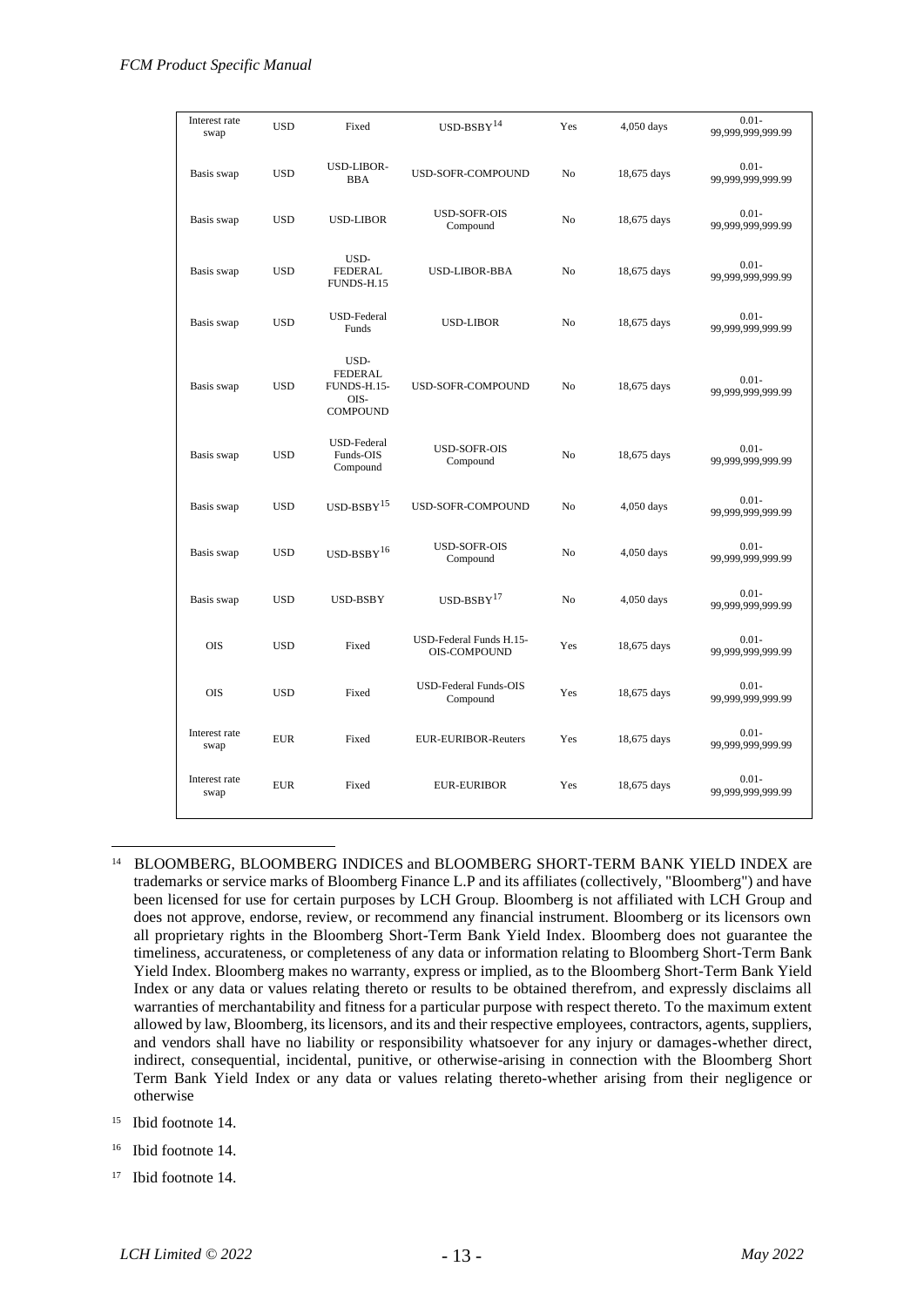| Basis swap            | <b>EUR</b> | EUR-<br><b>EURIBOR-</b><br>Reuters    | <b>EUR-EURIBOR-Reuters</b>        | Yes | 18,675 days | $0.01 -$<br>99,999,999,999.99 |
|-----------------------|------------|---------------------------------------|-----------------------------------|-----|-------------|-------------------------------|
| Basis swap            | <b>EUR</b> | EUR-<br><b>EURIBOR</b>                | <b>EUR-EURIBOR</b>                | Yes | 18,675 days | $0.01 -$<br>99,999,999,999.99 |
| <b>OIS</b>            | <b>EUR</b> | Fixed                                 | EUR-EuroSTR-<br><b>COMPOUND</b>   | Yes | 18,675 days | $0.01 -$<br>99,999,999,999.99 |
| <b>OIS</b>            | <b>EUR</b> | Fixed                                 | EUR-EuroSTR-OIS<br>Compound       | Yes | 18,675 days | $0.01 -$<br>99,999,999,999.99 |
| Basis swap            | <b>EUR</b> | EUR-<br><b>EURIBOR-</b><br>Reuters    | EUR-EuroSTR-<br><b>COMPOUND</b>   | No  | 18,675 days | $0.01 -$<br>99,999,999,999.99 |
| Basis swap            | <b>EUR</b> | EUR-<br><b>EURIBOR</b>                | EUR-EuroSTR-OIS<br>Compound       | No  | 18,675 days | $0.01 -$<br>99,999,999,999.99 |
| Interest rate<br>swap | <b>AUD</b> | Fixed                                 | <b>AUD-BBR-BBSW</b>               | Yes | 11,375 days | $0.01 -$<br>99,999,999,999.99 |
| Interest rate<br>swap | <b>AUD</b> | Fixed                                 | <b>AUD-BBSW</b>                   | Yes | 11,375 days | $0.01 -$<br>99,999,999,999.99 |
| Basis swap            | <b>AUD</b> | AUD-BBR-<br><b>BBSW</b>               | AUD-BBR-BBSW                      | Yes | 11,375 days | $0.01 -$<br>99,999,999,999.99 |
| Basis swap            | <b>AUD</b> | AUD-BBSW                              | <b>AUD-BBSW</b>                   | Yes | 11,375 days | $0.01 -$<br>99,999,999,999.99 |
| Basis swap            | <b>AUD</b> | AUD-AONIA-<br>OIS-<br><b>COMPOUND</b> | AUD-BBR-BBSW                      | No  | 11,375 days | $0.01 -$<br>99,999,999,999.99 |
| Basis swap            | <b>AUD</b> | <b>AUD-AONIA-</b><br>OIS Compound     | <b>AUD-BBSW</b>                   | No  | 11,375 days | $0.01 -$<br>99,999,999,999.99 |
| <b>OIS</b>            | <b>AUD</b> | Fixed                                 | AUD-AONIA-OIS-<br><b>COMPOUND</b> | Yes | 11,375 days | $0.01 -$<br>99,999,999,999.99 |
| <b>OIS</b>            | <b>AUD</b> | Fixed                                 | <b>AUD-AONIA-OIS</b><br>Compound  | Yes | 11,375 days | $0.01 -$<br>99,999,999,999.99 |
| Interest rate<br>swap | CAD        | Fixed                                 | CAD-BA-CDOR                       | Yes | 15,025 days | $0.01 -$<br>99,999,999,999.99 |
| Interest rate<br>swap | CAD        | Fixed                                 | CAD-CDOR                          | Yes | 15,025 days | $0.01 -$<br>99,999,999,999.99 |
| Basis swap            | CAD        | CAD-BA-<br><b>CDOR</b>                | CAD-BA-CDOR                       | Yes | 15,025 days | $0.01 -$<br>99,999,999,999.99 |
| Basis swap            | CAD        | CAD-CDOR                              | CAD-CDOR                          | Yes | 15,025 days | $0.01 -$<br>99,999,999,999.99 |
| Basis swap            | CAD        | CAD-BA-<br><b>CDOR</b>                | CAD-CORRA-OIS-<br><b>COMPOUND</b> | Yes | 15,025 days | $0.01 -$<br>99,999,999,999.99 |
| Basis swap            | CAD        | CAD-CDOR                              | CAD-CORRA-OIS<br>Compound         | Yes | 15,025 days | $0.01 -$<br>99,999,999,999.99 |
| OIS                   | CAD        | Fixed                                 | CAD-CORRA-OIS-<br><b>COMPOUND</b> | Yes | 15,025 days | $0.01 -$<br>99,999,999,999.99 |
| OIS                   | CAD        | Fixed                                 | CAD-CORRA-OIS<br>Compound         | Yes | 15,025 days | $0.01 -$<br>99,999,999,999.99 |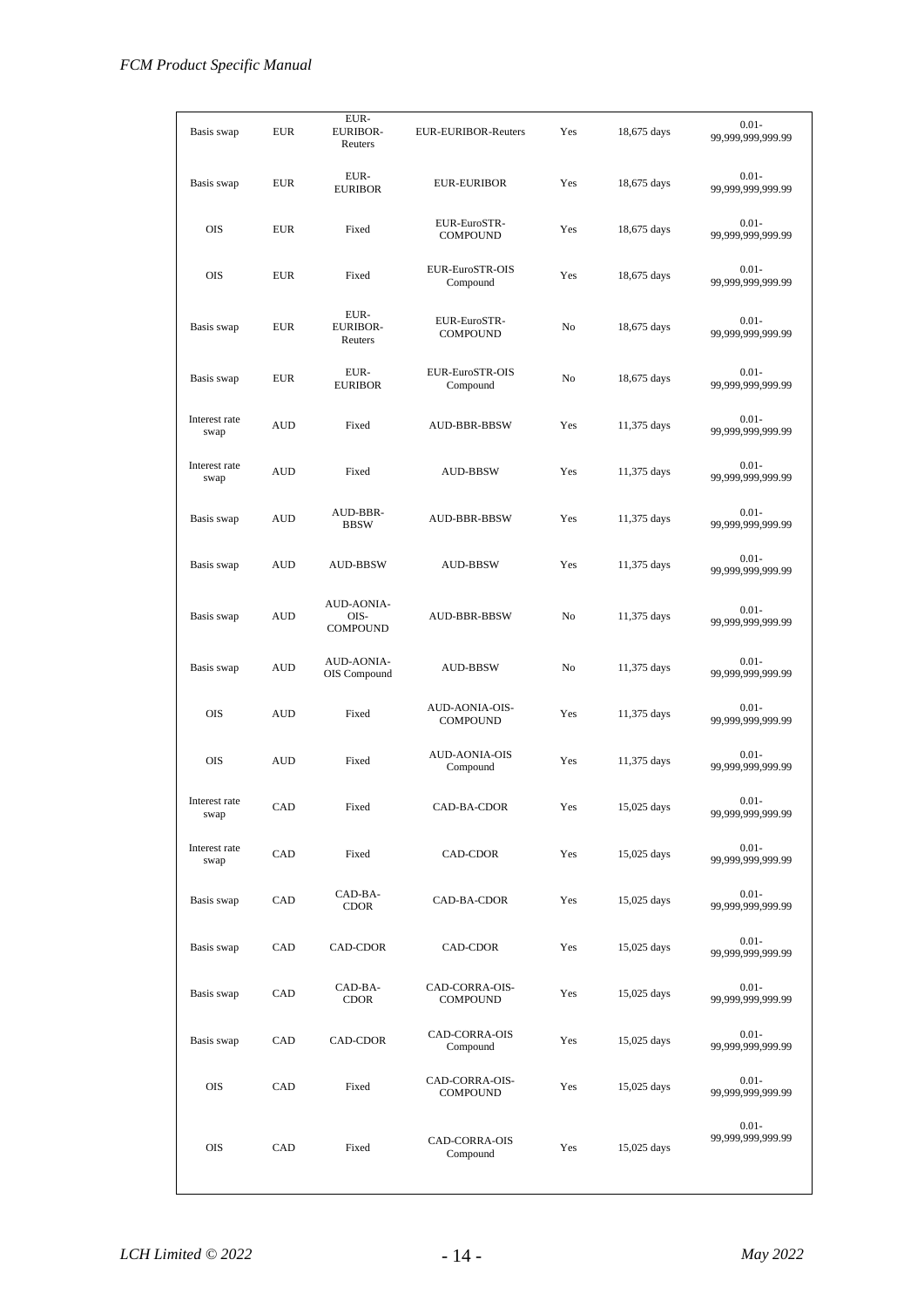| Interest rate<br>swap | <b>CZK</b> | Fixed                                 | <b>CZK-PRIBOR-PRBO</b>            | Yes | 5,875 days   | $0.01 -$<br>99,999,999,999.99 |
|-----------------------|------------|---------------------------------------|-----------------------------------|-----|--------------|-------------------------------|
| Interest rate<br>swap | <b>CZK</b> | Fixed                                 | <b>CZK-PRIBOR</b>                 | Yes | 5,875 days   | $0.01 -$<br>99,999,999,999.99 |
| Basis swap            | <b>CZK</b> | <b>CZK-PRIBOR-</b><br><b>PRBO</b>     | <b>CZK-PRIBOR-PRBO</b>            | Yes | 5,875 days   | $0.01 -$<br>99,999,999,999.99 |
| Basis swap            | <b>CZK</b> | <b>CZK-PRIBOR</b>                     | <b>CZK-PRIBOR</b>                 | Yes | 5,875 days   | $0.01 -$<br>99,999,999,999.99 |
| Interest rate<br>swap | DKK        | Fixed                                 | DKK-CIBOR-DKNA13                  | Yes | 11,375 days  | $0.01 -$<br>99,999,999,999.99 |
| Interest rate<br>swap | <b>DKK</b> | Fixed                                 | DKK-CIBOR                         | Yes | 11,375 days  | $0.01 -$<br>99,999,999,999.99 |
| Interest rate<br>swap | DKK        | Fixed                                 | DKK-CIBOR2-DKNA13                 | Yes | 11,375 days  | $0.01 -$<br>99,999,999,999.99 |
| Interest rate<br>swap | <b>DKK</b> | Fixed                                 | DKK-CIBOR2                        | Yes | 11,375 days  | $0.01 -$<br>99,999,999,999.99 |
| Basis swap            | DKK        | DKK-CIBOR-<br>DKNA13                  | DKK-CIBOR-DKNA13                  | Yes | 11,375 days  | $0.01 -$<br>99,999,999,999.99 |
| Basis swap            | <b>DKK</b> | <b>DKK-CIBOR</b>                      | DKK-CIBOR                         | Yes | 11,375 days  | $0.01 -$<br>99,999,999,999.99 |
| Basis swap            | DKK        | DKK-CIBOR2-<br>DKNA13                 | DKK-CIBOR2-DKNA13                 | Yes | 11,375 days  | $0.01 -$<br>99,999,999,999.99 |
| Basis swap            | DKK        | DKK-CIBOR2                            | DKK-CIBOR2                        | Yes | 11,375 days  | $0.01 -$<br>99,999,999,999.99 |
| Interest rate<br>swap | HKD        | Fixed                                 | HKD-HIBOR-HKAB                    | Yes | 5,700 days   | $0.01 -$<br>99,999,999,999.99 |
| Interest rate<br>swap | <b>HKD</b> | Fixed                                 | <b>HKD-HIBOR</b>                  | Yes | 5,700 days   | $0.01 -$<br>99,999,999,999.99 |
| Interest rate<br>swap | HKD        | Fixed                                 | HKD-HIBOR-ISDC                    | Yes | 5,700 days   | $0.01 -$<br>99,999,999,999.99 |
| OIS                   | <b>HKD</b> | Fixed                                 | HKD-HONIX-OIS-<br><b>COMPOUND</b> | Yes | $4,050$ days | $0.01 -$<br>99,999,999,999.99 |
| OIS                   | HKD        | Fixed                                 | HKD-HONIA-OIS<br>Compound         | Yes | 4,050, days  | $0.01 -$<br>99,999,999,999.99 |
| Basis swap            | <b>HKD</b> | HKD-HIBOR-<br><b>HKAB</b>             | HKD-HIBOR-HKAB                    | Yes | 5,700 days   | $0.01 -$<br>99,999,999,999.99 |
| Basis swap            | HKD        | <b>HKD-HIBOR</b>                      | <b>HKD-HIBOR</b>                  | Yes | 5,700 days   | $0.01 -$<br>99,999,999,999.99 |
| Basis swap            | HKD        | HKD-HIBOR-<br><b>ISDC</b>             | HKD-HIBOR-ISDC                    | Yes | 5,700 days   | $0.01 -$<br>99,999,999,999.99 |
| Basis swap            | HKD        | HKD-HONIX-<br>OIS-<br><b>COMPOUND</b> | HKD-HIBOR-HKAB                    | Yes | 4,050 days   | $0.01 -$<br>99,999,999,999.99 |
| Basis swap            | HKD        | HKD-HONIA-<br>OIS Compound            | HKD-HIBOR                         | Yes | 4,050 days   | $0.01 -$<br>99,999,999,999.99 |
| Interest rate<br>swap | HUF        | Fixed                                 | HUF-BUBOR-Reuters                 | Yes | 7,700 days   | 1-10,000,000,000,000          |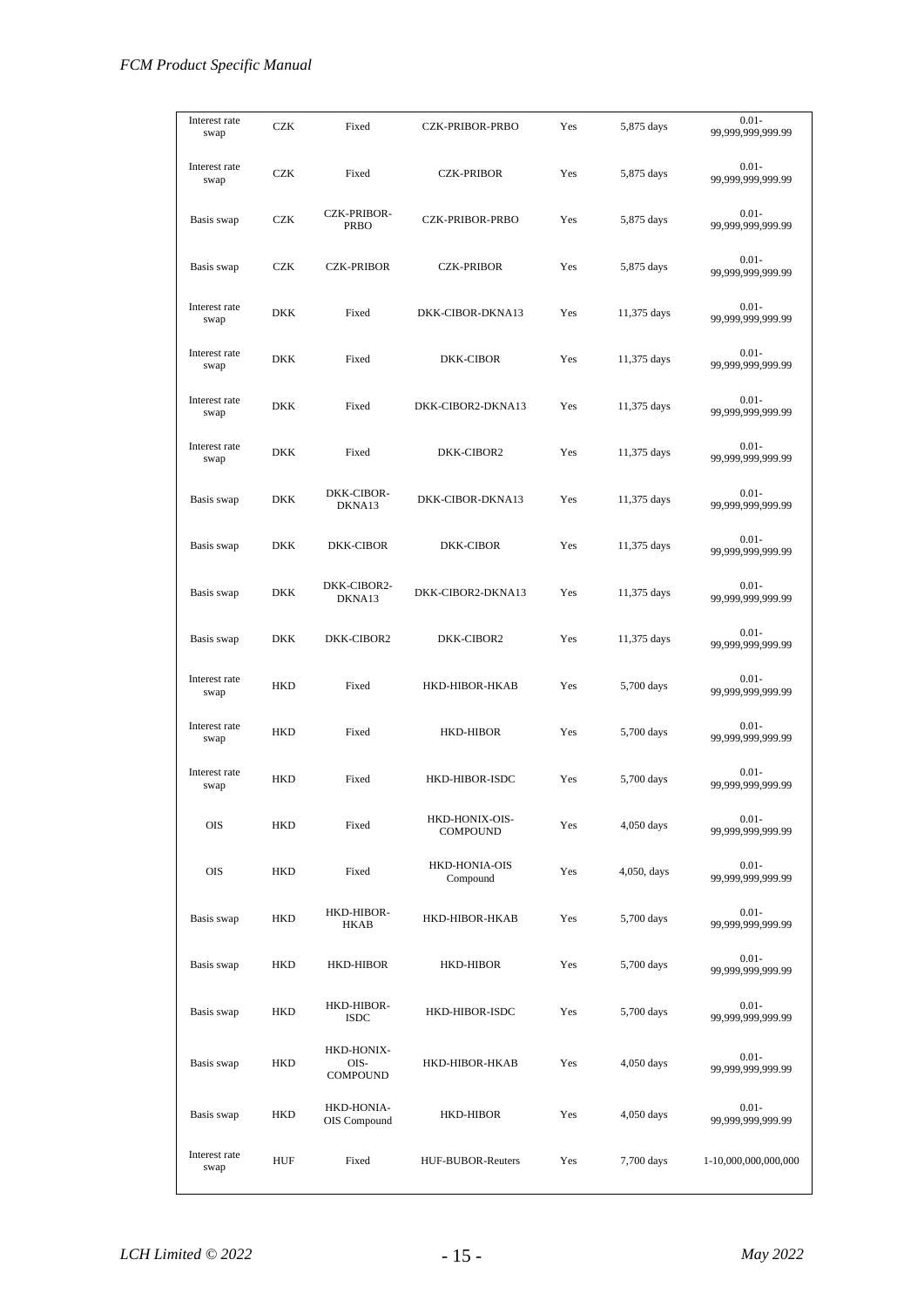| Interest rate<br>swap | HUF        | Fixed                     | <b>HUF-BUBOR</b>                    | Yes | 7,700 days   | 1-10,000,000,000,000          |
|-----------------------|------------|---------------------------|-------------------------------------|-----|--------------|-------------------------------|
| Basis swap            | HUF        | HUF-BUBOR-<br>Reuters     | HUF-BUBOR-Reuters                   | Yes | 4,050 days   | 1-10,000,000,000,000          |
| Basis swap            | HUF        | <b>HUF-BUBOR</b>          | <b>HUF-BUBOR</b>                    | Yes | 4,050 days   | 1-10,000,000,000,000          |
| Interest rate<br>swap | <b>ILS</b> | Fixed                     | ILS-TELBOR01-Reuters                | Yes | 4,050 days   | $0.01 -$<br>99,999,999,999.99 |
| Interest rate<br>swap | <b>ILS</b> | Fixed                     | <b>ILS-TELBOR</b>                   | Yes | 4,050 days   | $0.01 -$<br>99,999,999,999.99 |
| Interest rate<br>swap | JPY        | Fixed                     | JPY-LIBOR-BBA                       | No  | 15,025 days  | 1-10,000,000,000,000          |
| Interest rate<br>swap | JPY        | Fixed                     | <b>JPY-LIBOR</b>                    | No  | 15,025 days  | 1-10,000,000,000,000          |
| <b>OIS</b>            | JPY        | Fixed                     | JPY-TONA-OIS-<br><b>COMPOUND</b>    | Yes | 15,025 days  | 1-10,000,000,000,000          |
| <b>OIS</b>            | JPY        | Fixed                     | <b>JPY-TONA-OIS</b><br>Compound     | Yes | 15,025 days  | 1-10,000,000,000,000          |
| Interest rate<br>swap | MXN        | Fixed                     | MXN-TIIE-Banxico                    | No  | 7,700 days   | $0.01 -$<br>99,999,999,999.99 |
| Interest rate<br>swap | MXN        | Fixed                     | <b>MXN-TIIE</b>                     | No  | 7,700 days   | $0.01 -$<br>99,999,999,999.99 |
| Interest rate<br>swap | <b>NOK</b> | Fixed                     | <b>NOK-NIBOR-OIBOR</b>              | Yes | 11,375 days  | $0.01 -$<br>99,999,999,999.99 |
| Interest rate<br>swap | <b>NOK</b> | Fixed                     | <b>NOK-NIBOR</b>                    | Yes | 11,375 days  | $0.01 -$<br>99,999,999,999.99 |
| Interest rate<br>swap | <b>NOK</b> | Fixed                     | <b>NOK-NIBOR-NIBR</b>               | Yes | 11,375 days  | $0.01 -$<br>99,999,999,999.99 |
| Basis swap            | <b>NOK</b> | NOK-NIBOR-<br><b>NIBR</b> | <b>NOK-NIBOR-NIBR</b>               | Yes | 11,375 days  | 0.01-<br>99,999,999,999.99    |
| Basis swap            | <b>NOK</b> | NOK-NIBOR-<br>OIBOR       | NOK-NIBOR-OIBOR                     | Yes | 11,375 days  | $0.01 -$<br>99,999,999,999.99 |
| Basis swap            | <b>NOK</b> | <b>NOK-NIBOR</b>          | NOK-NIBOR                           | Yes | 11,375 days  | $0.01 -$<br>99,999,999,999.99 |
| OIS                   | <b>NOK</b> | Fixed                     | <b>NOK-NOWA-OIS</b><br>Compound     | Yes | 5,875 days   | $0.01 -$<br>99,999,999,999.99 |
| Interest rate<br>swap | NZD        | Fixed                     | NZD-BBR-FRA                         | Yes | 11,375 days  | $0.01 -$<br>99,999,999,999.99 |
| Interest rate<br>swap | <b>NZD</b> | Fixed                     | NZD-BKBM FRA                        | Yes | 11,375 days  | $0.01 -$<br>99,999,999,999.99 |
| <b>OIS</b>            | <b>NZD</b> | Fixed                     | NZD-NZIONIA-OIS-<br><b>COMPOUND</b> | Yes | 4,050 days   | $0.01 -$<br>99,999,999,999.99 |
| OIS                   | <b>NZD</b> | Fixed                     | NZD-NZIONA-OIS<br>Compound          | Yes | $4,050$ days | $0.01 -$<br>99,999,999,999.99 |
| Basis swap            | NZD        | NZD-BBR-<br><b>FRA</b>    | NZD-NZIONIA-OIS-<br><b>COMPOUND</b> | No  | 4,050 days   | $0.01 -$<br>99,999,999,999.99 |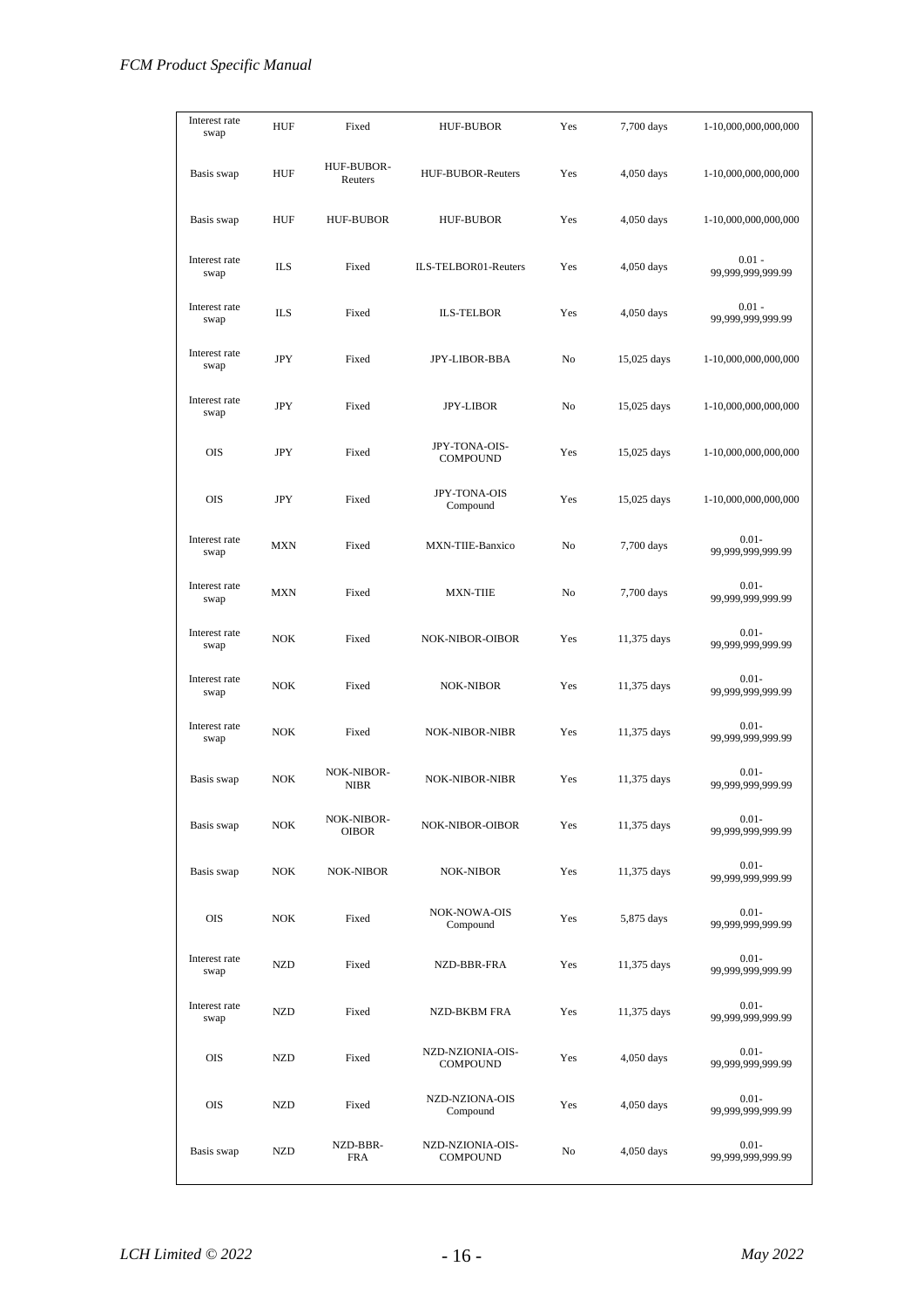| Basis swap            | <b>NZD</b> | NZD-BKBM<br><b>FRA</b>       | NZD-NZIONA-OIS<br>Compound       | No  | 4,050 days  | $0.01 -$<br>99,999,999,999.99 |
|-----------------------|------------|------------------------------|----------------------------------|-----|-------------|-------------------------------|
|                       |            |                              |                                  |     |             |                               |
| Basis swap            | NZD        | NZD-BBR-<br><b>FRA</b>       | NZD-BBR-FRA                      | Yes | 11,375 days | $0.01 -$<br>99,999,999,999.99 |
| Basis swap            | <b>NZD</b> | NZD-BKBM<br><b>FRA</b>       | <b>NZD-BKBM FRA</b>              | Yes | 11,375 days | $0.01 -$<br>99,999,999,999.99 |
| Interest rate<br>swap | SGD        | Fixed                        | SGD-SOR-Reuters                  | Yes | 7,700 days  | $0.01 -$<br>99,999,999,999.99 |
| Interest rate<br>swap | SGD        | Fixed                        | SGD-SOR-VWAP                     | Yes | 7,700 days  | $0.01 -$<br>99,999,999,999.99 |
| Interest rate<br>swap | SGD        | Fixed                        | SGD-SOR                          | Yes | 7,700 days  | $0.01 -$<br>99,999,999,999.99 |
| Basis swap            | SGD        | SGD-SOR-<br>Reuters          | SGD-SOR-Reuters                  | Yes | 7,700 days  | $0.01 -$<br>99,999,999,999.99 |
| Basis swap            | SGD        | SGD-SOR-<br><b>VWAP</b>      | SGD-SOR-VWAP                     | Yes | 7,700 days  | $0.01 -$<br>99,999,999,999.99 |
| Basis swap            | SGD        | SGD-SOR                      | SGD-SOR                          | Yes | 7,700 days  | $0.01 -$<br>99,999,999,999.99 |
| <b>OIS</b>            | SGD        | Fixed                        | SGD-SORA-COMPOUND                | Yes | 7,700 days  | $0.01 -$<br>99,999,999,999.99 |
| <b>OIS</b>            | SGD        | Fixed                        | SGD-SORA-OIS<br>Compound         | Yes | 7,700 days  | $0.01 -$<br>99,999,999,999.99 |
| Basis swap            | SGD        | SGD-SORA-<br><b>COMPOUND</b> | SGD-SOR-VWAP                     | No  | 7,700 days  | $0.01 -$<br>99,999,999,999.99 |
| Basis swap            | SGD        | SGD-SORA-<br>OIS Compound    | SGD-SOR                          | No  | 7,700 days  | $0.01 -$<br>99,999,999,999.99 |
| Interest rate<br>swap | SEK        | Fixed                        | <b>SEK-STIBOR-SIDE</b>           | Yes | 11,375 days | $0.01 -$<br>99,999,999,999.99 |
| Interest rate<br>swap | SEK        | Fixed                        | <b>SEK-STIBOR</b>                | Yes | 11,375 days | $0.01 -$<br>99,999,999,999.99 |
| Basis swap            | SEK        | SEK-STIBOR-<br>SIDE          | SEK-STIBOR-SIDE                  | Yes | 11,375 days | $0.01 -$<br>99,999,999,999.99 |
| Basis swap            | <b>SEK</b> | <b>SEK-STIBOR</b>            | SEK-STIBOR                       | Yes | 11,375 days | $0.01 -$<br>99,999,999,999.99 |
| Interest rate<br>swap | CHF        | Fixed                        | CHF-LIBOR-BBA                    | No  | 11,375 days | $0.01 -$<br>99,999,999,999.99 |
| Interest rate<br>swap | <b>CHF</b> | Fixed                        | <b>CHF-LIBOR</b>                 | No  | 11,375 days | $0.01 -$<br>99,999,999,999.99 |
| <b>OIS</b>            | <b>CHF</b> | Fixed                        | CHF-SARON-<br><b>OISCOMPOUND</b> | Yes | 11,375 days | $0.01 -$<br>99,999,999,999.99 |
| <b>OIS</b>            | <b>CHF</b> | Fixed                        | CHF-SARON-OIS<br>Compound        | Yes | 11,375 days | $0.01 -$<br>99,999,999,999.99 |
| Interest rate<br>swap | PLN        | Fixed                        | PLN-WIBOR-WIBO                   | Yes | 5,875 days  | $0.01 -$<br>99,999,999,999.99 |
| Interest rate<br>swap | PLN        | Fixed                        | PLN-WIBOR                        | Yes | 5,875 days  | $0.01 -$<br>99,999,999,999.99 |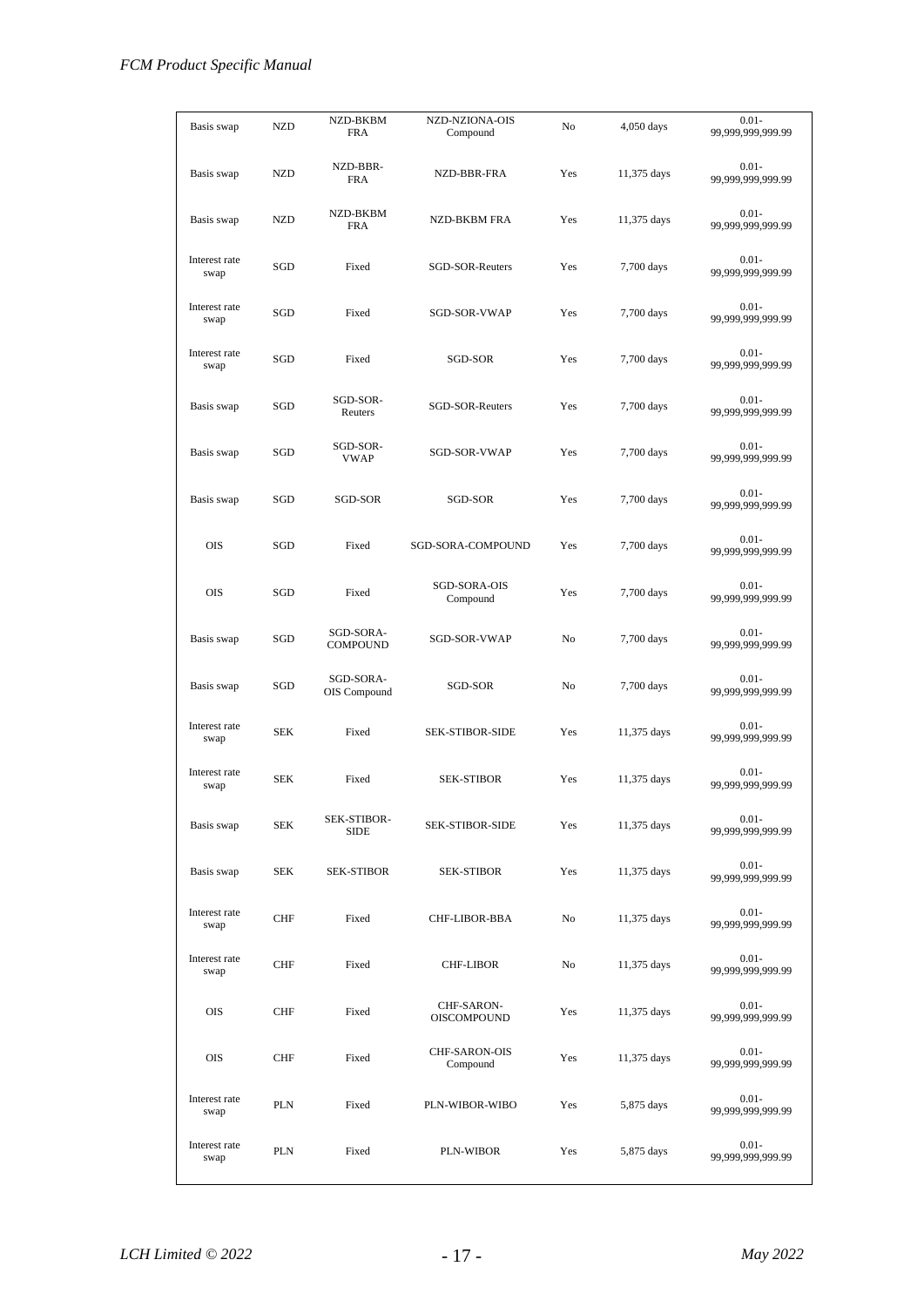| Basis swap            | <b>PLN</b> | PLN-WIBOR-<br><b>WIBO</b> | PLN-WIBOR-WIBO  | Yes | 5,875 days  | $0.01 -$<br>99,999,999,999.99 |
|-----------------------|------------|---------------------------|-----------------|-----|-------------|-------------------------------|
| Basis swap            | <b>PLN</b> | PLN-WIBOR                 | PLN-WIBOR       | Yes | 5,875 days  | $0.01 -$<br>99,999,999,999.99 |
| Interest rate<br>swap | ZAR        | Fixed                     | ZAR-JIBAR-SAFEX | Yes | 11,375 days | $0.01 -$<br>99,999,999,999.99 |
| Interest rate<br>swap | <b>ZAR</b> | Fixed                     | ZAR-JIBAR       | Yes | 11,375 days | $0.01 -$<br>99,999,999,999.99 |

(b) Forward interest rate agreements having the characteristics set out in the table below:

| <b>Instrument</b> | <b>Currency</b>   | Leg <sub>1</sub> | Leg2                   | <b>Maximum Tenor</b> | <b>Notional Amount</b> |
|-------------------|-------------------|------------------|------------------------|----------------------|------------------------|
| <b>FRA</b>        | <b>CZK</b>        | Fixed            | CZK-PRIBOR-PRBO        | 1,225 days           | 0.01-99,999,999,999.99 |
| <b>FRA</b>        | <b>CZK</b>        | Fixed            | <b>CZK-PRIBOR</b>      | 1,225 days           | 0.01-99,999,999,999.99 |
| <b>FRA</b>        | <b>DKK</b>        | Fixed            | DKK-CIBOR2-DKNA13      | 1,225 days           | 0.01-99,999,999,999.99 |
| <b>FRA</b>        | <b>DKK</b>        | Fixed            | DKK-CIBOR2             | 1,225 days           | 0.01-99,999,999,999.99 |
| <b>FRA</b>        | <b>EUR</b>        | Fixed            | EUR-EURIBOR-Reuters    | 1,225 days           | 0.01-99,999,999,999.99 |
| <b>FRA</b>        | <b>EUR</b>        | Fixed            | <b>EUR-EURIBOR</b>     | 1,225 days           | 0.01-99,999,999,999.99 |
| <b>FRA</b>        | <b>HUF</b>        | Fixed            | HUF-BUBOR-Reuters      | 1,225 days           | 0.01-99,999,999,999.99 |
| <b>FRA</b>        | <b>HUF</b>        | Fixed            | <b>HUF-BUBOR</b>       | 1,225 days           | 0.01-99,999,999,999.99 |
| <b>FRA</b>        | <b>ILS</b>        | Fixed            | ILS-TELBOR01-Reuters   | 1,225 days           | 0.01-99,999,999,999.99 |
| <b>FRA</b>        | <b>ILS</b>        | Fixed            | <b>ILS-TELBOR</b>      | 1,225 days           | 0.01-99,999,999,999.99 |
| <b>FRA</b>        | NOK               | Fixed            | NOK-NIBOR-NIBR         | 1, 225 days          | 0.01-99,999,999,999.99 |
| <b>FRA</b>        | NOK               | Fixed            | NOK-NIBOR-OIBOR        | 1, 225 days          | 0.01-99,999,999,999.99 |
| <b>FRA</b>        | $_{\mathrm{NOK}}$ | Fixed            | <b>NOK-NIBOR</b>       | 1, 225 days          | 0.01-99,999,999,999.99 |
| <b>FRA</b>        | <b>PLN</b>        | Fixed            | PLN-WIBOR-WIBO         | 1, 225 days          | 0.01-99,999,999,999.99 |
| <b>FRA</b>        | <b>PLN</b>        | Fixed            | <b>PLN-WIBOR</b>       | 1, 225 days          | 0.01-99,999,999,999.99 |
| <b>FRA</b>        | <b>SEK</b>        | Fixed            | <b>SEK-STIBOR-SIDE</b> | 1, 225 days          | 0.01-99,999,999,999.99 |
|                   |                   |                  |                        |                      |                        |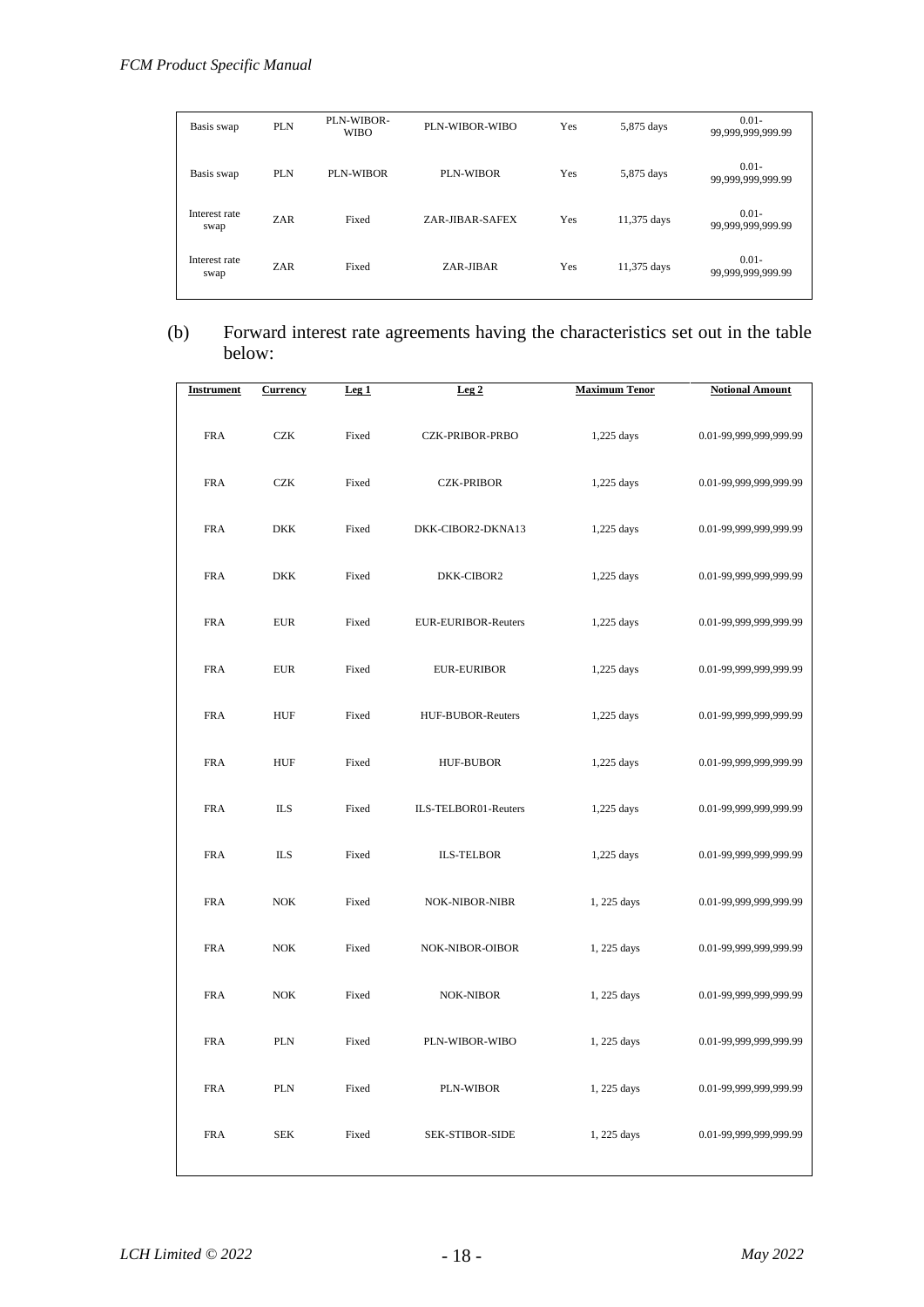| <b>FRA</b> | <b>SEK</b> | Fixed | <b>SEK-STIBOR</b>    | 1, 225 days | 0.01-99,999,999,999.99 |
|------------|------------|-------|----------------------|-------------|------------------------|
|            |            |       |                      |             |                        |
|            |            |       |                      |             |                        |
|            |            |       |                      |             |                        |
|            |            |       |                      |             |                        |
| <b>FRA</b> | <b>USD</b> | Fixed | <b>USD-LIBOR-BBA</b> | 1, 225 days | 0.01-99,999,999,999.99 |
|            |            |       |                      |             |                        |
|            |            |       |                      |             |                        |
|            |            |       |                      |             |                        |
| <b>FRA</b> | <b>USD</b> | Fixed | <b>USD-LIBOR</b>     | 1, 225 days | 0.01-99,999,999,999.99 |
|            |            |       |                      |             |                        |
|            |            |       |                      |             |                        |
|            |            |       |                      |             |                        |
|            |            |       |                      |             |                        |

(c) Inflation rate swaps with constant notional principal having the characteristics set out in the table below:

| <b>Instrument</b>                                                  | <b>Currency</b> | Leg <sub>1</sub> | Leg <sub>2</sub>   | <b>Maximum Tenor</b> | <b>Notional Amount</b> |
|--------------------------------------------------------------------|-----------------|------------------|--------------------|----------------------|------------------------|
| Zero coupon<br>inflation<br>indexed swap                           | <b>EUR</b>      | Fixed            | <b>EUR-EXT-CPI</b> | 50 years             | 0.01-99,999,999,999.99 |
| Standard<br>coupon<br>inflation<br>indexed<br>$\mathrm{swap}^{18}$ | <b>EUR</b>      | Fixed            | <b>EUR-EXT-CPI</b> | 50 years             | 0.01-99,999,999,999.99 |
| Zero coupon<br>inflation<br>indexed swap                           | <b>EUR</b>      | Fixed            | FRC-EXT-CPI        | 30 years             | 0.01-99,999,999,999.99 |
| Standard<br>coupon<br>inflation<br>indexed swap                    | <b>EUR</b>      | Fixed            | FRC-EXT-CPI        | 30 years             | 0.01-99,999,999,999.99 |
| Zero coupon<br>inflation<br>indexed swap                           | <b>GBP</b>      | Fixed            | UK-RPI             | 50 years             | 0.01-99,999,999,999.99 |
| Standard<br>coupon<br>inflation<br>indexed swap                    | GBP             | Fixed            | UK-RPI             | 50 years             | 0.01-99,999,999,999.99 |
| Zero coupon<br>inflation<br>indexed swap                           | <b>USD</b>      | Fixed            | <b>USA-CPI-U</b>   | 30 years             | 0.01-99,999,999,999.99 |
| Standard<br>coupon<br>inflation<br>indexed swap                    | <b>USD</b>      | Fixed            | <b>USA-CPI-U</b>   | 30 years             | 0.01-99,999,999,999.99 |

(d) Non-deliverable interest rate swaps having the characteristics set out in the table below:

| Instrument            | Currency   | Leg <sub>1</sub> | Leg2    | Variable<br><b>Notional</b> | <b>Maximum</b><br><b>Tenor</b> | <b>Notional Amount</b>        |
|-----------------------|------------|------------------|---------|-----------------------------|--------------------------------|-------------------------------|
| Interest rate<br>swap | <b>BRL</b> | Fixed            | BRL-CDI | No                          | $4,050$ days                   | $0.01 -$<br>99,999,999,999.99 |

<sup>&</sup>lt;sup>18</sup> A "standard coupon inflation swap" is an inflation vs. fixed swap, which pays out regular coupons on both legs of the swap.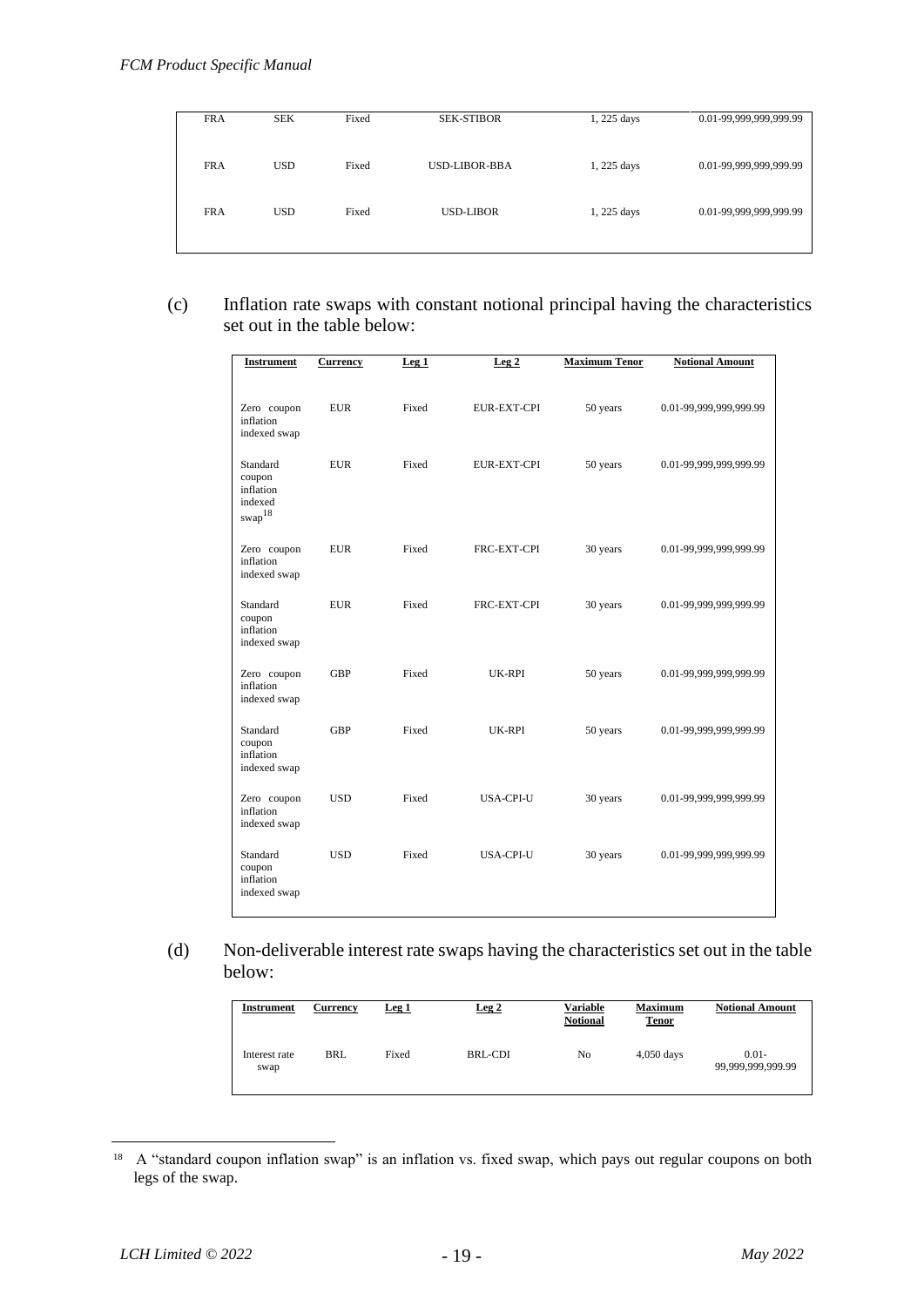| OIS                   | <b>CLP</b> | Fixed | <b>CLP-TNA</b>                                | No             | 5,700 days   | $1.0-$<br>10,000,000,000,000           |
|-----------------------|------------|-------|-----------------------------------------------|----------------|--------------|----------------------------------------|
| <b>OIS</b>            | <b>CLP</b> | Fixed | <b>CLP-ICP</b>                                | No             | 5,700 days   | $1.0-$<br>10,000,000,000,000           |
| <b>OIS</b>            | <b>COP</b> | Fixed | COP-IBR-OIS-<br><b>COMPOUND</b>               | No             | 5,700 days   | $1.0-$<br>$10,\!000,\!000,\!000,\!000$ |
| OIS                   | <b>COP</b> | Fixed | COP-IBR-OIS<br>Compound                       | N <sub>0</sub> | 5,700 days   | $1.0 -$<br>10,000,000,000,000          |
| Interest rate<br>swap | <b>KRW</b> | Fixed | KRW-CD-KSDA-<br><b>BLOOMBERG</b>              | N <sub>0</sub> | 7,700 days   | $1.0-$<br>10,000,000,000,000           |
| Interest rate<br>swap | <b>KRW</b> | Fixed | KRW-CD 91D                                    | No             | 7,700 days   | $1.0-$<br>10,000,000,000,000           |
| <b>OIS</b>            | <b>INR</b> | Fixed | <b>INR-FBIL-MIBOR-</b><br><b>OIS-COMPOUND</b> | No             | 4,050 days   | $0.01 -$<br>99,999,999,999.99          |
| <b>OIS</b>            | <b>INR</b> | Fixed | <b>INR-MIBOR-OIS</b><br>Compound              | N <sub>0</sub> | 4,050 days   | $0.01 -$<br>99,999,999,999.99          |
| Interest rate<br>swap | <b>CNY</b> | Fixed | CNY-<br>CNREPOFIX=CFXS-<br><b>REUTERS</b>     | No             | $2,025$ days | $0.01 -$<br>99,999,999,999.99          |
| Interest rate<br>swap | <b>CNY</b> | Fixed | CNY-Fixing Repo<br>Rate                       | No             | 2,025 days   | $0.01 -$<br>99,999,999,999.99          |
| Interest rate<br>swap | <b>THB</b> | Fixed | THB-THBFIX-<br><b>REUTERS</b>                 | N <sub>0</sub> | 4,050 days   | $0.01 -$<br>99,999,999,999.99          |
| Interest rate<br>swap | <b>THB</b> | Fixed | THB-THBFIX                                    | N <sub>0</sub> | 4,050 days   | $0.01 -$<br>99,999,999,999.99          |
| <b>OIS</b>            | <b>THB</b> | Fixed | THB-THOR-<br><b>COMPOUND</b>                  | No             | 4,050 days   | $0.01 -$<br>99,999,999,999.99          |
| <b>OIS</b>            | <b>THB</b> | Fixed | THB-THOR-OIS<br>Compound                      | No             | 4,050 days   | $0.01 -$<br>99,999,999,999.99          |
| Interest rate<br>swap | <b>TWD</b> | Fixed | TWD-TAIBOR-<br><b>REUTERS</b>                 | No             | 4,050 days   | $0.01 -$<br>99,999,999,999.99          |
| Interest rate<br>swap | <b>TWD</b> | Fixed | <b>TWD-TAIBOR</b>                             | No             | 4,050 days   | $0.01 -$<br>99,999,999,999.99          |

## 2. **Additional FCM SwapClear Product Eligibility Criteria**

2.1 An FCM SwapClear Transaction must also meet the following additional criteria to be eligible or clearing with the Clearing House:

#### (a) *Day Count Fractions*

(See Section 4.6 of the ISDA Definitions for definition)

(i) The Clearing House will only accept the following Day Count Fractions for vanilla interest rate swaps with constant notional principal and variable notional swaps. Day Count Fractions are applied to each deal leg independently, as communicated via the affirmed trade details.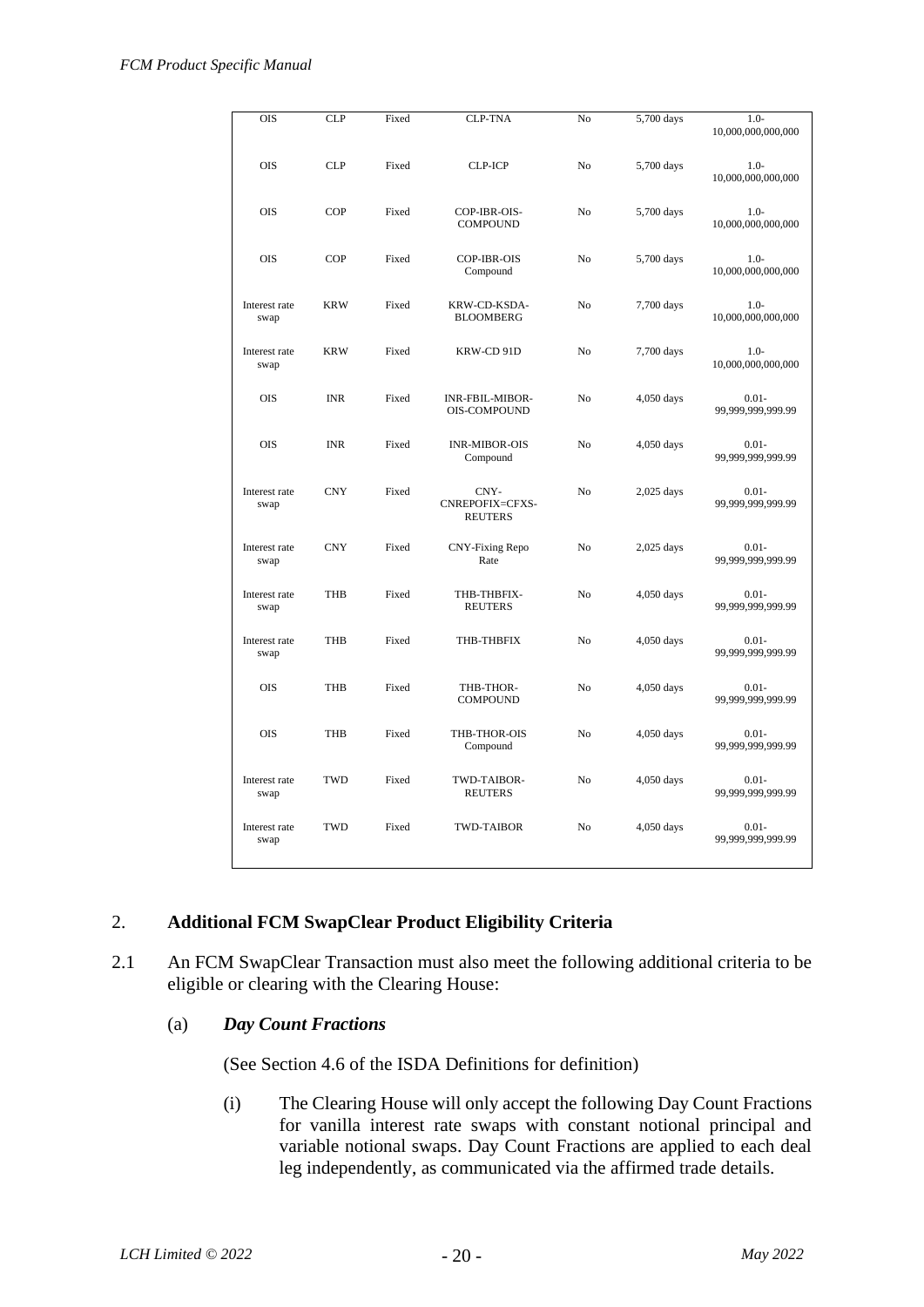| <b>Day Count Fraction</b>   | <b>MarkitWire/FpML Code</b> |
|-----------------------------|-----------------------------|
| $30/360$ (or Bond Basis)    | 30/360                      |
| 30E/360 (or Eurobond Basis) | 30E/360                     |
| Actual/360                  | ACT/360                     |
| Actual/365 (Fixed)          | ACT/365.FIXED               |
| Actual/Actual               | ACT/365.ISDA                |
| Actual/Actual               | <b>ACT/ACT.ISDA</b>         |
| 30E/360 (ISDA)              | 30E/360.ISDA                |
| Actual/Actual (ICMA)        | <b>ACT/ACT.ICMA</b>         |

The Clearing House will only accept the following Day Count Fractions for Forward Rate Agreements. Day Count Fractions are applied to each deal leg independently, as communicated via the affirmed trade details.

| <b>Day Count Fraction</b> | <b>MarkitWire/FpML</b><br>Code | <b>Currency</b>                                   |
|---------------------------|--------------------------------|---------------------------------------------------|
| Actual/365 (Fixed)        | ACT/365.FIXED                  | CAD, AUD, NZD,<br>PLN, ZAR, GBP                   |
| Actual/360                | ACT/360                        | USD, EUR, CHF,<br>DKK, JPY, NOK,<br>SEK, CZK, HUF |

| <b>Day Count Fraction</b>   | <b>SWIFT Code</b> |
|-----------------------------|-------------------|
| Actual/365 (Fixed)          | AFI/365           |
| Actual/360                  | ACT/360           |
| 30/360, 360/360, Bond Basis | 360/360           |
| 30E/360                     | 30E/360           |

## (b) *Business Day Conventions*

The Business Day Convention specified in the Economic Terms must be one of the following:

- (i) "Following" or "Following Business Day Convention" (see Section 2.3.2 of the ISDA Definitions for definition);
- (ii) "Modified Following" or "Modified Following Business Day Convention" (see Section 2.3.3 of the ISDA Definitions for definition); or
- (iii) "Preceding" or "Preceding Business Day Convention" (see Section 2.3.4 of the ISDA Definitions for definition).

For inflation swaps and vanilla interest rate swaps with constant notional principal SwapClear does not support trades where a different business day convention is used for:

- (i) fixed period end dates and the termination date; or
- (ii) float period end dates and the termination date.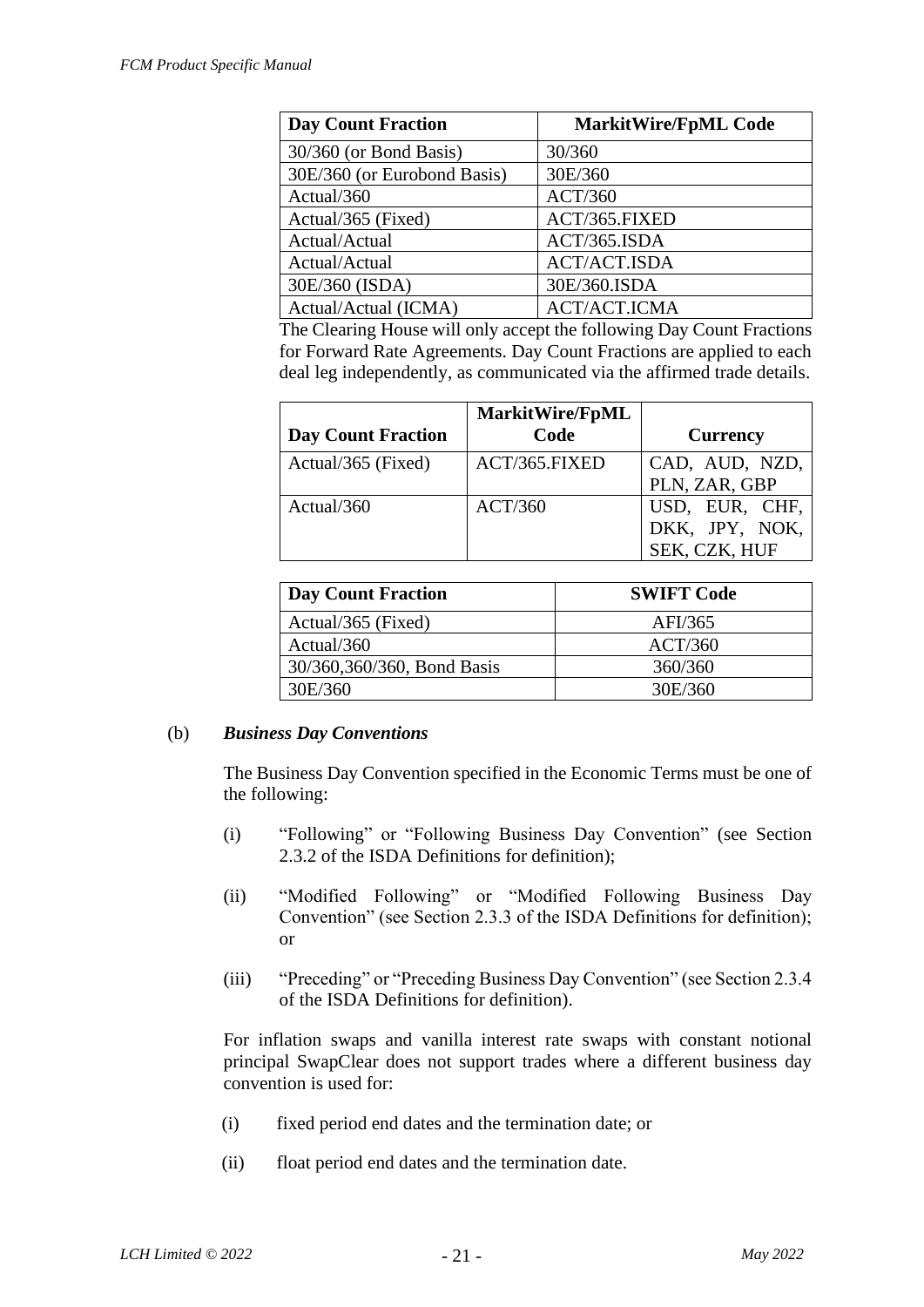## (c) *Additional Criteria*

An FCM SwapClear Transaction must also meet the additional criteria that is specified on the Clearing House website, in respect of a minimum residual term of the transaction, designated maturities, fixing dates and calculation periods, to be eligible for clearing with the Clearing House.

## (d) *Up-Front Fees – Eligibility of FCM SwapClear Transactions*

Any up-front fees due under an FCM SwapClear Transaction will form part of the first Variation Margin payment made in connection with such FCM SwapClear Transaction.

FCM SwapClear Transactions with respect to which an FCM Client or an Affiliate is an Executing Party and which are denominated in a One-Day Currency where the up-front fee is due to settle on the day of registration are not eligible for clearing.

FCM SwapClear Transactions with respect to which an FCM Client or an Affiliate is an Executing Party and which are denominated in a Two-Day Currency where the up-front fee is due to settle on the day of registration, or the day following registration, are not eligible for clearing.

A Backloaded Trade will not be eligible for clearing and will be rejected upon presentation in the event that it is presented after a Backload Registration Cycle and as a result would not be 'parked' for registration until the following Business Day and as a result of being 'parked' it would no longer be eligible for clearing under these criteria.

For the purposes of this paragraph (f):

- "**One-Day Currency**" means GBP, USD, CAD, MXN or EUR; and
- "**Two-Day Currency**" means any other eligible currency.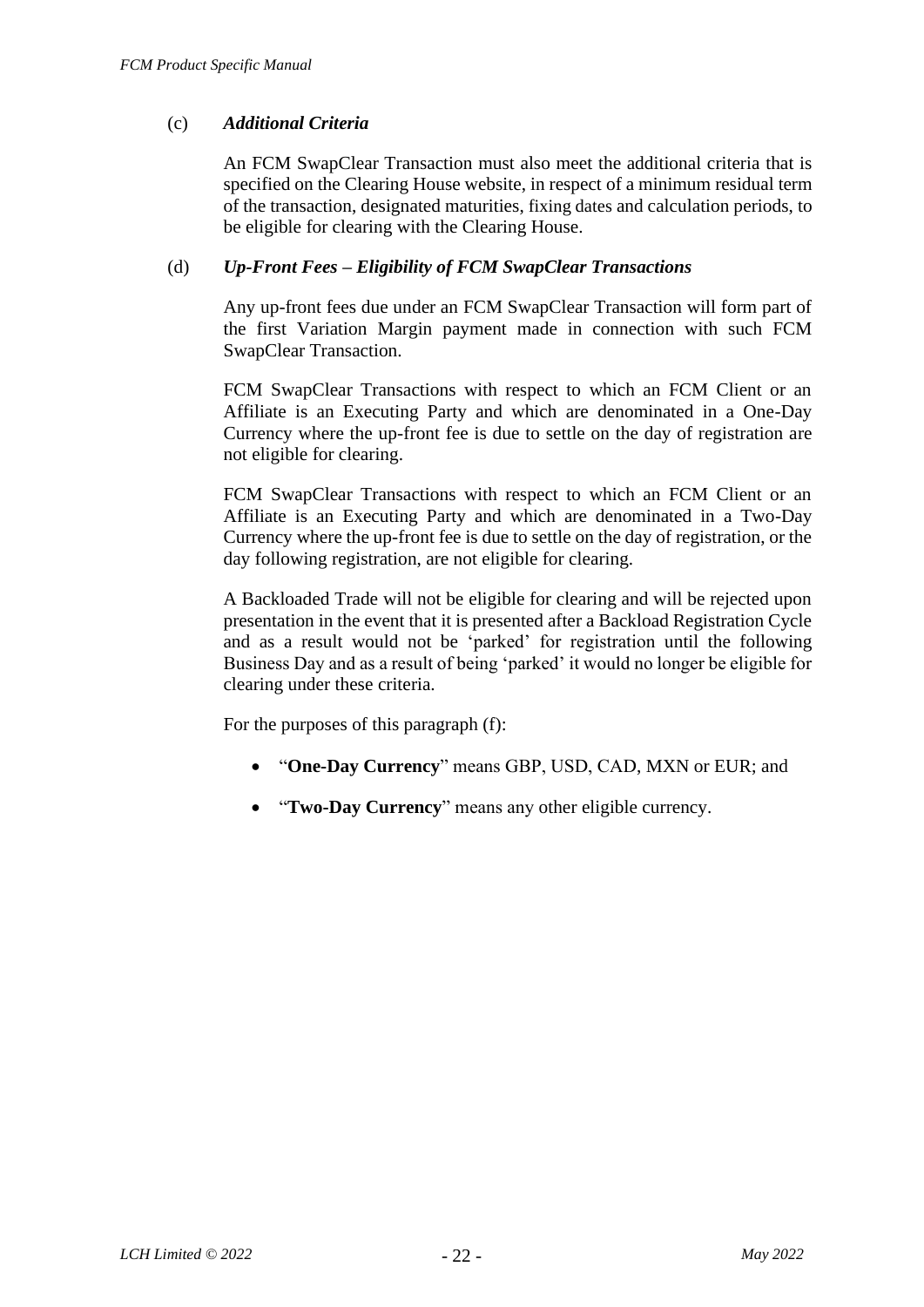## **SCHEDULE 2 [RESERVED]**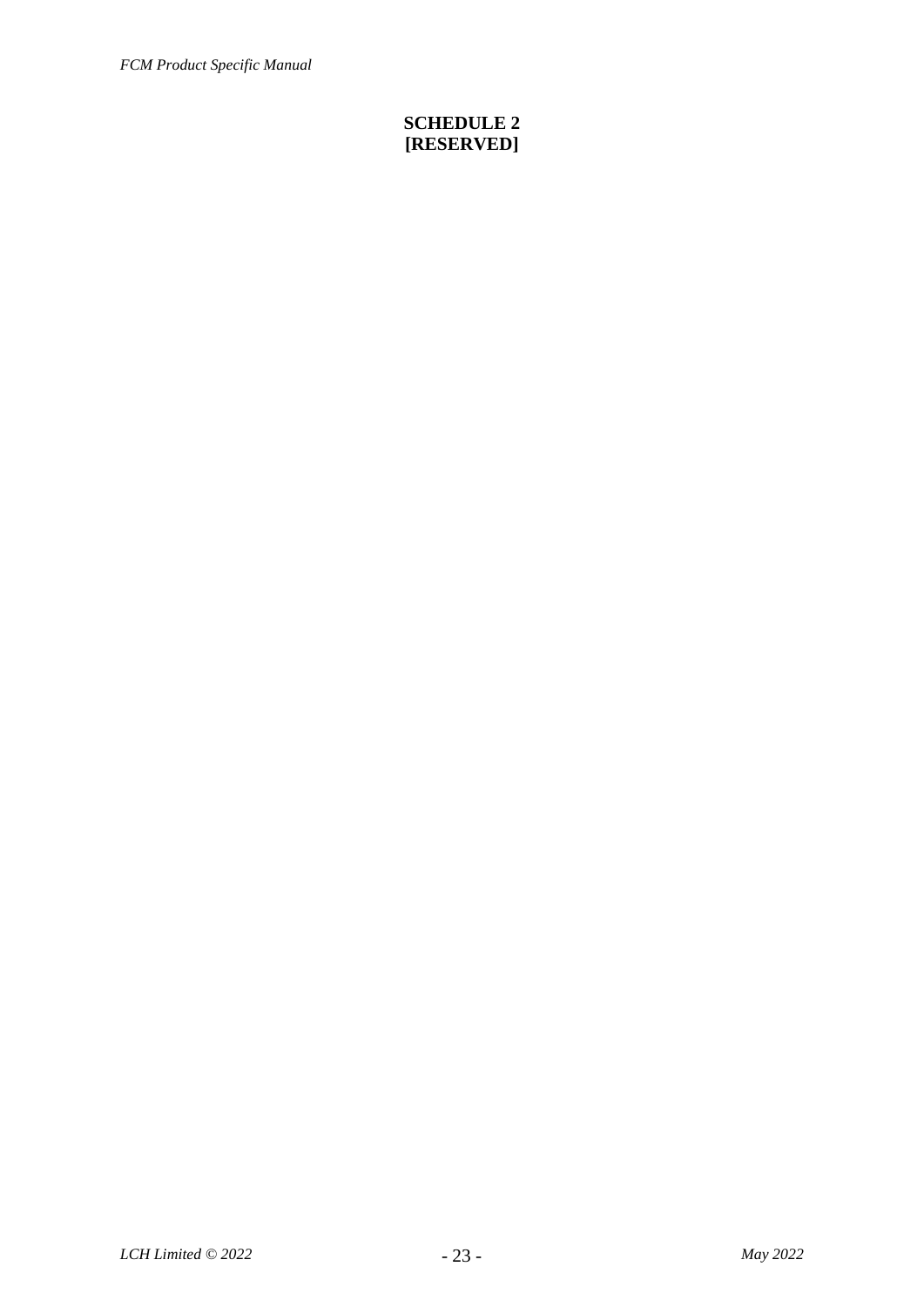*FCM Product Specific Manual*

## **PART A [RESERVED]**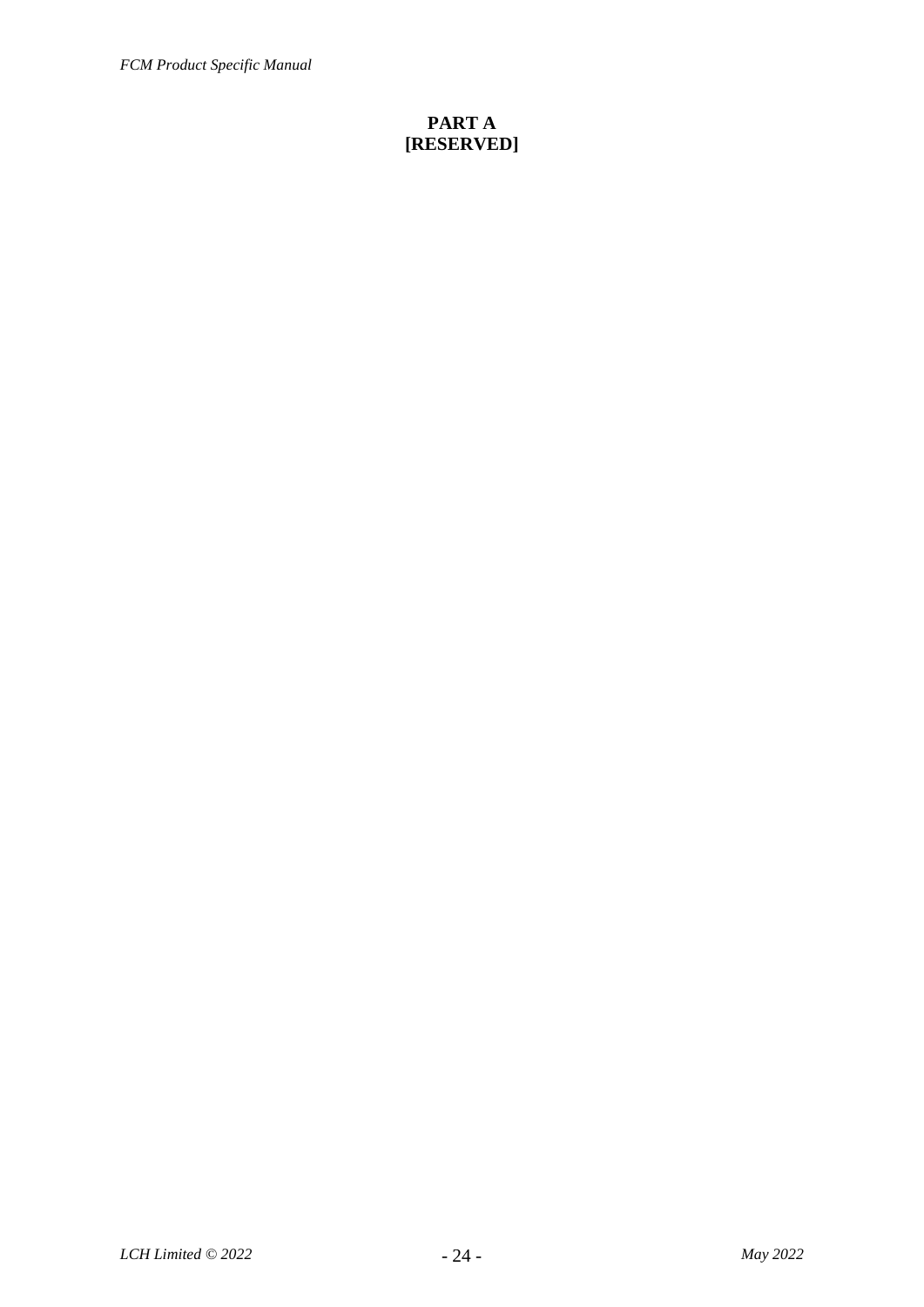*FCM Product Specific Manual*

## **PART B [RESERVED]**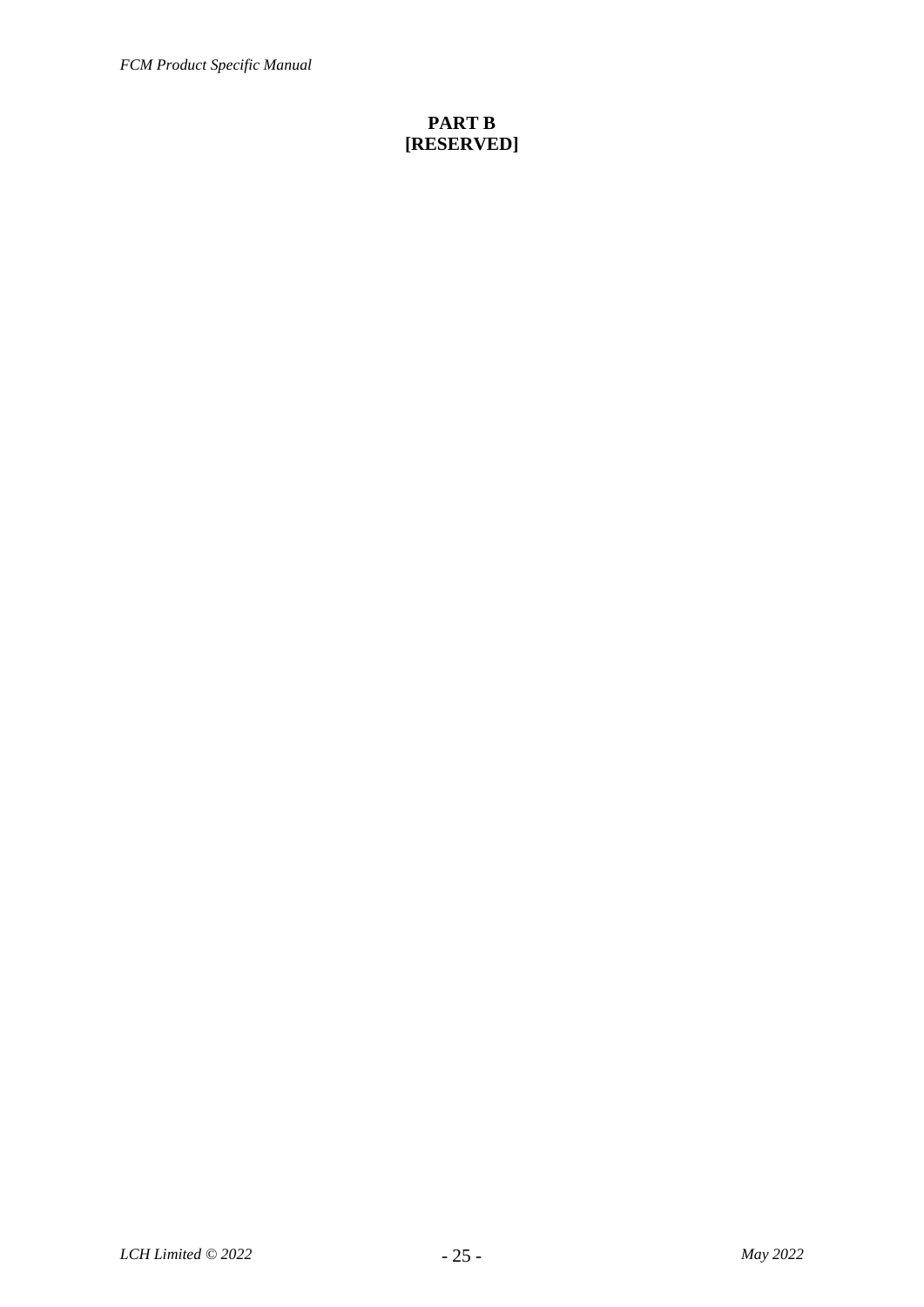## **SCHEDULE 3 FCM FOREXCLEAR**

## **PART A FCM FOREXCLEAR NDF CONTRACT TERMS**

The terms of a registered FCM ForexClear NDF Contract shall include these FCM ForexClear NDF Contract Terms which shall comprise:

- (1) Interpretation;
- (2) Economic Terms; and
- (3) Standard Terms, being both the:
	- A. Specific Standard Terms; and
	- B. General Standard Terms

In the event of any inconsistency between the Economic Terms and the Standard Terms, the Standard Terms will prevail.

Subject to the FCM Regulations and the FCM Procedures, the Clearing House will use the FCM ForexClear NDF Contract Terms applicable to an FCM ForexClear NDF Contract to calculate the amounts due under the FCM ForexClear NDF Contract to, or from, the Clearing House in accordance with the FCM Procedures.

- 1. **Interpretation ("Interpretation")**
- 1.1 "**ISDA Definitions**" means the 1998 FX and Currency Options Definitions (including Annex A thereto) as published by ISDA, EMTA and FXC, and the same are incorporated by reference herein.
- 1.2 "**FXC**" means the Foreign Exchange Committee or any successor entity
- 1.3 "**ISDA**" means International Swaps and Derivatives Association, Inc. or any successor entity.
- 1.4 Words and expressions used in these FCM ForexClear NDF Contract NDF Terms which are not defined herein shall have the meanings given to them in the FCM Regulations and the FCM Procedures, unless expressly provided otherwise. Words and expressions used in these FCM ForexClear NDF Contract NDF Terms which are not defined in the FCM Regulations and the FCM Procedures but which are defined in the ISDA Definitions shall have the meanings given to them in the ISDA Definitions, unless expressly provided otherwise.
- 1.5 In the event of an inconsistency, the FCM Regulations and the FCM Procedures will prevail over the ISDA Definitions.
- 1.6 References in the ISDA Definitions to an "**FX Transaction**" shall be deemed to be references to an "**FCM ForexClear NDF Transaction**" for the purposes of the FCM ForexClear Service.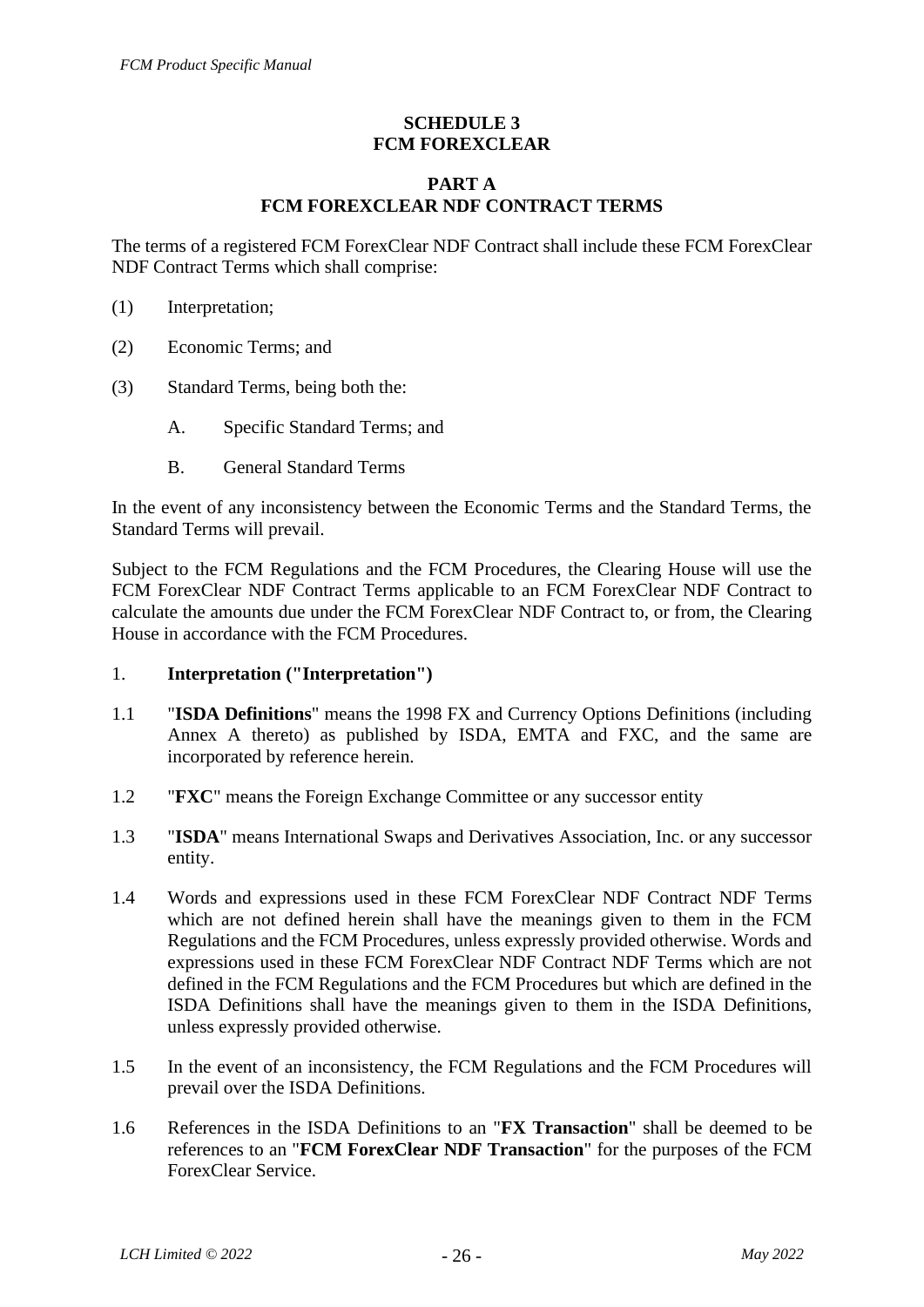- 1.7 Except where expressly stated otherwise, all reference to "**Sections**" means Sections in the ISDA Definitions.
- 1.8 In relation to any amendment to the ISDA Definitions published from time to time by ISDA, EMTA and FXC, the Clearing House may from time to time, by notice delivered to the FCM ForexClear Clearing Members, give directions as to whether such amendment shall apply to FCM ForexClear Contracts with immediate effect or with such deferred effect as the Clearing House shall determine (**provided that** in any event any such amendment shall only apply in relation to FCM ForexClear Contracts that have a Trade Date that falls on or after the effective date of such amendment).
- 1.9 Any such notice may provide that despite the application of any such amendment to the ISDA Definitions to FCM ForexClear Contracts going forward, these FCM ForexClear Contracts shall continue, for the purpose of margining, valuation, set-off or otherwise, to be regarded as fully fungible with FCM ForexClear Contracts registered in an FCM ForexClear Clearing Member's name prior to the time such amendment comes into effect.
- 1.10 The accidental omission to give notice under this provision to, or the non-receipt of notice under paragraphs 1.8 or 1.9 above by, any FCM ForexClear Clearing Member shall not invalidate the amendment with which the notice is concerned.
- 1.11 In relation to any amendment by EMTA to an EMTA Template, the Clearing House may from time to time, by notice to FCM ForexClear Clearing Members, give directions that such amendment shall apply in respect of, and to, FCM ForexClear NDF Contracts that arise from a FCM ForexClear NDF Transaction with a Trade Date that falls before the effective date of such amendment.

## 2. **Economic Terms**

- 2.1 The Economic Terms of an FCM ForexClear NDF Contract shall be derived from the information presented to the Clearing House by the parties to the corresponding FCM ForexClear Transaction.
- 2.2 The particulars of an FCM ForexClear Transaction presented to the Clearing House must include matched information in respect of the following Economic Terms which are not predetermined in the EMTA Templates or Non-EMTA NDF Contract Templates, where applicable:
	- (1) Trade Date (Section 1.25)
	- (2) Forward Rate (Section 2.1(a))
	- (3) Reference Currency Notional Amount (Section 1.21) or Notional Amount (Section 1.17(b)) in USD
	- (4) Reference Currency Buyer (Section 1.20)
	- (5) Reference Currency Seller (Section 1.22)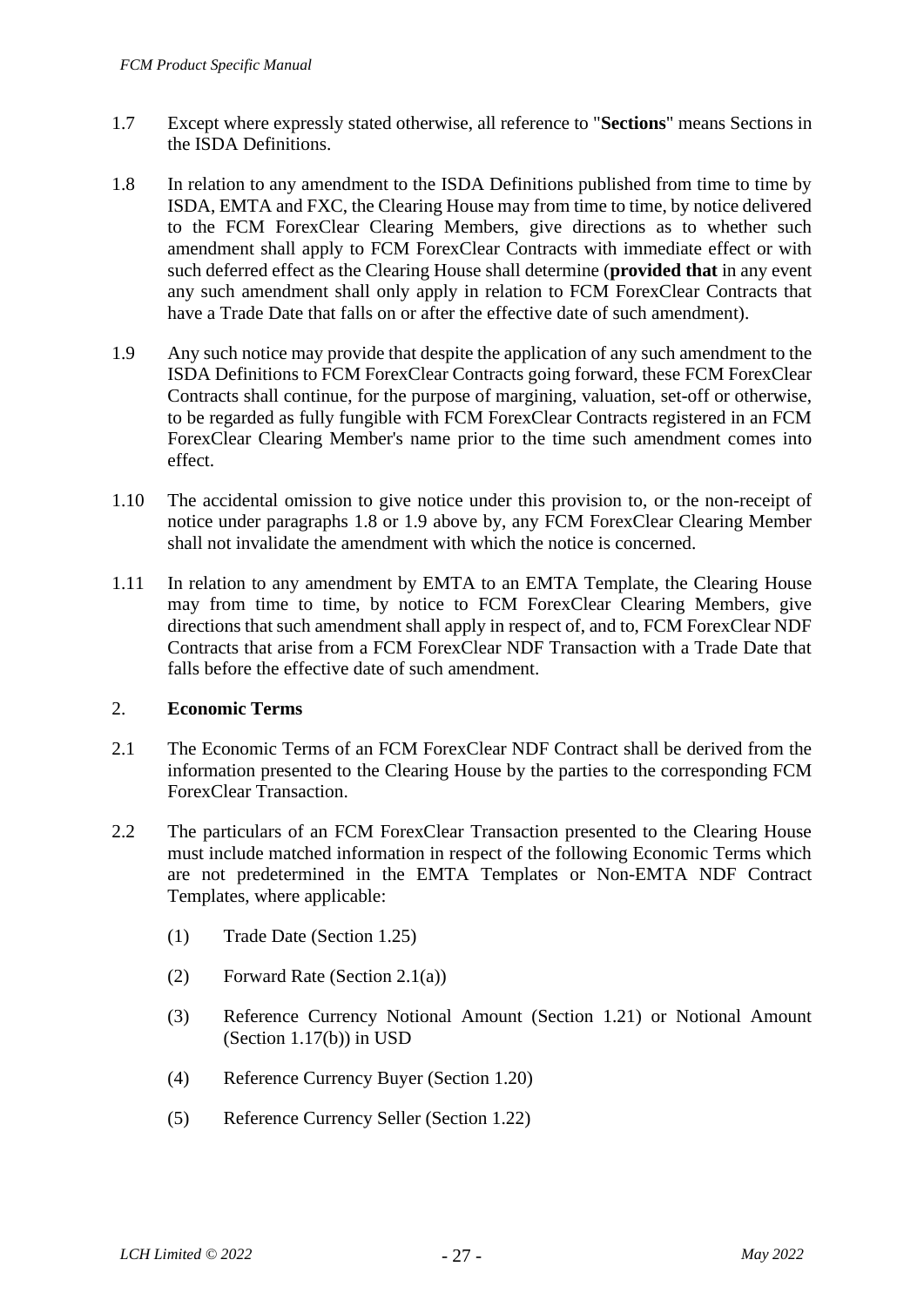- (6) scheduled Settlement Date (Section 1.24) (where applicable, without prejudice to the adjustments set out in the relevant EMTA Template or Non-EMTA NDF Contract Template)
- (7) scheduled Valuation Date (Section 1.16(f)) (where applicable, without prejudice to the adjustments set out in the relevant EMTA Template or Non-EMTA NDF Contract Template).
- 2.3 However, as set out more particularly in FCM Regulation 38, where the FCM ForexClear Transaction specifies an FCM ForexClear Clearing Member as the Reference Currency Seller, with the other FCM ForexClear Member as the Reference Currency Buyer, the Clearing House, in respect of each FCM ForexClear NDF Contract to which it is party pursuant to the corresponding FCM ForexClear Transaction, shall be (i) the Reference Currency Buyer; and (ii) the Reference Currency Seller under such FCM ForexClear Contract, respectively.

## 3. **Specific Standard Terms ("Specific Standard Terms")**

The following terms are designated as Specific Standard Terms of a registered FCM ForexClear Contract:

- 3.1 The EMTA Template or Non-EMTA NDF Contract Template that is appropriate to the particular Currency Pair is incorporated by reference into these FCM ForexClear NDF Contract Terms, as amended herein, and governs the terms of an FCM ForexClear NDF Contract relating to a given Currency Pair together with, and subject to, the Economic Terms, the Specific Standard Terms and the General Standard Terms, as applicable. For the avoidance of doubt, each EMTA Template shall be deemed to exclude the EMTA template terms for Non-Deliverable Cross-Currency FX Transactions published by EMTA.
- 3.2 In the format "Reference Currency Settlement Currency", the Currency Pairs are
	- (1) BRL-USD
	- (2) CLP-USD
	- (3) CNY-USD
	- (4) INR-USD
	- (5) KRW-USD
	- (6) RUB-USD
	- (7) COP-USD
	- (8) IDR-USD
	- (9) MYR-USD
	- (10) PHP-USD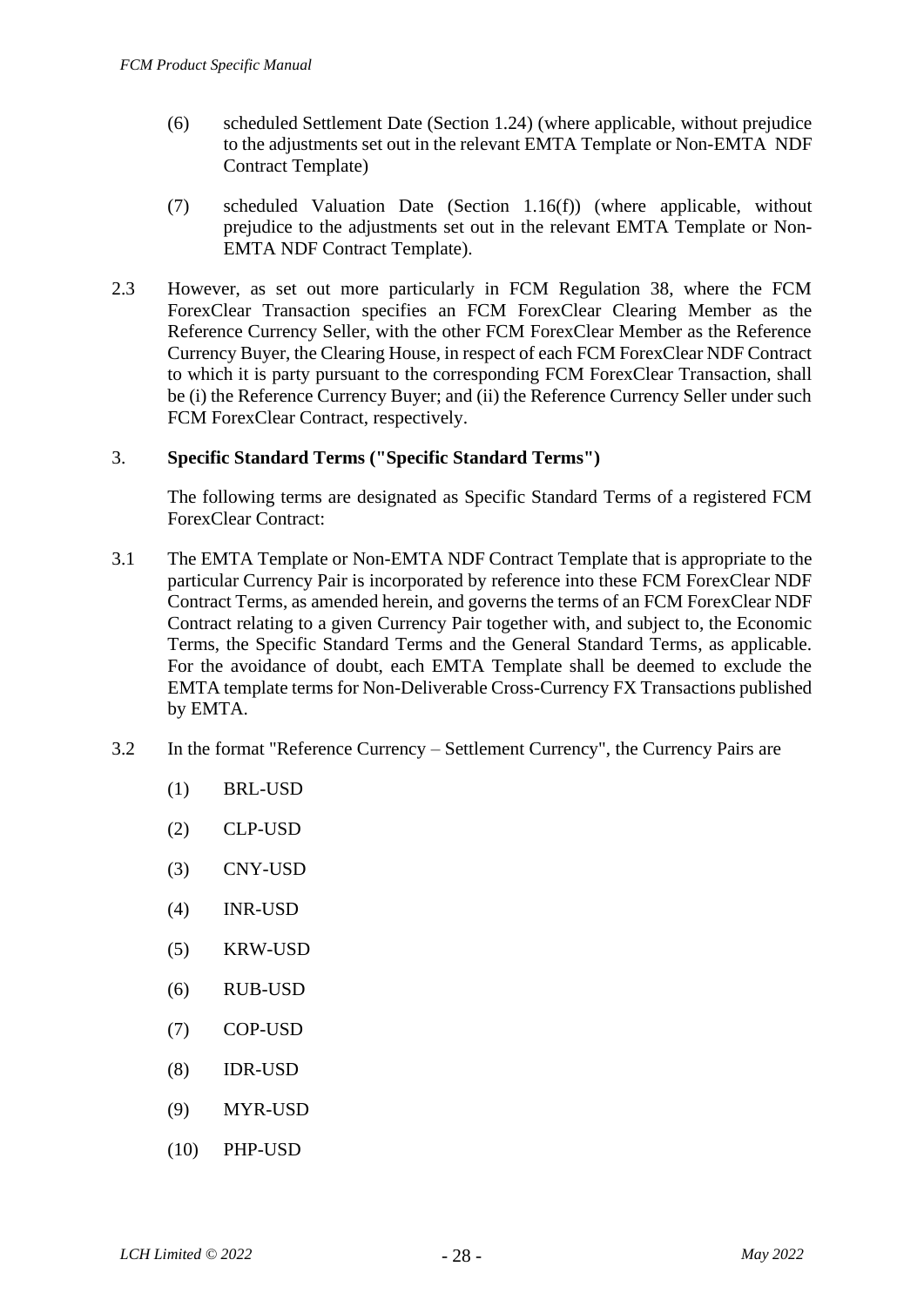- (11) TWD-USD
- (12) PEN-USD
- (13) EUR-USD
- (14) GBP-USD
- (15) AUD-USD
- (16) CHF-USD
- (17) JPY-USD
- (18) DKK-USD
- (19) NOK-USD
- (20) SEK-USD
- (21) MXN-USD
- (22) CAD-USD
- (23) SGD-USD
- (24) ZAR-USD
- (25) NZD-USD
- (26) HKD-USD
- 3.3 Where applicable, certain Specific Standard Terms of each FCM ForexClear NDF Contract are not provided in the EMTA Templates, but the parties to the corresponding FCM ForexClear Transaction will be required to accept the Specific Standard Terms set out below in each FCM ForexClear Contract:
	- (1) Date of Annex A (Section 4.2):

Annex A to the ISDA Definitions is incorporated as amended as at the Trade Date.

(2) Reference Currency (Section 1.19):

To be determined by using the EMTA Template or Non-EMTA NDF Contract Template appropriate to the particular Currency Pair.

Calculation Agent (Section 1.3):

- (3) The Clearing House is the Calculation Agent.
- 3.4 If the terms of an EMTA Template conflict with these FCM ForexClear NDF Contract Terms, these FCM ForexClear NDF Contract Terms shall prevail. If the terms of an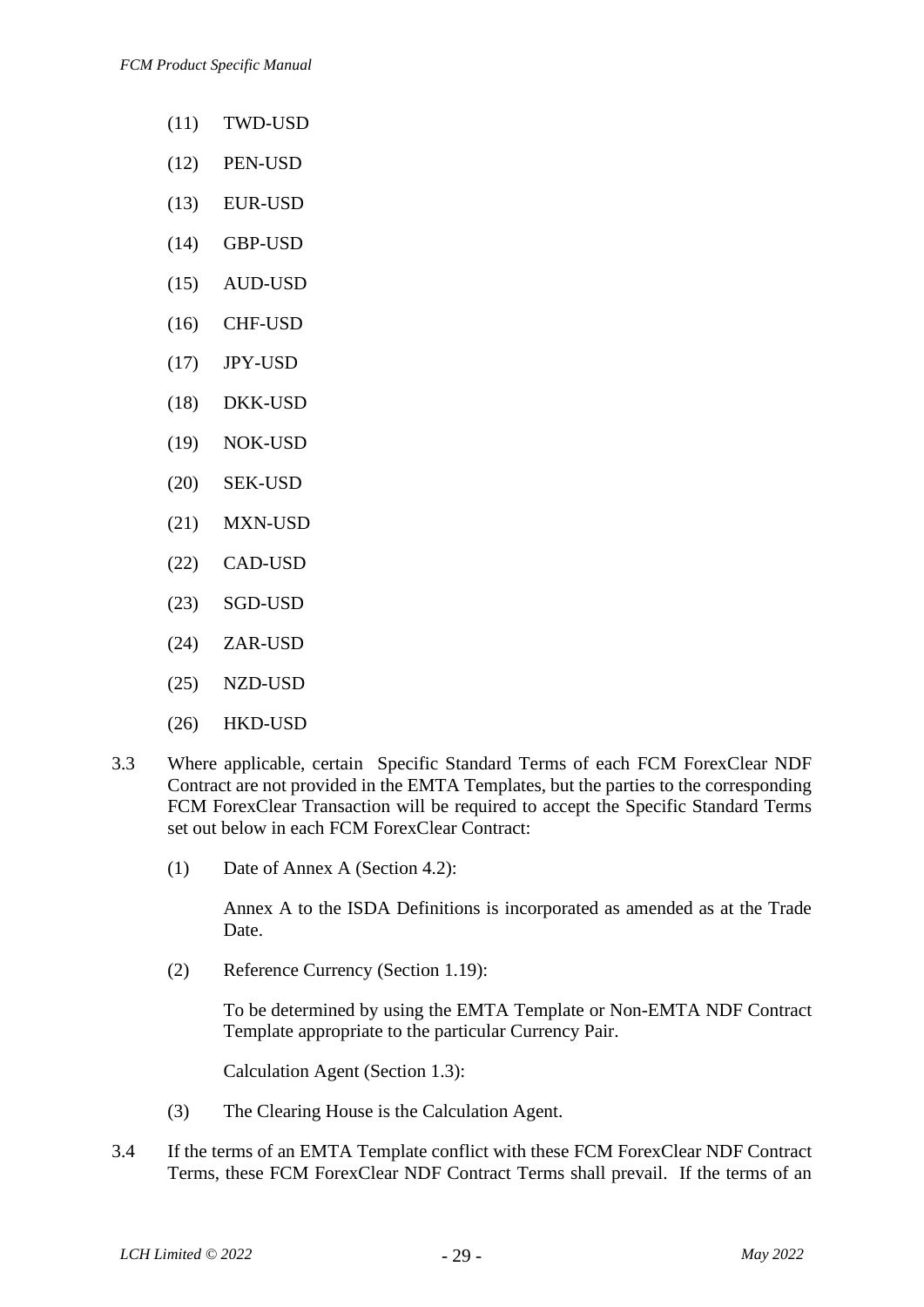EMTA Template conflict with the ISDA Definitions, the terms of the EMTA Template shall prevail.

## 4. **General Standard Terms ("General Standard Terms")**

The following terms are designated as General Standard Terms of a registered FCM ForexClear Contract:

## 4.1 *Business Days*

For the purposes of determining the Settlement Date and the Valuation Date only, in addition to the Business Days for the Principal Financial Centers for the Currency Pair specified in the relevant Economic Terms, the Business Days specified in the Swaps Monitor Financial Calendar as published by Swaps Monitor Publications, Inc. (as further detailed in the FCM Procedures) from time to time, will apply to an FCM ForexClear Contract, except where the Clearing House notifies FXCCMs otherwise in accordance with section 2.2.8(p) (*Reference Data*) of the FCM Procedures.

## 4.2 *Withholding Tax Provisions*

- 4.2.1 All payments due under an FCM ForexClear NDF Contract shall be made by the FCM ForexClear Clearing Member free and clear and without deduction or withholding for or on account of any tax. Payments in respect of which such deduction or withholding is required to be made, by the FCM ForexClear Clearing Member, shall be increased to the extent necessary to ensure that, after the making of the required deduction or withholding, the Clearing House receives and retains (free from any liability in respect of such deduction or withholding) a net sum equal to the sum which it would have received and so retained had no such deduction or withholding been made or required to be made.
- 4.2.2 All payments due under an FCM ForexClear NDF Contract shall be made by the Clearing House free and clear and without deduction or withholding for or on account of any tax. Payments in respect of which such deduction or withholding is required to be made, by the Clearing House, shall be increased to the extent necessary to ensure that, after the making of the required deduction or withholding, the FCM ForexClear Clearing Member receives and retains (free from any liability in respect of such deduction or withholding) a net sum equal to the sum which it would have received and so retained had no such deduction or withholding been made or required to be made.

## 4.3 *Payment of Stamp Tax*

Each FCM ForexClear Clearing Member will pay any Stamp Tax or duty levied or imposed upon it in respect of any FCM ForexClear NDF Contract to which it is a party by a jurisdiction in which it is incorporated, organized, managed and controlled, or considered to have its seat, or in which a branch or office through which it is acting is located or by any other jurisdiction, and will indemnify the Clearing House against any stamp tax or duty levied or imposed upon the Clearing House by any such jurisdiction in respect of any FCM ForexClear NDF Contract registered by the Clearing House and to which that FCM ForexClear Clearing Member is a party.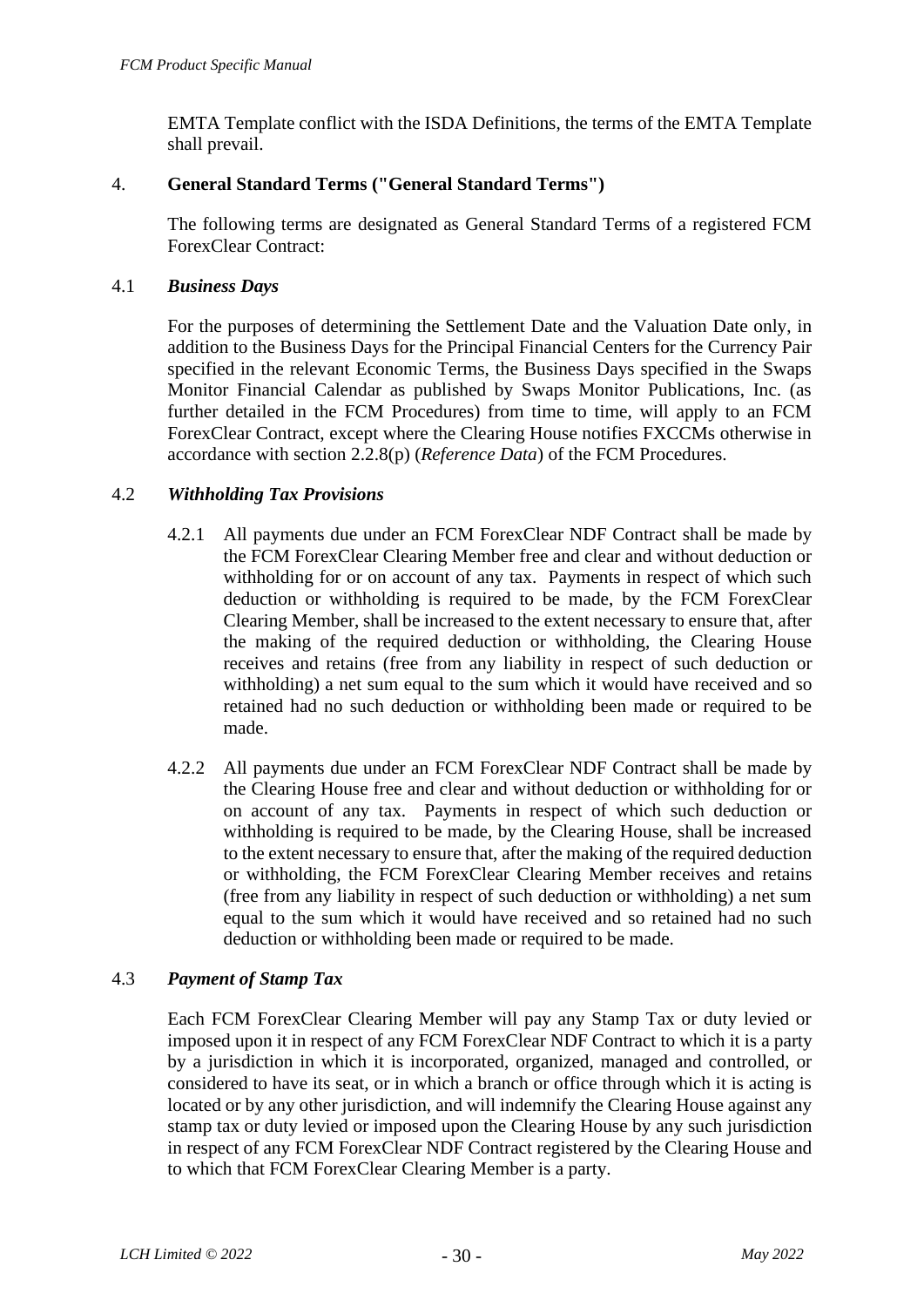## 4.4 *Discontinuation of a Settlement Rate Option*

- $(a)$  If:
	- (i) the administrator of a benchmark that is a Settlement Rate Option has publicly announced that it will discontinue publication of the benchmark ("**Discontinued Rate**"); and
	- (ii) ISDA has published a "Multilateral Amendment Agreement" to amend certain transactions to use an alternative benchmark ("**Substitute Rate**") in the lieu of the Discontinued Rate on and from a specified date ("**Effective Date**"),

then, in respect of an FCM ForexClear NDF Contract in respect of which a settlement rate has not been determined as at the Effective Date and which references the Discontinued Rate ("**Affected FCM ForexClear Contract**"), the Clearing House may, by written notice to all FCM ForexClear Clearing Members, amend the Settlement Rate Option of each Affected FCM ForexClear NDF Contract to reference the Substitute Rate with effect on and from the Effective Date and specify such incidental amendments to the Affected FCM ForexClear NDF Contract as may be required.

The terms "ISDA", "Settlement Rate Option" and "Valuation Date" have the meanings given to them by the FCM ForexClear NDF Contract Terms.

(b) The accidental omission to give notice under this provision to, or the non-receipt of notice by, any FCM ForexClear Clearing Member shall not invalidate the amendment with which the notice is concerned.

### 4.5 *Payments under an FCM ForexClear Contract*

Payments under, and in respect of, an FCM ForexClear NDF Contract shall be calculated by the Clearing House and shall be made by, or to, the FCM ForexClear Clearing Member in accordance with the provisions of the FCM Procedures.

#### 4.6 *FCM Regulations*

An FCM ForexClear NDF Contract shall be subject to the FCM Regulations and the FCM Procedures, which shall form a part of its terms. In the event of any inconsistency between these FCM ForexClear NDF Contract Terms and the FCM Regulations and/or the FCM Procedures, the FCM Regulations and the FCM Procedures will prevail.

#### 4.7 *Governing Law*

Each FCM ForexClear Contract, and any non-contractual obligations arising out of or in connection with it, shall be governed by and construed in accordance with the laws of the State of New York in the United States of America without regard to principles of conflicts of laws and the parties hereby irrevocably agree for the benefit of the Clearing House that (i) the courts of the State of New York, Borough of Manhattan in the United States of Americas, (ii) the United States District Court for the Southern District of New York, or (iii) the courts of England and Wales shall have exclusive jurisdiction to hear and determine any action or dispute which may arise herefrom. The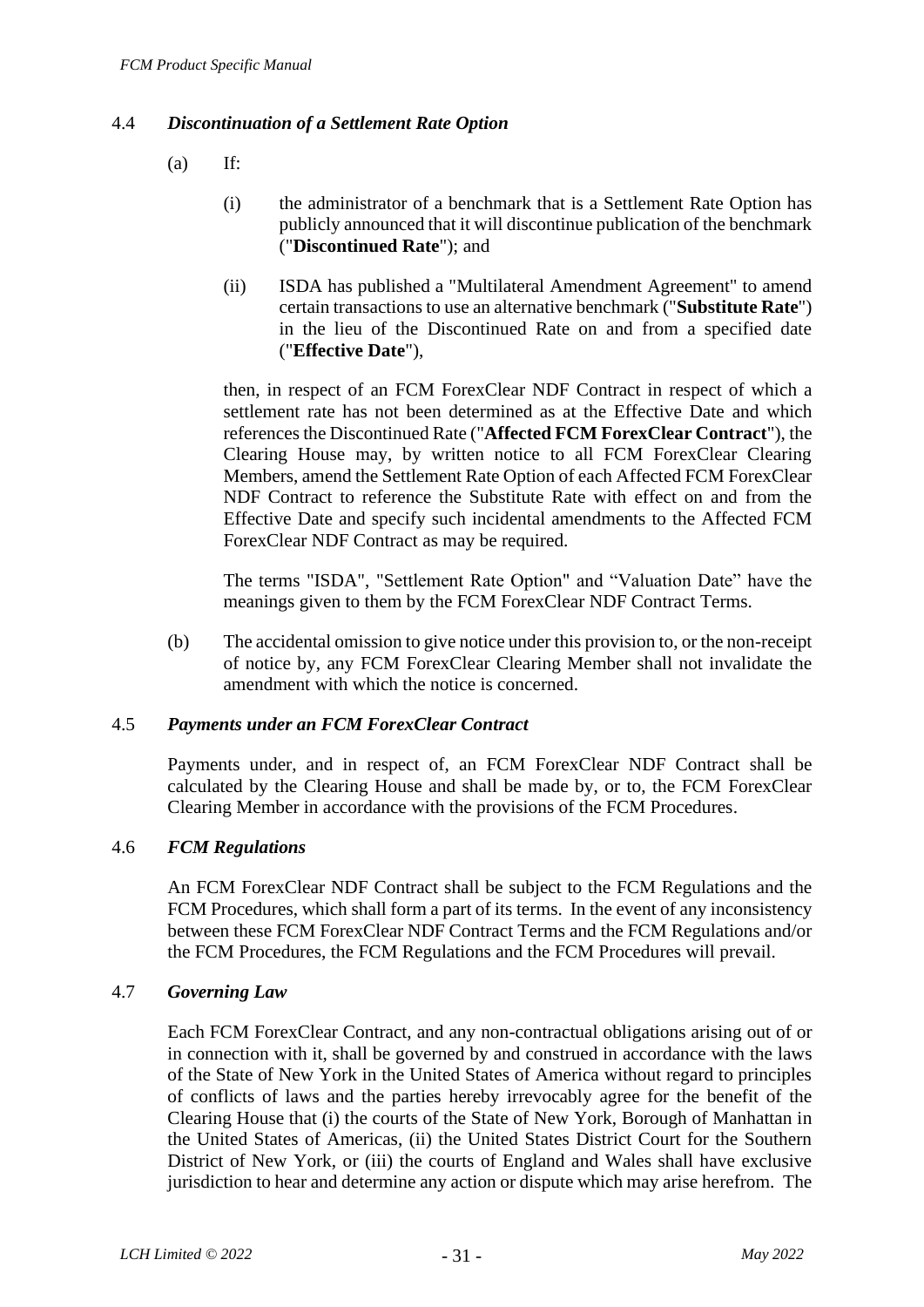FCM ForexClear Clearing Member party hereto irrevocably submits to such jurisdiction and agrees to waive any objection it might otherwise have to such jurisdiction, save that this submission to the exclusive jurisdiction of the courts of the State of New York, Borough of Manhattan in the United States of Americas, the United states District Court for the Southern District of New York or the courts of England and Wales shall not (and shall not be construed so as to) limit the right of the Clearing House to take proceedings in any other court of competent jurisdiction, nor shall the taking of action in one or more jurisdictions preclude the Clearing House from taking action in any other jurisdiction, whether concurrently or not.

### 4.8 *Third Party Rights*

A person who is not a party to this FCM ForexClear NDF Contract shall have no rights under or in respect of it. Rights of third parties to enforce any terms of this FCM ForexClear NDF Contract are expressly excluded.

### 5. **General Standard Terms – Non-EMTA Currencies ("General Standard Terms – Non-EMTA Currencies")**

The following terms are designated as General Standard Terms – Non-EMTA Currency Pairs of a registered FCM ForexClear NDF Contract – Non-EMTA Template Currency Pairs:

### 5.1 *Valuation Postponement for Price Source Disruption*

"**Valuation Postponement**" means, for purposes of obtaining a Settlement Rate, that the Settlement Rate will be determined on the business day first succeeding the day on which the Price Source Disruption ceases to exist, unless the Price Source Disruption continues to exist (measured from the date, that, but for the occurrence of the Price Source Disruption, would have been the Valuation Date) for a consecutive number of calendar days equal to the Maximum Days of Postponement. In such event, the Settlement Rate will be determined on the next business day after the Maximum Days of Postponement as being the applicable Fallback Reference Price.

## 5.2 *Fallback Reference Price*

"**Fallback Reference Price**" means the Clearing House calculated end of day spot price for the applicable Currency Pair from the previous end of day margin run.

#### 5.3 *WM/Reuters Closing Spot Rate*

"**WM/Reuters Closing Spot Rate**" means, for the relevant Currency Pair, the exchange rate at the relevant time at which such rate is to determined for foreign exchange transactions for value on the relevant Settlement Date, as calculated and published by the WM Company and Thomson Reuters, which appears on the respective Thomson Reuters screen, as follows:

- (a) Reference Currency: AUD; Settlement Currency: USD; Thomson Reuters Screen: USDAUDFIXM=WM
- (b) Reference Currency: GBP; Settlement Currency: USD; Thomson Reuters Screen: USDGBPFIXM=WM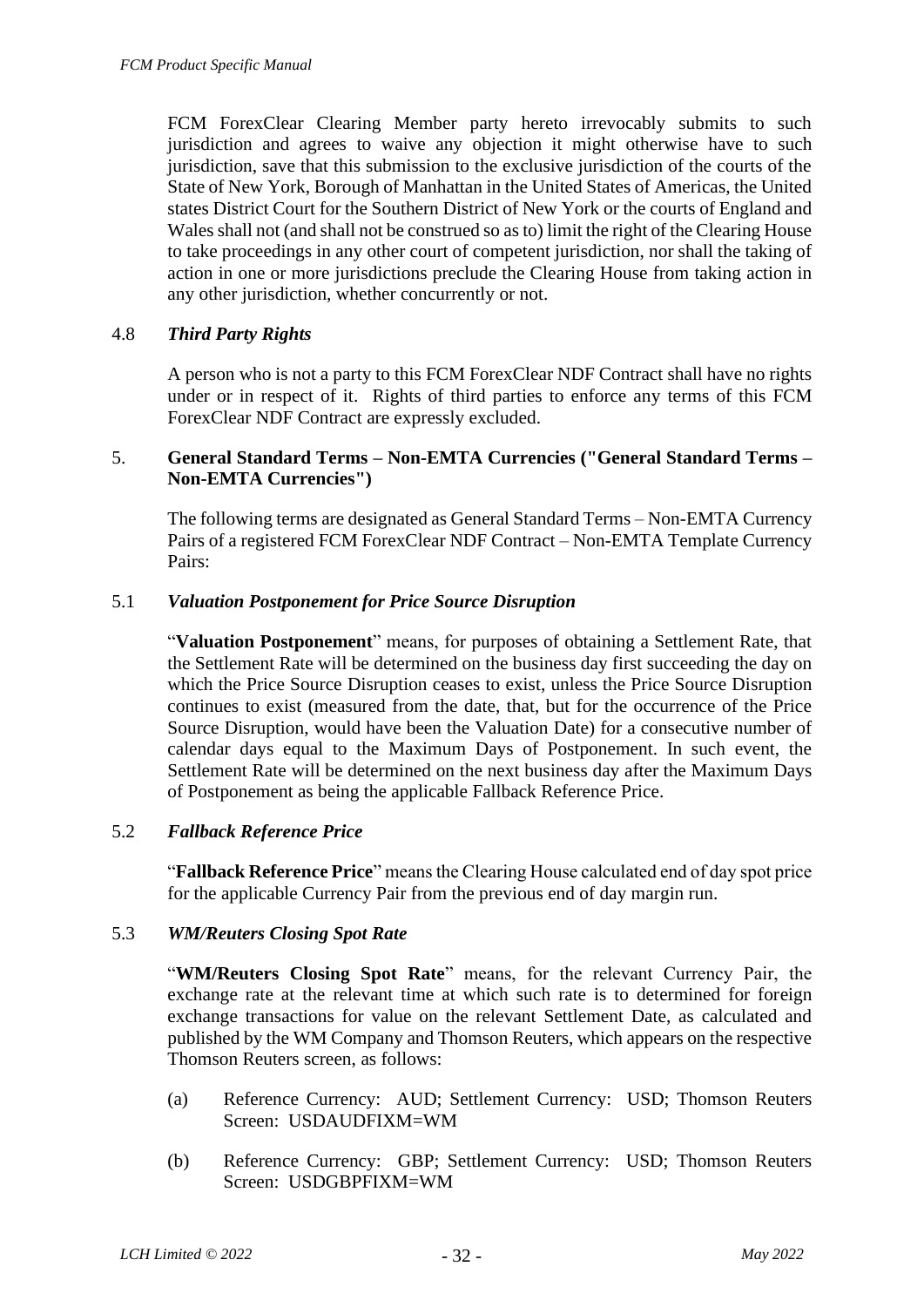- (c) Reference Currency: EUR; Settlement Currency: USD; Thomson Reuters Screen: USDEURFIXM=WM
- (d) Reference Currency: CHF; Settlement Currency: USD; Thomson Reuters Screen: USDCHFFIXM=WM
- (e) Reference Currency: JPY; Settlement Currency: USD; Thomson Reuters USDJPYFIXM=WM
- (f) Reference Currency: MXN; Settlement Currency: USD; Thomson Reuters USDMXNFIX=WM
- (g) Reference Currency: DKK; Settlement Currency: USD; Thomson Reuters Screen: USDDKKFIXM=WM
- (h) Reference Currency: NOK; Settlement Currency: USD; Thomson Reuters Screen: USDNOKFIXM=WM
- (i) Reference Currency: SEK; Settlement Currency: USD; Thomson Reuters USDSEKFIXM=WM
- (j) Reference Currency: CAD; Settlement Currency: USD; Thomson Reuters USDCADFIXM=WM
- (k) Reference Currency: SGD; Settlement Currency: USD; Thomson Reuters USDSGDFIXM=WM
- (l) Reference Currency: ZAR; Settlement Currency: USD; Thomson Reuters USDZARFIXM=WM
- (m) Reference Currency: NZD; Settlement Currency: USD; Thomson Reuters USDNZDFIX=WM
- (n) Reference Currency: HKD; Settlement Currency: USD; Thomson Reuters USDHKDFIX=WM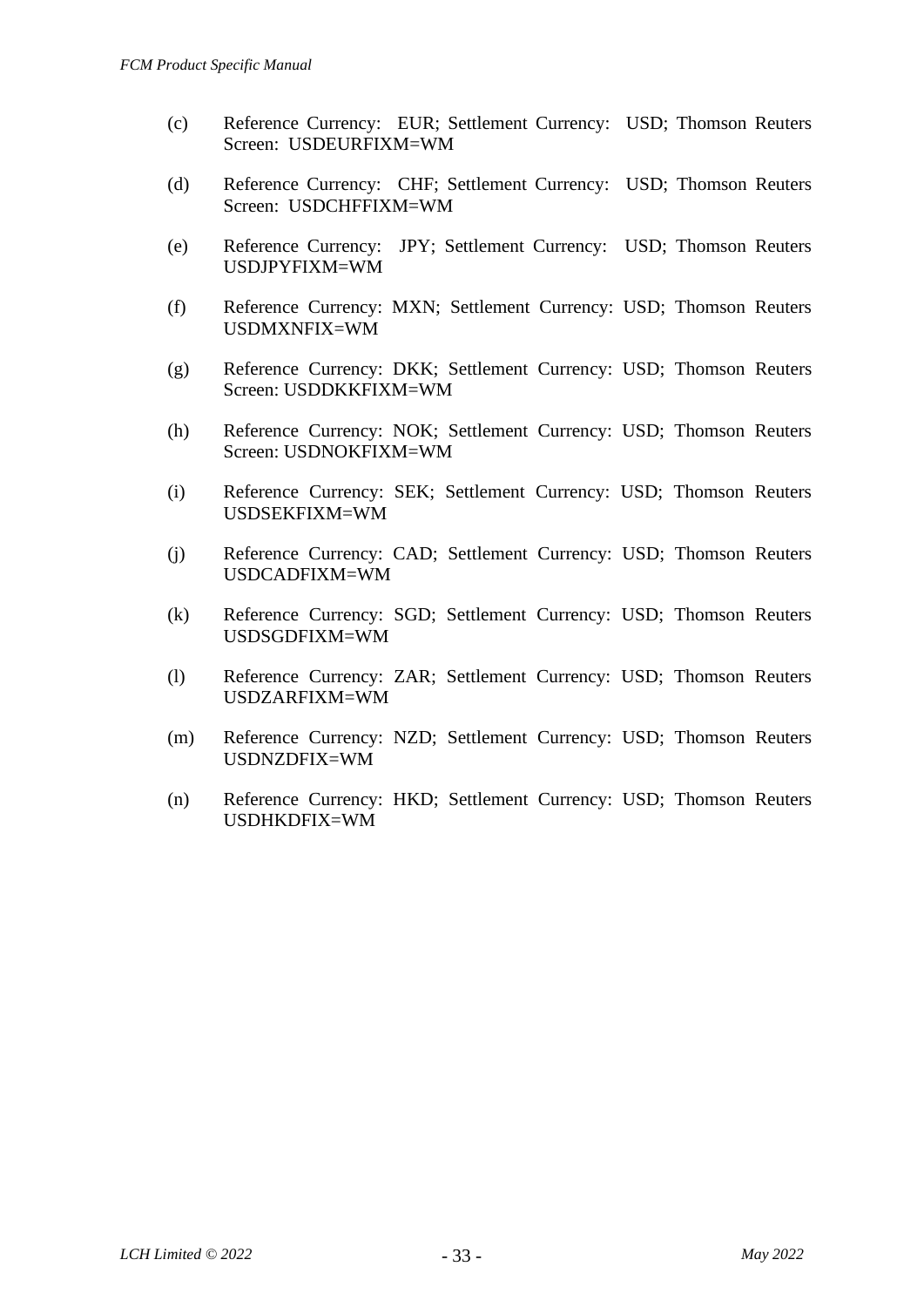#### **PART B**

# **REGISTRATION OF AN FCM FOREXCLEAR NDF CONTRACT - PRODUCT ELIGIBILITY CRITERIA**

### 1. **Registration of an FCM ForexClear NDF Contract**

Without prejudice to the FCM Regulations and the FCM Procedures, the Clearing House will only register an FCM ForexClear NDF Contract pursuant to receipt of particulars of a transaction where at the time of the particulars being presented:

- (a) the transaction meets the Product Eligibility Criteria set out in paragraphs 2 or 3 below, as applicable, for an FCM ForexClear NDF Transaction; and
- (b) each party to the transaction is a ForexClear Dealer (as defined in the UK Regulations), a ForexClear Clearing Member, an FCM ForexClear Clearing Member, a ForexClear Clearing Client (as defined in the UK Regulations), an FCM Client or, in respect of Risk Neutralisation, the Clearing House,

and the requirements of paragraph 1(a) and (b) above continue to be satisfied at the Registration Time.

## 2. **FCM ForexClear Product Eligibility Criteria for an FCM ForexClear NDF Contract – EMTA Template Currency Pairs**

| <b>Instrument</b>         | Non-Deliverable FX Transaction |                                                                                                |  |
|---------------------------|--------------------------------|------------------------------------------------------------------------------------------------|--|
| <b>Economic Terms</b>     |                                | The transaction particulars submitted to the Clearing<br>House specify all the Economic Terms. |  |
| <b>Reference Currency</b> | One of:                        |                                                                                                |  |
|                           | 1.                             | BRL - Brazilian Real,                                                                          |  |
|                           | 2.                             | RUB – Russian Rouble,                                                                          |  |
|                           | 3.                             | $INR - Indian Runpe$ ,                                                                         |  |
|                           | $\mathbf{4}$ .                 | CLP – Chilean Peso,                                                                            |  |
|                           | 5.                             | $CNY$ – Chinese Yuan,                                                                          |  |
|                           | 6.                             | KRW – South Korean Won,                                                                        |  |
|                           | 7.                             | COP – Colombian Peso,                                                                          |  |
|                           | 8.                             | $IDR - Indonesia Rupiah,$                                                                      |  |
|                           | 9.                             | MYR – Malaysian Ringgit,                                                                       |  |
|                           | 10.                            | PHP – Philippine Peso,                                                                         |  |
|                           |                                |                                                                                                |  |

11. TWD – Taiwan Dollar, or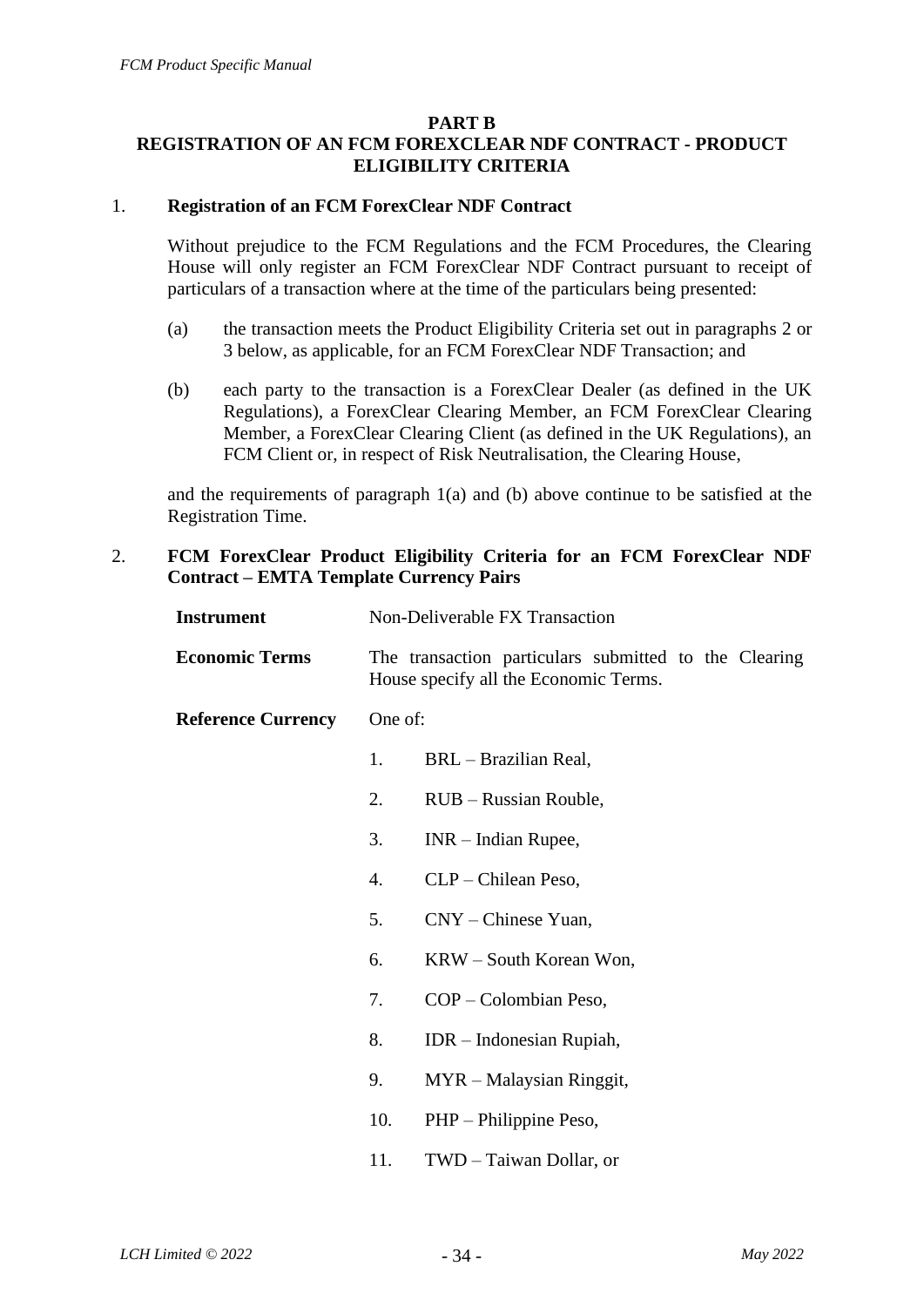|                            | 12.        | PEN – Peruvian Sol.                                                                                                                                                                                                                                                                                                                                                                                               |
|----------------------------|------------|-------------------------------------------------------------------------------------------------------------------------------------------------------------------------------------------------------------------------------------------------------------------------------------------------------------------------------------------------------------------------------------------------------------------|
| <b>Valuation Date</b>      |            | A date with respect to the EMTA Template Currency Pair<br>to which the FCM Forex Clear NDF Transaction relates and<br>is (i) a valid Business Day, (ii) no earlier than the Business<br>Day (as defined in the FCM Regulations) immediately<br>following the Submission Date and (iii) determined as set<br>forth in the FCM Procedures and/or relevant EMTA<br>Template for the EMTA Template Currency Pair.     |
| <b>Settlement Date</b>     | is:        | A date with respect to the EMTA Template Currency Pair<br>to which the FCM Forex Clear NDF Transaction relates and                                                                                                                                                                                                                                                                                                |
|                            | А.         | no earlier than the date immediately following the<br>Valuation Date; and                                                                                                                                                                                                                                                                                                                                         |
|                            | <b>B.</b>  | no later than the date falling (1) for Brazilian Real,<br>five calendar years and (2) for all other Reference<br>Currencies, two calendar years, in each case plus<br>two Business Days immediately following the<br>Submission Date, <b>provided that</b> in each case such<br>date shall be: (i) a valid Business Day and (ii)<br>determined as set out in the FCM Procedures and/or<br>relevant EMTA Template. |
| <b>Settlement Type</b>     |            | Non-Deliverable                                                                                                                                                                                                                                                                                                                                                                                                   |
| <b>Settlement Currency</b> | <b>USD</b> |                                                                                                                                                                                                                                                                                                                                                                                                                   |
| <b>Calculation Agent</b>   |            | The Clearing House                                                                                                                                                                                                                                                                                                                                                                                                |

## 3. **FCM ForexClear Product Eligibility Criteria for an FCM ForexClear NDF Contract – Non-EMTA Currency Pairs**

| Instrument                | Non-Deliverable FX Transaction - Non-EMTA Currency<br>Pairs                                    |
|---------------------------|------------------------------------------------------------------------------------------------|
| <b>Economic Terms</b>     | The transaction particulars submitted to the Clearing<br>House specify all the Economic Terms. |
| <b>Reference Currency</b> | One of:                                                                                        |
|                           | 1. $EUR - Euro$ ,                                                                              |
|                           | 2. GBP – British Pound,                                                                        |
|                           | 3. AUD – Australian Dollar,                                                                    |
|                           | 4. CHF – Swiss Franc,                                                                          |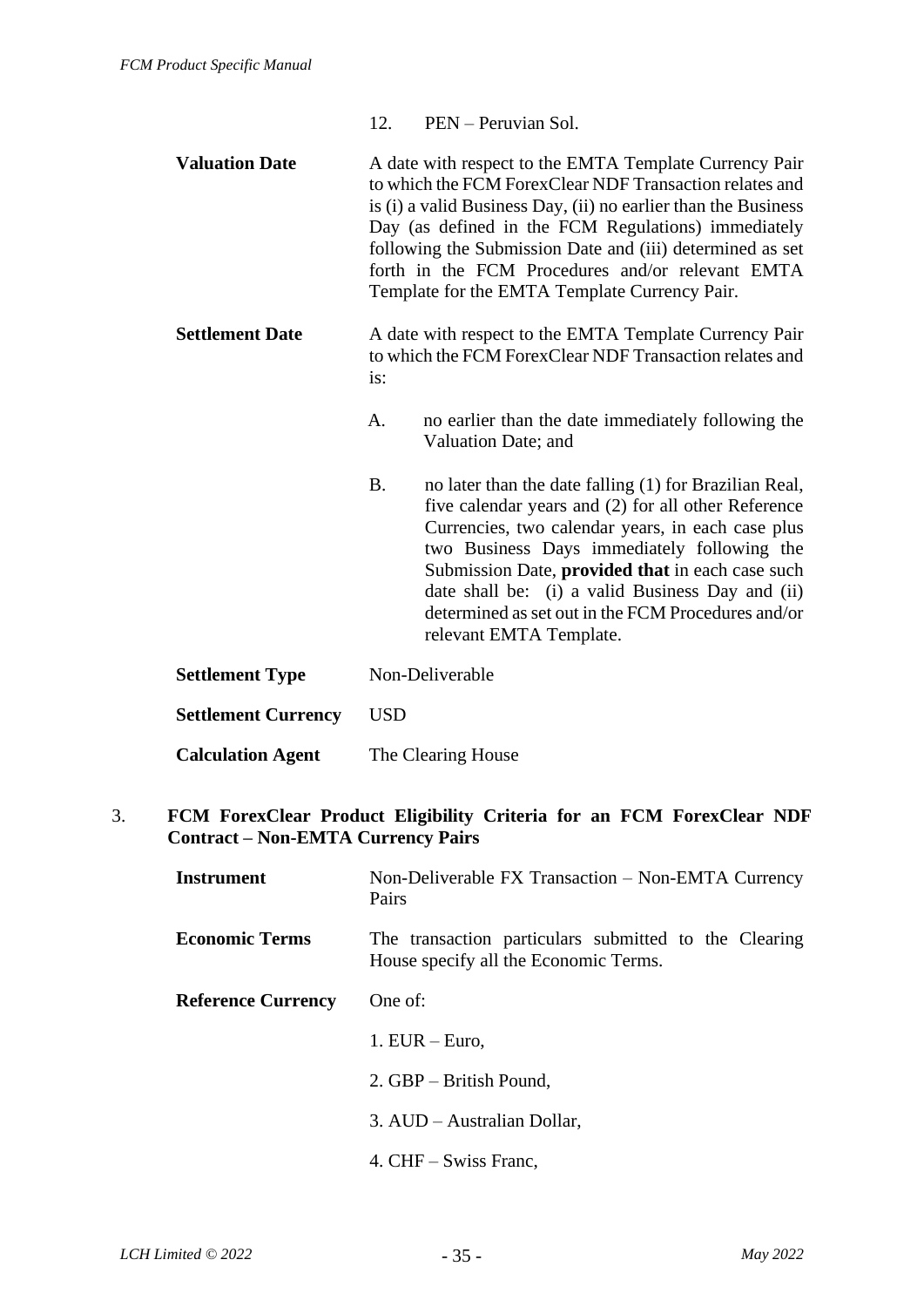|                                    | 5. JPY – Japanese Yen,                                                                                                                                                                                                                                                                                                                                                                                                                                                                                |
|------------------------------------|-------------------------------------------------------------------------------------------------------------------------------------------------------------------------------------------------------------------------------------------------------------------------------------------------------------------------------------------------------------------------------------------------------------------------------------------------------------------------------------------------------|
|                                    | 6. DKK – Danish Krone,                                                                                                                                                                                                                                                                                                                                                                                                                                                                                |
|                                    | 7. NOK – Norwegian Krone,                                                                                                                                                                                                                                                                                                                                                                                                                                                                             |
|                                    | 8. SEK – Swedish Krona,                                                                                                                                                                                                                                                                                                                                                                                                                                                                               |
|                                    | 9. CAD – Canadian Dollar,                                                                                                                                                                                                                                                                                                                                                                                                                                                                             |
|                                    | 10. SGD – Singapore Dollar,                                                                                                                                                                                                                                                                                                                                                                                                                                                                           |
|                                    | 11. ZAR – South African Rand,                                                                                                                                                                                                                                                                                                                                                                                                                                                                         |
|                                    | 12. MXN - Mexican Peso,                                                                                                                                                                                                                                                                                                                                                                                                                                                                               |
|                                    | 13. NZD – New Zealand Dollar, or                                                                                                                                                                                                                                                                                                                                                                                                                                                                      |
|                                    | 14. HKD - Hong Kong Dollar.                                                                                                                                                                                                                                                                                                                                                                                                                                                                           |
| <b>Valuation Date</b>              | A date with respect to the Non-EMTA Template Currency<br>Pair to which the FCM ForexClear Transaction relates and<br>is (i) a valid Business Day, (ii) no earlier than the Business<br>Day (as defined in the FCM Regulations) immediately<br>following the Submission Date and (iii) determined as set<br>forth in the FCM Procedures and/or given Non-EMTA<br>NDF Contract Template.                                                                                                                |
| <b>Settlement Date</b>             | A date with respect to the Non-EMTA Template Currency<br>Pair to which the FCM ForexClear Transaction relates and<br>is:                                                                                                                                                                                                                                                                                                                                                                              |
|                                    | no earlier than the date immediately following the<br>A.<br>Valuation Date; and                                                                                                                                                                                                                                                                                                                                                                                                                       |
|                                    | no later than the date falling (1) for Euro, British<br>Β.<br>Pound, Australian Dollar, Swiss Franc and Japanese Yen,<br>five (5) calendar years and (2) for all other Non-EMTA<br>Currencies, two (2) calendar years, in each case plus two<br>Business Days immediately following the Submission<br>Date, <b>provided that</b> in each case such date shall be: (i) a<br>valid Business Day and (ii) determined as set out in the<br>FCM Procedures and/or given Non-EMTA NDF Contract<br>Template. |
| <b>Settlement Type</b>             | Non-Deliverable                                                                                                                                                                                                                                                                                                                                                                                                                                                                                       |
| <b>Settlement Currency</b>         | <b>USD</b>                                                                                                                                                                                                                                                                                                                                                                                                                                                                                            |
| <b>Settlement Rate</b><br>(Option) | As set forth in the relevant Non-EMTA NDF Contract<br>Template                                                                                                                                                                                                                                                                                                                                                                                                                                        |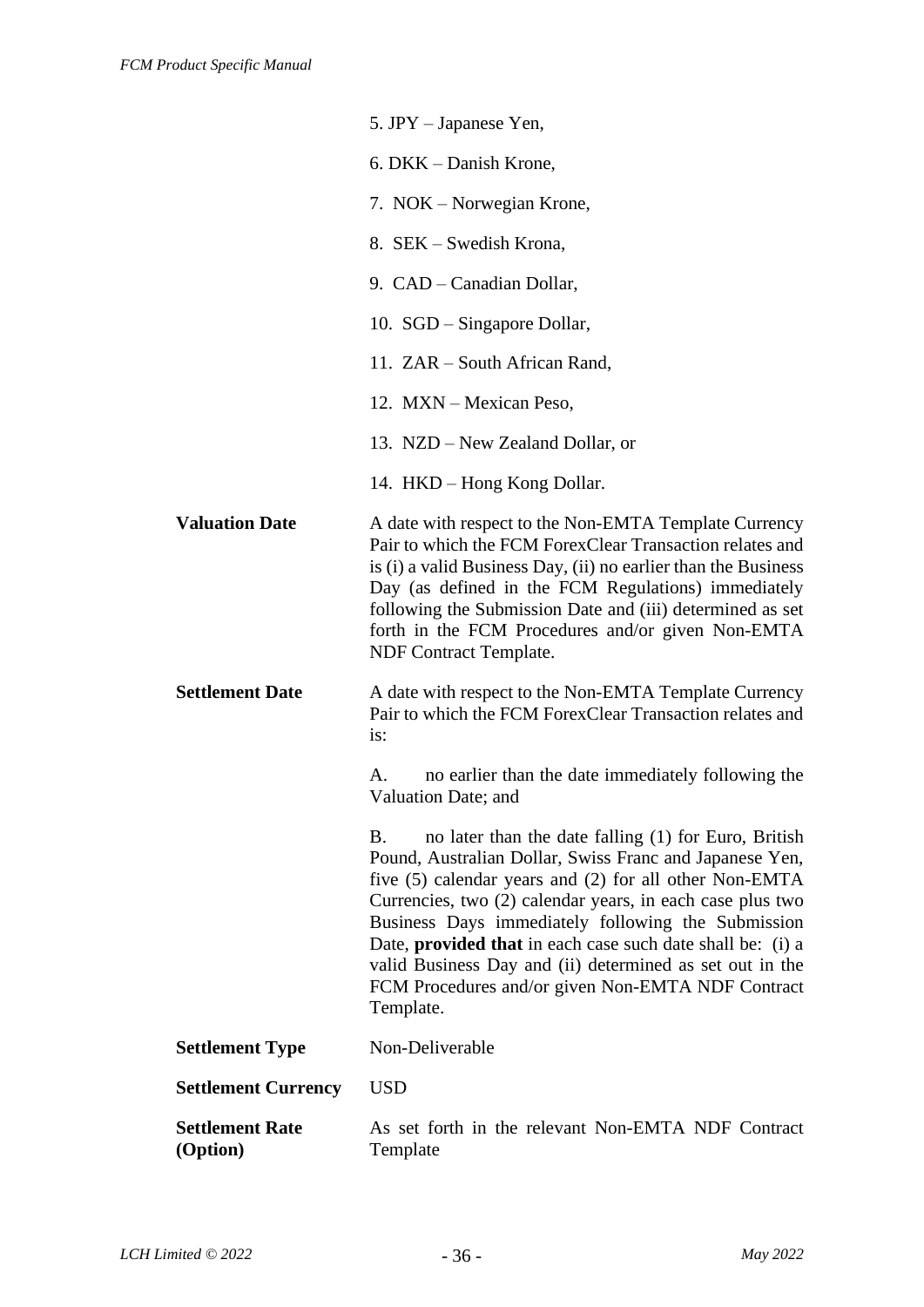# **Calculation Agent** The Clearing House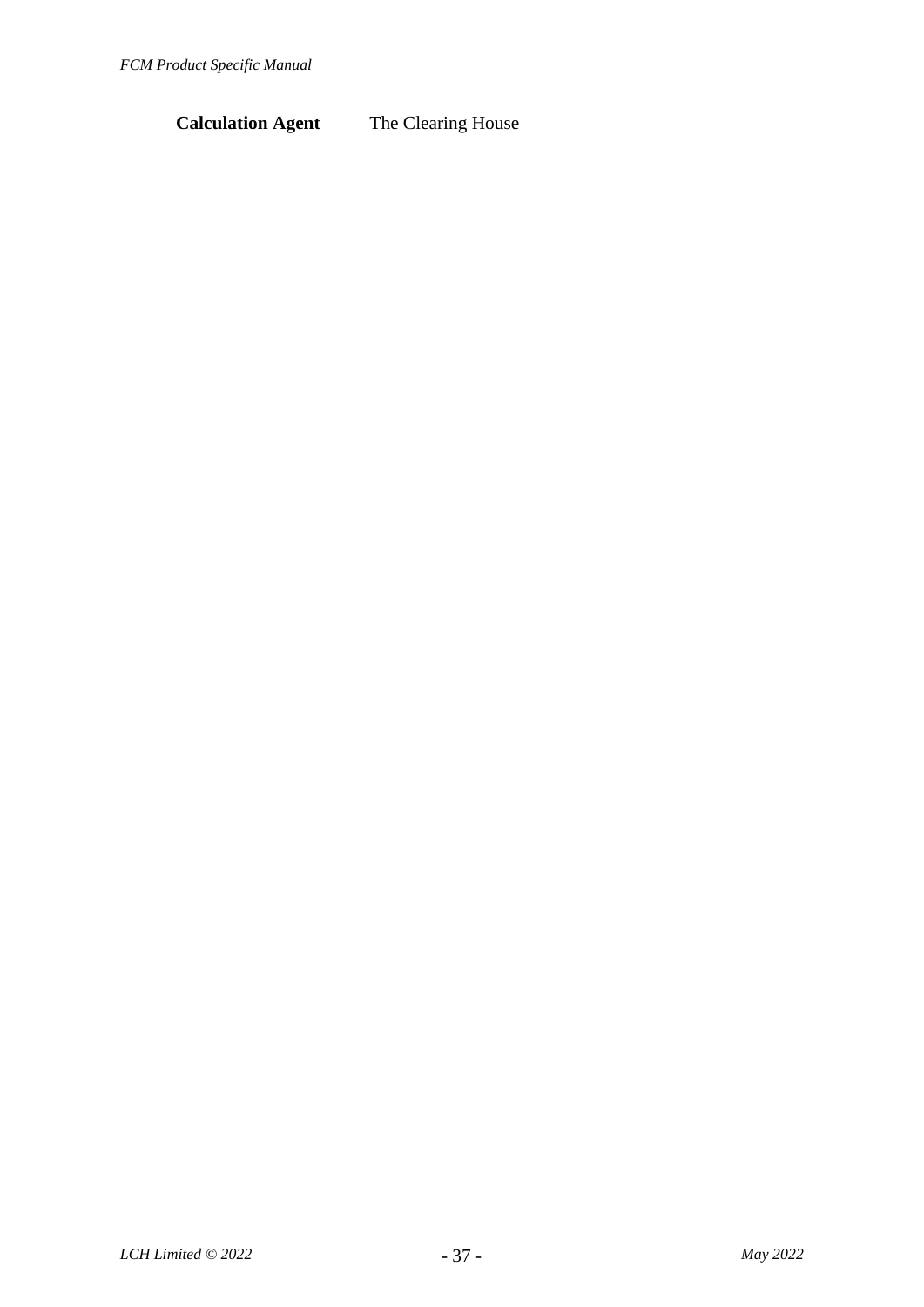### **PART C**

### **LCH NON-EMTA NDF CONTRACT TEMPLATES**

## i. Specific Standard Terms for EUR/USD Non-Deliverable FX Transactions

| <b>Reference Currency:</b>                                          | <b>EUR</b>                                                                                                                                                                                                                                                                                                                                             |
|---------------------------------------------------------------------|--------------------------------------------------------------------------------------------------------------------------------------------------------------------------------------------------------------------------------------------------------------------------------------------------------------------------------------------------------|
| <b>Settlement Currency:</b>                                         | <b>USD</b>                                                                                                                                                                                                                                                                                                                                             |
| <b>Settlement Date:</b>                                             | Will be valid if a business day pursuant to the New York public<br>holiday calendar (NYB), as published by Swaps Monitor<br>Publications, Inc., and is a day on which the Clearing House is<br>open for business.                                                                                                                                      |
|                                                                     | Will be subject to adjustment in accordance with the Following<br>Business Day Convention if the Valuation Date is adjusted to a<br>date equal to or after the Settlement Date. In such cases, the<br>Settlement Date should be adjusted to the next Business Day<br>(which also meets the foregoing requirements) after the<br><b>Valuation Date.</b> |
| Settlement:                                                         | Non-Deliverable                                                                                                                                                                                                                                                                                                                                        |
| <b>Settlement Rate</b><br>(Option):                                 | <b>WM/Reuters Closing Spot Rate</b>                                                                                                                                                                                                                                                                                                                    |
| Price Source Disruption:                                            | Applicable                                                                                                                                                                                                                                                                                                                                             |
| Maximum Days of<br>Postponement:                                    | $1$ day                                                                                                                                                                                                                                                                                                                                                |
| <b>Calculation Agent for</b><br><b>Fallback Reference</b><br>Price: | The Clearing House                                                                                                                                                                                                                                                                                                                                     |
| <b>Fallback Reference</b><br>Price:                                 | <b>Calculation Agent for Fallback Reference Price</b>                                                                                                                                                                                                                                                                                                  |
| Holiday Type<br>Determination for<br><b>Valuation Date:</b>         | A 'scheduled holiday' is deemed to be such when it (i) falls on<br>the Valuation Date and (ii) is published in the SwapsMonitor<br>Financial Calendar (with respect to the Relevant Calendar for<br>Valuation Date) at a time greater than 48 hours prior to 9:00<br>London time on the Valuation Date.                                                |
|                                                                     | An 'unscheduled holiday' is deemed to be such when it (i) falls<br>on the Valuation Date and (ii) is published in the SwapsMonitor<br>Financial Calendar (with respect to the Relevant Calendar for<br>Valuation Date) at a time less than or equal to 48 hours prior to<br>9:00 London time on the Valuation Date.                                    |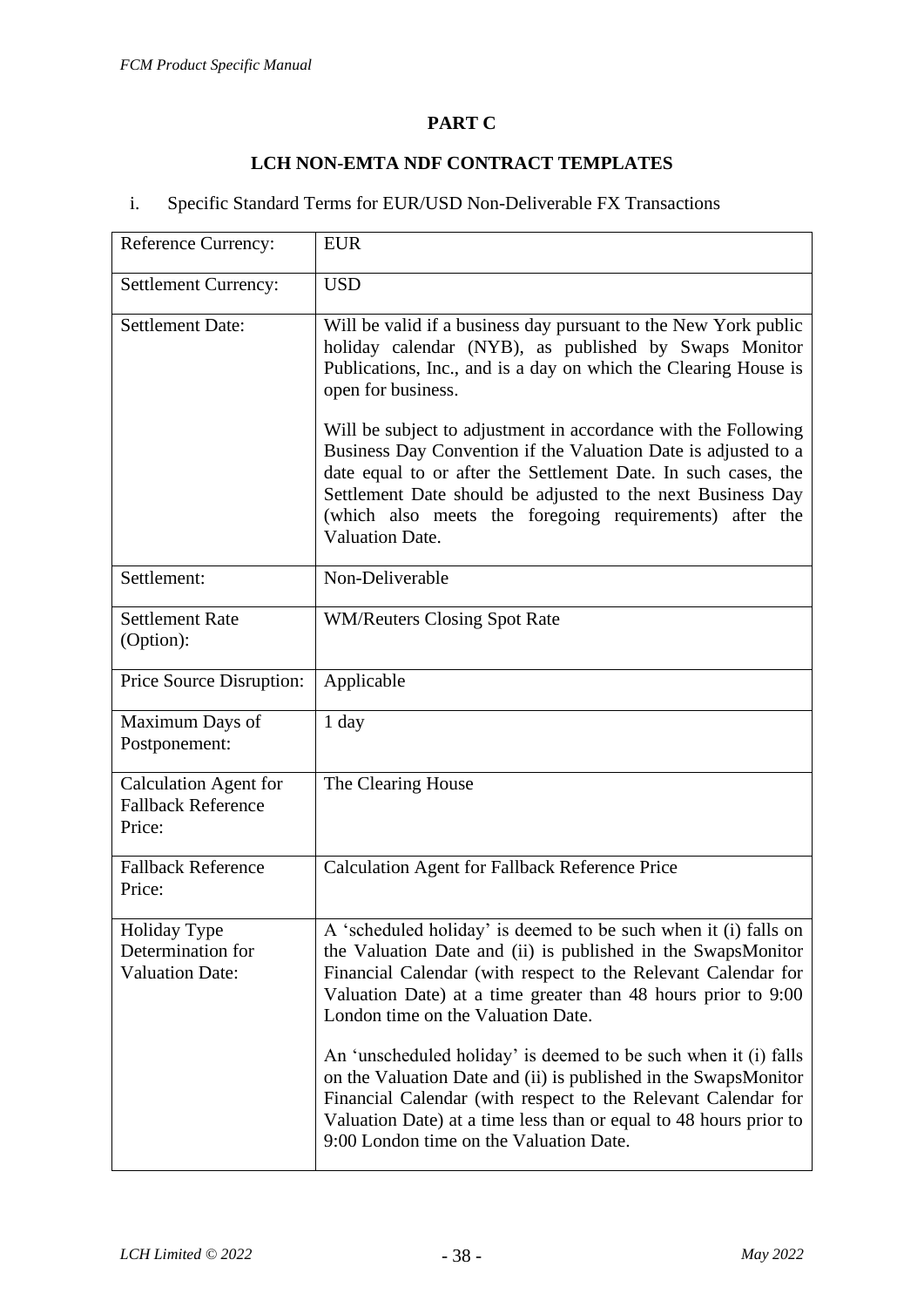| Convention for a                                | Business Day Convention for a Holiday Type Determination                                                                                                                                                                      |
|-------------------------------------------------|-------------------------------------------------------------------------------------------------------------------------------------------------------------------------------------------------------------------------------|
| Holiday Type                                    | Date for Valuation Date:                                                                                                                                                                                                      |
| Determination Date for                          |                                                                                                                                                                                                                               |
| <b>Valuation Date:</b>                          | A 'scheduled holiday' pursuant to Holiday Type Determination<br>for Valuation Date with respect to the Valuation Date will adjust<br>the Valuation Date in accordance with the Preceding Business<br>Day Convention.          |
|                                                 | 'unscheduled holiday' pursuant to Holiday<br>An<br>Type<br>Determination for Valuation Date with respect to the Valuation<br>Date will adjust the Valuation Date in accordance with the<br>Following Business Day Convention. |
| Relevant Calendar for<br><b>Valuation Date:</b> | <b>WMR Calendar</b>                                                                                                                                                                                                           |

# ii. Specific Standard Terms for GBP/USD Non-Deliverable FX Transactions

| <b>Reference Currency:</b>                                          | <b>GBP</b>                                                                                                                                                                                                                                                                           |
|---------------------------------------------------------------------|--------------------------------------------------------------------------------------------------------------------------------------------------------------------------------------------------------------------------------------------------------------------------------------|
| <b>Settlement Currency:</b>                                         | <b>USD</b>                                                                                                                                                                                                                                                                           |
| Settlement Date:                                                    | Will be valid if a business day pursuant to the New York public<br>holiday calendar (NYB), as published by Swaps Monitor<br>Publications, Inc., and is a day on which the Clearing House is<br>open for business.<br>Will be subject to adjustment in accordance with the Following  |
|                                                                     | Business Day Convention if the Valuation Date is adjusted to a<br>date equal to or after the Settlement Date. In such cases, the<br>Settlement Date should be adjusted to the next Business Day<br>(which also meets the foregoing requirements) after the<br><b>Valuation Date.</b> |
| Settlement:                                                         | Non-Deliverable                                                                                                                                                                                                                                                                      |
| <b>Settlement Rate</b><br>(Option):                                 | <b>WM/Reuters Closing Spot Rate</b>                                                                                                                                                                                                                                                  |
| Price Source Disruption:                                            | Applicable                                                                                                                                                                                                                                                                           |
| Maximum Days of<br>Postponement:                                    | $1$ day                                                                                                                                                                                                                                                                              |
| <b>Calculation Agent for</b><br><b>Fallback Reference</b><br>Price: | The Clearing House                                                                                                                                                                                                                                                                   |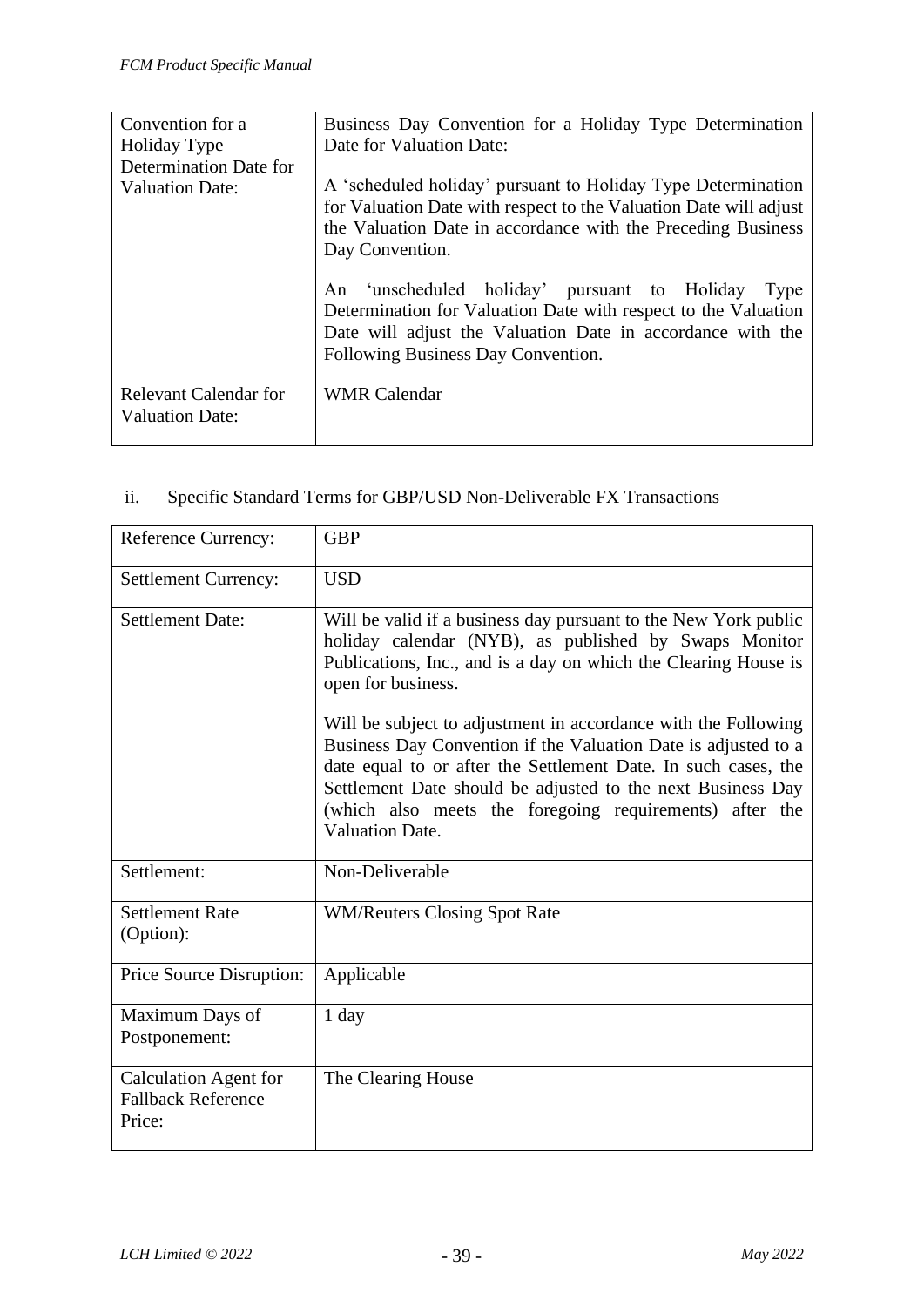| <b>Fallback Reference</b><br>Price:                                                         | <b>Calculation Agent for Fallback Reference Price</b>                                                                                                                                                                                                                                                                                                                                                                                                                                                                                                                                                                          |
|---------------------------------------------------------------------------------------------|--------------------------------------------------------------------------------------------------------------------------------------------------------------------------------------------------------------------------------------------------------------------------------------------------------------------------------------------------------------------------------------------------------------------------------------------------------------------------------------------------------------------------------------------------------------------------------------------------------------------------------|
| Holiday Type<br>Determination for<br><b>Valuation Date:</b>                                 | A 'scheduled holiday' is deemed to be such when it (i) falls on<br>the Valuation Date and (ii) is published in the SwapsMonitor<br>Financial Calendar (with respect to the Relevant Calendar for<br>Valuation Date) at a time greater than 48 hours prior to 9:00<br>London time on the Valuation Date.<br>An 'unscheduled holiday' is deemed to be such when it (i) falls<br>on the Valuation Date and (ii) is published in the SwapsMonitor<br>Financial Calendar (with respect to the Relevant Calendar for<br>Valuation Date) at a time less than or equal to 48 hours prior to<br>9:00 London time on the Valuation Date. |
| Convention for a<br><b>Holiday Type</b><br>Determination Date for<br><b>Valuation Date:</b> | Business Day Convention for a Holiday Type Determination<br>Date for Valuation Date:<br>A 'scheduled holiday' pursuant to Holiday Type Determination<br>for Valuation Date with respect to the Valuation Date will adjust<br>the Valuation Date in accordance with the Preceding Business<br>Day Convention.<br>An 'unscheduled holiday' pursuant to Holiday<br>Type<br>Determination for Valuation Date with respect to the Valuation<br>Date will adjust the Valuation Date in accordance with the<br>Following Business Day Convention.                                                                                     |
| <b>Relevant Calendar for</b><br><b>Valuation Date:</b>                                      | <b>WMR</b> Calendar                                                                                                                                                                                                                                                                                                                                                                                                                                                                                                                                                                                                            |

# iii. Specific Standard Terms for AUD/USD Non-Deliverable FX Transactions

| <b>Reference Currency:</b>  | <b>AUD</b>                                                                                                                                                                                                                                                                                                                                             |
|-----------------------------|--------------------------------------------------------------------------------------------------------------------------------------------------------------------------------------------------------------------------------------------------------------------------------------------------------------------------------------------------------|
| <b>Settlement Currency:</b> | <b>USD</b>                                                                                                                                                                                                                                                                                                                                             |
| <b>Settlement Date:</b>     | Will be valid if a business day pursuant to the New York public<br>holiday calendar (NYB), as published by Swaps Monitor<br>Publications, Inc., and is a day on which the Clearing House is<br>open for business.                                                                                                                                      |
|                             | Will be subject to adjustment in accordance with the Following<br>Business Day Convention if the Valuation Date is adjusted to a<br>date equal to or after the Settlement Date. In such cases, the<br>Settlement Date should be adjusted to the next Business Day<br>(which also meets the foregoing requirements) after the<br><b>Valuation Date.</b> |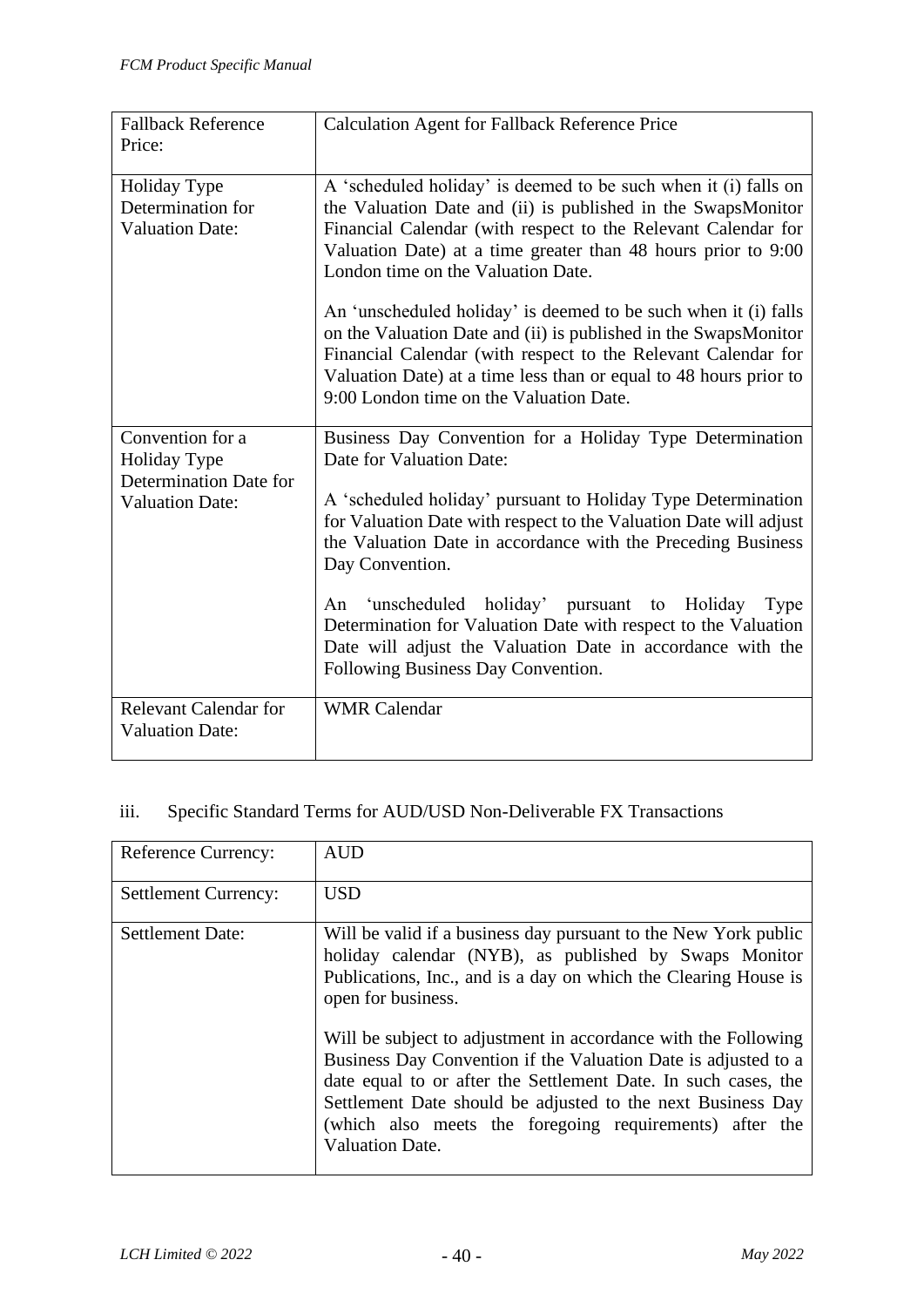| Settlement:                                                                                 | Non-Deliverable                                                                                                                                                                                                                                                                                                                                                                                                                                                                                                                                                                                                                |
|---------------------------------------------------------------------------------------------|--------------------------------------------------------------------------------------------------------------------------------------------------------------------------------------------------------------------------------------------------------------------------------------------------------------------------------------------------------------------------------------------------------------------------------------------------------------------------------------------------------------------------------------------------------------------------------------------------------------------------------|
| <b>Settlement Rate</b><br>(Option):                                                         | <b>WM/Reuters Closing Spot Rate</b>                                                                                                                                                                                                                                                                                                                                                                                                                                                                                                                                                                                            |
| Price Source Disruption:                                                                    | Applicable                                                                                                                                                                                                                                                                                                                                                                                                                                                                                                                                                                                                                     |
| Maximum Days of<br>Postponement:                                                            | 1 day                                                                                                                                                                                                                                                                                                                                                                                                                                                                                                                                                                                                                          |
| <b>Calculation Agent for</b><br><b>Fallback Reference</b><br>Price:                         | The Clearing House                                                                                                                                                                                                                                                                                                                                                                                                                                                                                                                                                                                                             |
| <b>Fallback Reference</b><br>Price:                                                         | <b>Calculation Agent for Fallback Reference Price</b>                                                                                                                                                                                                                                                                                                                                                                                                                                                                                                                                                                          |
| Holiday Type<br>Determination for<br><b>Valuation Date:</b>                                 | A 'scheduled holiday' is deemed to be such when it (i) falls on<br>the Valuation Date and (ii) is published in the SwapsMonitor<br>Financial Calendar (with respect to the Relevant Calendar for<br>Valuation Date) at a time greater than 48 hours prior to 9:00<br>London time on the Valuation Date.<br>An 'unscheduled holiday' is deemed to be such when it (i) falls<br>on the Valuation Date and (ii) is published in the SwapsMonitor<br>Financial Calendar (with respect to the Relevant Calendar for<br>Valuation Date) at a time less than or equal to 48 hours prior to<br>9:00 London time on the Valuation Date. |
| Convention for a<br><b>Holiday Type</b><br>Determination Date for<br><b>Valuation Date:</b> | Business Day Convention for a Holiday Type Determination<br>Date for Valuation Date:<br>A 'scheduled holiday' pursuant to Holiday Type Determination<br>for Valuation Date with respect to the Valuation Date will adjust<br>the Valuation Date in accordance with the Preceding Business<br>Day Convention.<br>'unscheduled<br>holiday' pursuant<br>Holiday<br>An<br>to<br>Type<br>Determination for Valuation Date with respect to the Valuation                                                                                                                                                                             |
| <b>Relevant Calendar for</b>                                                                | Date will adjust the Valuation Date in accordance with the<br>Following Business Day Convention.<br><b>WMR</b> Calendar                                                                                                                                                                                                                                                                                                                                                                                                                                                                                                        |
| <b>Valuation Date:</b>                                                                      |                                                                                                                                                                                                                                                                                                                                                                                                                                                                                                                                                                                                                                |

# iv. Specific Standard Terms for CHF/USD Non-Deliverable FX Transactions

| <b>Reference Currency:</b> | -            |
|----------------------------|--------------|
|                            | $\mathbf{u}$ |
|                            |              |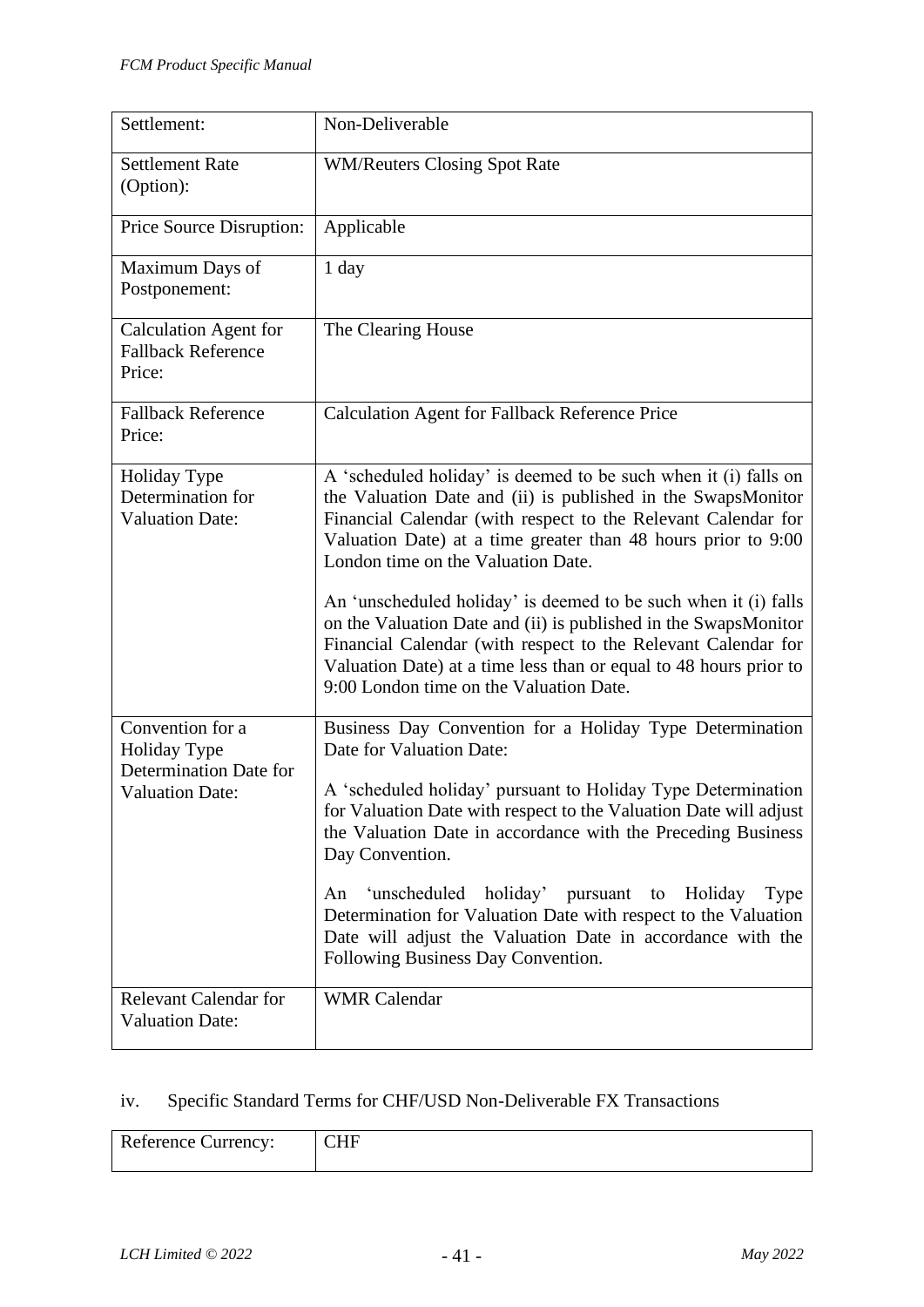| <b>Settlement Currency:</b>                                                          | <b>USD</b>                                                                                                                                                                                                                                                                                                                                                                                                                                                                                                                                                                                                                     |
|--------------------------------------------------------------------------------------|--------------------------------------------------------------------------------------------------------------------------------------------------------------------------------------------------------------------------------------------------------------------------------------------------------------------------------------------------------------------------------------------------------------------------------------------------------------------------------------------------------------------------------------------------------------------------------------------------------------------------------|
| <b>Settlement Date:</b>                                                              | Will be valid if a business day pursuant to the New York public<br>holiday calendar (NYB), as published by Swaps Monitor<br>Publications, Inc., and is a day on which the Clearing House is<br>open for business.<br>Will be subject to adjustment in accordance with the Following<br>Business Day Convention if the Valuation Date is adjusted to a<br>date equal to or after the Settlement Date. In such cases, the<br>Settlement Date should be adjusted to the next Business Day<br>(which also meets the foregoing requirements) after the<br><b>Valuation Date.</b>                                                    |
| Settlement:                                                                          | Non-Deliverable                                                                                                                                                                                                                                                                                                                                                                                                                                                                                                                                                                                                                |
| <b>Settlement Rate</b><br>(Option):                                                  | <b>WM/Reuters Closing Spot Rate</b>                                                                                                                                                                                                                                                                                                                                                                                                                                                                                                                                                                                            |
| Price Source Disruption:                                                             | Applicable                                                                                                                                                                                                                                                                                                                                                                                                                                                                                                                                                                                                                     |
| Maximum Days of<br>Postponement:                                                     | 1 day                                                                                                                                                                                                                                                                                                                                                                                                                                                                                                                                                                                                                          |
| <b>Calculation Agent for</b><br><b>Fallback Reference</b><br>Price:                  | The Clearing House                                                                                                                                                                                                                                                                                                                                                                                                                                                                                                                                                                                                             |
| <b>Fallback Reference</b><br>Price:                                                  | <b>Calculation Agent for Fallback Reference Price</b>                                                                                                                                                                                                                                                                                                                                                                                                                                                                                                                                                                          |
| Holiday Type<br>Determination for<br><b>Valuation Date:</b>                          | A 'scheduled holiday' is deemed to be such when it (i) falls on<br>the Valuation Date and (ii) is published in the SwapsMonitor<br>Financial Calendar (with respect to the Relevant Calendar for<br>Valuation Date) at a time greater than 48 hours prior to 9:00<br>London time on the Valuation Date.<br>An 'unscheduled holiday' is deemed to be such when it (i) falls<br>on the Valuation Date and (ii) is published in the SwapsMonitor<br>Financial Calendar (with respect to the Relevant Calendar for<br>Valuation Date) at a time less than or equal to 48 hours prior to<br>9:00 London time on the Valuation Date. |
| Convention for a<br>Holiday Type<br>Determination Date for<br><b>Valuation Date:</b> | Business Day Convention for a Holiday Type Determination<br>Date for Valuation Date:<br>A 'scheduled holiday' pursuant to Holiday Type Determination<br>for Valuation Date with respect to the Valuation Date will adjust<br>the Valuation Date in accordance with the Preceding Business<br>Day Convention.                                                                                                                                                                                                                                                                                                                   |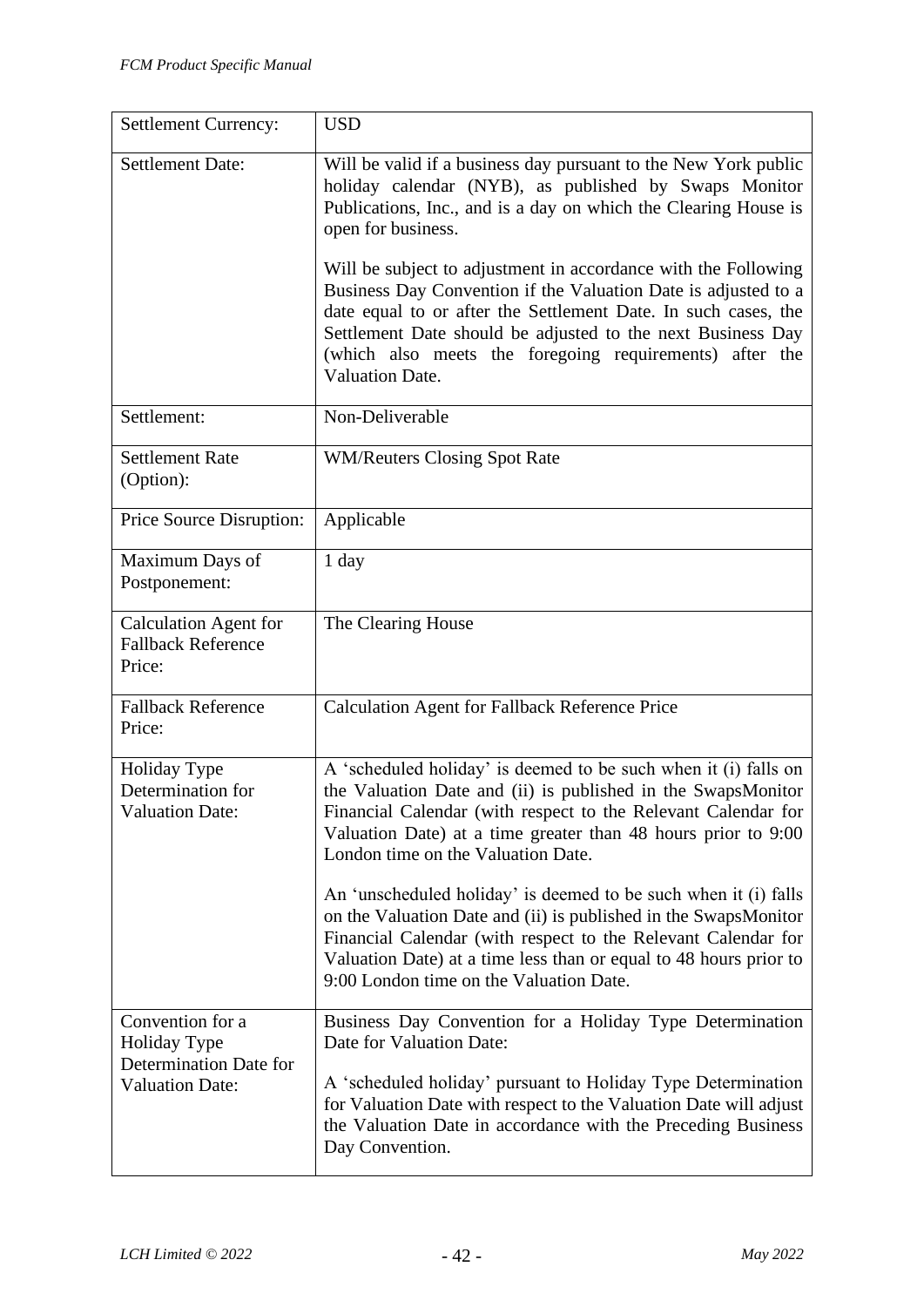|                                                 | An 'unscheduled holiday' pursuant to Holiday Type                                                                            |
|-------------------------------------------------|------------------------------------------------------------------------------------------------------------------------------|
|                                                 | Determination for Valuation Date with respect to the Valuation<br>Date will adjust the Valuation Date in accordance with the |
|                                                 | Following Business Day Convention.                                                                                           |
| Relevant Calendar for<br><b>Valuation Date:</b> | <b>WMR</b> Calendar                                                                                                          |

# v. Specific Standard Terms for JPY/USD Non-Deliverable FX Transactions

| Reference Currency:                                                 | <b>JPY</b>                                                                                                                                                                                                                                                                                                                                             |  |  |  |
|---------------------------------------------------------------------|--------------------------------------------------------------------------------------------------------------------------------------------------------------------------------------------------------------------------------------------------------------------------------------------------------------------------------------------------------|--|--|--|
| <b>Settlement Currency:</b>                                         | <b>USD</b>                                                                                                                                                                                                                                                                                                                                             |  |  |  |
| <b>Settlement Date:</b>                                             | Will be valid if a business day pursuant to the New York public<br>holiday calendar (NYB), as published by Swaps Monitor<br>Publications, Inc., and is a day on which the Clearing House is<br>open for business.                                                                                                                                      |  |  |  |
|                                                                     | Will be subject to adjustment in accordance with the Following<br>Business Day Convention if the Valuation Date is adjusted to a<br>date equal to or after the Settlement Date. In such cases, the<br>Settlement Date should be adjusted to the next Business Day<br>(which also meets the foregoing requirements) after the<br><b>Valuation Date.</b> |  |  |  |
| Settlement:                                                         | Non-Deliverable                                                                                                                                                                                                                                                                                                                                        |  |  |  |
| <b>Settlement Rate</b><br>(Option):                                 | <b>WM/Reuters Closing Spot Rate</b>                                                                                                                                                                                                                                                                                                                    |  |  |  |
| Price Source Disruption:                                            | Applicable                                                                                                                                                                                                                                                                                                                                             |  |  |  |
| Maximum Days of<br>Postponement:                                    | 1 day                                                                                                                                                                                                                                                                                                                                                  |  |  |  |
| <b>Calculation Agent for</b><br><b>Fallback Reference</b><br>Price: | The Clearing House                                                                                                                                                                                                                                                                                                                                     |  |  |  |
| <b>Fallback Reference</b><br>Price:                                 | <b>Calculation Agent for Fallback Reference Price</b>                                                                                                                                                                                                                                                                                                  |  |  |  |
| Holiday Type<br>Determination for<br><b>Valuation Date:</b>         | A 'scheduled holiday' is deemed to be such when it (i) falls on<br>the Valuation Date and (ii) is published in the SwapsMonitor<br>Financial Calendar (with respect to the Relevant Calendar for<br>Valuation Date) at a time greater than 48 hours prior to 9:00<br>London time on the Valuation Date.                                                |  |  |  |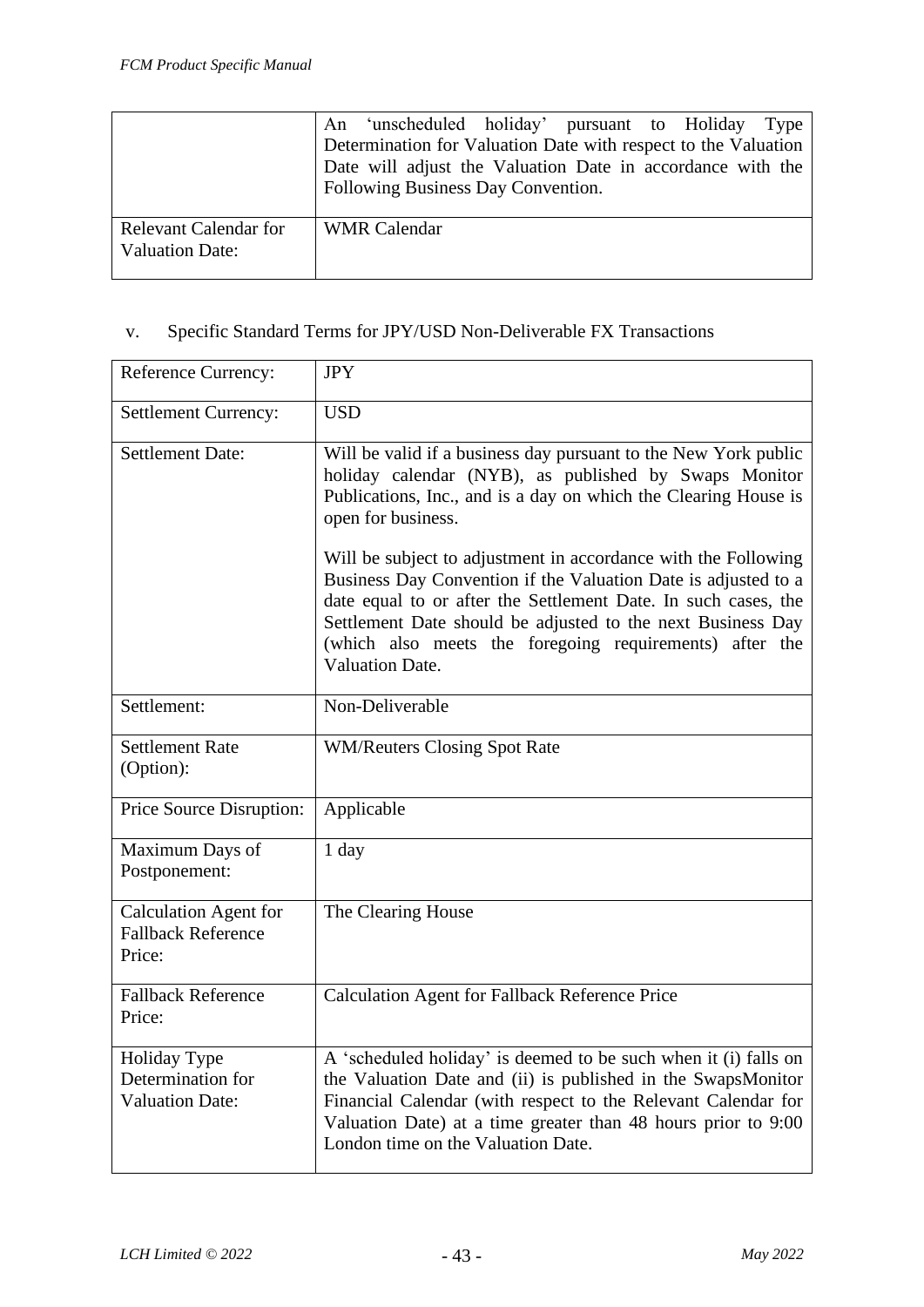|                              | An 'unscheduled holiday' is deemed to be such when it (i) falls<br>on the Valuation Date and (ii) is published in the SwapsMonitor<br>Financial Calendar (with respect to the Relevant Calendar for<br>Valuation Date) at a time less than or equal to 48 hours prior to<br>9:00 London time on the Valuation Date. |  |  |  |  |  |
|------------------------------|---------------------------------------------------------------------------------------------------------------------------------------------------------------------------------------------------------------------------------------------------------------------------------------------------------------------|--|--|--|--|--|
| Convention for a             | Business Day Convention for a Holiday Type Determination                                                                                                                                                                                                                                                            |  |  |  |  |  |
| Holiday Type                 | Date for Valuation Date:                                                                                                                                                                                                                                                                                            |  |  |  |  |  |
| Determination Date for       |                                                                                                                                                                                                                                                                                                                     |  |  |  |  |  |
| <b>Valuation Date:</b>       | A 'scheduled holiday' pursuant to Holiday Type Determination                                                                                                                                                                                                                                                        |  |  |  |  |  |
|                              | for Valuation Date with respect to the Valuation Date will adjust<br>the Valuation Date in accordance with the Preceding Business                                                                                                                                                                                   |  |  |  |  |  |
|                              | Day Convention.                                                                                                                                                                                                                                                                                                     |  |  |  |  |  |
|                              | 'unscheduled holiday' pursuant to Holiday<br>An<br>Type<br>Determination for Valuation Date with respect to the Valuation<br>Date will adjust the Valuation Date in accordance with the<br>Following Business Day Convention.                                                                                       |  |  |  |  |  |
| <b>Relevant Calendar for</b> | <b>WMR</b> Calendar                                                                                                                                                                                                                                                                                                 |  |  |  |  |  |
| <b>Valuation Date:</b>       |                                                                                                                                                                                                                                                                                                                     |  |  |  |  |  |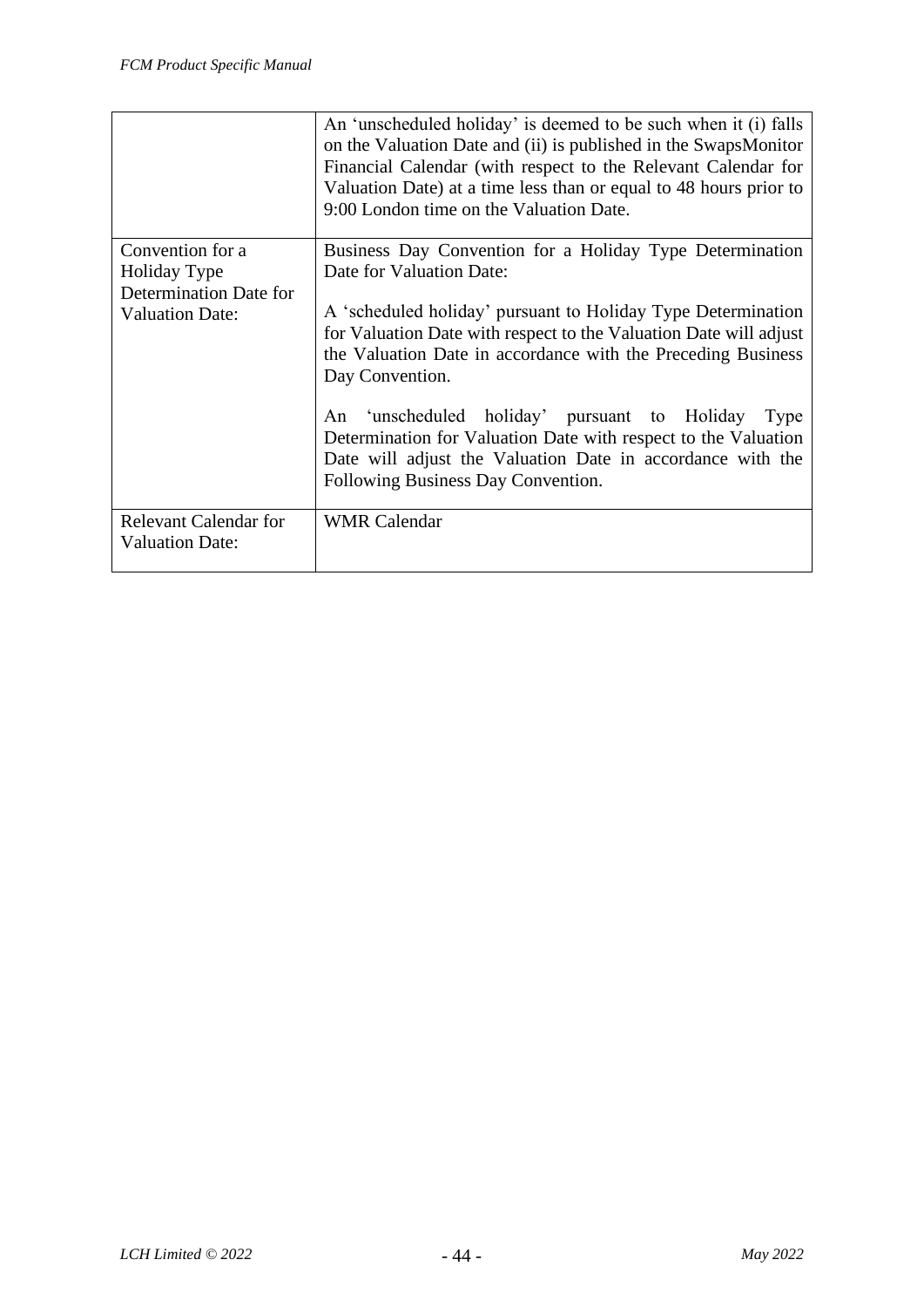| <b>Reference Currency:</b>                                          | <b>MXN</b>                                                                                                                                                                                                                                                                                                                                                                                                                                                                                                                                                                                                                     |
|---------------------------------------------------------------------|--------------------------------------------------------------------------------------------------------------------------------------------------------------------------------------------------------------------------------------------------------------------------------------------------------------------------------------------------------------------------------------------------------------------------------------------------------------------------------------------------------------------------------------------------------------------------------------------------------------------------------|
| <b>Settlement Currency:</b>                                         | <b>USD</b>                                                                                                                                                                                                                                                                                                                                                                                                                                                                                                                                                                                                                     |
| <b>Settlement Date:</b>                                             | Will be valid if a business day pursuant to the New York public<br>holiday calendar (NYB), as published by Swaps Monitor<br>Publications, Inc., and is a day on which the Clearing House is<br>open for business.<br>Will be subject to adjustment in accordance with the Following<br>Business Day Convention if the Valuation Date is adjusted to a date<br>equal to or after the Settlement Date. In such cases, the Settlement<br>Date should be adjusted to the next Business Day (which also<br>meets the foregoing requirements) after the Valuation Date.                                                              |
| Settlement:                                                         | Non-Deliverable                                                                                                                                                                                                                                                                                                                                                                                                                                                                                                                                                                                                                |
| <b>Settlement Rate</b><br>(Option):                                 | <b>WM/Reuters Closing Spot Rate</b>                                                                                                                                                                                                                                                                                                                                                                                                                                                                                                                                                                                            |
| Price Source Disruption:                                            | Applicable                                                                                                                                                                                                                                                                                                                                                                                                                                                                                                                                                                                                                     |
| Maximum Days of<br>Postponement:                                    | 1 day                                                                                                                                                                                                                                                                                                                                                                                                                                                                                                                                                                                                                          |
| <b>Calculation Agent for</b><br><b>Fallback Reference</b><br>Price: | The Clearing House                                                                                                                                                                                                                                                                                                                                                                                                                                                                                                                                                                                                             |
| <b>Fallback Reference</b><br>Price:                                 | <b>Calculation Agent for Fallback Reference Price</b>                                                                                                                                                                                                                                                                                                                                                                                                                                                                                                                                                                          |
| Holiday Type<br>Determination for<br><b>Valuation Date:</b>         | A 'scheduled holiday' is deemed to be such when it (i) falls on the<br>Valuation Date and (ii) is published in the SwapsMonitor Financial<br>Calendar (with respect to the Relevant Calendar for Valuation<br>Date) at a time greater than 48 hours prior to 9:00 London time on<br>the Valuation Date.<br>An 'unscheduled holiday' is deemed to be such when it (i) falls on<br>the Valuation Date and (ii) is published in the SwapsMonitor<br>Financial Calendar (with respect to the Relevant Calendar for<br>Valuation Date) at a time less than or equal to 48 hours prior to<br>9:00 London time on the Valuation Date. |
| <b>Business Day</b><br>Convention for a<br>Holiday Type             | Business Day Convention for a Holiday Type Determination Date<br>for Valuation Date:<br>A 'scheduled holiday' pursuant to Holiday Type Determination for<br>Valuation Date with respect to the Valuation Date will adjust the                                                                                                                                                                                                                                                                                                                                                                                                  |

# vi. Specific Standard Terms for MXN/USD Non-Deliverable FX Transactions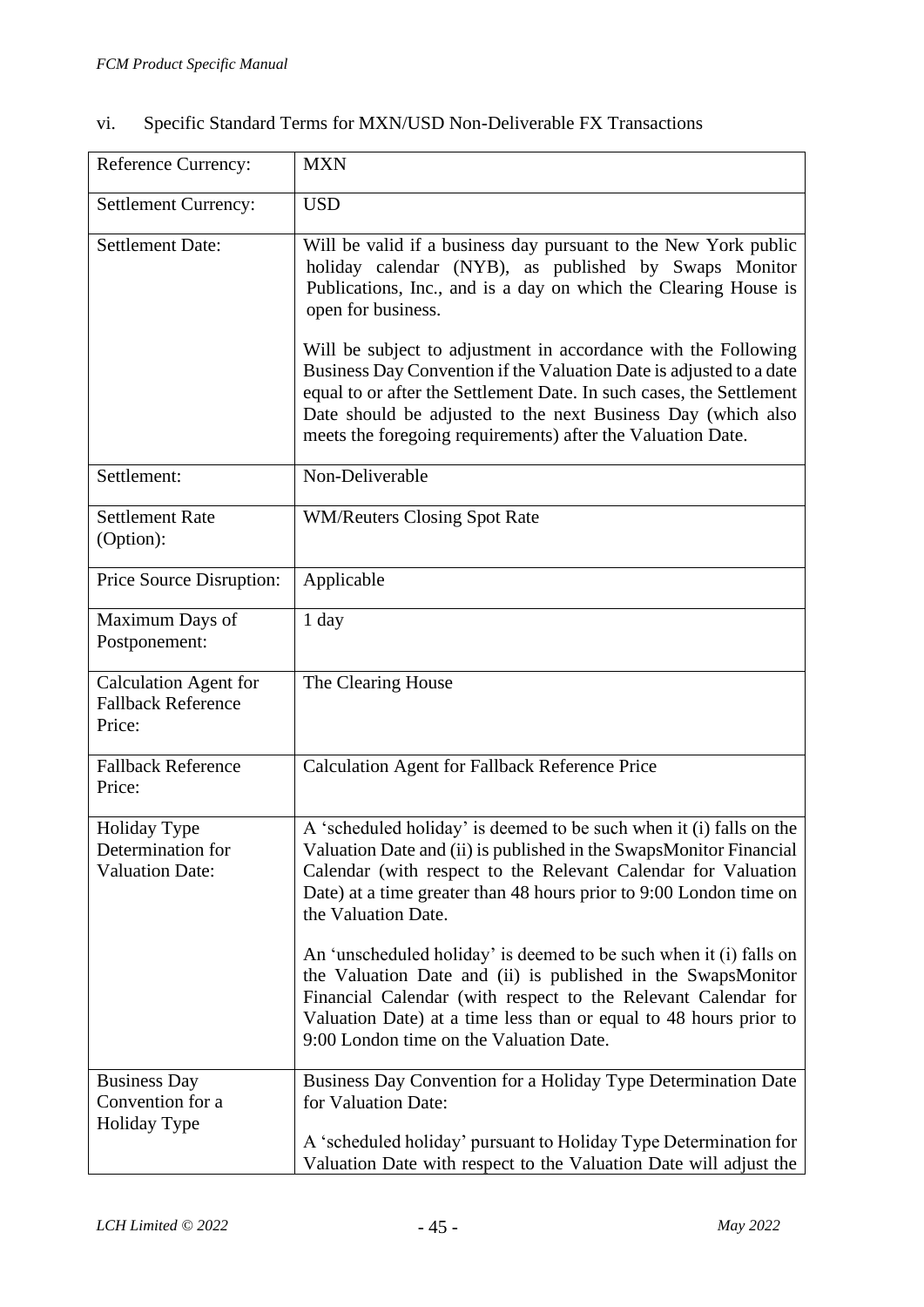| Determination Date for        | Valuation Date in accordance with the Preceding Business Day                                                                                                                                                            |  |  |  |
|-------------------------------|-------------------------------------------------------------------------------------------------------------------------------------------------------------------------------------------------------------------------|--|--|--|
| <b>Valuation Date:</b>        | Convention.                                                                                                                                                                                                             |  |  |  |
|                               | An 'unscheduled holiday' pursuant to Holiday Type Determination<br>for Valuation Date with respect to the Valuation Date will adjust<br>the Valuation Date in accordance with the Following Business Day<br>Convention. |  |  |  |
| Calendar<br>for 1<br>Relevant | WMR Calendar                                                                                                                                                                                                            |  |  |  |
| <b>Valuation Date:</b>        |                                                                                                                                                                                                                         |  |  |  |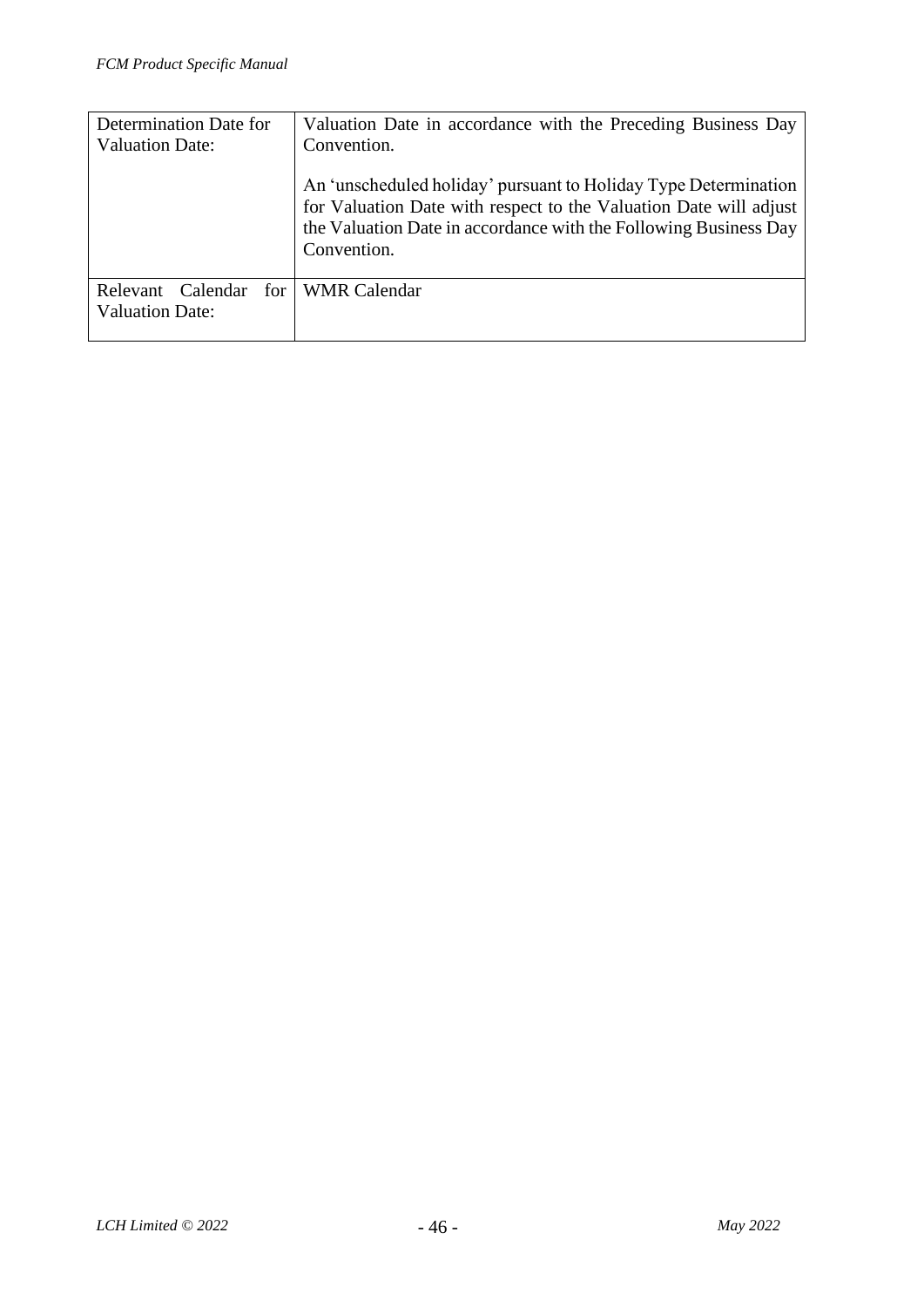| <b>Reference Currency:</b>                                          | <b>DKK</b>                                                                                                                                                                                                                                                                                                                                                                                                                                                                                                                                                                                                                     |
|---------------------------------------------------------------------|--------------------------------------------------------------------------------------------------------------------------------------------------------------------------------------------------------------------------------------------------------------------------------------------------------------------------------------------------------------------------------------------------------------------------------------------------------------------------------------------------------------------------------------------------------------------------------------------------------------------------------|
| Settlement Currency:                                                | <b>USD</b>                                                                                                                                                                                                                                                                                                                                                                                                                                                                                                                                                                                                                     |
| <b>Settlement Date:</b>                                             | Will be valid if a business day pursuant to the New York public<br>holiday calendar (NYB), as published by Swaps Monitor<br>Publications, Inc., and is a day on which the Clearing House is<br>open for business.<br>Will be subject to adjustment in accordance with the Following<br>Business Day Convention if the Valuation Date is adjusted to a date<br>equal to or after the Settlement Date. In such cases, the Settlement<br>Date should be adjusted to the next Business Day (which also<br>meets the foregoing requirements) after the Valuation Date.                                                              |
| Settlement:                                                         | Non-Deliverable                                                                                                                                                                                                                                                                                                                                                                                                                                                                                                                                                                                                                |
| <b>Settlement Rate</b><br>(Option):                                 | <b>WM/Reuters Closing Spot Rate</b>                                                                                                                                                                                                                                                                                                                                                                                                                                                                                                                                                                                            |
| Price Source Disruption:                                            | Applicable                                                                                                                                                                                                                                                                                                                                                                                                                                                                                                                                                                                                                     |
| Maximum Days of<br>Postponement:                                    | 1 day                                                                                                                                                                                                                                                                                                                                                                                                                                                                                                                                                                                                                          |
| <b>Calculation Agent for</b><br><b>Fallback Reference</b><br>Price: | The Clearing House                                                                                                                                                                                                                                                                                                                                                                                                                                                                                                                                                                                                             |
| <b>Fallback Reference</b><br>Price:                                 | <b>Calculation Agent for Fallback Reference Price</b>                                                                                                                                                                                                                                                                                                                                                                                                                                                                                                                                                                          |
| <b>Holiday Type</b><br>Determination for<br><b>Valuation Date:</b>  | A 'scheduled holiday' is deemed to be such when it (i) falls on the<br>Valuation Date and (ii) is published in the SwapsMonitor Financial<br>Calendar (with respect to the Relevant Calendar for Valuation<br>Date) at a time greater than 48 hours prior to 9:00 London time on<br>the Valuation Date.<br>An 'unscheduled holiday' is deemed to be such when it (i) falls on<br>the Valuation Date and (ii) is published in the SwapsMonitor<br>Financial Calendar (with respect to the Relevant Calendar for<br>Valuation Date) at a time less than or equal to 48 hours prior to<br>9:00 London time on the Valuation Date. |
| <b>Business Day</b><br>Convention for a<br>Holiday Type             | Business Day Convention for a Holiday Type Determination Date<br>for Valuation Date:<br>A 'scheduled holiday' pursuant to Holiday Type Determination for<br>Valuation Date with respect to the Valuation Date will adjust the                                                                                                                                                                                                                                                                                                                                                                                                  |

# vii. Specific Standard Terms for DKK/USD Non-Deliverable FX Transactions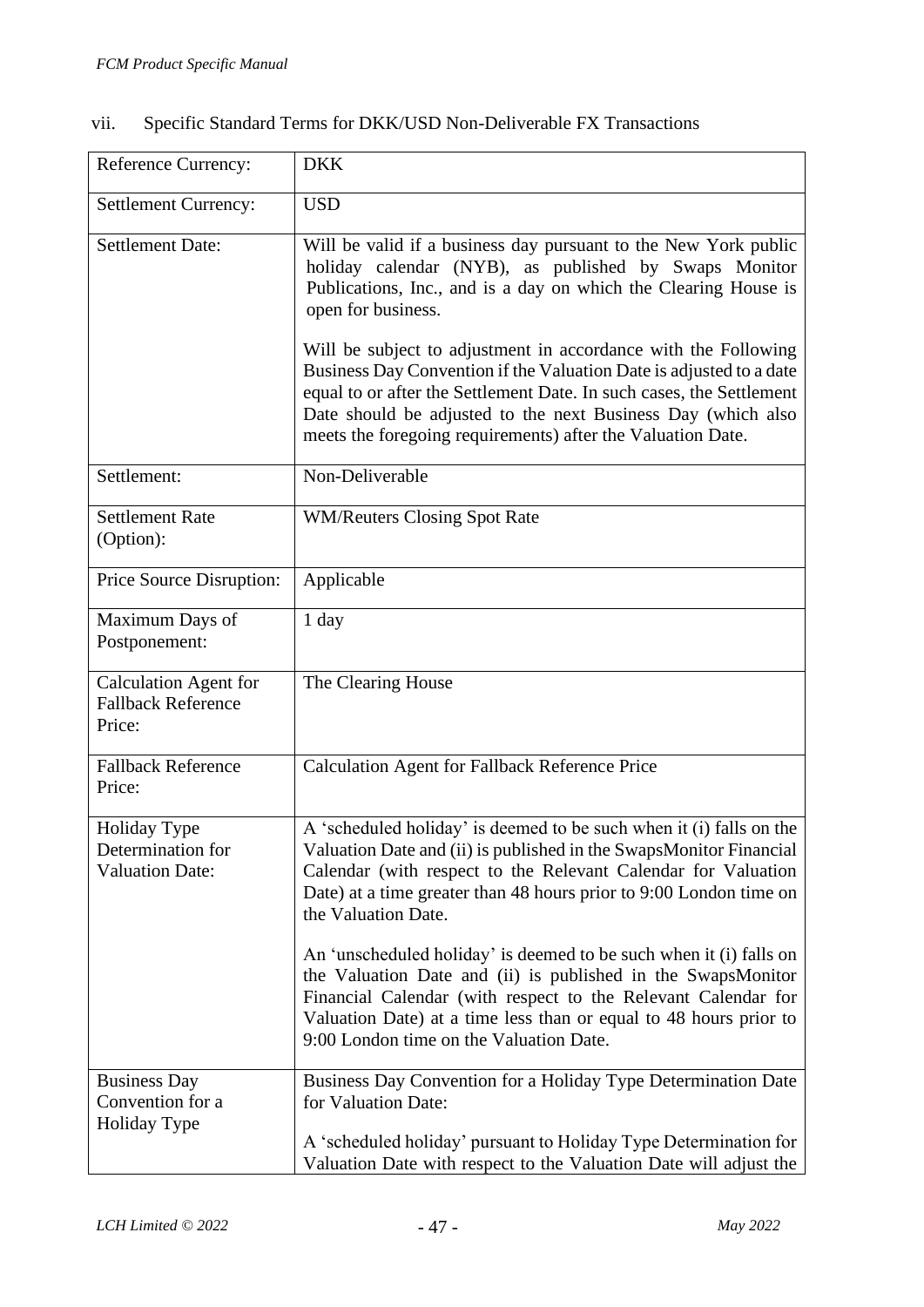| Determination Date for | Valuation Date in accordance with the Preceding Business Day                                                                                                                                                            |  |  |  |
|------------------------|-------------------------------------------------------------------------------------------------------------------------------------------------------------------------------------------------------------------------|--|--|--|
| <b>Valuation Date:</b> | Convention.                                                                                                                                                                                                             |  |  |  |
|                        | An 'unscheduled holiday' pursuant to Holiday Type Determination<br>for Valuation Date with respect to the Valuation Date will adjust<br>the Valuation Date in accordance with the Following Business Day<br>Convention. |  |  |  |
| Calendar<br>Relevant   | for WMR Calendar                                                                                                                                                                                                        |  |  |  |
| <b>Valuation Date:</b> |                                                                                                                                                                                                                         |  |  |  |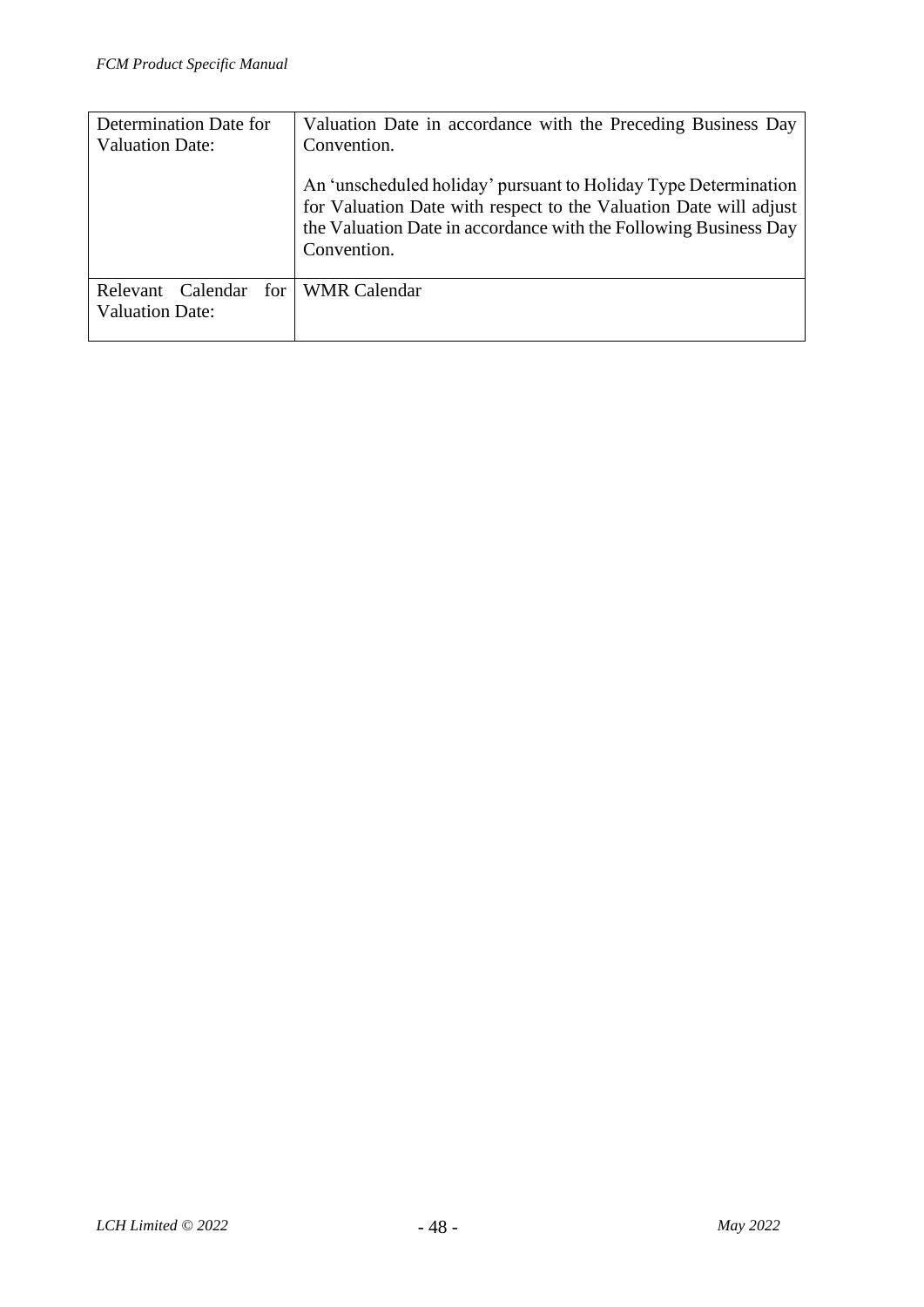| Reference Currency:                                                 | <b>NOK</b>                                                                                                                                                                                                                                                                                                                                                                                                                                                                                                                                                                                                                     |  |  |  |  |
|---------------------------------------------------------------------|--------------------------------------------------------------------------------------------------------------------------------------------------------------------------------------------------------------------------------------------------------------------------------------------------------------------------------------------------------------------------------------------------------------------------------------------------------------------------------------------------------------------------------------------------------------------------------------------------------------------------------|--|--|--|--|
| <b>Settlement Currency:</b>                                         | <b>USD</b>                                                                                                                                                                                                                                                                                                                                                                                                                                                                                                                                                                                                                     |  |  |  |  |
| <b>Settlement Date:</b>                                             | Will be valid if a business day pursuant to the New York public<br>holiday calendar (NYB), as published by Swaps Monitor<br>Publications, Inc., and is a day on which the Clearing House is<br>open for business.<br>Will be subject to adjustment in accordance with the Following<br>Business Day Convention if the Valuation Date is adjusted to a date<br>equal to or after the Settlement Date. In such cases, the Settlement<br>Date should be adjusted to the next Business Day (which also<br>meets the foregoing requirements) after the Valuation Date.                                                              |  |  |  |  |
| Settlement:                                                         | Non-Deliverable                                                                                                                                                                                                                                                                                                                                                                                                                                                                                                                                                                                                                |  |  |  |  |
| <b>Settlement Rate</b><br>(Option):                                 | <b>WM/Reuters Closing Spot Rate</b>                                                                                                                                                                                                                                                                                                                                                                                                                                                                                                                                                                                            |  |  |  |  |
| Price Source Disruption:                                            | Applicable                                                                                                                                                                                                                                                                                                                                                                                                                                                                                                                                                                                                                     |  |  |  |  |
| Maximum Days of<br>Postponement:                                    | 1 day                                                                                                                                                                                                                                                                                                                                                                                                                                                                                                                                                                                                                          |  |  |  |  |
| <b>Calculation Agent for</b><br><b>Fallback Reference</b><br>Price: | The Clearing House                                                                                                                                                                                                                                                                                                                                                                                                                                                                                                                                                                                                             |  |  |  |  |
| <b>Fallback Reference</b><br>Price:                                 | <b>Calculation Agent for Fallback Reference Price</b>                                                                                                                                                                                                                                                                                                                                                                                                                                                                                                                                                                          |  |  |  |  |
| Holiday Type<br>Determination for<br><b>Valuation Date:</b>         | A 'scheduled holiday' is deemed to be such when it (i) falls on the<br>Valuation Date and (ii) is published in the SwapsMonitor Financial<br>Calendar (with respect to the Relevant Calendar for Valuation<br>Date) at a time greater than 48 hours prior to 9:00 London time on<br>the Valuation Date.<br>An 'unscheduled holiday' is deemed to be such when it (i) falls on<br>the Valuation Date and (ii) is published in the SwapsMonitor<br>Financial Calendar (with respect to the Relevant Calendar for<br>Valuation Date) at a time less than or equal to 48 hours prior to<br>9:00 London time on the Valuation Date. |  |  |  |  |
| <b>Business Day</b><br>Convention for a<br>Holiday Type             | Business Day Convention for a Holiday Type Determination Date<br>for Valuation Date:<br>A 'scheduled holiday' pursuant to Holiday Type Determination for<br>Valuation Date with respect to the Valuation Date will adjust the                                                                                                                                                                                                                                                                                                                                                                                                  |  |  |  |  |

# viii. Specific Standard Terms for NOK/USD Non-Deliverable FX Transactions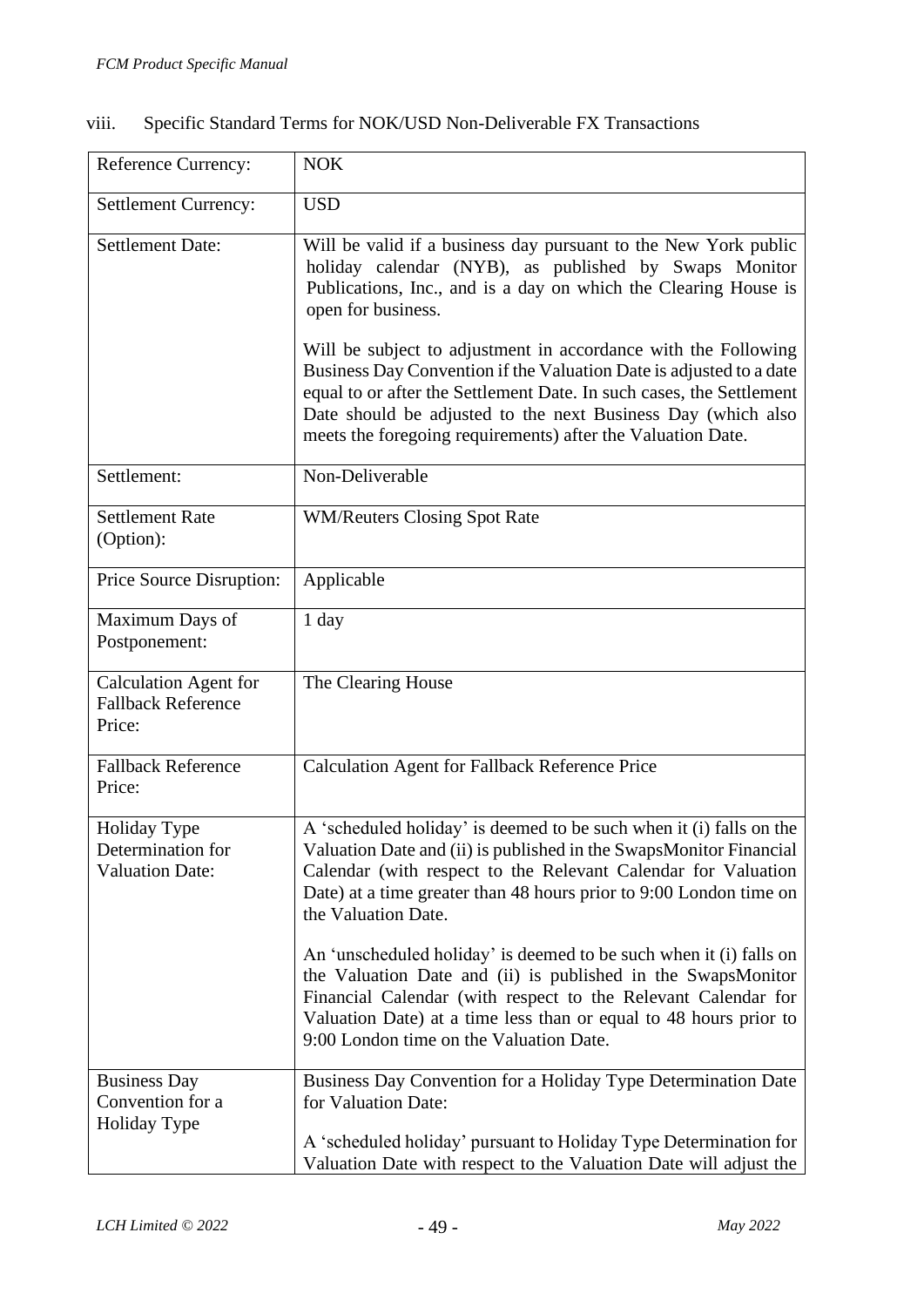| Determination Date for        | Valuation Date in accordance with the Preceding Business Day                                                                                                                                                            |  |  |  |  |
|-------------------------------|-------------------------------------------------------------------------------------------------------------------------------------------------------------------------------------------------------------------------|--|--|--|--|
| <b>Valuation Date:</b>        | Convention.                                                                                                                                                                                                             |  |  |  |  |
|                               | An 'unscheduled holiday' pursuant to Holiday Type Determination<br>for Valuation Date with respect to the Valuation Date will adjust<br>the Valuation Date in accordance with the Following Business Day<br>Convention. |  |  |  |  |
| for 1<br>Calendar<br>Relevant | <b>WMR</b> Calendar                                                                                                                                                                                                     |  |  |  |  |
| <b>Valuation Date:</b>        |                                                                                                                                                                                                                         |  |  |  |  |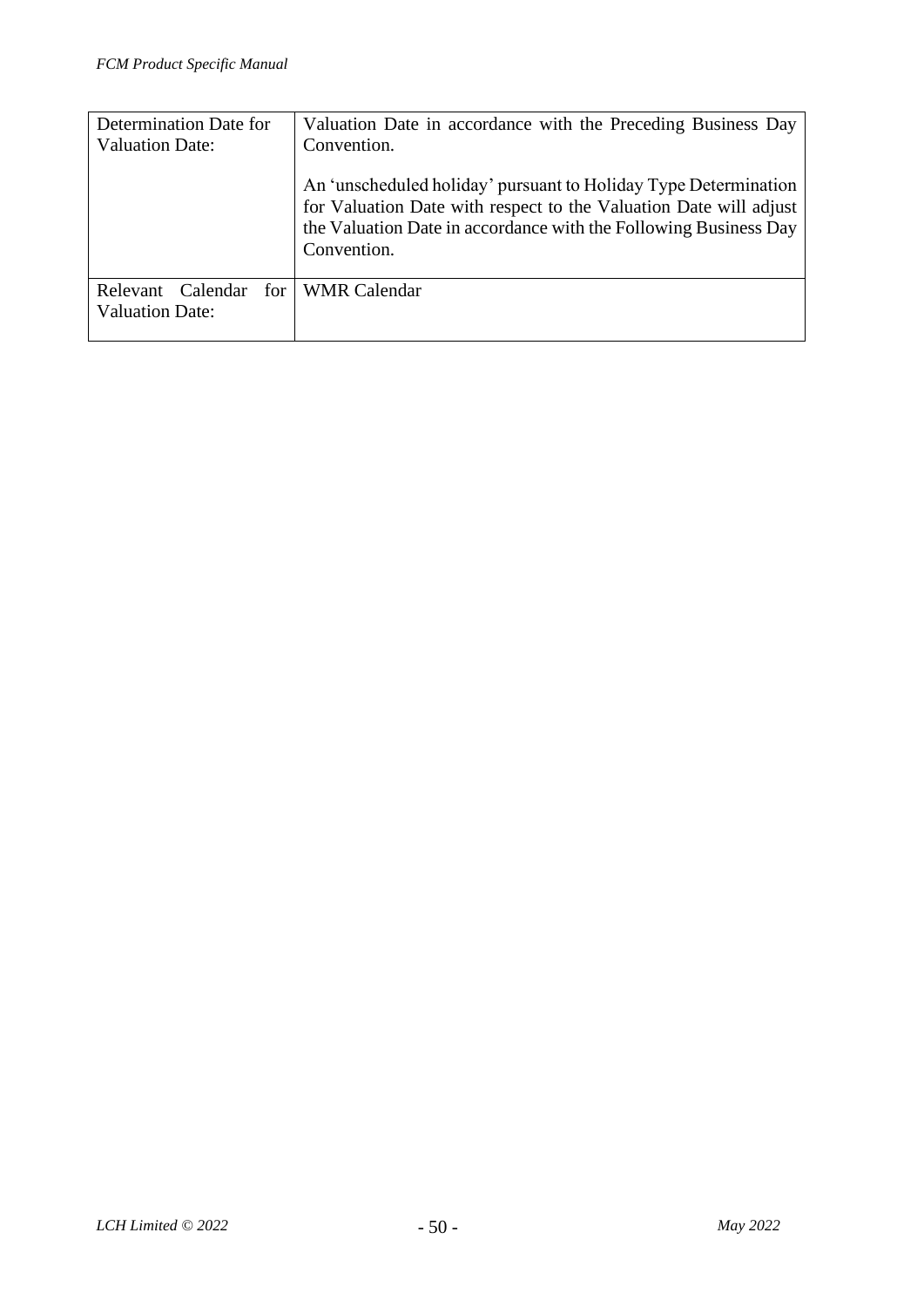| Specific Standard Terms for SEK/USD Non-Deliverable FX Transactions | ix. |  |  |  |  |
|---------------------------------------------------------------------|-----|--|--|--|--|
|---------------------------------------------------------------------|-----|--|--|--|--|

| Reference Currency:                                                 | <b>SEK</b>                                                                                                                                                                                                                                                                                                          |
|---------------------------------------------------------------------|---------------------------------------------------------------------------------------------------------------------------------------------------------------------------------------------------------------------------------------------------------------------------------------------------------------------|
| <b>Settlement Currency:</b>                                         | <b>USD</b>                                                                                                                                                                                                                                                                                                          |
| <b>Settlement Date:</b>                                             | Will be valid if a business day pursuant to the New York public<br>holiday calendar (NYB), as published by Swaps Monitor<br>Publications, Inc., and is a day on which the Clearing House is<br>open for business.<br>Will be subject to adjustment in accordance with the Following                                 |
|                                                                     | Business Day Convention if the Valuation Date is adjusted to a date<br>equal to or after the Settlement Date. In such cases, the Settlement<br>Date should be adjusted to the next Business Day (which also<br>meets the foregoing requirements) after the Valuation Date.                                          |
| Settlement:                                                         | Non-Deliverable                                                                                                                                                                                                                                                                                                     |
| <b>Settlement Rate</b><br>(Option):                                 | <b>WM/Reuters Closing Spot Rate</b>                                                                                                                                                                                                                                                                                 |
| Price Source Disruption:                                            | Applicable                                                                                                                                                                                                                                                                                                          |
| Maximum Days of<br>Postponement:                                    | 1 day                                                                                                                                                                                                                                                                                                               |
| <b>Calculation Agent for</b><br><b>Fallback Reference</b><br>Price: | The Clearing House                                                                                                                                                                                                                                                                                                  |
| <b>Fallback Reference</b><br>Price:                                 | Calculation Agent for Fallback Reference Price                                                                                                                                                                                                                                                                      |
| Holiday Type<br>Determination for<br><b>Valuation Date:</b>         | A 'scheduled holiday' is deemed to be such when it (i) falls on the<br>Valuation Date and (ii) is published in the SwapsMonitor Financial<br>Calendar (with respect to the Relevant Calendar for Valuation<br>Date) at a time greater than 48 hours prior to 9:00 London time on<br>the Valuation Date.             |
|                                                                     | An 'unscheduled holiday' is deemed to be such when it (i) falls on<br>the Valuation Date and (ii) is published in the SwapsMonitor<br>Financial Calendar (with respect to the Relevant Calendar for<br>Valuation Date) at a time less than or equal to 48 hours prior to<br>9:00 London time on the Valuation Date. |
| <b>Business Day</b><br>Convention for a<br>Holiday Type             | Business Day Convention for a Holiday Type Determination Date<br>for Valuation Date:<br>A 'scheduled holiday' pursuant to Holiday Type Determination for<br>Valuation Date with respect to the Valuation Date will adjust the                                                                                       |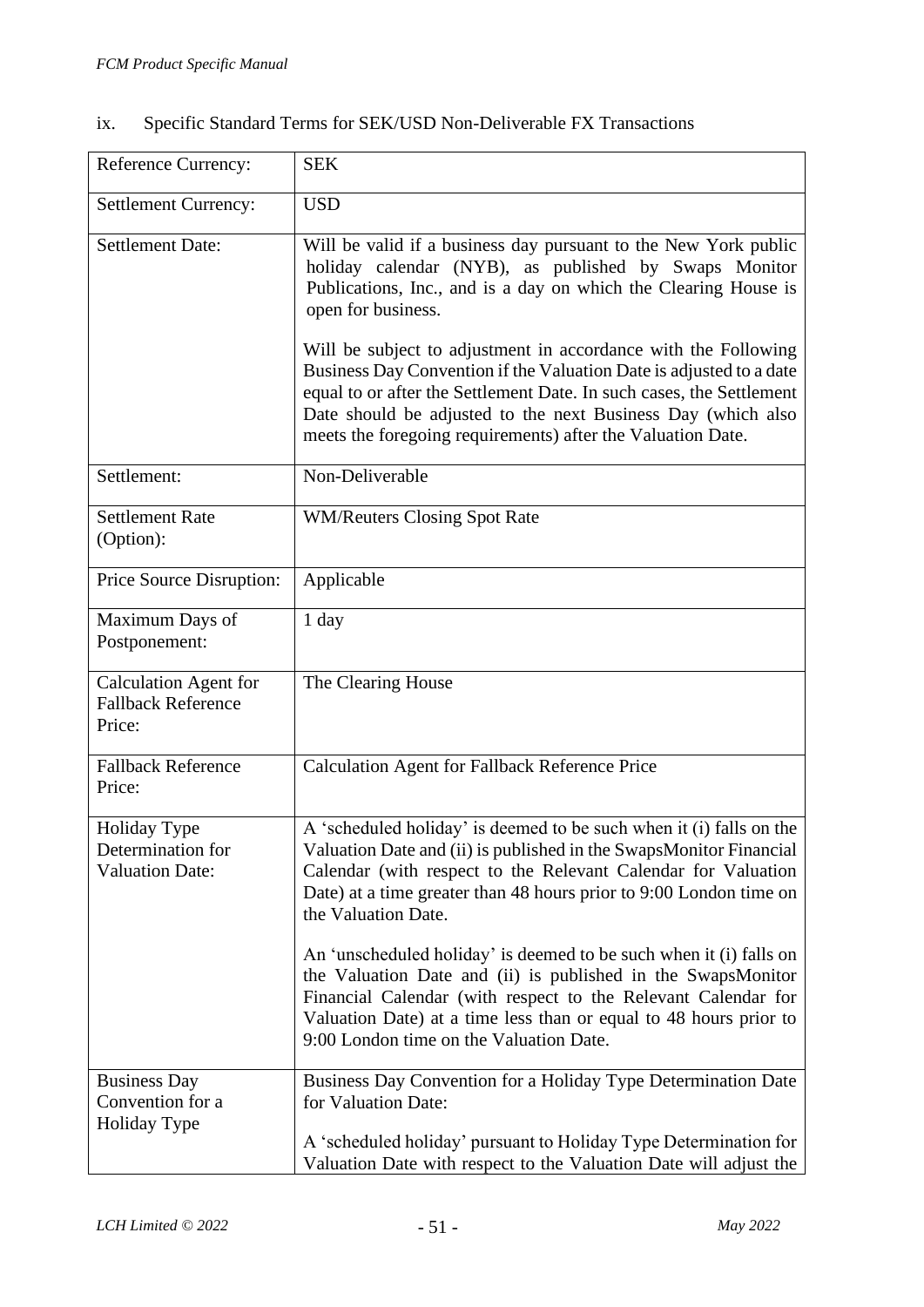| Determination Date for                             | Valuation Date in accordance with the Preceding Business Day                                                                                                                                                            |  |  |  |
|----------------------------------------------------|-------------------------------------------------------------------------------------------------------------------------------------------------------------------------------------------------------------------------|--|--|--|
| <b>Valuation Date:</b>                             | Convention.                                                                                                                                                                                                             |  |  |  |
|                                                    | An 'unscheduled holiday' pursuant to Holiday Type Determination<br>for Valuation Date with respect to the Valuation Date will adjust<br>the Valuation Date in accordance with the Following Business Day<br>Convention. |  |  |  |
| Relevant Calendar<br>for<br><b>Valuation Date:</b> | <b>WMR Calendar</b>                                                                                                                                                                                                     |  |  |  |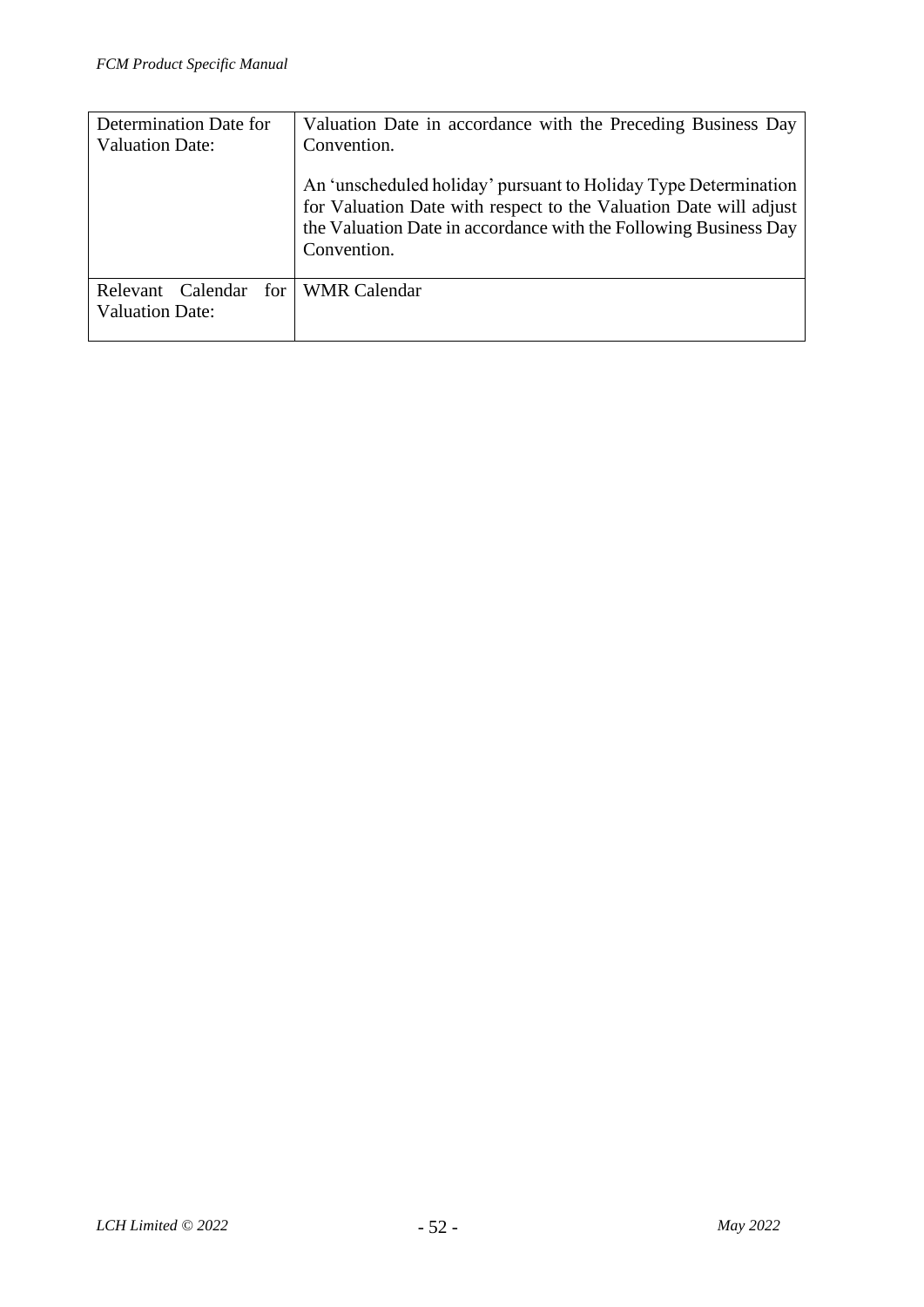| Х. |  |  |  | Specific Standard Terms for CAD/USD Non-Deliverable FX Transactions |
|----|--|--|--|---------------------------------------------------------------------|
|    |  |  |  |                                                                     |

| Reference Currency:                                                 | CAD                                                                                                                                                                                                                                                                                                                                                                                                                                                                                                            |
|---------------------------------------------------------------------|----------------------------------------------------------------------------------------------------------------------------------------------------------------------------------------------------------------------------------------------------------------------------------------------------------------------------------------------------------------------------------------------------------------------------------------------------------------------------------------------------------------|
| <b>Settlement Currency:</b>                                         | <b>USD</b>                                                                                                                                                                                                                                                                                                                                                                                                                                                                                                     |
| <b>Settlement Date:</b>                                             | Will be valid if a business day pursuant to the New York public<br>holiday calendar (NYB), as published by Swaps Monitor<br>Publications, Inc., and is a day on which the Clearing House is<br>open for business.<br>Will be subject to adjustment in accordance with the Following<br>Business Day Convention if the Valuation Date is adjusted to a date<br>equal to or after the Settlement Date. In such cases, the Settlement<br>Date should be adjusted to the next Business Day (which also             |
|                                                                     | meets the foregoing requirements) after the Valuation Date.                                                                                                                                                                                                                                                                                                                                                                                                                                                    |
| Settlement:                                                         | Non-Deliverable                                                                                                                                                                                                                                                                                                                                                                                                                                                                                                |
| <b>Settlement Rate</b><br>(Option):                                 | <b>WM/Reuters Closing Spot Rate</b>                                                                                                                                                                                                                                                                                                                                                                                                                                                                            |
| Price Source Disruption:                                            | Applicable                                                                                                                                                                                                                                                                                                                                                                                                                                                                                                     |
| Maximum Days of<br>Postponement:                                    | 1 day                                                                                                                                                                                                                                                                                                                                                                                                                                                                                                          |
| <b>Calculation Agent for</b><br><b>Fallback Reference</b><br>Price: | The Clearing House                                                                                                                                                                                                                                                                                                                                                                                                                                                                                             |
| <b>Fallback Reference</b><br>Price:                                 | <b>Calculation Agent for Fallback Reference Price</b>                                                                                                                                                                                                                                                                                                                                                                                                                                                          |
| Holiday Type<br>Determination for<br><b>Valuation Date:</b>         | A 'scheduled holiday' is deemed to be such when it (i) falls on the<br>Valuation Date and (ii) is published in the SwapsMonitor Financial<br>Calendar (with respect to the Relevant Calendar for Valuation<br>Date) at a time greater than 48 hours prior to 9:00 London time on<br>the Valuation Date.<br>An 'unscheduled holiday' is deemed to be such when it (i) falls on<br>the Valuation Date and (ii) is published in the SwapsMonitor<br>Financial Calendar (with respect to the Relevant Calendar for |
|                                                                     | Valuation Date) at a time less than or equal to 48 hours prior to<br>9:00 London time on the Valuation Date.                                                                                                                                                                                                                                                                                                                                                                                                   |
| <b>Business Day</b><br>Convention for a<br>Holiday Type             | Business Day Convention for a Holiday Type Determination Date<br>for Valuation Date:<br>A 'scheduled holiday' pursuant to Holiday Type Determination for<br>Valuation Date with respect to the Valuation Date will adjust the                                                                                                                                                                                                                                                                                  |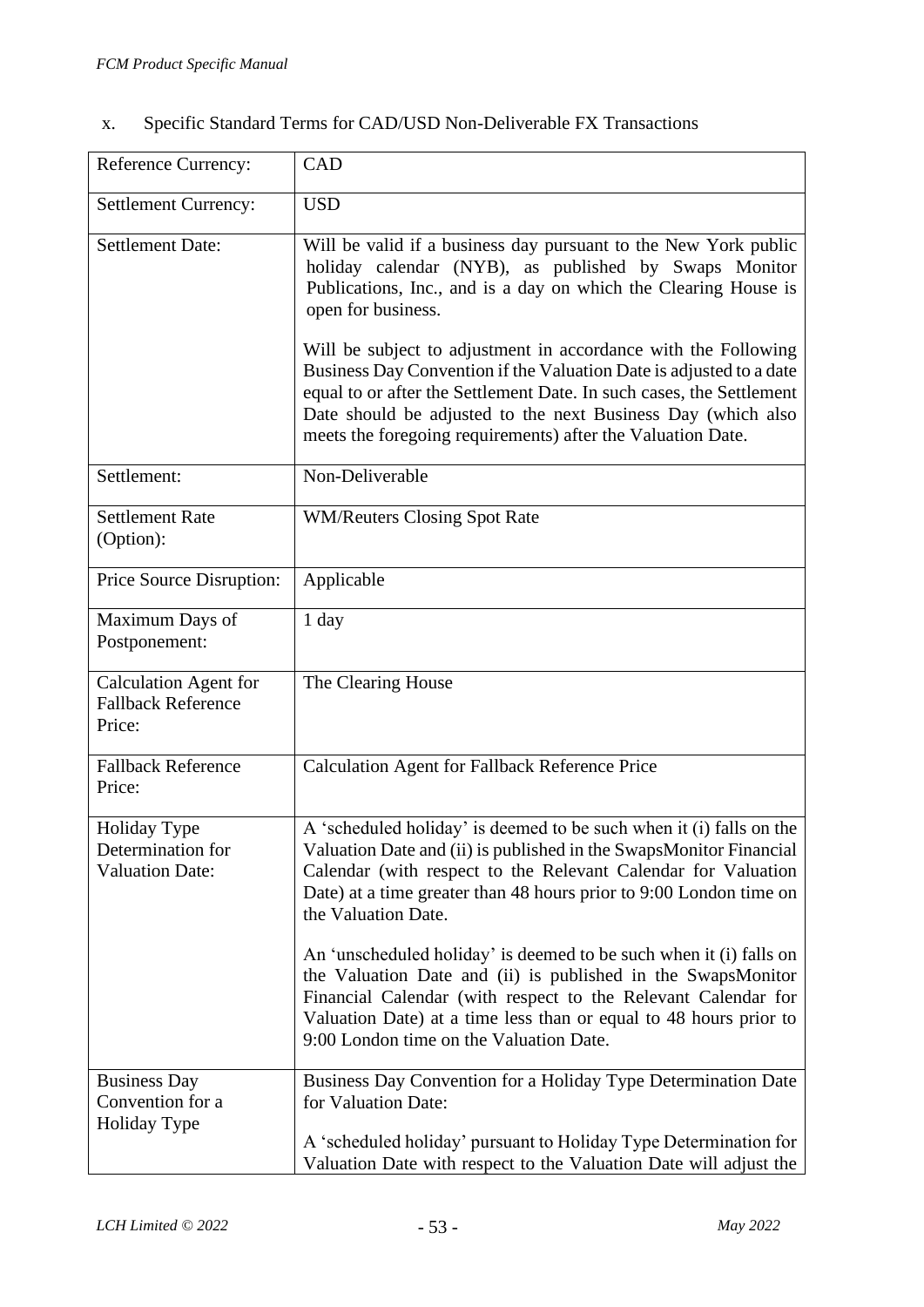| Determination Date for | Valuation Date in accordance with the Preceding Business Day                                                                                                                                                            |
|------------------------|-------------------------------------------------------------------------------------------------------------------------------------------------------------------------------------------------------------------------|
| <b>Valuation Date:</b> | Convention.                                                                                                                                                                                                             |
|                        | An 'unscheduled holiday' pursuant to Holiday Type Determination<br>for Valuation Date with respect to the Valuation Date will adjust<br>the Valuation Date in accordance with the Following Business Day<br>Convention. |
| Calendar<br>Relevant   | for WMR Calendar                                                                                                                                                                                                        |
| <b>Valuation Date:</b> |                                                                                                                                                                                                                         |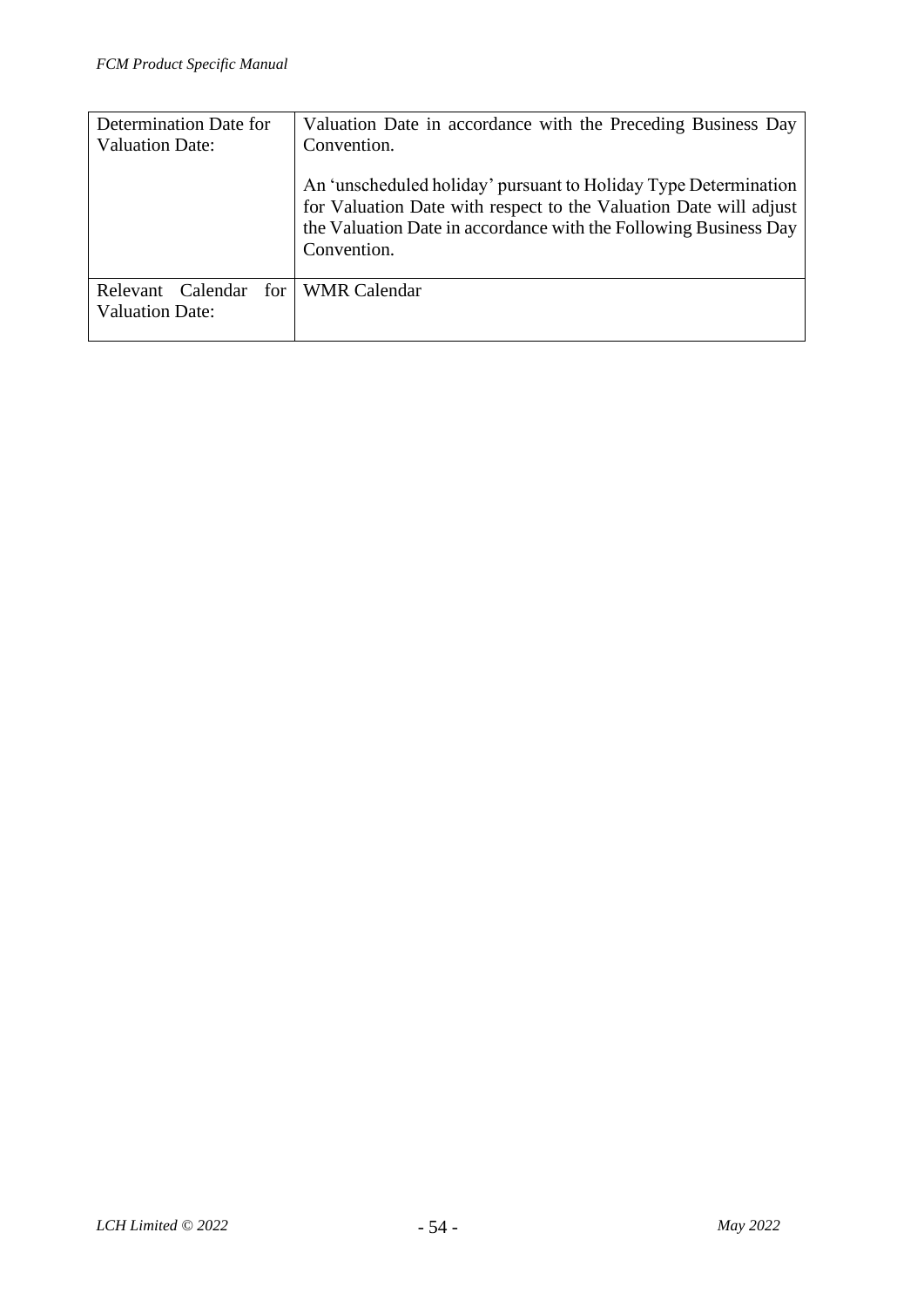| Reference Currency:                                                 | <b>SGD</b>                                                                                                                                                                                                                                                                                                                                   |
|---------------------------------------------------------------------|----------------------------------------------------------------------------------------------------------------------------------------------------------------------------------------------------------------------------------------------------------------------------------------------------------------------------------------------|
| <b>Settlement Currency:</b>                                         | <b>USD</b>                                                                                                                                                                                                                                                                                                                                   |
| <b>Settlement Date:</b>                                             | Will be valid if a business day pursuant to the New York public<br>holiday calendar (NYB), as published by Swaps Monitor<br>Publications, Inc., and is a day on which the Clearing House is<br>open for business.                                                                                                                            |
|                                                                     | Will be subject to adjustment in accordance with the Following<br>Business Day Convention if the Valuation Date is adjusted to a date<br>equal to or after the Settlement Date. In such cases, the Settlement<br>Date should be adjusted to the next Business Day (which also<br>meets the foregoing requirements) after the Valuation Date. |
| Settlement:                                                         | Non-Deliverable                                                                                                                                                                                                                                                                                                                              |
| <b>Settlement Rate</b><br>(Option):                                 | <b>WM/Reuters Closing Spot Rate</b>                                                                                                                                                                                                                                                                                                          |
| Price Source Disruption:                                            | Applicable                                                                                                                                                                                                                                                                                                                                   |
| Maximum Days of<br>Postponement:                                    | 1 day                                                                                                                                                                                                                                                                                                                                        |
| <b>Calculation Agent for</b><br><b>Fallback Reference</b><br>Price: | The Clearing House                                                                                                                                                                                                                                                                                                                           |
| <b>Fallback Reference</b><br>Price:                                 | <b>Calculation Agent for Fallback Reference Price</b>                                                                                                                                                                                                                                                                                        |
| Holiday Type<br>Determination for<br><b>Valuation Date:</b>         | A 'scheduled holiday' is deemed to be such when it (i) falls on the<br>Valuation Date and (ii) is published in the SwapsMonitor Financial<br>Calendar (with respect to the Relevant Calendar for Valuation<br>Date) at a time greater than 48 hours prior to 9:00 London time on<br>the Valuation Date.                                      |
|                                                                     | An iungebeduled helidev' is deemed to be such when it (i) fells on                                                                                                                                                                                                                                                                           |

#### xi. Specific Standard Terms for SGD/USD Non-Deliverable FX Transactions

An 'unscheduled holiday' is deemed to be such when it (i) falls on the Valuation Date and (ii) is published in the SwapsMonitor Financial Calendar (with respect to the Relevant Calendar for Valuation Date) at a time less than or equal to 48 hours prior to 9:00 London time on the Valuation Date. Business Day Convention for a Holiday Type Business Day Convention for a Holiday Type Determination Date for Valuation Date: A 'scheduled holiday' pursuant to Holiday Type Determination for Valuation Date with respect to the Valuation Date will adjust the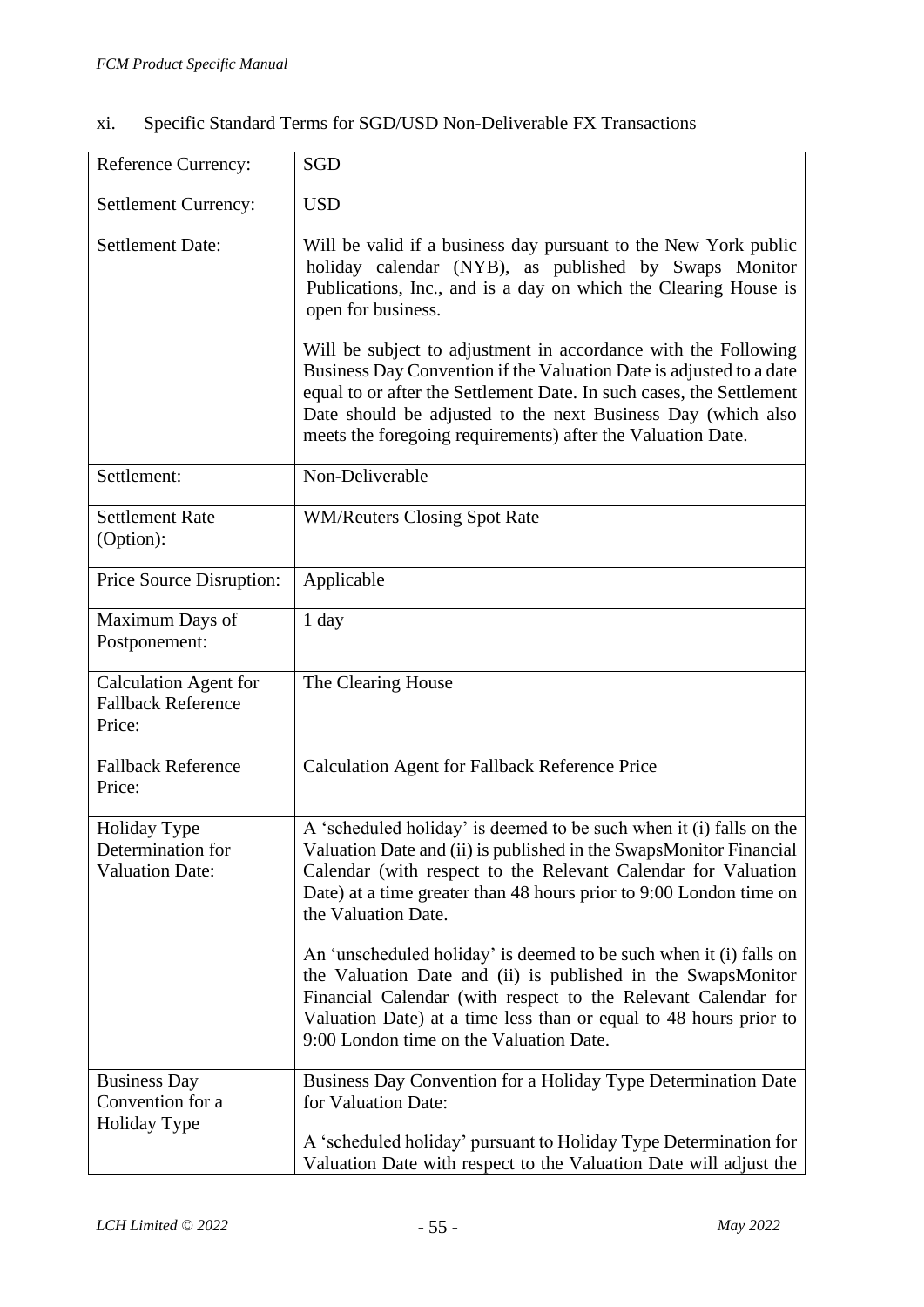| Determination Date for                                  | Valuation Date in accordance with the Preceding Business Day                                                                                                                                                                           |
|---------------------------------------------------------|----------------------------------------------------------------------------------------------------------------------------------------------------------------------------------------------------------------------------------------|
| <b>Valuation Date:</b>                                  | Convention.<br>An 'unscheduled holiday' pursuant to Holiday Type Determination<br>for Valuation Date with respect to the Valuation Date will adjust<br>the Valuation Date in accordance with the Following Business Day<br>Convention. |
| for 1<br>Calendar<br>Relevant<br><b>Valuation Date:</b> | <b>WMR</b> Calendar                                                                                                                                                                                                                    |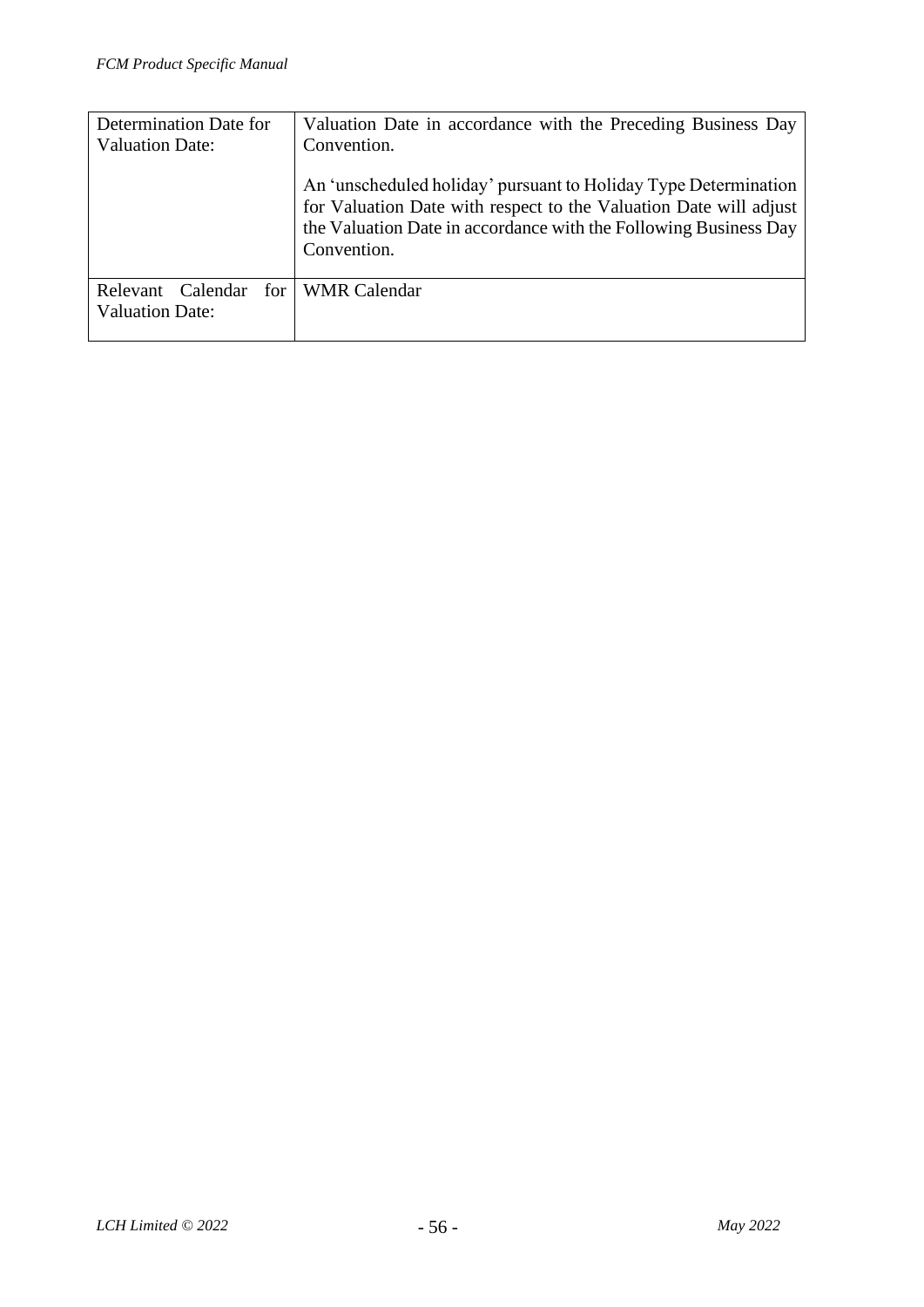| Specific Standard Terms for ZAR/USD Non-Deliverable FX Transactions | xii. |  |  |  |  |
|---------------------------------------------------------------------|------|--|--|--|--|
|---------------------------------------------------------------------|------|--|--|--|--|

| Reference Currency:                                                 | <b>ZAR</b>                                                                                                                                                                                                                                                                                                                                                                                                                         |
|---------------------------------------------------------------------|------------------------------------------------------------------------------------------------------------------------------------------------------------------------------------------------------------------------------------------------------------------------------------------------------------------------------------------------------------------------------------------------------------------------------------|
| <b>Settlement Currency:</b>                                         | <b>USD</b>                                                                                                                                                                                                                                                                                                                                                                                                                         |
| <b>Settlement Date:</b>                                             | Will be valid if a business day pursuant to the New York public<br>holiday calendar (NYB), as published by Swaps Monitor<br>Publications, Inc., and is a day on which the Clearing House is<br>open for business.<br>Will be subject to adjustment in accordance with the Following<br>Business Day Convention if the Valuation Date is adjusted to a date<br>equal to or after the Settlement Date. In such cases, the Settlement |
|                                                                     | Date should be adjusted to the next Business Day (which also<br>meets the foregoing requirements) after the Valuation Date.                                                                                                                                                                                                                                                                                                        |
| Settlement:                                                         | Non-Deliverable                                                                                                                                                                                                                                                                                                                                                                                                                    |
| <b>Settlement Rate</b><br>(Option):                                 | <b>WM/Reuters Closing Spot Rate</b>                                                                                                                                                                                                                                                                                                                                                                                                |
| Price Source Disruption:                                            | Applicable                                                                                                                                                                                                                                                                                                                                                                                                                         |
| Maximum Days of<br>Postponement:                                    | 1 day                                                                                                                                                                                                                                                                                                                                                                                                                              |
| <b>Calculation Agent for</b><br><b>Fallback Reference</b><br>Price: | The Clearing House                                                                                                                                                                                                                                                                                                                                                                                                                 |
| <b>Fallback Reference</b><br>Price:                                 | <b>Calculation Agent for Fallback Reference Price</b>                                                                                                                                                                                                                                                                                                                                                                              |
| Holiday Type<br>Determination for<br><b>Valuation Date:</b>         | A 'scheduled holiday' is deemed to be such when it (i) falls on the<br>Valuation Date and (ii) is published in the SwapsMonitor Financial<br>Calendar (with respect to the Relevant Calendar for Valuation<br>Date) at a time greater than 48 hours prior to 9:00 London time on<br>the Valuation Date.<br>An 'unscheduled holiday' is deemed to be such when it (i) falls on                                                      |
|                                                                     | the Valuation Date and (ii) is published in the SwapsMonitor<br>Financial Calendar (with respect to the Relevant Calendar for<br>Valuation Date) at a time less than or equal to 48 hours prior to<br>9:00 London time on the Valuation Date.                                                                                                                                                                                      |
| <b>Business Day</b><br>Convention for a<br>Holiday Type             | Business Day Convention for a Holiday Type Determination Date<br>for Valuation Date:<br>A 'scheduled holiday' pursuant to Holiday Type Determination for<br>Valuation Date with respect to the Valuation Date will adjust the                                                                                                                                                                                                      |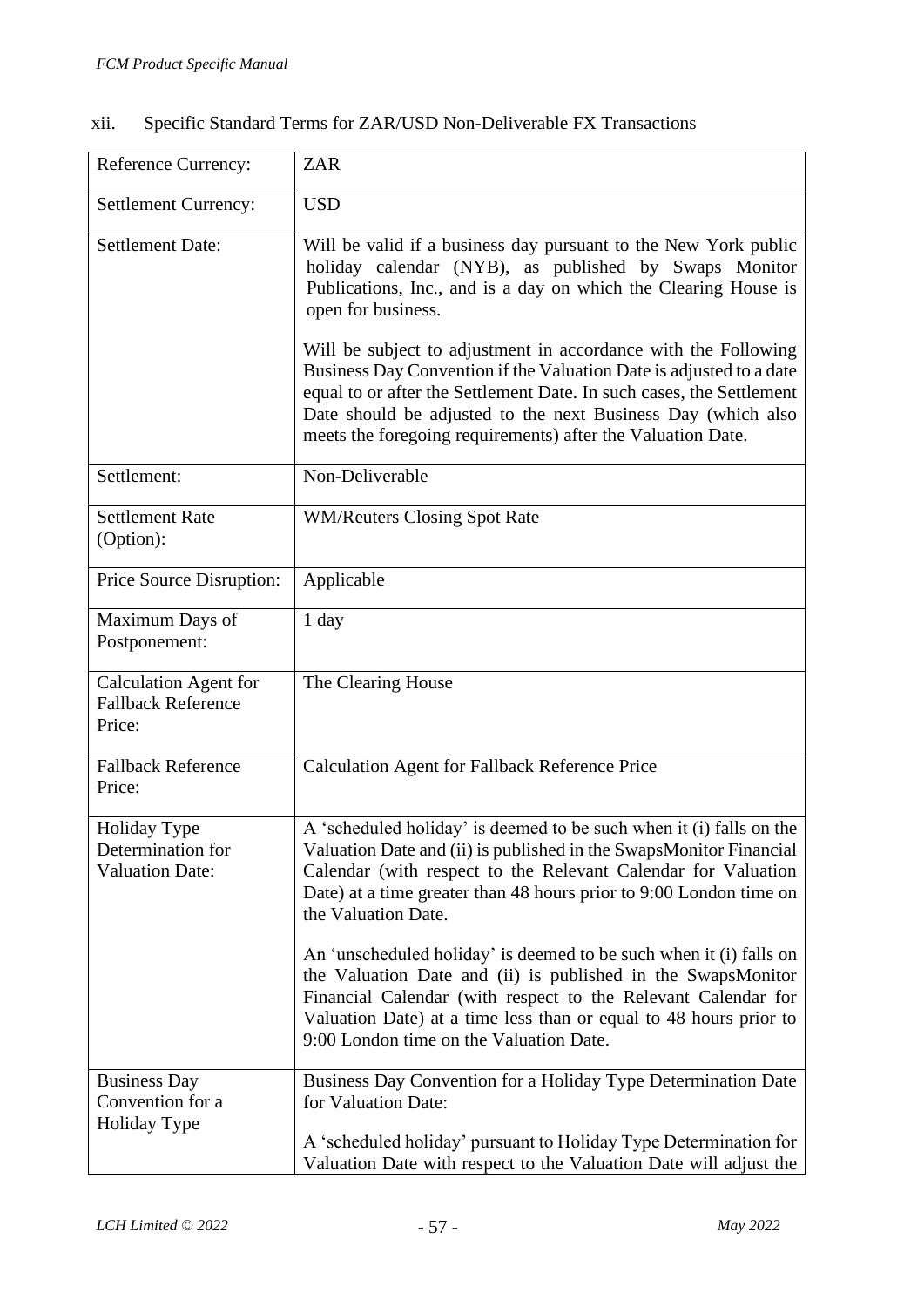| Determination Date for<br><b>Valuation Date:</b>        | Valuation Date in accordance with the Preceding Business Day<br>Convention.                                                                                                                                             |
|---------------------------------------------------------|-------------------------------------------------------------------------------------------------------------------------------------------------------------------------------------------------------------------------|
|                                                         | An 'unscheduled holiday' pursuant to Holiday Type Determination<br>for Valuation Date with respect to the Valuation Date will adjust<br>the Valuation Date in accordance with the Following Business Day<br>Convention. |
| for 1<br>Calendar<br>Relevant<br><b>Valuation Date:</b> | <b>WMR</b> Calendar                                                                                                                                                                                                     |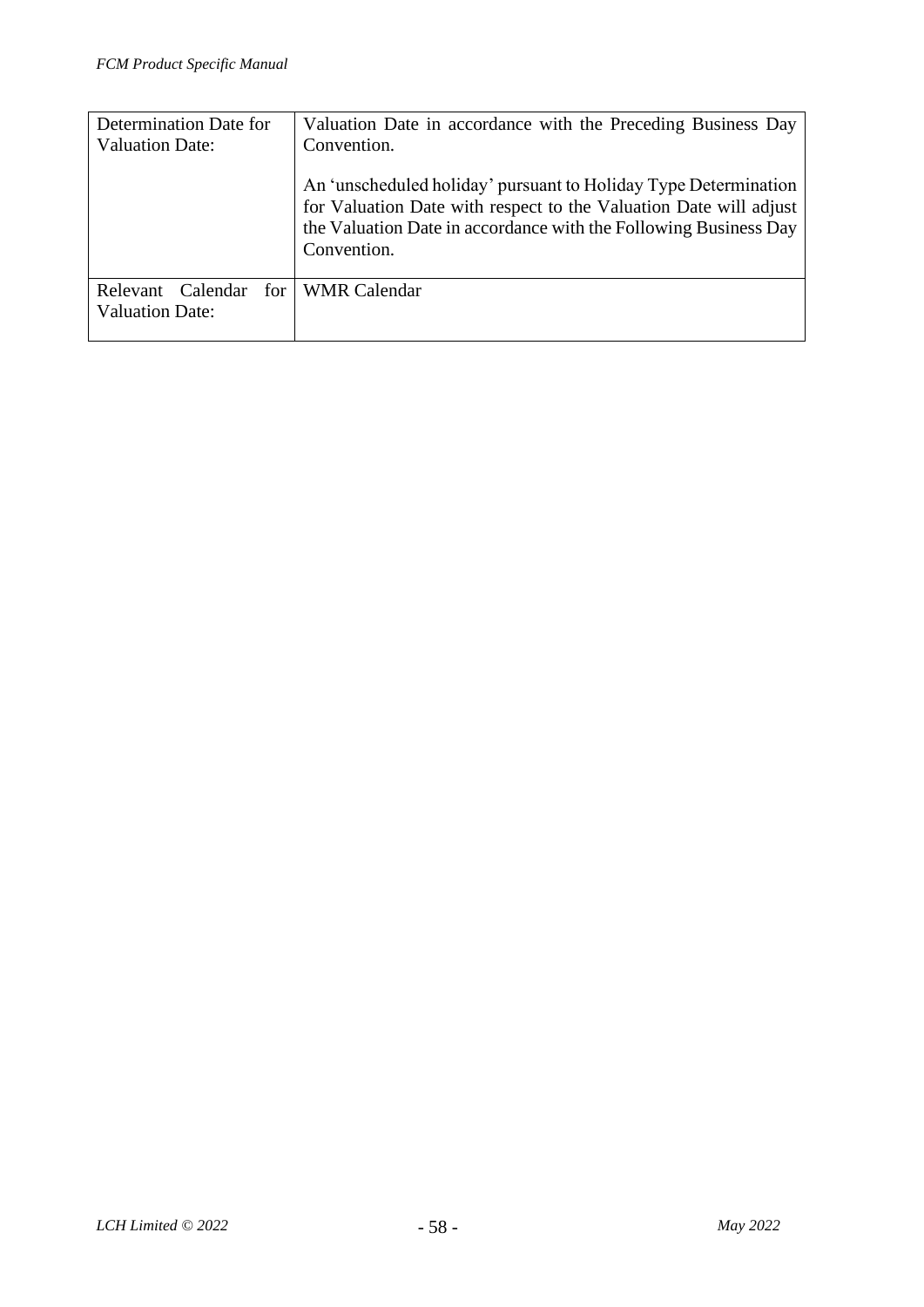| xiii. | Specific Standard Terms for NZD/USD Non-Deliverable FX Transactions |  |
|-------|---------------------------------------------------------------------|--|
|       |                                                                     |  |

| <b>Reference Currency:</b>                                          | <b>NZD</b>                                                                                                                                                                                                                                                                                                                                                                                                                                                                                         |
|---------------------------------------------------------------------|----------------------------------------------------------------------------------------------------------------------------------------------------------------------------------------------------------------------------------------------------------------------------------------------------------------------------------------------------------------------------------------------------------------------------------------------------------------------------------------------------|
| <b>Settlement Currency:</b>                                         | <b>USD</b>                                                                                                                                                                                                                                                                                                                                                                                                                                                                                         |
| <b>Settlement Date:</b>                                             | Will be valid if a business day pursuant to the New York public<br>holiday calendar (NYB), as published by Swaps Monitor<br>Publications, Inc., and is a day on which the Clearing House is<br>open for business.<br>Will be subject to adjustment in accordance with the Following<br>Business Day Convention if the Valuation Date is adjusted to a date<br>equal to or after the Settlement Date. In such cases, the Settlement<br>Date should be adjusted to the next Business Day (which also |
|                                                                     | meets the foregoing requirements) after the Valuation Date.                                                                                                                                                                                                                                                                                                                                                                                                                                        |
| Settlement:                                                         | Non-Deliverable                                                                                                                                                                                                                                                                                                                                                                                                                                                                                    |
| <b>Settlement Rate</b><br>(Option):                                 | <b>WM/Reuters Closing Spot Rate</b>                                                                                                                                                                                                                                                                                                                                                                                                                                                                |
| Price Source Disruption:                                            | Applicable                                                                                                                                                                                                                                                                                                                                                                                                                                                                                         |
| Maximum Days of<br>Postponement:                                    | $1$ day                                                                                                                                                                                                                                                                                                                                                                                                                                                                                            |
| <b>Calculation Agent for</b><br><b>Fallback Reference</b><br>Price: | The Clearing House                                                                                                                                                                                                                                                                                                                                                                                                                                                                                 |
| <b>Fallback Reference</b><br>Price:                                 | <b>Calculation Agent for Fallback Reference Price</b>                                                                                                                                                                                                                                                                                                                                                                                                                                              |
| Holiday Type<br>Determination for<br><b>Valuation Date:</b>         | A 'scheduled holiday' is deemed to be such when it (i) falls on the<br>Valuation Date and (ii) is published in the SwapsMonitor Financial<br>Calendar (with respect to the Relevant Calendar for Valuation<br>Date) at a time greater than 48 hours prior to 9:00 London time on<br>the Valuation Date.<br>An 'unscheduled holiday' is deemed to be such when it (i) falls on<br>the Valuation Date and (ii) is published in the SwapsMonitor                                                      |
|                                                                     | Financial Calendar (with respect to the Relevant Calendar for<br>Valuation Date) at a time less than or equal to 48 hours prior to<br>9:00 London time on the Valuation Date.                                                                                                                                                                                                                                                                                                                      |
| <b>Business Day</b><br>Convention for a<br>Holiday Type             | Business Day Convention for a Holiday Type Determination Date<br>for Valuation Date:<br>A 'scheduled holiday' pursuant to Holiday Type Determination for<br>Valuation Date with respect to the Valuation Date will adjust the                                                                                                                                                                                                                                                                      |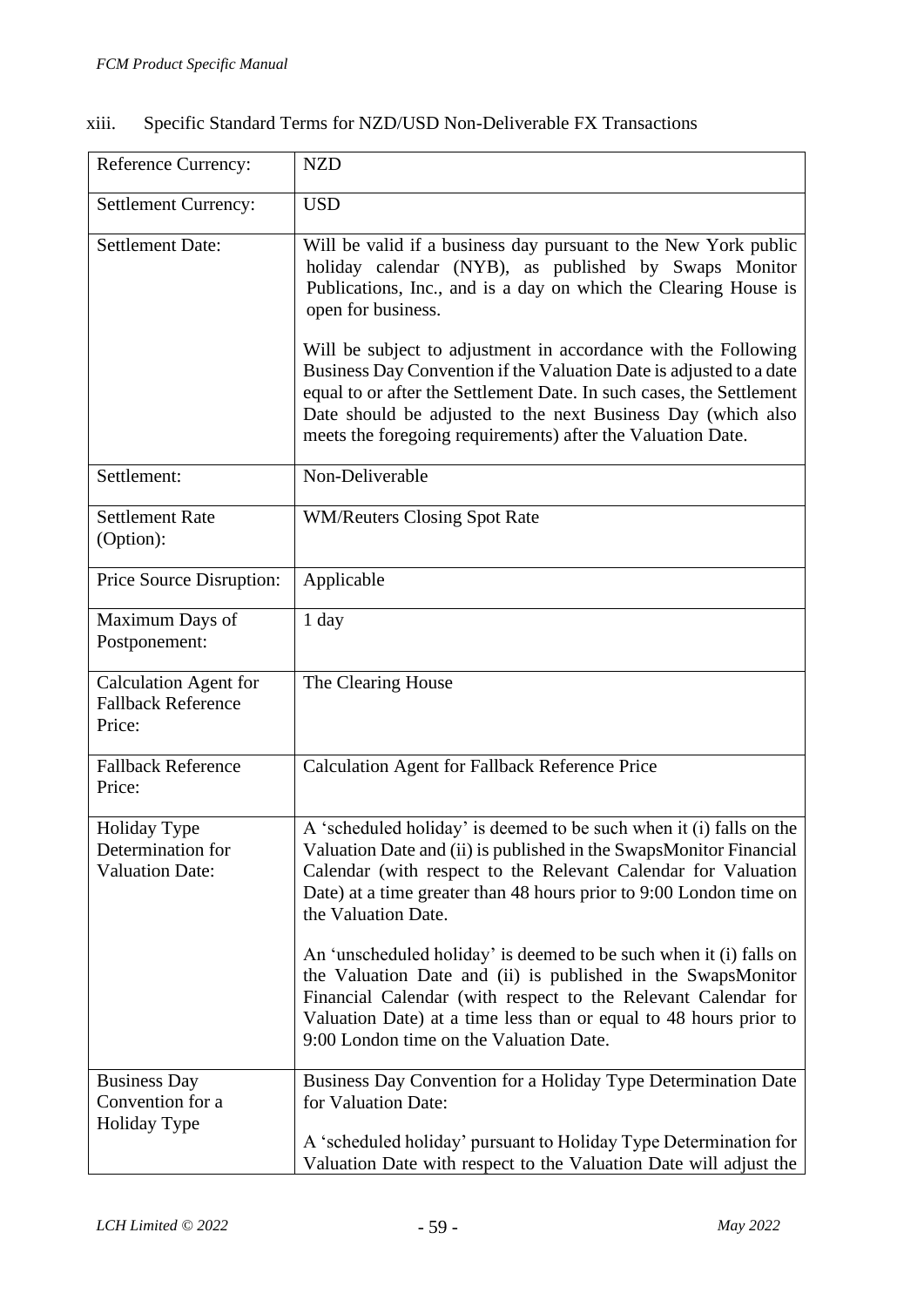| Determination Date for        | Valuation Date in accordance with the Preceding Business Day                                                                                                                                                            |
|-------------------------------|-------------------------------------------------------------------------------------------------------------------------------------------------------------------------------------------------------------------------|
| <b>Valuation Date:</b>        | Convention.                                                                                                                                                                                                             |
|                               | An 'unscheduled holiday' pursuant to Holiday Type Determination<br>for Valuation Date with respect to the Valuation Date will adjust<br>the Valuation Date in accordance with the Following Business Day<br>Convention. |
| for 1<br>Calendar<br>Relevant | <b>WMR</b> Calendar                                                                                                                                                                                                     |
| <b>Valuation Date:</b>        |                                                                                                                                                                                                                         |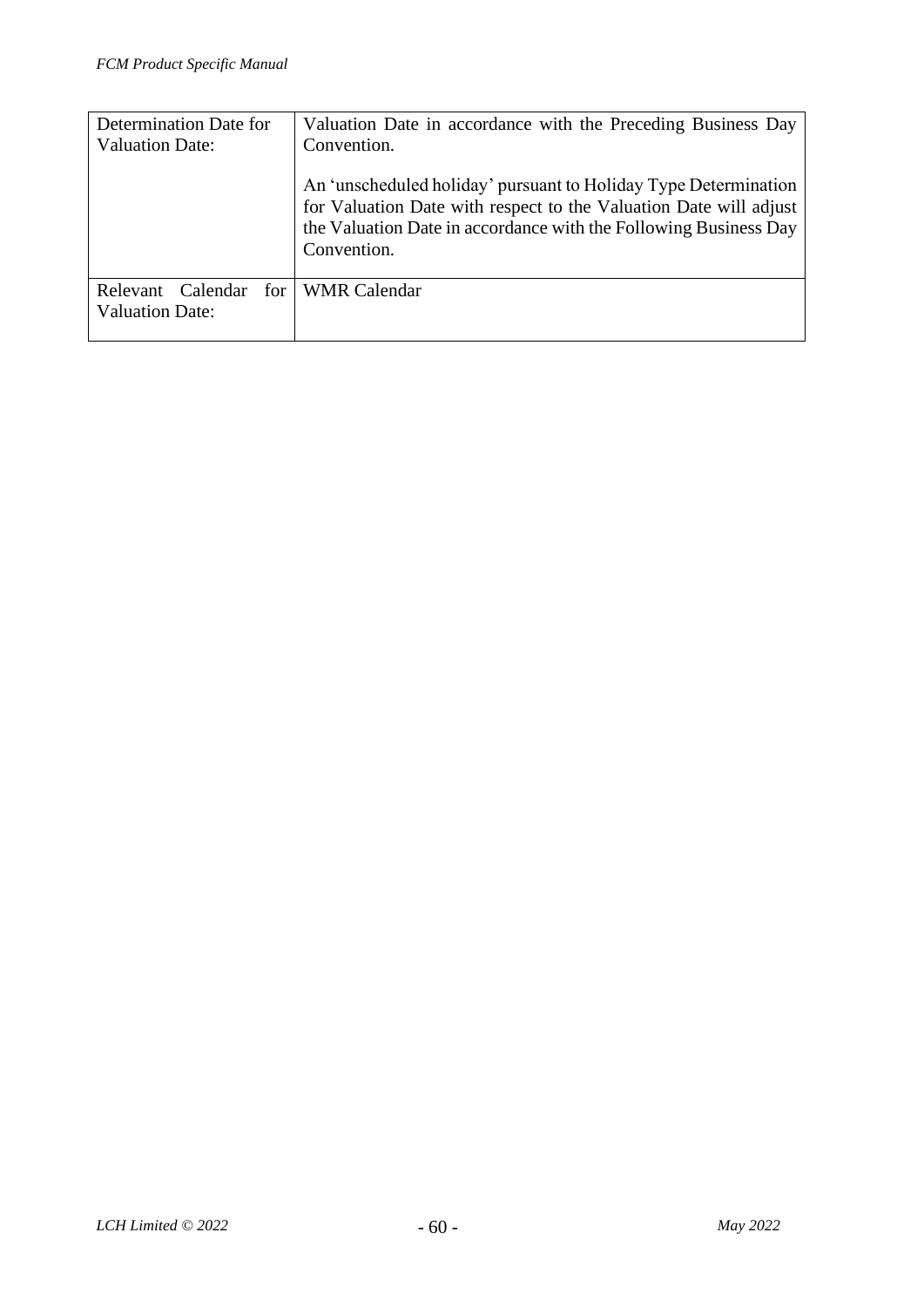| <b>Reference Currency:</b>                                       | <b>HKD</b>                                                                                                                                                                                                                                                                                                                                      |
|------------------------------------------------------------------|-------------------------------------------------------------------------------------------------------------------------------------------------------------------------------------------------------------------------------------------------------------------------------------------------------------------------------------------------|
| <b>Settlement Currency:</b>                                      | <b>USD</b>                                                                                                                                                                                                                                                                                                                                      |
| <b>Settlement Date:</b>                                          | Will be valid if a business day pursuant to the New York public<br>holiday calendar (NYB), as published by Swaps Monitor<br>Publications, Inc., and is a day on which the Clearing House is<br>open for business.                                                                                                                               |
|                                                                  | Will be subject to adjustment in accordance with the Following<br>Business Day Convention if the Valuation Date is adjusted to a<br>date equal to or after the Settlement Date. In such cases, the<br>Settlement Date should be adjusted to the next Business Day<br>(which also meets the foregoing requirements) after the Valuation<br>Date. |
| Settlement:                                                      | Non-Deliverable                                                                                                                                                                                                                                                                                                                                 |
| Settlement Rate (Option):                                        | <b>WM/Reuters Closing Spot Rate</b>                                                                                                                                                                                                                                                                                                             |
| Price Source Disruption:                                         | Applicable                                                                                                                                                                                                                                                                                                                                      |
| Maximum Days of<br>Postponement:                                 | 1 day                                                                                                                                                                                                                                                                                                                                           |
| <b>Calculation Agent for</b><br><b>Fallback Reference Price:</b> | The Clearing House                                                                                                                                                                                                                                                                                                                              |
| <b>Fallback Reference Price:</b>                                 | <b>Calculation Agent for Fallback Reference Price</b>                                                                                                                                                                                                                                                                                           |
| Holiday Type<br>Determination for<br><b>Valuation Date:</b>      | A 'scheduled holiday' is deemed to be such when it (i) falls on the<br>Valuation Date and (ii) is published in the SwapsMonitor<br>Financial Calendar (with respect to the Relevant Calendar for<br>Valuation Date) at a time greater than 48 hours prior to 9:00<br>London time on the Valuation Date.                                         |
|                                                                  | An 'unscheduled holiday' is deemed to be such when it (i) falls on<br>the Valuation Date and (ii) is published in the SwapsMonitor<br>Financial Calendar (with respect to the Relevant Calendar for<br>Valuation Date) at a time less than or equal to 48 hours prior to<br>9:00 London time on the Valuation Date.                             |

# xiv. Specific Standard Terms for HKD/USD Non-Deliverable FX Transactions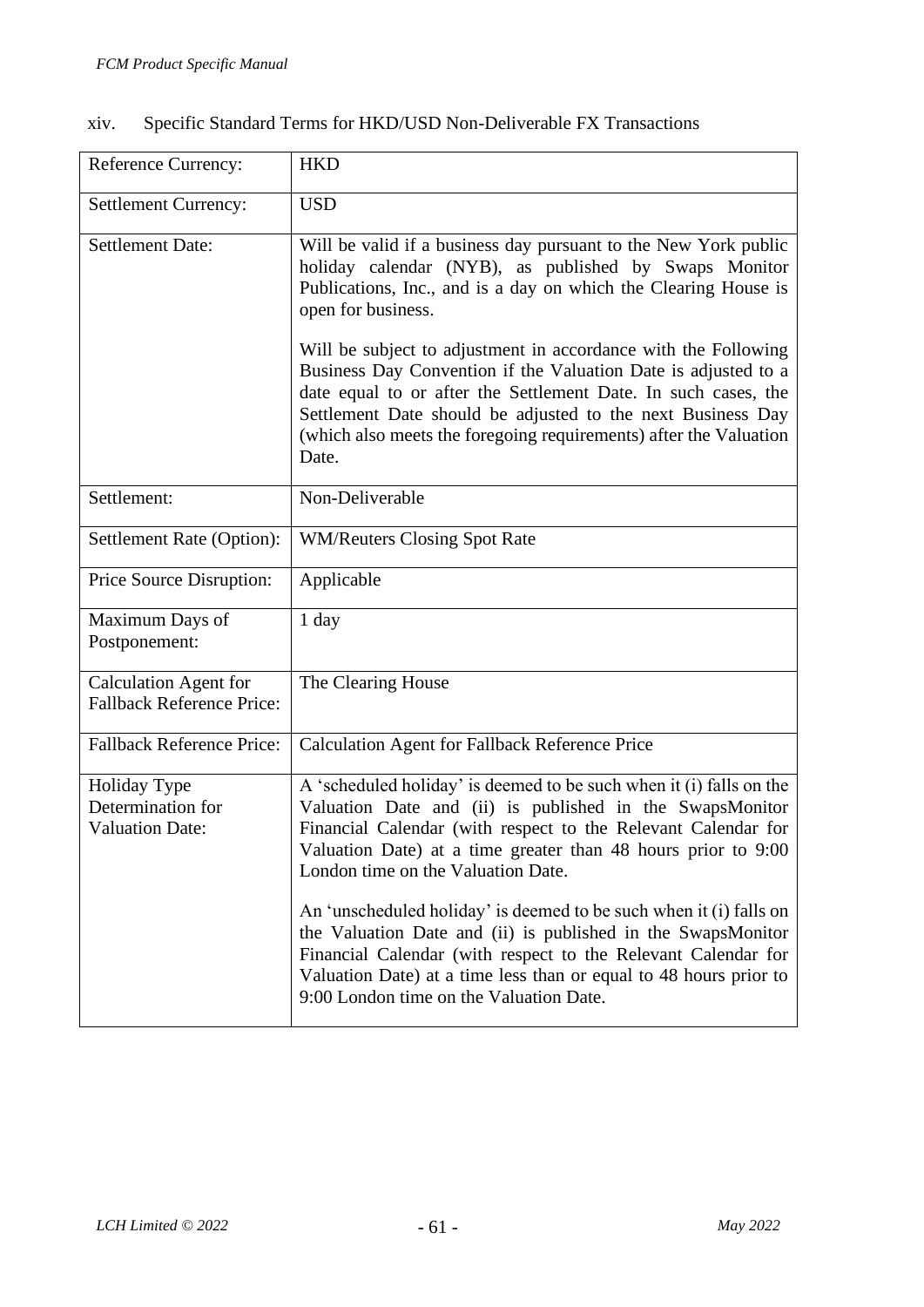| Convention for a Holiday                              | Business Day Convention for a Holiday Type Determination Date                                                                                                                                                                 |
|-------------------------------------------------------|-------------------------------------------------------------------------------------------------------------------------------------------------------------------------------------------------------------------------------|
| <b>Type Determination Date</b><br>for Valuation Date: | for Valuation Date:                                                                                                                                                                                                           |
|                                                       | A 'scheduled holiday' pursuant to Holiday Type Determination<br>for Valuation Date with respect to the Valuation Date will adjust<br>the Valuation Date in accordance with the Preceding Business Day<br>Convention.          |
|                                                       | 'unscheduled holiday' pursuant to Holiday<br>An<br>Type<br>Determination for Valuation Date with respect to the Valuation<br>Date will adjust the Valuation Date in accordance with the<br>Following Business Day Convention. |
| Relevant<br>Calendar<br>for<br>Valuation Date:        | <b>WMR</b> Calendar                                                                                                                                                                                                           |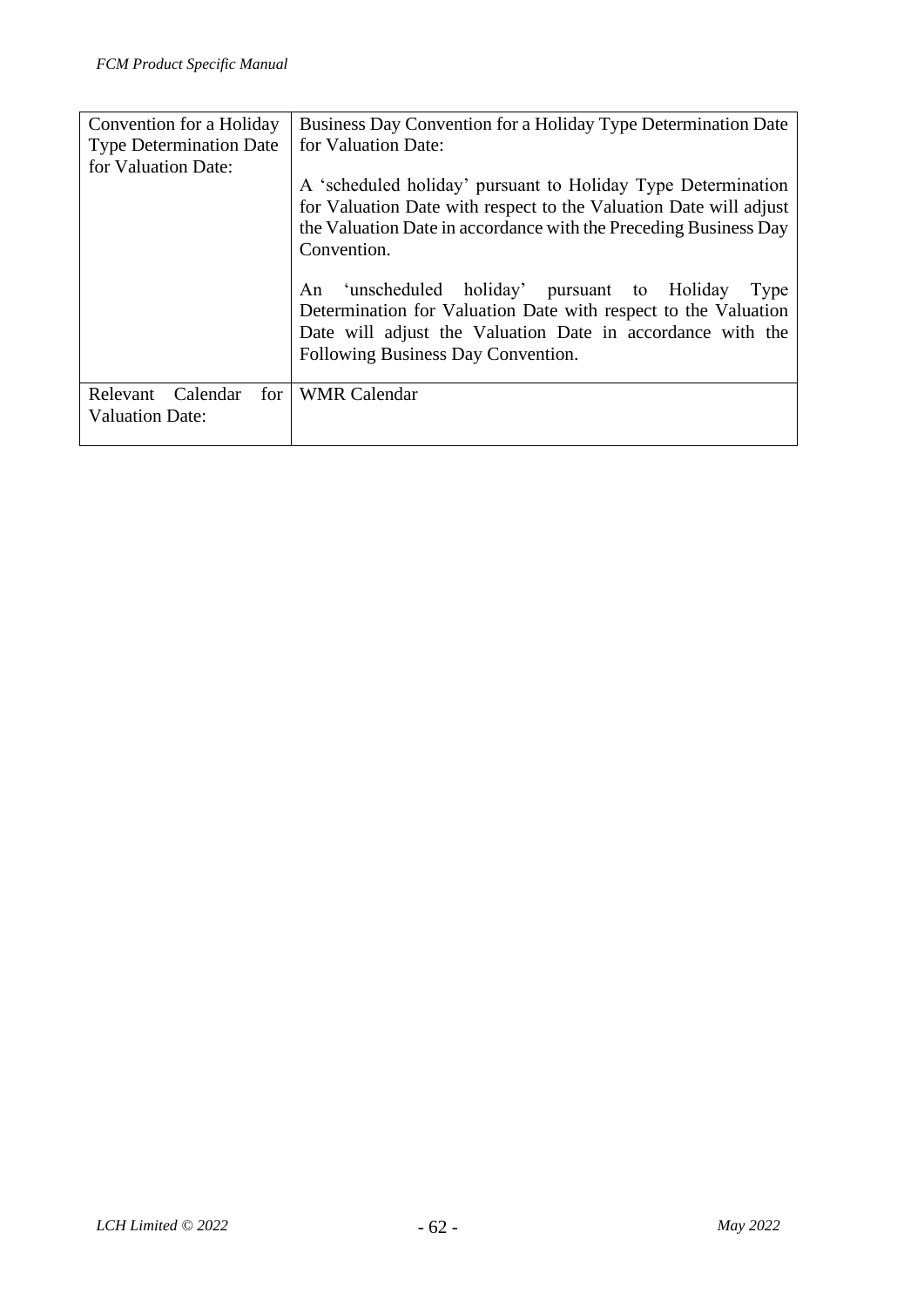#### **PART D**

## **FCM FOREXCLEAR NDO CONTRACT TERMS; FCM FOREXCLEAR CONTRACTS ARISING FROM FCM FOREXCLEAR NDO TRANSACTIONS**

Where an FCM ForexClear NDO Contract arises between the Clearing House and an FCM ForexClear Clearing Member pursuant to the FCM Regulations and the terms of any agreement entered into between them, the terms of such registered FCM ForexClear NDO Contract shall include these FCM ForexClear NDO Contract Terms, which shall comprise:

- (1) Interpretation;
- (2) Economic Terms; and
- (3) Standard Terms.

In the event of any inconsistency between the Economic Terms and the Standard Terms, the Standard Terms will prevail.

Subject to the FCM Regulations and the FCM Procedures, the Clearing House will use the FCM ForexClear NDO Contract Terms applicable to an FCM ForexClear NDO Contract to calculate the amounts due under the FCM ForexClear NDO Contract to, or from, the Clearing House in accordance with the FCM Procedures.

#### 1. **Interpretation ("Interpretation")**

- 1.1 "**ISDA Definitions**" means the 1998 FX and Currency Options Definitions (including Annex A thereto) as published by ISDA, EMTA and FXC and, as applicable, are incorporated by reference herein.
- 1.2 "**FXC**" means the Foreign Exchange Committee or any successor entity.
- 1.3 "**ISDA**" means the International Swaps and Derivatives Association, Inc. or any successor entity.
- 1.4 Words and expressions used in these FCM ForexClear NDO Contract Terms that are not defined herein shall have the meaning given to them in the FCM Regulations or the FCM Procedures, unless expressly provided otherwise. Words and expressions used in these FCM ForexClear NDO Contract Terms that are not defined in the FCM Regulations and the FCM Procedures, but which are defined in the ISDA Definitions, EMTA Templates or LCH Non-EMTA NDO Contract Templates, shall have the meanings given to them in the ISDA Definitions, EMTA Templates or LCH Non-EMTA NDO Contract Templates, unless expressly provided otherwise.
- 1.5 In the event of an inconsistency or conflict, the FCM Regulations and FCM Procedures will prevail over the ISDA Definitions.
- 1.6 References in the ISDA Definitions to a "Currency Option Transaction" shall be deemed to be references to an "FCM ForexClear NDO Transaction" for the purposes of these FCM ForexClear NDO Contract Terms.
- 1.7 Except where expressly stated otherwise, all reference to "Sections" means Sections in the ISDA Definitions.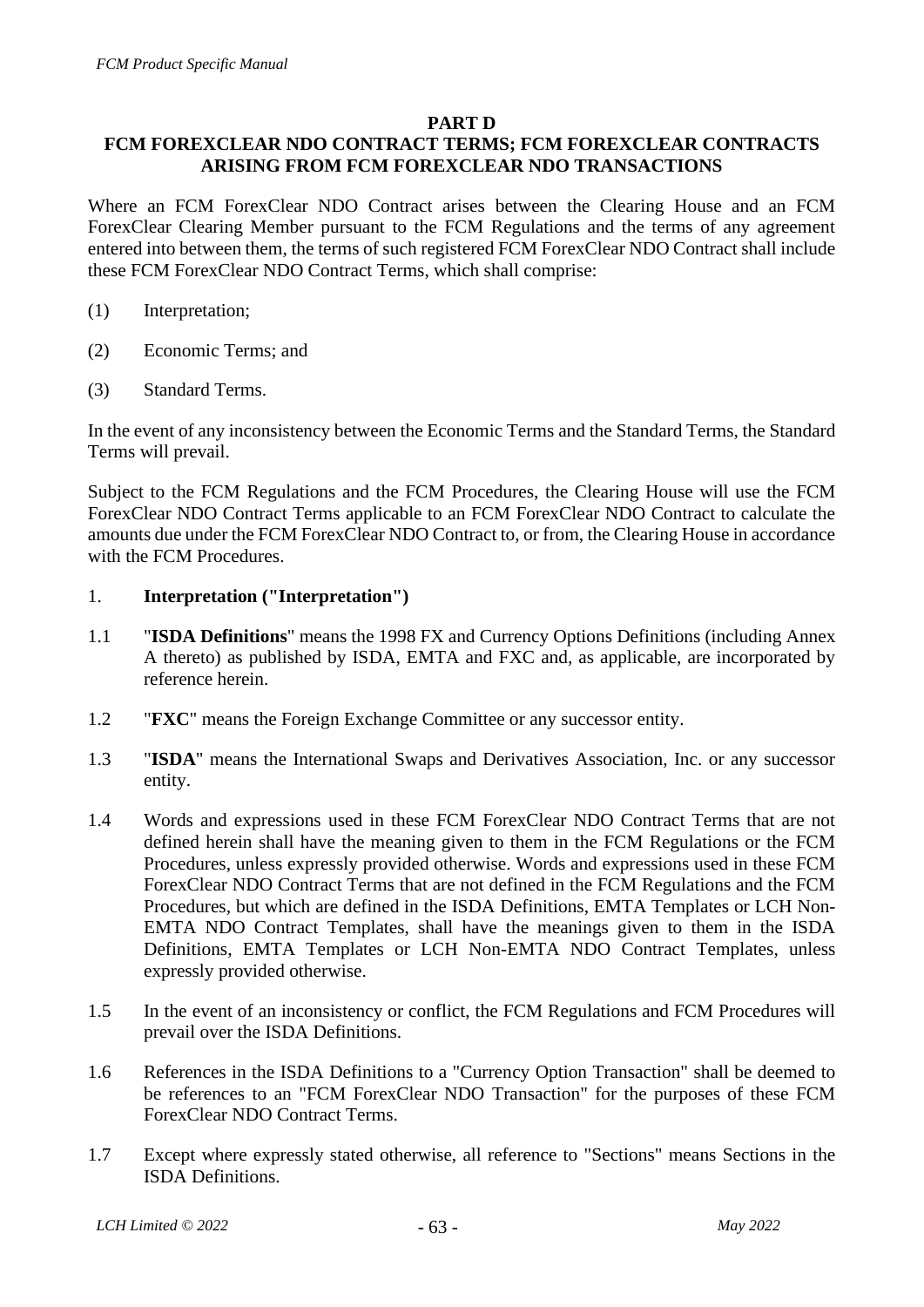- 1.8 In relation to any amendment to the ISDA Definitions published from time to time by ISDA, EMTA and FXC, the Clearing House may from time to time, by notice delivered to the FCM ForexClear Clearing Members, give directions as to whether such amendment shall apply to FCM ForexClear NDO Contracts and, if so, with immediate effect or with such deferred effect as the Clearing House shall determine (provided that in any event any such amendment shall only apply in relation to FCM ForexClear NDO Contracts that have a Trade Date that falls on or after the effective date of such amendment).
- 1.9 Any such notice may provide that despite the application of any such amendment to the ISDA Definitions to FCM ForexClear NDO Contracts going forward, these FCM ForexClear NDO Contracts shall continue, for the purpose of margining, valuation, set-off or otherwise, to be regarded as fully fungible with FCM ForexClear NDO Contracts registered in a FCM ForexClear Clearing Member's name prior to the time such amendment comes into effect.
- 1.10 The omission to give notice under this provision to, or the non-receipt of notice under paragraphs 1.8 or 1.9 above by, any FCM ForexClear Clearing Member shall not invalidate the amendment with which the notice is concerned.
- 1.11 In relation to any amendment by EMTA to an EMTA Template, the Clearing House may from time to time, by notice to FCM ForexClear Clearing Members, give directions that such amendment shall apply in respect of, and to, FCM ForexClear NDO Contracts that arise from a FCM ForexClear NDO Transaction with a Trade Date that falls before the effective date of such amendment.

#### 2. **Economic Terms**

- 2.1 The Economic Terms of an FCM ForexClear NDO Contract shall be derived from the information presented to the Clearing House by the parties to the corresponding FCM ForexClear NDO Transaction.
- 2.2 The particulars of an FCM ForexClear NDO Transaction presented to the Clearing House must include matched information in respect of the following Economic Terms that are not predetermined in the relevant EMTA Template or LCH Non-EMTA NDO Contract Template, where applicable:
	- (a) Trade Date (Section 1.25)
	- (b) Buyer (Section 3.1(a))
	- (c) Seller (Section  $3.1(f)$ )
	- (d) Call Currency (Section 3.1(b))
	- (e) Call Currency Amount (Section 3.1(c))
	- (f) Put Currency (Section 3.1(d))
	- (g) Put Currency Amount (Section 3.1(e))
	- (h) Strike Price (Section 3.1(g))
	- (i) Settlement Date (Section 1.24)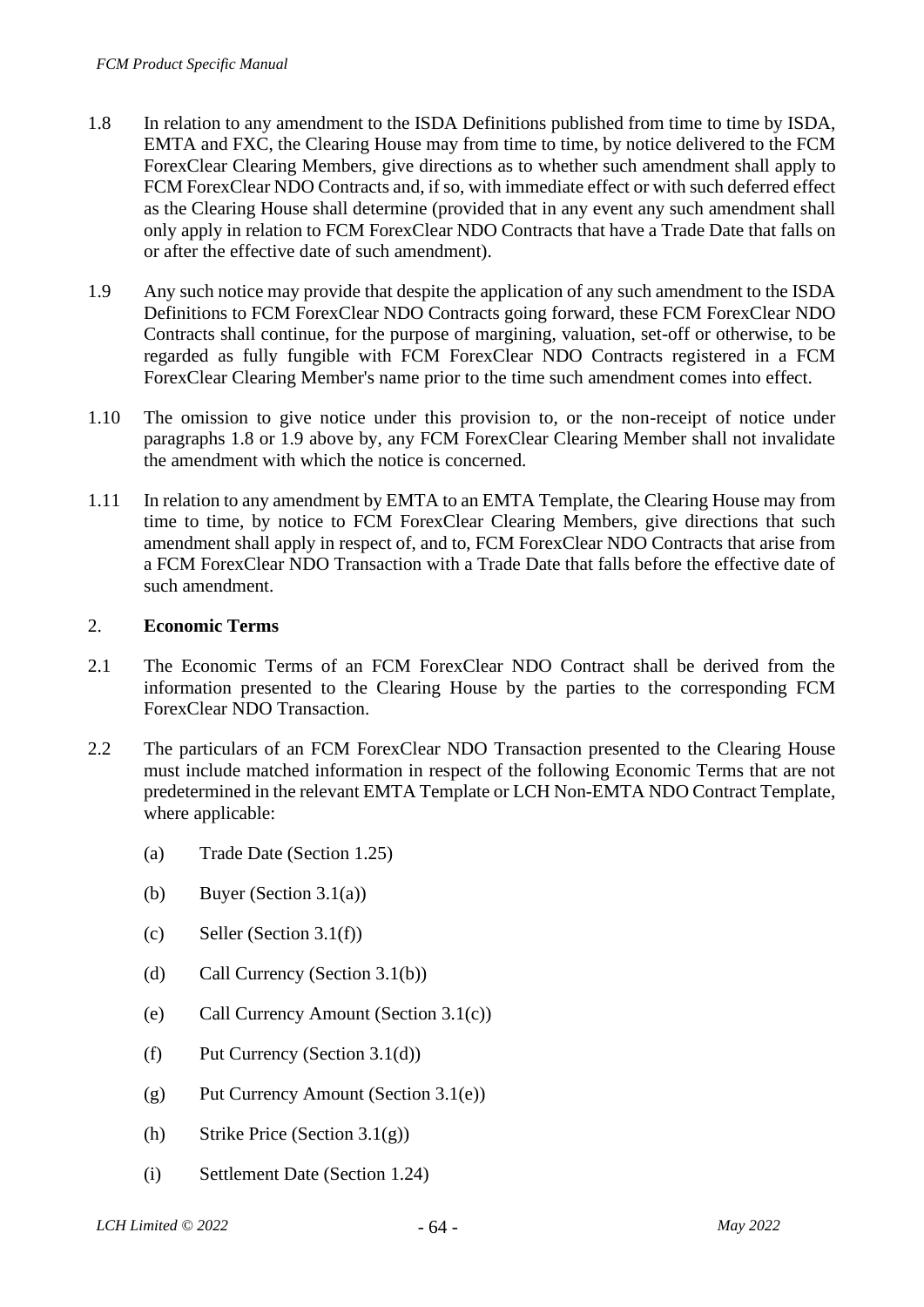- (j) Valuation Date (Section 1.16(f))
- (k) Premium; Price (Section 3.4(a))
- (l) Premium Payment Date (Section 3.4(b))
- 2.3 However, as set out more particularly in FCM Regulation 38, where the FCM ForexClear NDO Transaction specifies an FCM ForexClear Clearing Member as the Seller, with the other FCM ForexClear Member as the Buyer, the Clearing House, in respect of each FCM ForexClear NDO Contract to which it is party pursuant to the corresponding FCM ForexClear NDO Transaction, shall be (i) the Buyer; and (ii) the Seller under such FCM ForexClear NDO Contract, respectively.

#### 3. **Standard Terms ("Standard Terms")**

The following terms are the Standard Terms of a registered FCM ForexClear NDO Contract:

#### 3.1 *EMTA and Non-EMTA Currencies – Template Terms*

The EMTA Template or Non-EMTA NDO Contract Template that is appropriate to the particular Currency Pair is incorporated by reference into these ForexClear Contract Terms, as amended herein, and governs the terms of a ForexClear NDO Contract relating to a given Currency Pair together with, and subject to, the Economic Terms and the Standard Terms, as applicable. For the avoidance of doubt, each EMTA Template shall be deemed to exclude the EMTA template terms for Non-Deliverable Cross-Currency FX Transactions published by EMTA.

#### 3.2 *Non-Deliverable Transaction*

The FCM ForexClear NDO Transaction, and the related FCM ForexClear NDO Contract evidenced by these FCM ForexClear NDO Contract Terms, shall be a Non-Deliverable Currency Option Transaction.

#### 3.3 *Currency Option Style (Section 3.2)*

European

#### 3.4 *Currency Option Type (Section 3.3)*

Put / Call

#### 3.5 *Date of Annex A (Section 4.2)*

Annex A to the ISDA Definitions is incorporated, as amended as at the Trade Date.

#### 3.6 *Calculation Agent (Section 1.3)*

The Clearing House is the Calculation Agent.

#### 3.7 *Exercise (Section 3.6(a)) and Effectiveness of Notice of Exercise (Section 3.6(b))*

The FCM Procedures shall govern the method by which the parties to an FCM ForexClear NDO Contract shall be able to exercise the rights granted pursuant to the related FCM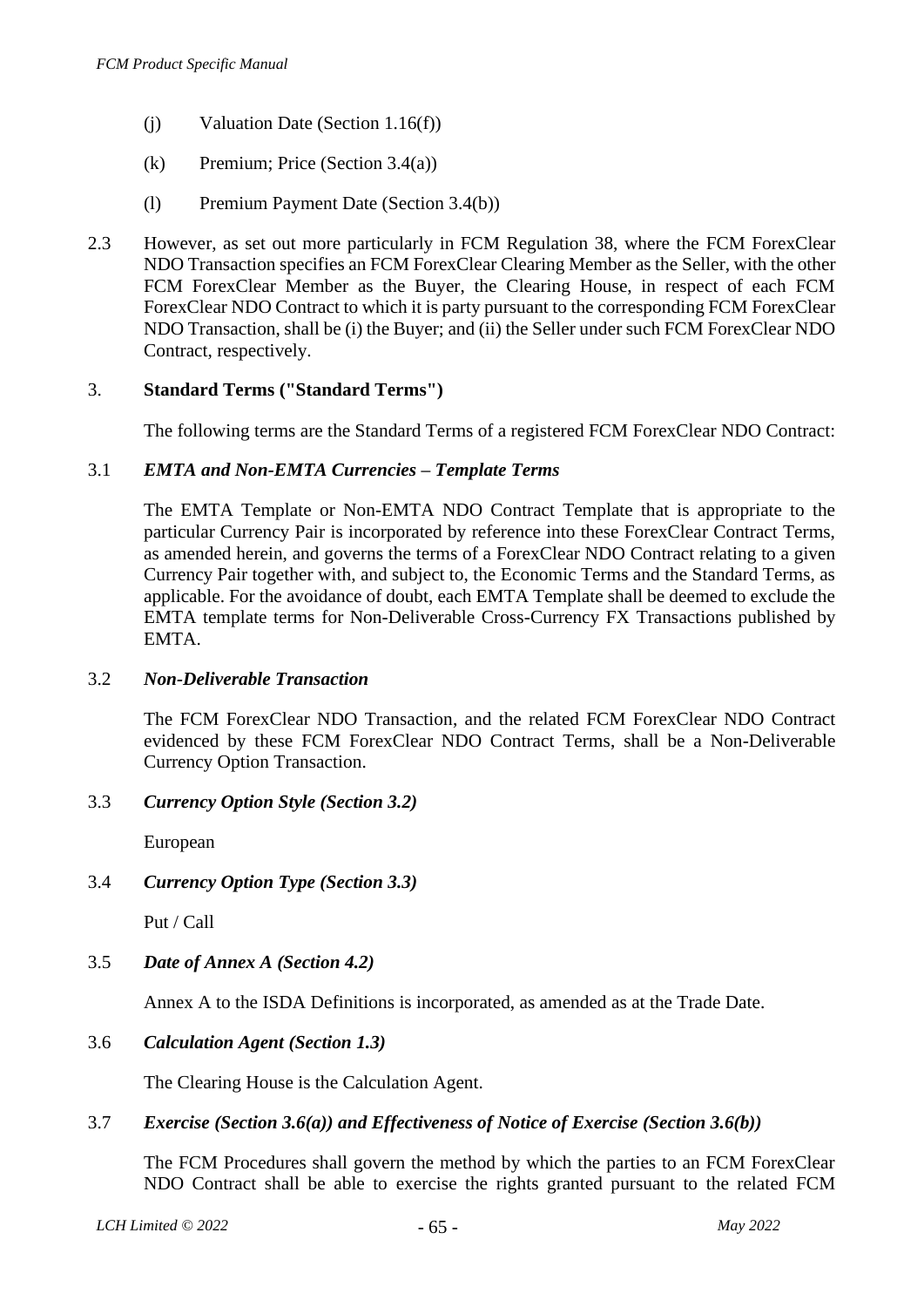ForexClear NDO Transaction and the effectiveness of such exercise. Accordingly, Section 3.6(a) and Section 3.6(b) of the ISDA Definitions shall each be disapplied in their entirety.

#### 3.8 *Automatic Exercise (Section 3.6(c))*

- (a) Subject to (b) below, Automatic Exercise shall be applicable to an FCM ForexClear NDO Transaction and the related FCM ForexClear NDO Contract.
- (b) The manner in which Automatic Exercise shall apply to an FCM ForexClear NDO Transaction and the related FCM ForexClear NDO Contract shall not be as set forth in Section 3.6(c) of the ISDA Definitions, but in accordance with, and subject to, the FCM Procedures.

#### 3.9 *Terms Relating to Settlement (Section 3.7(b))*

The FCM Procedures shall govern the settlement of an FCM ForexClear NDO Transaction and the related FCM ForexClear NDO Contract and, accordingly, Section 3.7(b) of the ISDA Definitions shall be disapplied in its entirety (as applicable).

#### 3.10 *Business Days*

For the purposes of determining the Settlement Date, Valuation Date and Expiration Date, in addition to the Business Days for the Principal Financial Centers for the Currency Pair specified in the relevant Economic Terms, the Business Days specified in the Swaps Monitor Financial Calendar as published by Swaps Monitor Publications, Inc. (as further detailed in the FCM Procedures) from time to time, will apply to an FCM ForexClear NDO Contract, except where the Clearing House notifies FCM ForexClear Clearing Members otherwise in accordance with section 2.2.8(p) (*Reference Data*) of the FCM Procedures.

#### 3.11 *Withholding Tax Provisions*

- (a) All payments due under an FCM ForexClear NDO Contract shall be made by the FCM ForexClear Clearing Member free and clear and without deduction or withholding for or on account of any tax. Payments in respect of which such deduction or withholding is required to be made, by the FCM ForexClear Clearing Member, shall be increased to the extent necessary to ensure that, after the making of the required deduction or withholding, the Clearing House receives and retains (free from any liability in respect of such deduction or withholding) a net sum equal to the sum which it would have received and so retained had no such deduction or withholding been made or required to be made.
- (b) All payments due under an FCM ForexClear NDO Contract shall be made by the Clearing House free and clear and without deduction or withholding for or on account of any tax. Payments in respect of which such deduction or withholding is required to be made, by the Clearing House, shall be increased to the extent necessary to ensure that, after the making of the required deduction or withholding, the FCM ForexClear Clearing Member receives and retains (free from any liability in respect of such deduction or withholding) a net sum equal to the sum which it would have received and so retained had no such deduction or withholding been made or required to be made.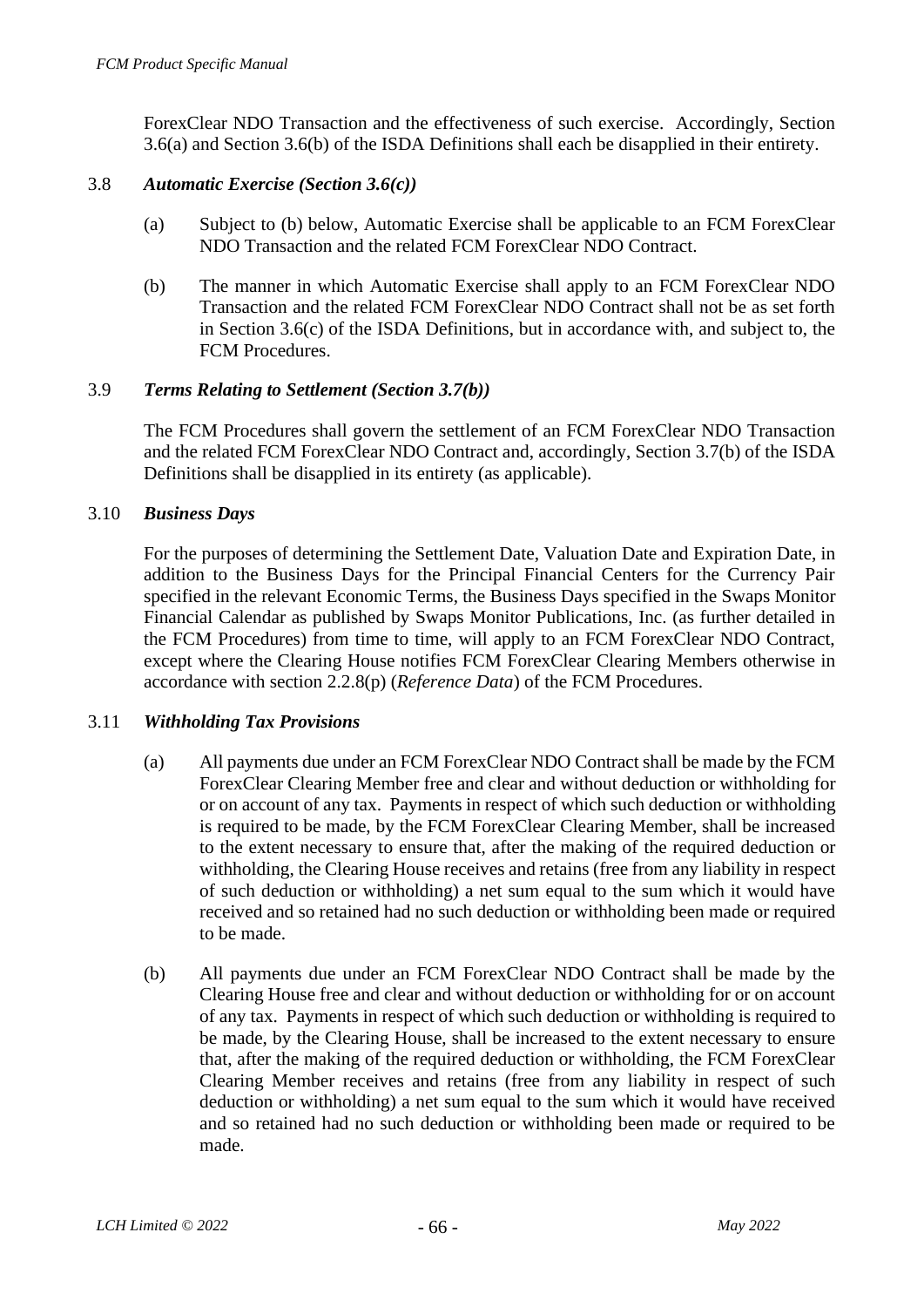### 3.12 *Payment of Stamp Tax*

Each FCM ForexClear Clearing Member will pay any Stamp Tax or duty levied or imposed upon it in respect of any FCM ForexClear NDO Contract to which it is a party by a jurisdiction in which it is incorporated, organised, managed and controlled, or considered to have its seat, or in which a branch or office through which it is acting is located ("**Stamp Tax Jurisdiction**") or by any other jurisdiction, and will indemnify the Clearing House against any Stamp Tax or duty levied or imposed upon the Clearing House by any such Stamp Tax Jurisdiction or by any other jurisdiction in respect of any FCM ForexClear NDO Contract registered by the Clearing House and to which that FCM ForexClear Clearing Member is a party.

### 3.13 *Payments under an FCM ForexClear NDO Contract*

Payments under, and in respect of, an FCM ForexClear NDO Contract shall be calculated by the Clearing House and shall be made by, or to, the FCM ForexClear Clearing Member in accordance with the provisions of the FCM Procedures.

#### 3.14 *Regulations*

An FCM ForexClear NDO Contract shall be subject to the FCM Regulations and the FCM Procedures, which shall form a part of its terms. In the event of any inconsistency between these FCM ForexClear NDO Contract Terms and the FCM Regulations or the FCM Procedures, the FCM Regulations and the FCM Procedures will prevail.

#### 3.15 *Governing Law*

Each FCM ForexClear NDO Contract, and any non-contractual obligations arising out of or in connection with it, shall be governed by and construed in accordance with the laws of the State of New York in the United States of America without regard to principles of conflicts of laws and the parties hereby irrevocably agree for the benefit of the Clearing House that (i) the courts of the State of New York, Borough of Manhattan in the United States of Americas, (ii) the United States District Court for the Southern District of New York, or (iii) the courts of England and Wales shall have exclusive jurisdiction to hear and determine any action or dispute which may arise herefrom. The FCM ForexClear Clearing Member party hereto irrevocably submits to such jurisdiction and agrees to waive any objection it might otherwise have to such jurisdiction, save that this submission to the exclusive jurisdiction of the courts of the State of New York, Borough of Manhattan in the United States of Americas, the United states District Court for the Southern District of New York or the courts of England and Wales shall not (and shall not be construed so as to) limit the right of the Clearing House to take proceedings in any other court of competent jurisdiction, nor shall the taking of action in one or more jurisdictions preclude the Clearing House from taking action in any other jurisdiction, whether concurrently or not.

#### 3.16 *Third Party Rights*

A person who is not a party to an FCM ForexClear NDO Contract shall have no rights under or in respect of it. Rights of third parties to enforce any terms of an FCM ForexClear NDO Contract are expressly excluded.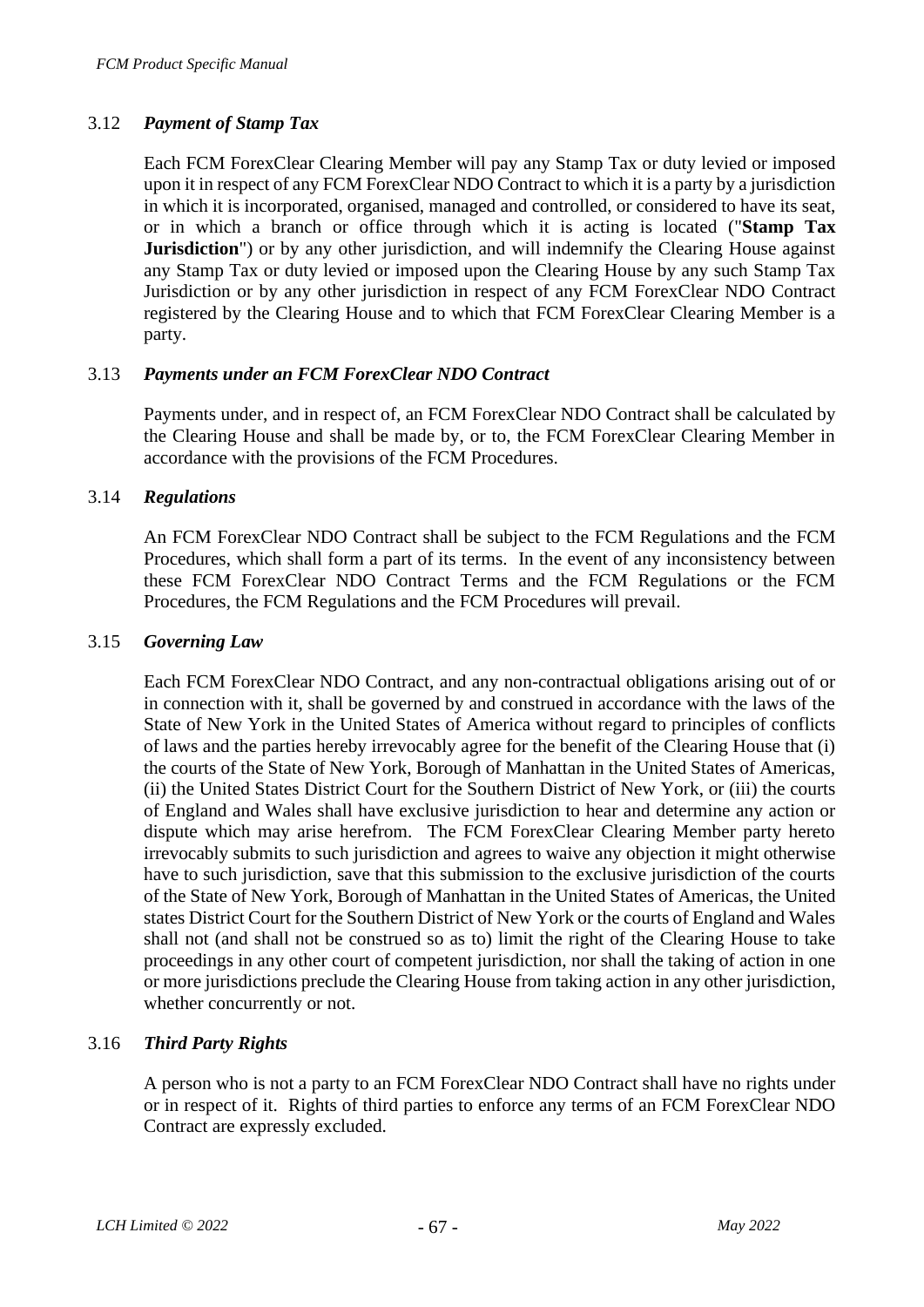### 3.17 *Non-EMTA Currencies*

The following terms are designated as Standard Terms of a registered FCM ForexClear NDO Contract only where EUR, GBP, AUD, CHF or JPY is the Reference Currency.

(a) Valuation Postponement for Price Source Disruption

"**Valuation Postponement**" means, for purposes of obtaining a Settlement Rate, that the Settlement Rate will be determined on the Business Day first succeeding the day on which the Price Source Disruption ceases to exist, unless the Price Source Disruption continues to exist (measured from the date, that, but for the occurrence of the Price Source Disruption, would have been the Valuation Date) for a consecutive number of calendar days equal to the Maximum Days of Postponement. In such event, the Settlement Rate will be determined on the next Business Day after the Maximum Days of Postponement as being the applicable Fallback Reference Price.

"**Fallback Reference Price**" means the Clearing House calculated end of day spot price for the applicable Currency Pair from the previous end of day margin run.

(b) WM/Reuters Closing Spot Rate

"**WM/Reuters Closing Spot Rate**" means, for the relevant Currency Pair, the exchange rate at the relevant time at which such rate is to determined for foreign exchange transactions for value on the relevant Settlement Date, as calculated and published by the WM Company and Thomson Reuters, which appears on the respective Thomson Reuters screen, as follows:

- (i) Reference Currency: AUD; Settlement Currency: USD; Thomson Reuters Screen: USDAUDFIXM=WM;
- (ii) Reference Currency: GBP; Settlement Currency: USD; Thomson Reuters Screen: USDGBPFIXM=WM;
- (iii) Reference Currency: EUR; Settlement Currency: USD; Thomson Reuters Screen: USDEURFIXM=WM;
- (iv) Reference Currency: CHF; Settlement Currency: USD; Thomson Reuters Screen: USDCHFFIXM=WM; or
- (v) Reference Currency: JPY; Settlement Currency: USD; Thomson Reuters USDJPYFIXM=WM.
- 4. If the terms of an EMTA Template or LCH Non-EMTA NDO Contract Template conflict with these FCM ForexClear NDO Contract Terms, these FCM ForexClear NDO Contract Terms shall prevail. If the terms of an EMTA Template conflict with the ISDA Definitions, the terms of the EMTA Template shall prevail.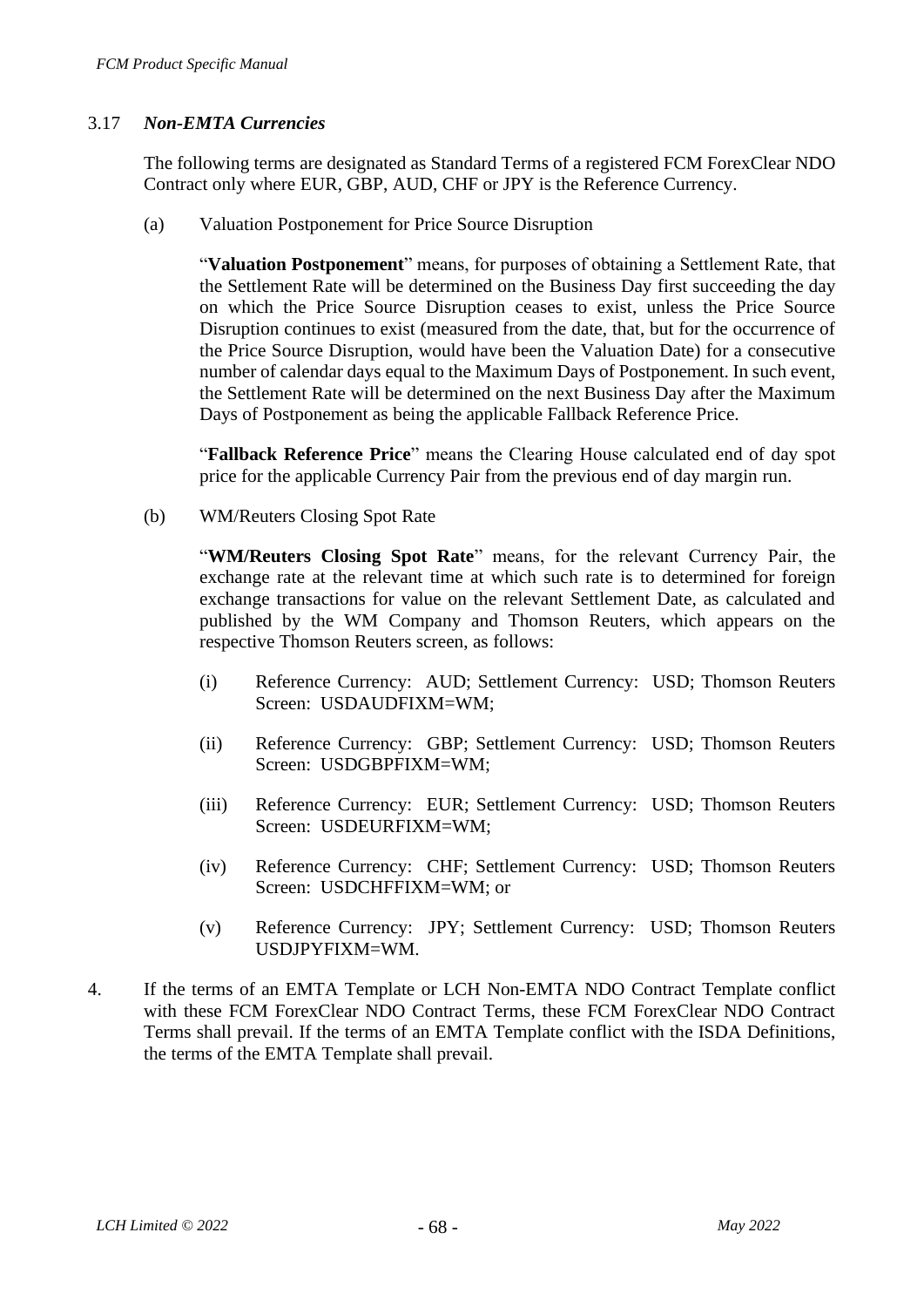#### **PART E**

## **REGISTRATION OF AN FCM FOREXCLEAR NDO CONTRACT - PRODUCT ELIGIBILITY CRITERIA**

#### 1. **Registration of an FCM ForexClear NDO Contract**

Without prejudice to the FCM Regulations and the FCM Procedures, the Clearing House will only register an FCM ForexClear NDO Contract pursuant to receipt of particulars of a transaction where at the time of the particulars being presented:

- (a) the transaction meets the FCM Product Eligibility Criteria set out in paragraph 2 below for an FCM ForexClear NDO Transaction; and
- (b) each party to the transaction is a ForexClear Dealer (as defined in the UK Regulations), a ForexClear Clearing Member, an FCM ForexClear Clearing Member, a ForexClear Clearing Client (as defined in the UK Regulations), an FCM Client or, in respect of Risk Neutralisation, the Clearing House,

and the requirements of paragraphs 1(a) and (b) above continue to be satisfied at the Registration Time.

| <b>Instrument</b>     | Non-Deliverable Currency Option Transaction                                                                                                                                                                                         |
|-----------------------|-------------------------------------------------------------------------------------------------------------------------------------------------------------------------------------------------------------------------------------|
| <b>Economic Terms</b> | The transaction particulars submitted to the Clearing House<br>specify all the Economic Terms.                                                                                                                                      |
| <b>Currency Pair</b>  | One of                                                                                                                                                                                                                              |
|                       | USD/BRL,                                                                                                                                                                                                                            |
|                       | USD/KRW,                                                                                                                                                                                                                            |
|                       | USD/INR,                                                                                                                                                                                                                            |
|                       | USD/TWD,                                                                                                                                                                                                                            |
|                       | AUD/USD,                                                                                                                                                                                                                            |
|                       | EUR/USD,                                                                                                                                                                                                                            |
|                       | GBP/USD,                                                                                                                                                                                                                            |
|                       | CHF/USD, or                                                                                                                                                                                                                         |
|                       | <b>JPY/USD</b>                                                                                                                                                                                                                      |
| <b>Valuation Date</b> | A date with respect to the Currency Pair to which the FCM<br>ForexClear NDO Transaction relates and is (i) a valid<br>Business Day, (ii) no earlier than the Business Day<br>immediately following the Submission Date and<br>(iii) |

#### 5. **Product Eligibility Criteria for an FCM ForexClear NDO Contract**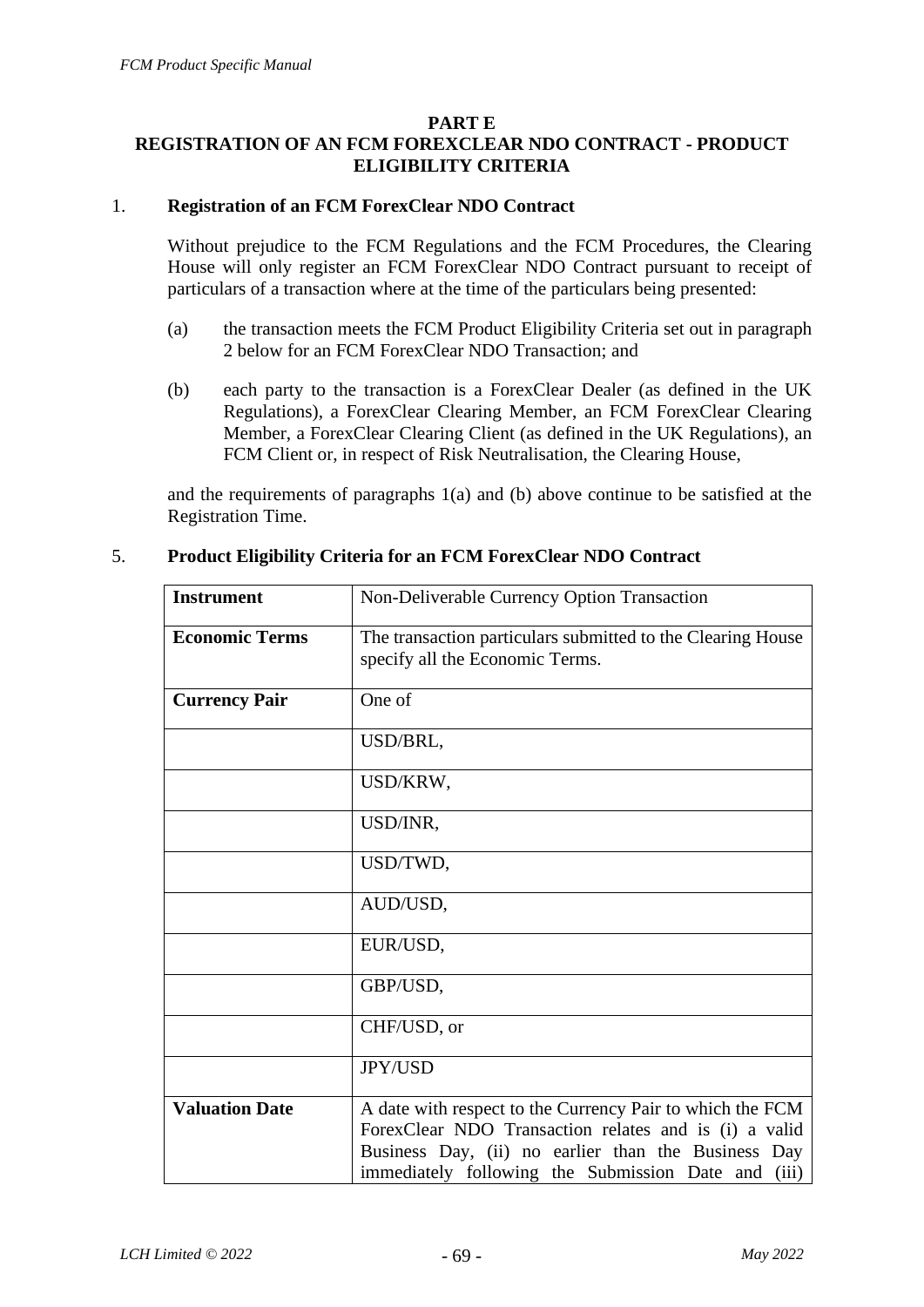|                                     | determined as set forth in the FCM Procedures, relevant<br>EMTA Template or relevant LCH Non-EMTA NDO<br>Contract Template, as applicable, for the Currency Pair.                                                                                                                                                                                                         |
|-------------------------------------|---------------------------------------------------------------------------------------------------------------------------------------------------------------------------------------------------------------------------------------------------------------------------------------------------------------------------------------------------------------------------|
| <b>Settlement Date</b>              | A date with respect to the Currency Pair to which the FCM<br>ForexClear NDO Transaction relates and is:                                                                                                                                                                                                                                                                   |
|                                     | no earlier than the date immediately following the Valuation<br>Date; and                                                                                                                                                                                                                                                                                                 |
|                                     | no later than the date falling two (2) calendar years plus two<br>Business Days immediately following the Submission Date,<br>provided that such date shall be: (i) a valid Business Day<br>and (ii) determined as set forth in the FCM Procedures,<br>relevant EMTA Template or relevant LCH Non-EMTA<br>NDF Contract Template, as applicable, for the Currency<br>Pair. |
| <b>Settlement Type</b>              | Non-Deliverable                                                                                                                                                                                                                                                                                                                                                           |
| <b>Settlement Currency</b>          | <b>USD</b>                                                                                                                                                                                                                                                                                                                                                                |
| <b>Settlement</b><br>Rate<br>Option | As set forth in the relevant EMTA Template or LCH Non-<br><b>EMTA Contract Template</b>                                                                                                                                                                                                                                                                                   |
| <b>Calculation Agent</b>            | The Clearing House                                                                                                                                                                                                                                                                                                                                                        |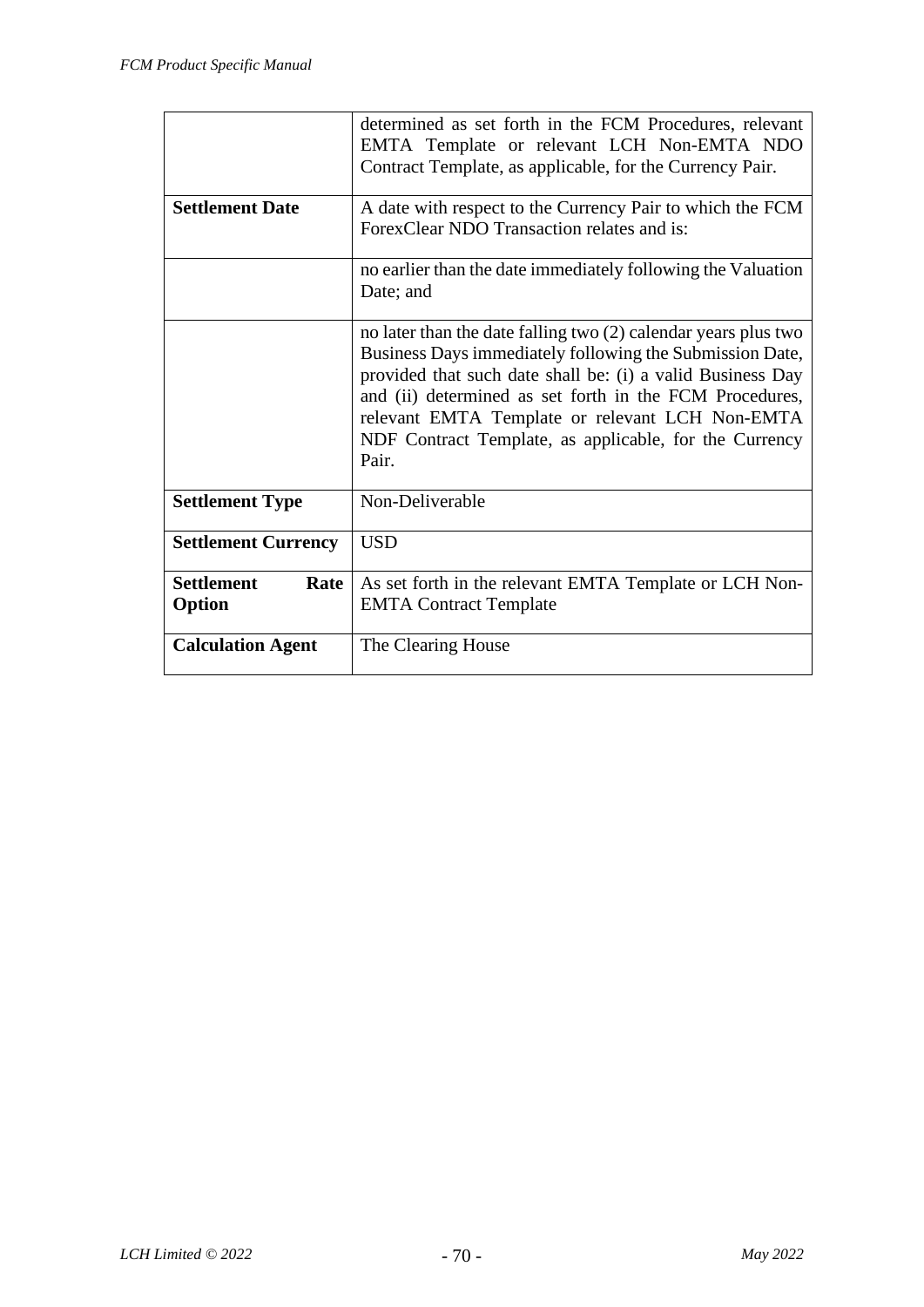#### **PART F LCH NON-EMTA NDO CONTRACT TEMPLATES**

| <b>EUR/USD Non-Deliverable Currency Option Transactions</b> |  |
|-------------------------------------------------------------|--|
|                                                             |  |

| Reference Currency:                                         | <b>EUR</b>                                                                                                                                                                                                                                                                                                                                                                                                              |
|-------------------------------------------------------------|-------------------------------------------------------------------------------------------------------------------------------------------------------------------------------------------------------------------------------------------------------------------------------------------------------------------------------------------------------------------------------------------------------------------------|
| Settlement Currency:                                        | <b>USD</b>                                                                                                                                                                                                                                                                                                                                                                                                              |
| <b>Settlement Date:</b>                                     | Will be valid if a business day pursuant to the New York public<br>holiday calendar (NYB), as published by Swaps Monitor<br>Publications, Inc., and is a day on which the Clearing House is<br>open for business.<br>Will be subject to adjustment in accordance with the Following<br>Business Day Convention if the Valuation Date is adjusted to a<br>date equal to or after the Settlement Date. In such cases, the |
|                                                             | Settlement Date should be adjusted to the next Business Day<br>(which also meets the foregoing requirements) after the<br><b>Valuation Date.</b>                                                                                                                                                                                                                                                                        |
| Settlement:                                                 | Non-Deliverable                                                                                                                                                                                                                                                                                                                                                                                                         |
| <b>Settlement Rate</b><br>(Option):                         | <b>WM/Reuters Closing Spot Rate</b>                                                                                                                                                                                                                                                                                                                                                                                     |
| <b>Expiration Date:</b>                                     | <b>Valuation Date</b>                                                                                                                                                                                                                                                                                                                                                                                                   |
| <b>Expiration Time:</b>                                     | The time at which the Spot Rate is determined                                                                                                                                                                                                                                                                                                                                                                           |
| Price Source Disruption:                                    | Applicable                                                                                                                                                                                                                                                                                                                                                                                                              |
| Maximum Days of<br>Postponement:                            | 1 day                                                                                                                                                                                                                                                                                                                                                                                                                   |
| Holiday Type<br>Determination for<br><b>Valuation Date:</b> | A 'scheduled holiday' is deemed to be such when it (i) falls on<br>the Valuation Date and (ii) is published in the SwapsMonitor<br>Financial Calendar (with respect to the Relevant Calendar for<br>Valuation Date) at a time greater than 48 hours prior to 9:00<br>London time on the Valuation Date.                                                                                                                 |
|                                                             | An 'unscheduled holiday' is deemed to be such when it (i) falls<br>on the Valuation Date and (ii) is published in the SwapsMonitor<br>Financial Calendar (with respect to the Relevant Calendar for<br>Valuation Date) at a time less than or equal to 48 hours prior to<br>9:00 London time on the Valuation Date.                                                                                                     |
| <b>Business Day</b><br>Convention for a<br>Holiday Type     | Business Day Convention for a Holiday Type Determination<br>Date for Valuation Date:                                                                                                                                                                                                                                                                                                                                    |
|                                                             | A 'scheduled holiday' pursuant to Holiday Type Determination<br>for Valuation Date with respect to the Valuation Date will adjust                                                                                                                                                                                                                                                                                       |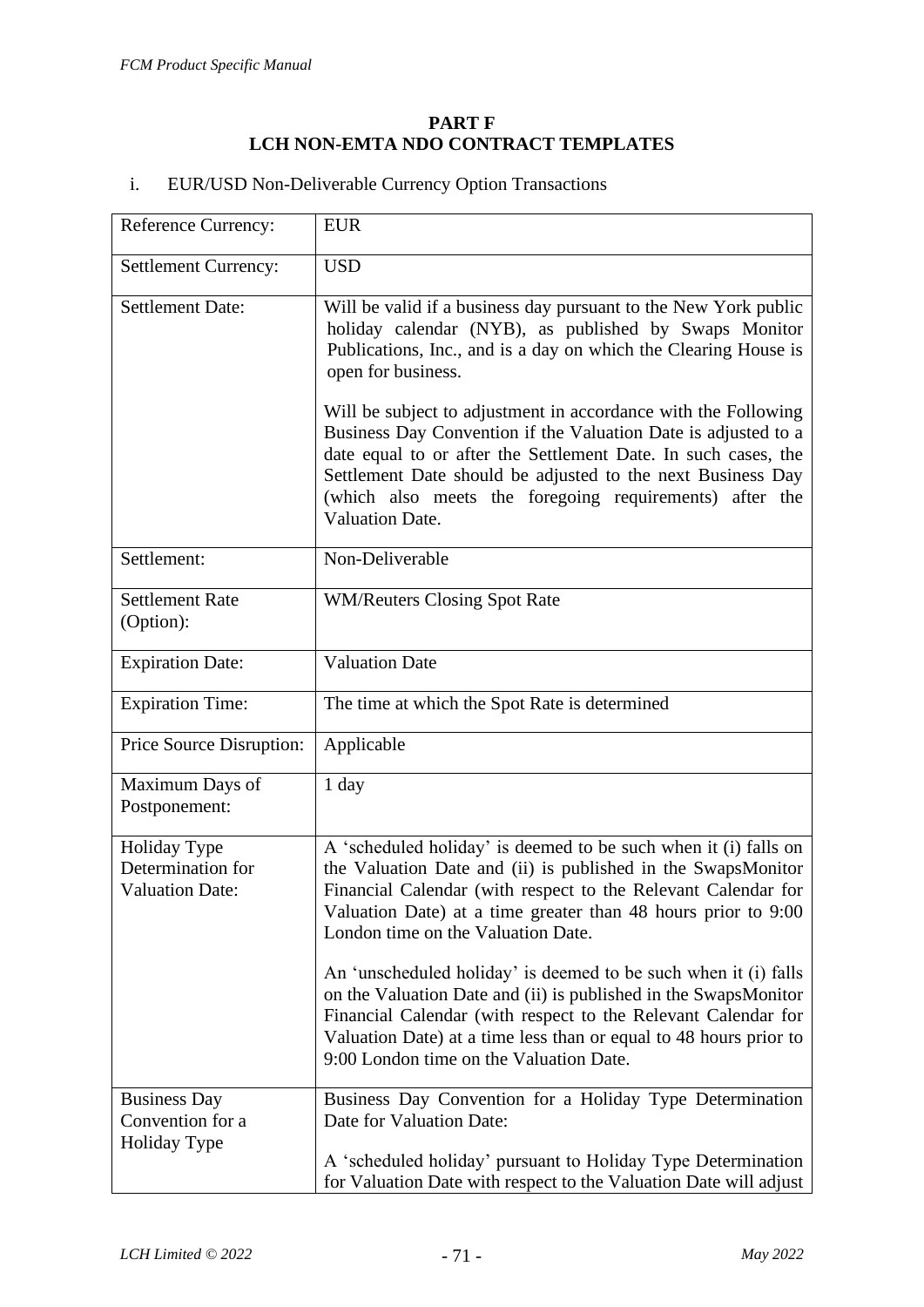| Determination Date for<br><b>Valuation Date:</b>             | the Valuation Date in accordance with the Preceding Business<br>Day Convention.<br>An 'unscheduled holiday' pursuant to Holiday<br>Type<br>Determination for Valuation Date with respect to the Valuation<br>Date will adjust the Valuation Date in accordance with the<br>Following Business Day Convention. |
|--------------------------------------------------------------|---------------------------------------------------------------------------------------------------------------------------------------------------------------------------------------------------------------------------------------------------------------------------------------------------------------|
| Relevant Calendar for WMR Calendar<br><b>Valuation Date:</b> |                                                                                                                                                                                                                                                                                                               |

## ii. GBP/USD Non-Deliverable Currency Option Transactions

| <b>Reference Currency:</b>                                  | <b>GBP</b>                                                                                                                                                                                                                                                                                                                                      |
|-------------------------------------------------------------|-------------------------------------------------------------------------------------------------------------------------------------------------------------------------------------------------------------------------------------------------------------------------------------------------------------------------------------------------|
| <b>Settlement Currency:</b>                                 | <b>USD</b>                                                                                                                                                                                                                                                                                                                                      |
| <b>Settlement Date:</b>                                     | Will be valid if a business day pursuant to the New York public<br>holiday calendar (NYB), as published by Swaps Monitor<br>Publications, Inc., and is a day on which the Clearing House is<br>open for business.                                                                                                                               |
|                                                             | Will be subject to adjustment in accordance with the Following<br>Business Day Convention if the Valuation Date is adjusted to a<br>date equal to or after the Settlement Date. In such cases, the<br>Settlement Date should be adjusted to the next Business Day<br>(which also meets the foregoing requirements) after the Valuation<br>Date. |
| Settlement:                                                 | Non-Deliverable                                                                                                                                                                                                                                                                                                                                 |
| <b>Settlement Rate</b><br>(Option):                         | <b>WM/Reuters Closing Spot Rate</b>                                                                                                                                                                                                                                                                                                             |
| <b>Expiration Date:</b>                                     | <b>Valuation Date</b>                                                                                                                                                                                                                                                                                                                           |
| <b>Expiration Time:</b>                                     | The time at which the Spot Rate is determined                                                                                                                                                                                                                                                                                                   |
| Price Source Disruption:                                    | Applicable                                                                                                                                                                                                                                                                                                                                      |
| Maximum Days of<br>Postponement:                            | 1 day                                                                                                                                                                                                                                                                                                                                           |
| Holiday Type<br>Determination for<br><b>Valuation Date:</b> | A 'scheduled holiday' is deemed to be such when it (i) falls on<br>the Valuation Date and (ii) is published in the SwapsMonitor<br>Financial Calendar (with respect to the Relevant Calendar for<br>Valuation Date) at a time greater than 48 hours prior to 9:00<br>London time on the Valuation Date.                                         |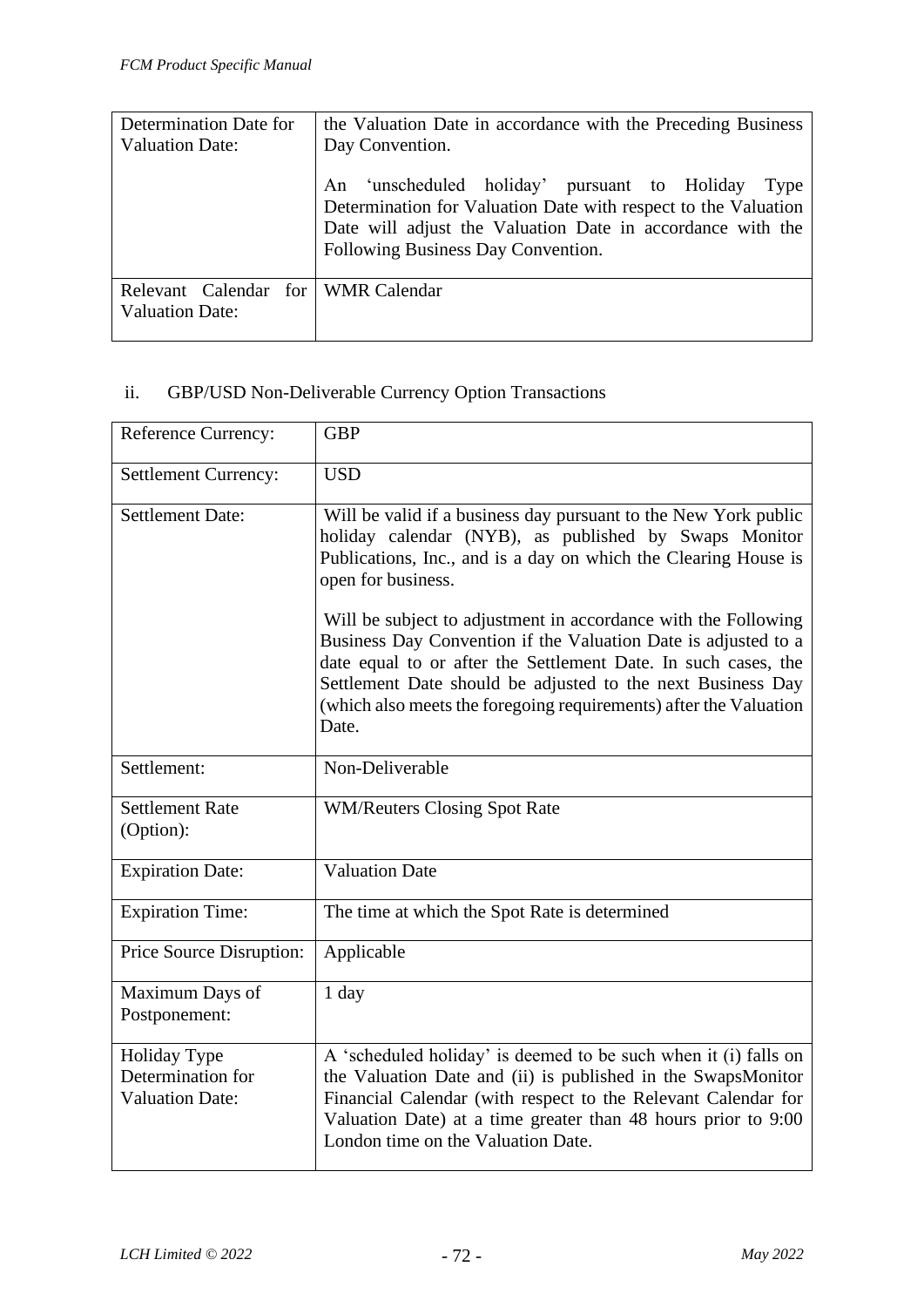|                                                        | An 'unscheduled holiday' is deemed to be such when it (i) falls<br>on the Valuation Date and (ii) is published in the SwapsMonitor<br>Financial Calendar (with respect to the Relevant Calendar for<br>Valuation Date) at a time less than or equal to 48 hours prior to<br>9:00 London time on the Valuation Date. |
|--------------------------------------------------------|---------------------------------------------------------------------------------------------------------------------------------------------------------------------------------------------------------------------------------------------------------------------------------------------------------------------|
| Convention for a                                       | Business Day Convention for a Holiday Type Determination                                                                                                                                                                                                                                                            |
| Holiday Type                                           | Date for Valuation Date:                                                                                                                                                                                                                                                                                            |
| Determination Date for                                 |                                                                                                                                                                                                                                                                                                                     |
| <b>Valuation Date:</b>                                 | A 'scheduled holiday' pursuant to Holiday Type Determination<br>for Valuation Date with respect to the Valuation Date will adjust<br>the Valuation Date in accordance with the Preceding Business<br>Day Convention.                                                                                                |
|                                                        | 'unscheduled holiday' pursuant to Holiday<br>An<br>Type<br>Determination for Valuation Date with respect to the Valuation<br>Date will adjust the Valuation Date in accordance with the<br>Following Business Day Convention.                                                                                       |
| <b>Relevant Calendar for</b><br><b>Valuation Date:</b> | <b>WMR</b> Calendar                                                                                                                                                                                                                                                                                                 |

# iii. AUD/USD Non-Deliverable Currency Option Transactions

| <b>Reference Currency:</b>          | <b>AUD</b>                                                                                                                                                                                                                                                                                                                                                                                                                                                                                                                                                                  |
|-------------------------------------|-----------------------------------------------------------------------------------------------------------------------------------------------------------------------------------------------------------------------------------------------------------------------------------------------------------------------------------------------------------------------------------------------------------------------------------------------------------------------------------------------------------------------------------------------------------------------------|
| <b>Settlement Currency:</b>         | <b>USD</b>                                                                                                                                                                                                                                                                                                                                                                                                                                                                                                                                                                  |
| <b>Settlement Date:</b>             | Will be valid if a business day pursuant to the New York public<br>holiday calendar (NYB), as published by Swaps Monitor<br>Publications, Inc., and is a day on which the Clearing House is<br>open for business.<br>Will be subject to adjustment in accordance with the Following<br>Business Day Convention if the Valuation Date is adjusted to a<br>date equal to or after the Settlement Date. In such cases, the<br>Settlement Date should be adjusted to the next Business Day<br>(which also meets the foregoing requirements) after the<br><b>Valuation Date.</b> |
| Settlement:                         | Non-Deliverable                                                                                                                                                                                                                                                                                                                                                                                                                                                                                                                                                             |
| <b>Settlement Rate</b><br>(Option): | <b>WM/Reuters Closing Spot Rate</b>                                                                                                                                                                                                                                                                                                                                                                                                                                                                                                                                         |
| <b>Expiration Date:</b>             | <b>Valuation Date</b>                                                                                                                                                                                                                                                                                                                                                                                                                                                                                                                                                       |
| <b>Expiration Time:</b>             | The time at which the Spot Rate is determined                                                                                                                                                                                                                                                                                                                                                                                                                                                                                                                               |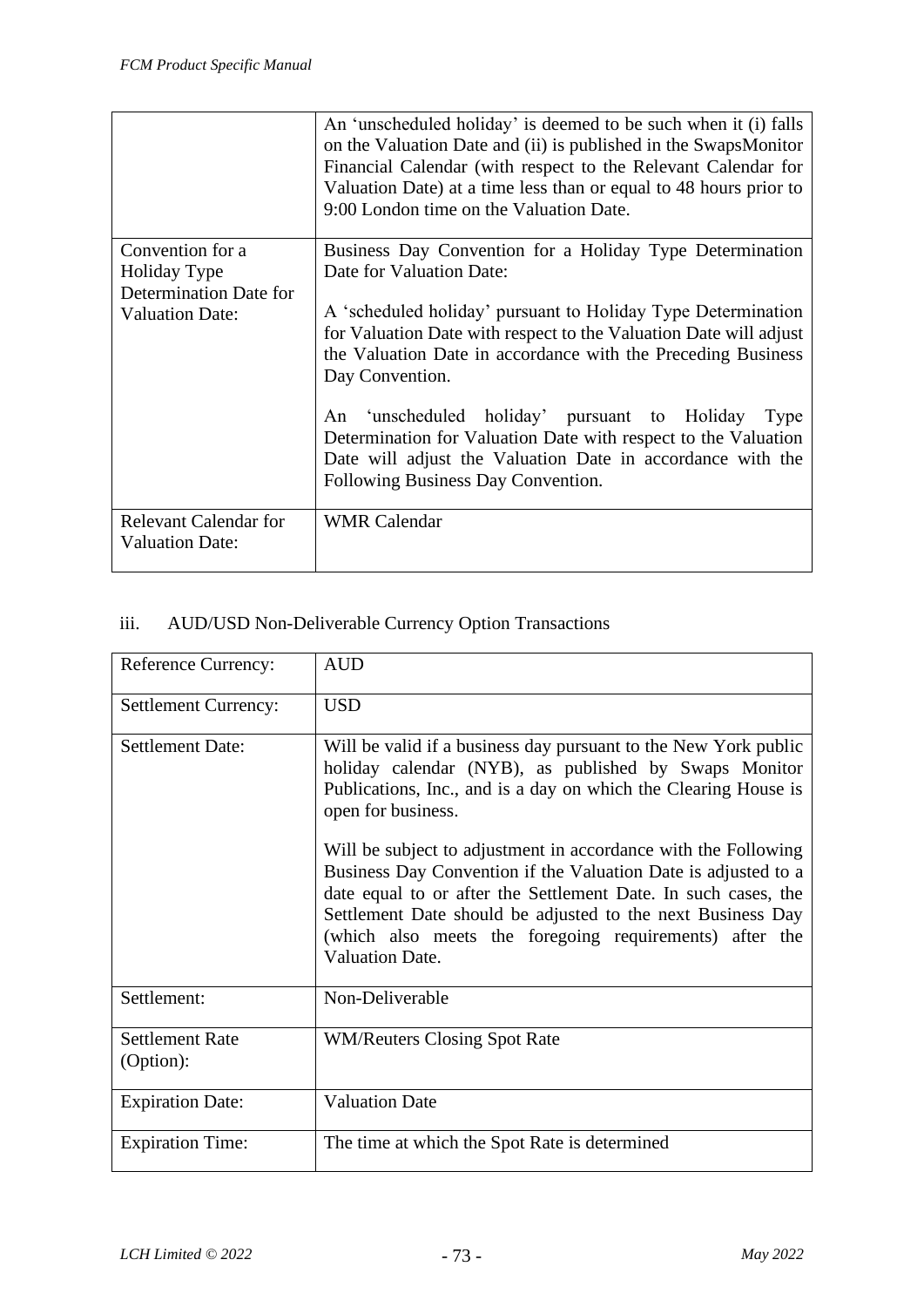| Price Source Disruption:                                          | Applicable                                                                                                                                                                                                                                                                                                          |
|-------------------------------------------------------------------|---------------------------------------------------------------------------------------------------------------------------------------------------------------------------------------------------------------------------------------------------------------------------------------------------------------------|
| Maximum Days of<br>Postponement:                                  | $1$ day                                                                                                                                                                                                                                                                                                             |
| Holiday Type<br>Determination for<br><b>Valuation Date:</b>       | A 'scheduled holiday' is deemed to be such when it (i) falls on<br>the Valuation Date and (ii) is published in the SwapsMonitor<br>Financial Calendar (with respect to the Relevant Calendar for<br>Valuation Date) at a time greater than 48 hours prior to 9:00<br>London time on the Valuation Date.             |
|                                                                   | An 'unscheduled holiday' is deemed to be such when it (i) falls<br>on the Valuation Date and (ii) is published in the SwapsMonitor<br>Financial Calendar (with respect to the Relevant Calendar for<br>Valuation Date) at a time less than or equal to 48 hours prior to<br>9:00 London time on the Valuation Date. |
| Convention for a<br><b>Holiday Type</b><br>Determination Date for | Business Day Convention for a Holiday Type Determination<br>Date for Valuation Date:                                                                                                                                                                                                                                |
| <b>Valuation Date:</b>                                            | A 'scheduled holiday' pursuant to Holiday Type Determination<br>for Valuation Date with respect to the Valuation Date will adjust<br>the Valuation Date in accordance with the Preceding Business<br>Day Convention.                                                                                                |
|                                                                   | An 'unscheduled holiday' pursuant<br>to Holiday<br>Type<br>Determination for Valuation Date with respect to the Valuation<br>Date will adjust the Valuation Date in accordance with the<br>Following Business Day Convention.                                                                                       |
| <b>Relevant Calendar for</b><br><b>Valuation Date:</b>            | <b>WMR</b> Calendar                                                                                                                                                                                                                                                                                                 |

### iv. CHF/USD Non-Deliverable Currency Option Transactions

| <b>Reference Currency:</b>  | <b>CHF</b>                                                                                                                                                                                                        |
|-----------------------------|-------------------------------------------------------------------------------------------------------------------------------------------------------------------------------------------------------------------|
| <b>Settlement Currency:</b> | <b>USD</b>                                                                                                                                                                                                        |
| <b>Settlement Date:</b>     | Will be valid if a business day pursuant to the New York public<br>holiday calendar (NYB), as published by Swaps Monitor<br>Publications, Inc., and is a day on which the Clearing House is<br>open for business. |
|                             | Will be subject to adjustment in accordance with the Following<br>Business Day Convention if the Valuation Date is adjusted to a<br>date equal to or after the Settlement Date. In such cases, the                |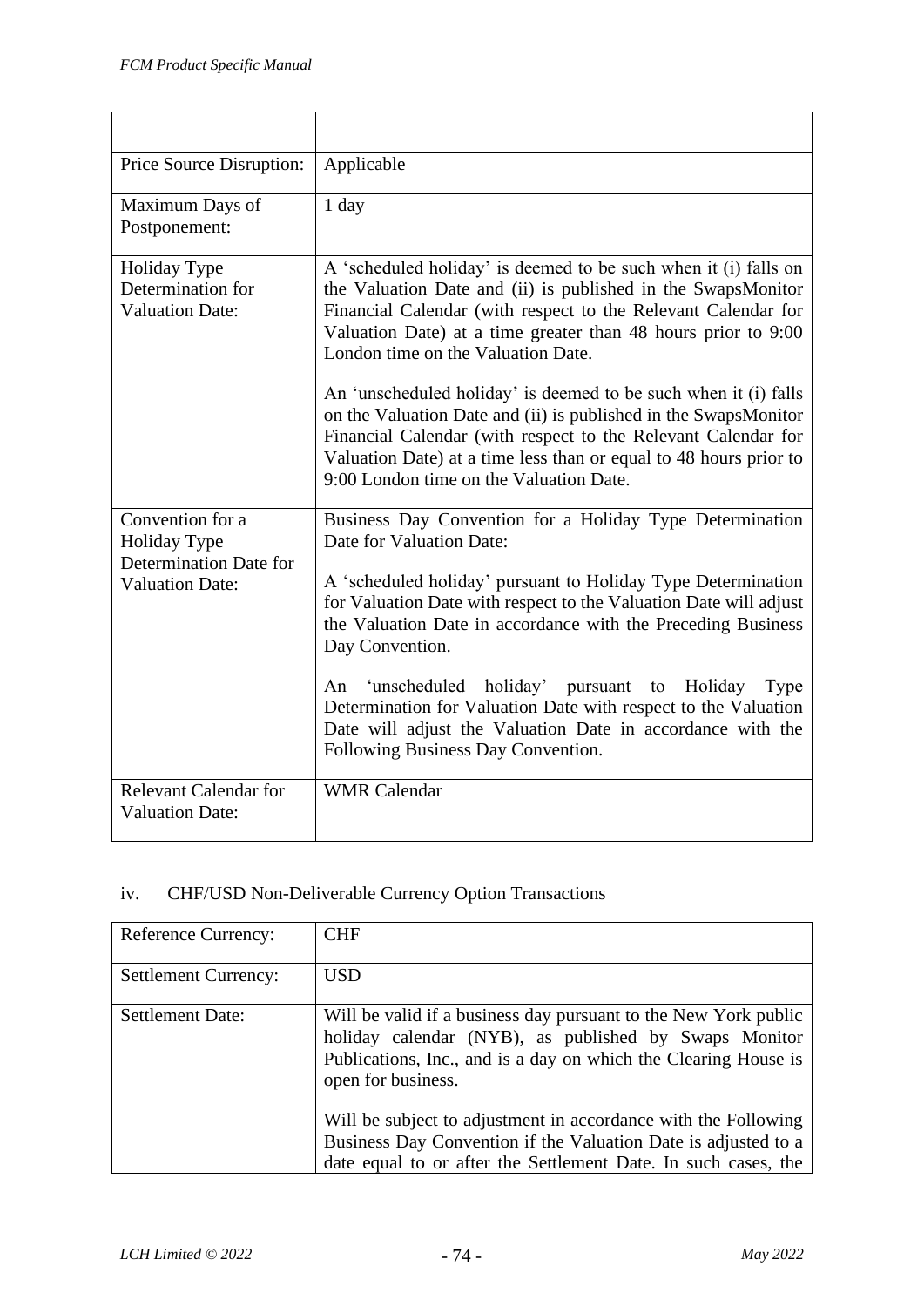|                                                                                      | Settlement Date should be adjusted to the next Business Day<br>(which also meets the foregoing requirements) after the<br><b>Valuation Date.</b>                                                                                                                                                                                                                                                                                                                                                                                                                                                                               |
|--------------------------------------------------------------------------------------|--------------------------------------------------------------------------------------------------------------------------------------------------------------------------------------------------------------------------------------------------------------------------------------------------------------------------------------------------------------------------------------------------------------------------------------------------------------------------------------------------------------------------------------------------------------------------------------------------------------------------------|
| Settlement:                                                                          | Non-Deliverable                                                                                                                                                                                                                                                                                                                                                                                                                                                                                                                                                                                                                |
| <b>Settlement Rate</b><br>(Option):                                                  | <b>WM/Reuters Closing Spot Rate</b>                                                                                                                                                                                                                                                                                                                                                                                                                                                                                                                                                                                            |
| <b>Expiration Date:</b>                                                              | <b>Valuation Date</b>                                                                                                                                                                                                                                                                                                                                                                                                                                                                                                                                                                                                          |
| <b>Expiration Time:</b>                                                              | The time at which the Spot Rate is determined                                                                                                                                                                                                                                                                                                                                                                                                                                                                                                                                                                                  |
| Price Source Disruption:                                                             | Applicable                                                                                                                                                                                                                                                                                                                                                                                                                                                                                                                                                                                                                     |
| Maximum Days of<br>Postponement:                                                     | 1 day                                                                                                                                                                                                                                                                                                                                                                                                                                                                                                                                                                                                                          |
| Holiday Type<br>Determination for<br><b>Valuation Date:</b>                          | A 'scheduled holiday' is deemed to be such when it (i) falls on<br>the Valuation Date and (ii) is published in the SwapsMonitor<br>Financial Calendar (with respect to the Relevant Calendar for<br>Valuation Date) at a time greater than 48 hours prior to 9:00<br>London time on the Valuation Date.<br>An 'unscheduled holiday' is deemed to be such when it (i) falls<br>on the Valuation Date and (ii) is published in the SwapsMonitor<br>Financial Calendar (with respect to the Relevant Calendar for<br>Valuation Date) at a time less than or equal to 48 hours prior to<br>9:00 London time on the Valuation Date. |
| Convention for a<br>Holiday Type<br>Determination Date for<br><b>Valuation Date:</b> | Business Day Convention for a Holiday Type Determination<br>Date for Valuation Date:<br>A 'scheduled holiday' pursuant to Holiday Type Determination<br>for Valuation Date with respect to the Valuation Date will adjust<br>the Valuation Date in accordance with the Preceding Business<br>Day Convention.<br>'unscheduled<br>holiday'<br>pursuant<br>Holiday<br>An<br>to<br>Type<br>Determination for Valuation Date with respect to the Valuation<br>Date will adjust the Valuation Date in accordance with the<br>Following Business Day Convention.                                                                      |
| <b>Relevant Calendar for</b><br><b>Valuation Date:</b>                               | <b>WMR</b> Calendar                                                                                                                                                                                                                                                                                                                                                                                                                                                                                                                                                                                                            |

# v. JPY/USD Non-Deliverable Currency Option Transactions

| <b>Reference Currency:</b> | <b>IPY</b> |
|----------------------------|------------|
|                            |            |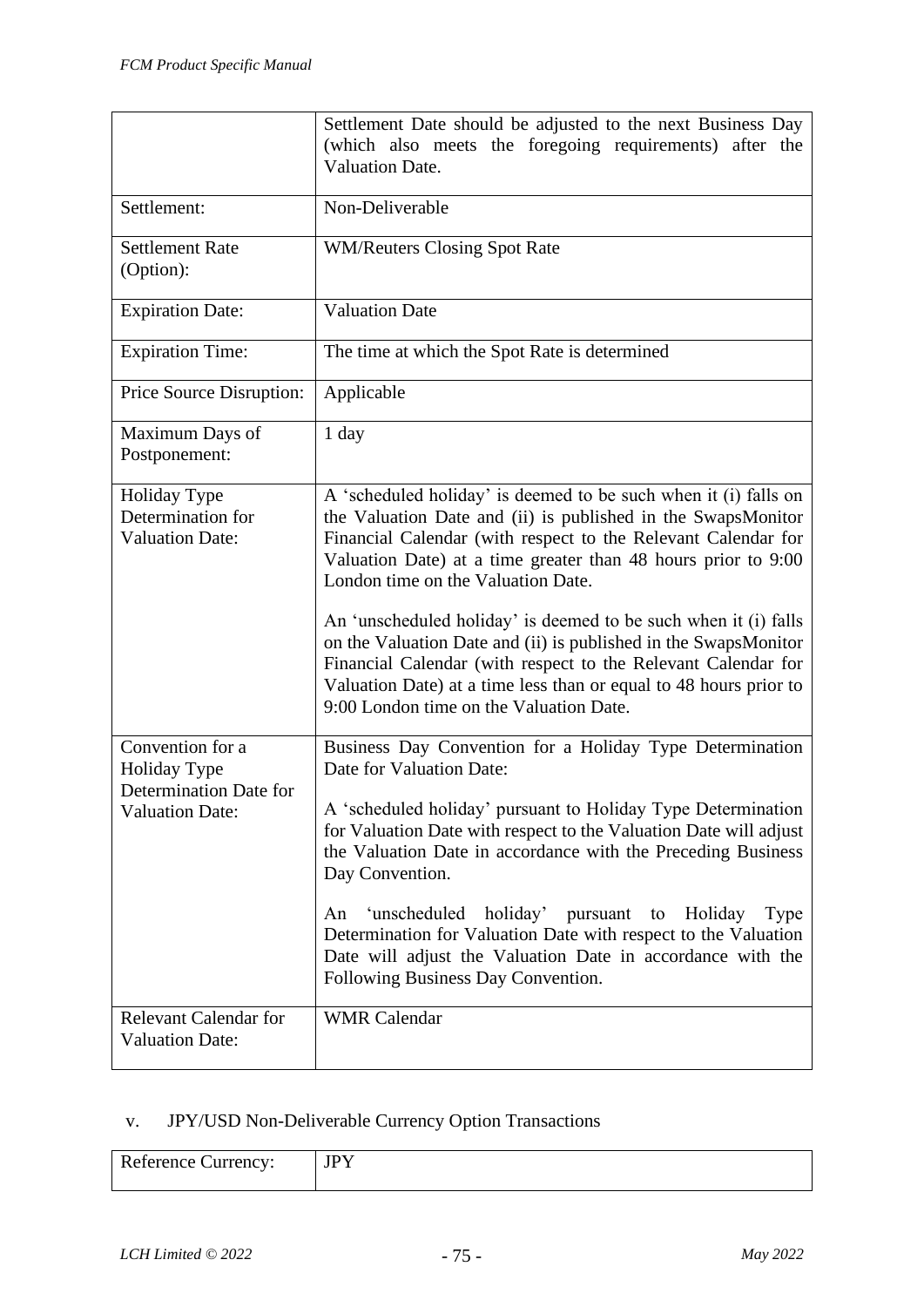| <b>Settlement Currency:</b>                                       | <b>USD</b>                                                                                                                                                                                                                                                                                                                                                                                                                                                                                                                                        |
|-------------------------------------------------------------------|---------------------------------------------------------------------------------------------------------------------------------------------------------------------------------------------------------------------------------------------------------------------------------------------------------------------------------------------------------------------------------------------------------------------------------------------------------------------------------------------------------------------------------------------------|
| <b>Settlement Date:</b>                                           | Will be valid if a business day pursuant to the New York public<br>holiday calendar (NYB), as published by Swaps Monitor<br>Publications, Inc., and is a day on which the Clearing House is<br>open for business.<br>Will be subject to adjustment in accordance with the Following<br>Business Day Convention if the Valuation Date is adjusted to a<br>date equal to or after the Settlement Date. In such cases, the<br>Settlement Date should be adjusted to the next Business Day<br>(which also meets the foregoing requirements) after the |
|                                                                   | <b>Valuation Date.</b>                                                                                                                                                                                                                                                                                                                                                                                                                                                                                                                            |
| Settlement:                                                       | Non-Deliverable                                                                                                                                                                                                                                                                                                                                                                                                                                                                                                                                   |
| <b>Settlement Rate</b><br>(Option):                               | <b>WM/Reuters Closing Spot Rate</b>                                                                                                                                                                                                                                                                                                                                                                                                                                                                                                               |
| <b>Expiration Date:</b>                                           | <b>Valuation Date</b>                                                                                                                                                                                                                                                                                                                                                                                                                                                                                                                             |
| <b>Expiration Time:</b>                                           | The time at which the Spot Rate is determined                                                                                                                                                                                                                                                                                                                                                                                                                                                                                                     |
| Price Source Disruption:                                          | Applicable                                                                                                                                                                                                                                                                                                                                                                                                                                                                                                                                        |
| Maximum Days of<br>Postponement:                                  | 1 day                                                                                                                                                                                                                                                                                                                                                                                                                                                                                                                                             |
| Holiday Type<br>Determination for<br><b>Valuation Date:</b>       | A 'scheduled holiday' is deemed to be such when it (i) falls on<br>the Valuation Date and (ii) is published in the SwapsMonitor<br>Financial Calendar (with respect to the Relevant Calendar for<br>Valuation Date) at a time greater than 48 hours prior to 9:00<br>London time on the Valuation Date.<br>An 'unscheduled holiday' is deemed to be such when it (i) falls                                                                                                                                                                        |
|                                                                   | on the Valuation Date and (ii) is published in the SwapsMonitor<br>Financial Calendar (with respect to the Relevant Calendar for<br>Valuation Date) at a time less than or equal to 48 hours prior to<br>9:00 London time on the Valuation Date.                                                                                                                                                                                                                                                                                                  |
| Convention for a<br><b>Holiday Type</b><br>Determination Date for | Business Day Convention for a Holiday Type Determination<br>Date for Valuation Date:                                                                                                                                                                                                                                                                                                                                                                                                                                                              |
| <b>Valuation Date:</b>                                            | A 'scheduled holiday' pursuant to Holiday Type Determination<br>for Valuation Date with respect to the Valuation Date will adjust<br>the Valuation Date in accordance with the Preceding Business<br>Day Convention.                                                                                                                                                                                                                                                                                                                              |
|                                                                   | 'unscheduled<br>holiday'<br>pursuant<br>Holiday<br>Type<br>An<br>to<br>Determination for Valuation Date with respect to the Valuation                                                                                                                                                                                                                                                                                                                                                                                                             |